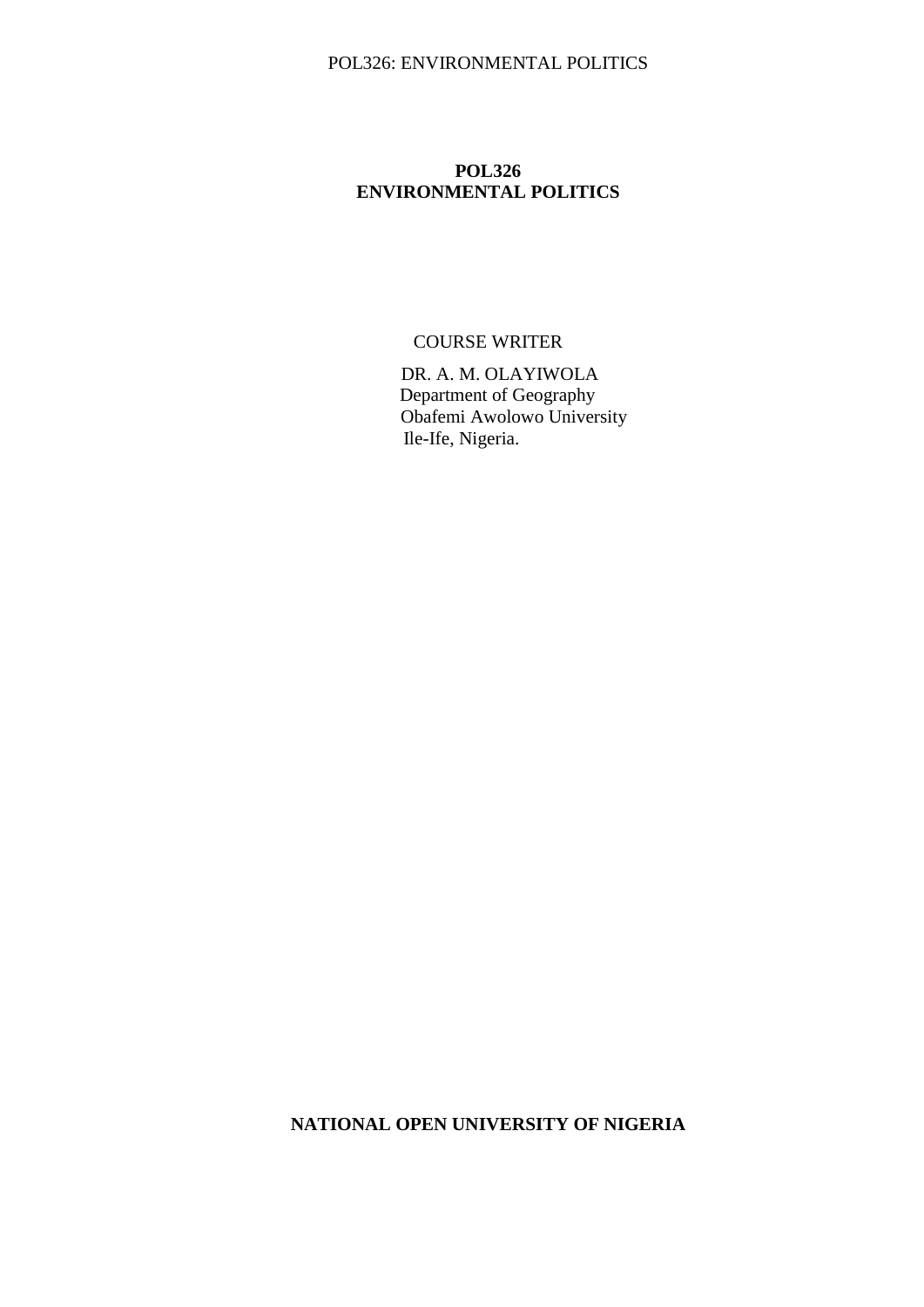#### *POL 326 ENVIRONMENTAL POLITICS* **TABLE OF CONTENTS**

|                 |                                                               | Page           |
|-----------------|---------------------------------------------------------------|----------------|
| <b>Module 1</b> | <b>The Environment</b>                                        | 3              |
| Unit 1          | Principle, Aim and Scope of Environmental Politics            | 3              |
| Unit 2          | <b>Environmental Resources</b>                                | $\overline{7}$ |
| Unit 3          | <b>Environmental Quality</b>                                  | 13             |
| Unit 4          | <b>Environmental Policy</b>                                   | 17             |
| <b>Module 2</b> | <b>Environmental Problems</b>                                 | <b>20</b>      |
| Unit 1          | Deforestation                                                 | 20             |
| Unit 2          | Pollution                                                     | 25             |
| Unit 3          | <b>Waste Disposal System</b>                                  | 30             |
| Unit 4          | Human Health                                                  | 33             |
| <b>Module 3</b> | <b>Management and Conservation of Environmental Resources</b> | 38             |
| Unit 1          | <b>Environmental Management</b>                               | 38             |
| Unit 2          | <b>Environmental Conservation</b>                             | 43             |
| Unit 3          | Conflict and Collaboration in Natural Resource Management     | 47             |
| <b>Module 4</b> | <b>Natural Resources and Environmental Impact Assessment</b>  | 53             |
| Unit 1          | <b>Environmental Justice</b>                                  | 53             |
| Unit 2          | <b>Environmental Activism</b>                                 | 58             |
| Unit 3          | Democratic Decentralization of Natural Resources Management   | 63             |
| Unit 4          | <b>Environmental Impact Assessment</b>                        | 67             |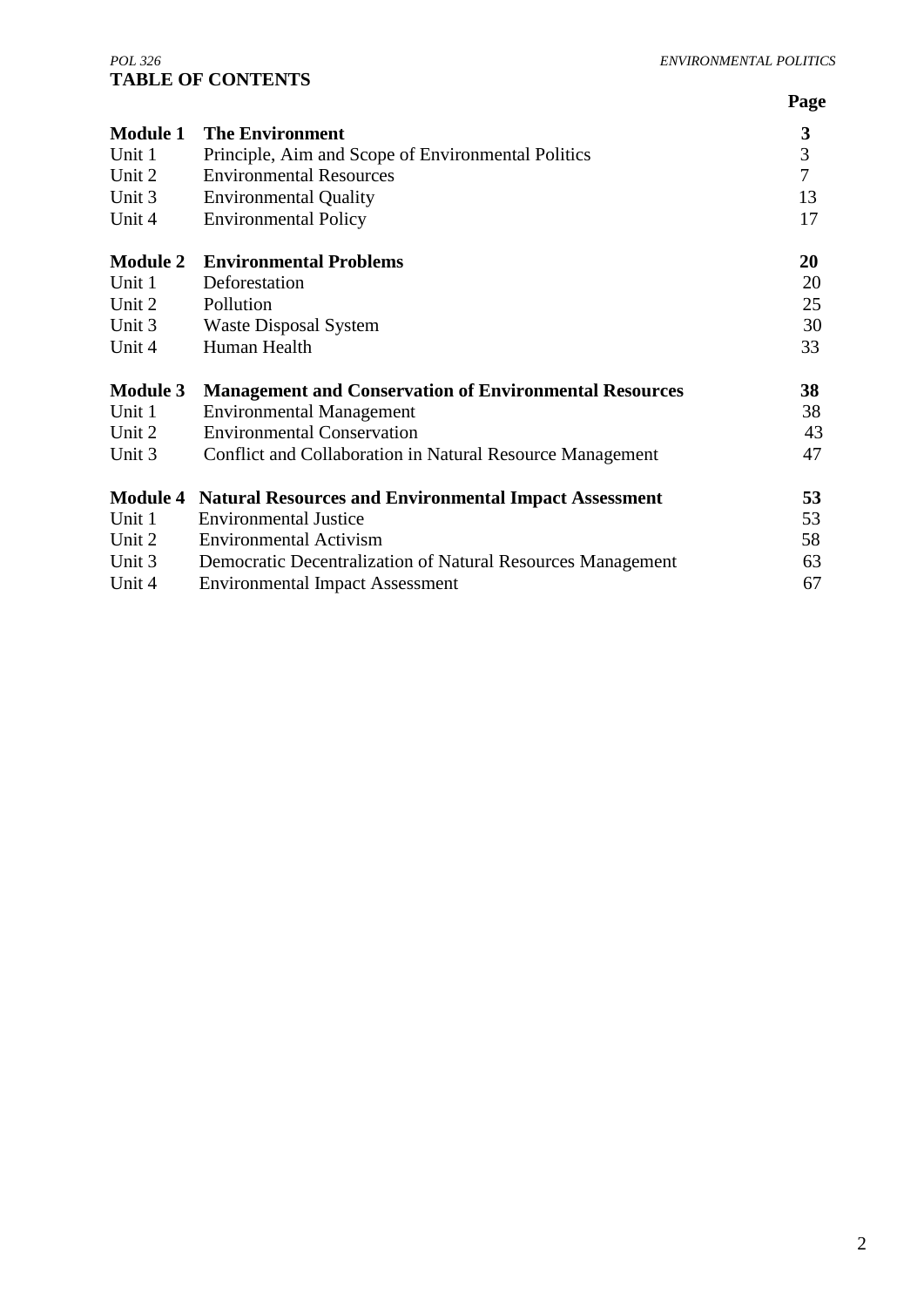# **MODULE 1: THE ENVIRONMENT**

- Unit 1 Principle, Aim and Scope of Environmental Politics
- Unit 2 Environmental Resources
- Unit 3 Quality and Planning of the Environment
- Unit 4 Environmental Policy

# **UNIT 1 PRINCIPLES, AIMS AND SCOPE OF ENVIRONMENTAL POLITICS**

# **CONTENTS**

- 1.0 Introduction
- 2.0 Objectives
- 3.0 Main Content
	- 3.1 Definitions of Basic Concepts
		- 3.1.1 Environment
		- 3.1.2 Natural Resources
		- 3.1.3 Environmental Assets
		- 3.1.4 Management Actions
		- 3.1.5 Biodiversity
		- 3.1.6 Environmental Justice
		- 3.1.7 Environmental Freedom
		- 3.1.8 Environmental Risk
	- 3.2 The Scope of Environmental Politics
- 4.0 Conclusion
- 5.0 Summary
- 6.0 Tutor-Marked Assignment
- 7.0 References / Further Readings

# **1.0 INTRODUCTION**

The level and pace of socio-economic advancement in the world today has important implications for the efficacy with which legislature and institutional regimes are developed and applied for the promotion of environmental management. In the developing countries, particularly, the imperatives of rapid social and economic development could influence the political will to initiate, implement and enforce appropriate environmental policies and laws. These development imperatives often circumscribe the limits of resources available for environmental protection. The implementing agencies often operate under severe resource constraints and, the relatively low level of public awareness, particularly environmental awareness does little to trigger a sense of urgency and resolve for political and legislative action for environmental management for sustainable development. In the absence of familiarity with environmental legislation and the environmental impacts of human activities there is likely to be no spontaneous observance of normative demands for efforts at environmental protection and enhancement. In the last instance, the desire to satisfy basic social needs could very well override even basic environmental considerations.

From the fore-going, the main aim of this course is to develop the critico-creative thinking habit of the learners about issues relating to the environment. This is with the view of explaining the rationale for government involvement in environmental issues, and be able to discuss the impact of such involvement.

# **2.0 OBJECTIVES**

At the end of the unit, learners should be able to

- $\triangleright$  define and explain basic concepts such as the environment, natural resources, environmental assets, biodiversity, and environmental politics; and
- $\triangleright$  discuss the scope of environmental politics as an academic discipline.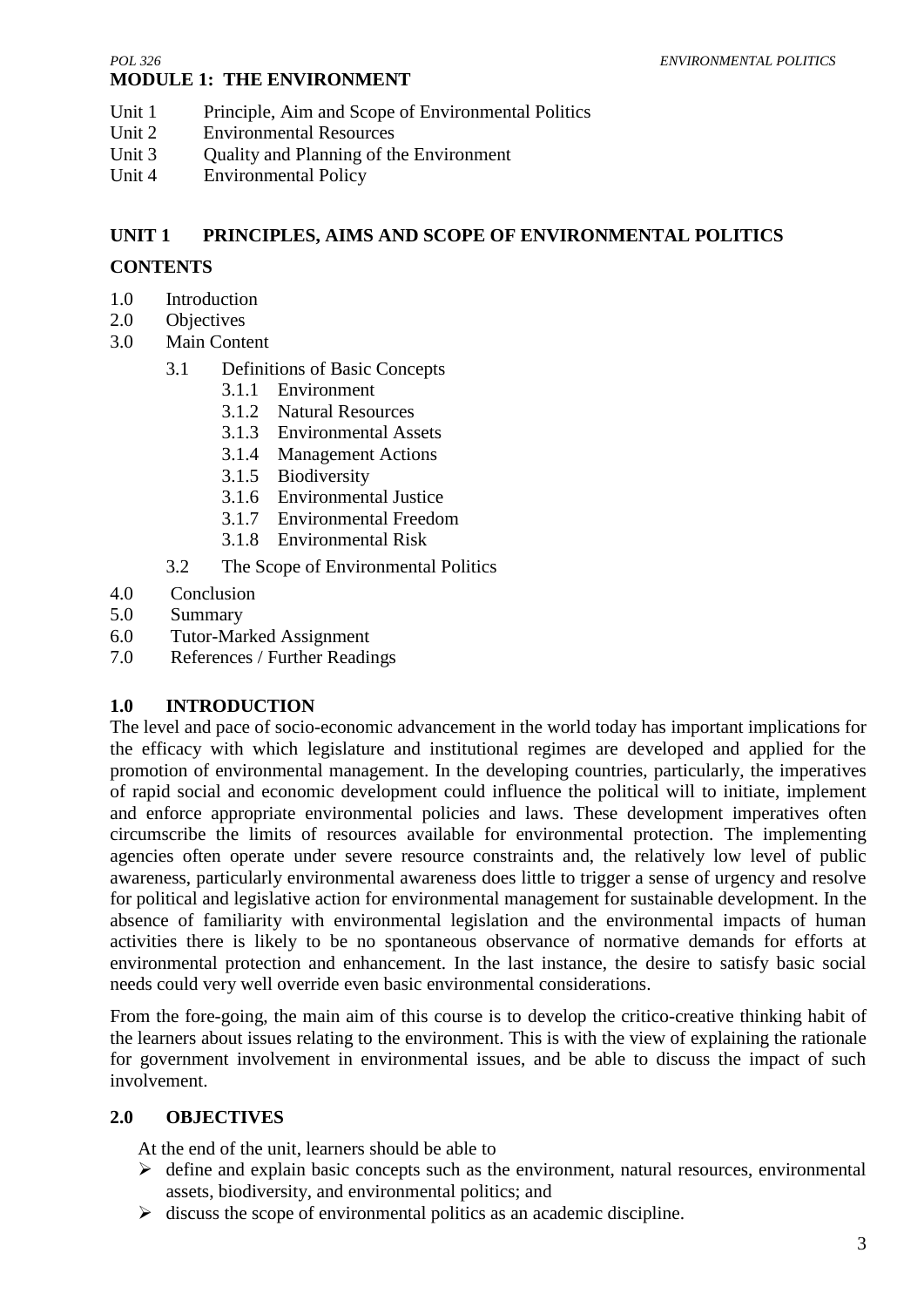# **3.1 DEFINITIONS OF BASIC CONCEPTS**

To start with, let us familiarise ourselves with this course "Environmental Politics" by understanding the meaning of certain concepts and terms that are contained therein.

# **3.1.1 ENVIRONMENT**

The "environment" is everything that creates natural conditions of the existence of organisms including man, and it is a precondition of their further development. Its components are mainly the air, water, minerals, soil, and living organisms. These can be grouped broadly into two classes as: abiotic and biotic components.

# **3.1.2 NATURAL RESOURCES**

Natural resources are defined as naturally occurring substances that are considered valuable in their relatively unmodified forms. Examples include petroleum, gas, sand and gravel.

# **3.1.3 ENVIRONMENTAL ASSETS**

These include the components of the natural environment that we wish to conserve or use sustainably such as land, water, biodiversity (plants and animals), and the atmosphere. It can also refer to more specific natural assets such as a threatened species or a wetland.

It is important to note that our environment is well endowed with naturally-occurring assets, from soil and rocks to majestic landscapes and a wide variety of vegetations and animals. Rivers and streams also play an important role in defining "our environment". Some of these are in good condition and are worthy of protection, whilst many have become degraded and require a helping hand.

# **3.1.4 MANAGEMENT ACTIONS**

These are actions that can support the continuing management of natural assets in good condition, or that will lead to improvement in the condition of natural assets that need help. Triple bottom line is a phrase used to communicate the need to take into account all the social, economic and environmental considerations when assessing management options. It is becoming more frequently used in policy and strategy documents.

# **3.1.5 BIODIVERSITY**

Biodiversity is the variety of all life forms. It is the sum total of all species of plants and animals, their inherent genetic makeup, and the ecosystems that support the communities of interdependent species. Environmental Services (alternatively called Ecosystem Services) refers to the conditions and processes through which natural ecosystems, and the species that make them up, sustain and fulfil human life.

Biodiversity contributes to scenery, diversity and recreational opportunities within an area, whether recognised or not. Thus, there are strong social ties to biodiversity at a geographical level. Some elements of biodiversity are utilised for economic benefits, ranging from timber extraction and sawmilling to honey production and bush tucker foods.

# **3.1.6 ENVIRONMENTAL JUSTICE**

Environmental Justice is the fair treatment and meaningful involvement of all people regardless of race, colour, national origin, or income with respect to the development, implementation, and enforcement of environmental laws, regulations, and policies. A condition of environmental justice exists when environmental risks and hazards and investments and benefits are equally distributed with a lack of discrimination, whether direct or indirect, at any jurisdictional level; and when access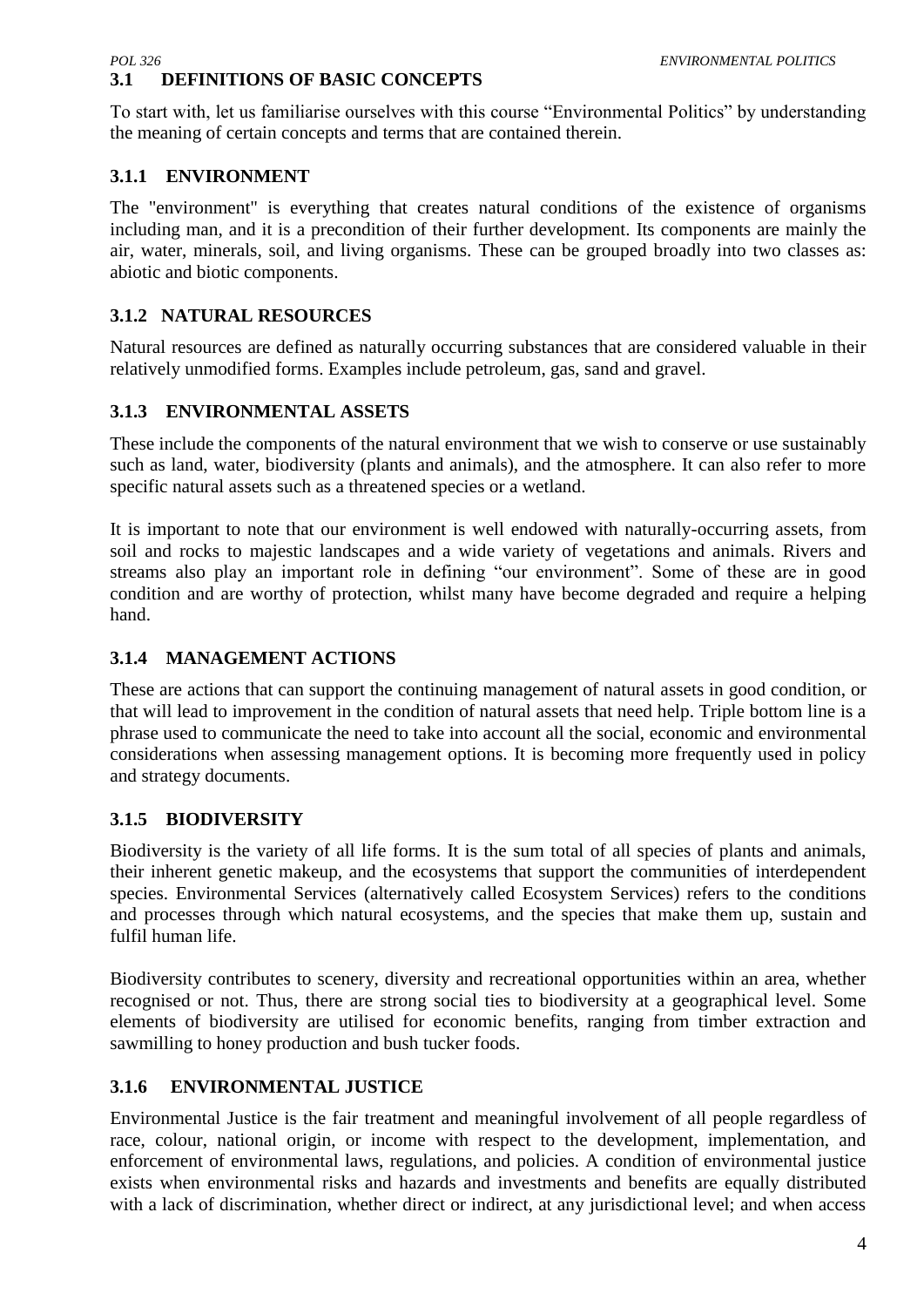to environmental investments, benefits, and natural resources are equally distributed; and when access to information, participation in decision making, and access to justice in environment-related matters are enjoyed by all.

# **3.1.7 ENVIRONMENTAL [FREEDOM](http://www.holisticpolitics.org/WhatIsFreedom/)**

Environmental [freedom](http://www.holisticpolitics.org/WhatIsFreedom/) implies the rights of individual as provided by nature.

# **3.1.8 ENVIRONMENTAL RISK**

Risk has quite a number of meanings. It can be interpreted to mean the potential for realization of unwanted, negative consequences of an event. Risk may also be defined as the probability of an adverse outcome or the downside of a gamble (the total gamble must be considered). Judging from these perspectives, it is safe to say that "safe" means "without risk". However, we should understand that there is usually no such thing as zero risk.

# **3.2 THE SCOPE OF ENVIRONMENTAL POLITICS**

Environmental Politics is concerned with four particular aspects of the study of environmental politics, with a primary, though not exclusive, focus on the industrialised countries. First, it examines the evolution of environmental movements and parties. Second, it provides analysis of the making and implementation of public policy in the area of the environment at international, national and local levels. Third, it carries comment on ideas generated by the various environmental movements and organisations, and by individual theorists. Fourth, it aims to cover the international environmental issues, which are of increasing salience. Environmental Politics is sensitive to the distinction between goals of conservation and of a radical reordering of political and social preferences, and aims to explore the interface between these goals, rather than to favour any one position in contemporary fields.

As with any analysis or intervention, where you start has a lot to do with where you end up. Concerns for peace, security and economic prosperity led to familiar concepts in international relations-balance of power and gains from trade, for instance. Thus, the primary starting points for environmental politics include the following:

- Concern for irreversible diminution of the earth's life support systems;
- Concern for the consequences of ever-increasing throughput of material and energy as means of satisfying publics and resolving (or avoiding) conflicts; and
- Concern for the injustices of uneven distribution of environmental benefits and harm.

These concerns are in turn informed by an understanding of the nature of the global environmental problems which are both biophysical and social. On the biophysical side, environmental politics theory starts with phenomena such as threshold and synergistic effects, and multiple spatial and temporal scales. On the social side, and in parallel to the biophysical problem, studies start with explicit assumptions about human behaviour. These should include the human ability to do the following:

- deal with limited predictability and, hence, the necessity of accepting limited human control of natural systems;
- engage the environment as life-support system rather than as amenity (or luxury good);
- make long-term decisions, projecting into the distant past, both historically and biogeochemically, and into the far future, including ecologically meaningful futures (e.g., those of nutrient, water, and life cycles).

# **4.0 CONCLUSION**

Drawing on examples from both the developed and the developing countries, we have been able to identify and examine the networks among actors and organisations that connect local mobilizations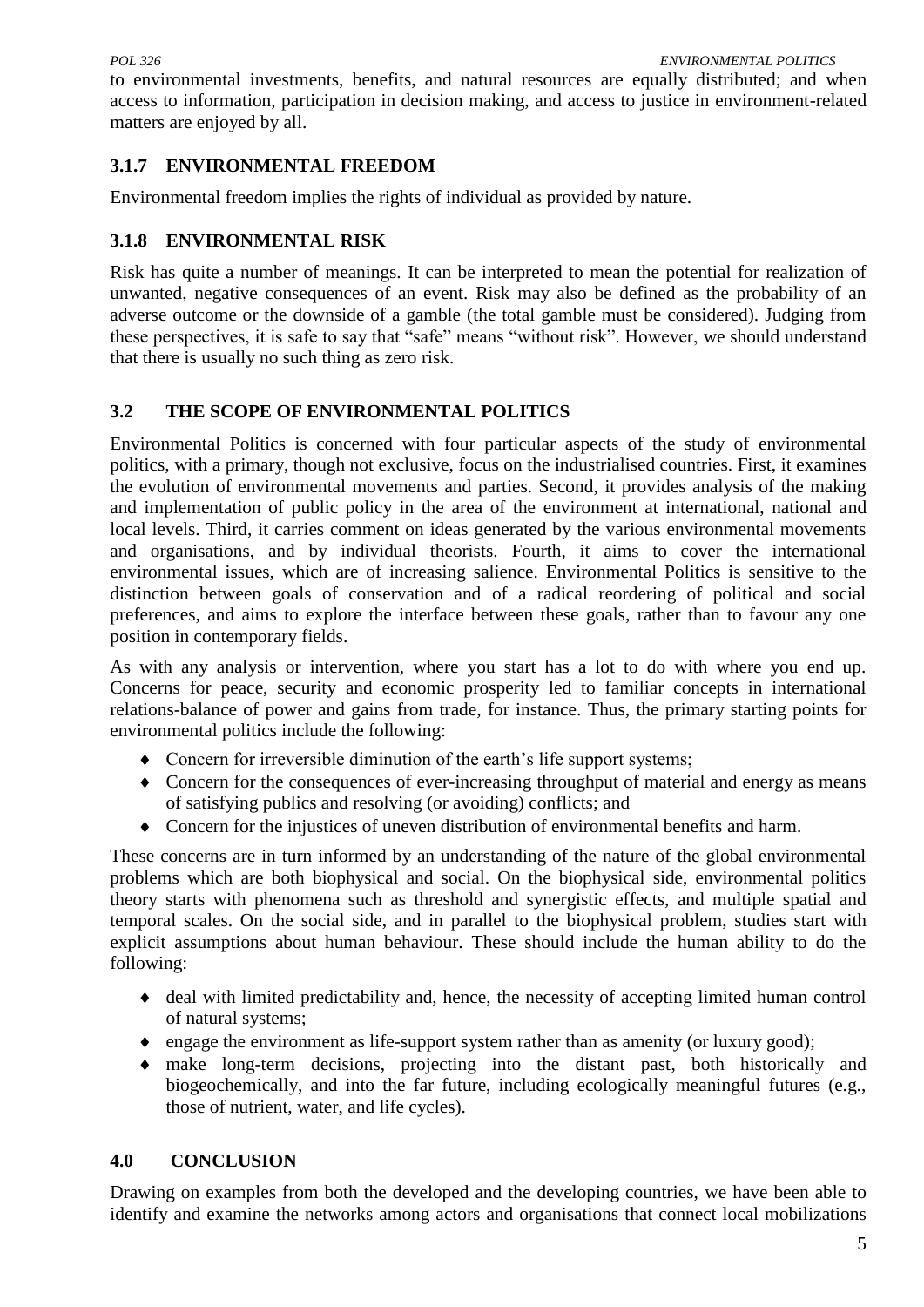to the larger environmental movement and political systems, the ways in which local disputes are framed in order to connect with national and global issues, and the persistent impacts of the peculiarities of place upon environmental campaigns.

# **5.0 SUMMARY**

In this unit, we have learnt that:

- $\triangleright$  Biodiversity is the variety of all life forms.
- Environmental Services, also referred to as 'Ecosystem Services', refers to the conditions and processes through which natural ecosystems, and the species that make them up, sustain and fulfil human life.
- $\triangleright$  Environmental [freedom](http://www.holisticpolitics.org/WhatIsFreedom/) implies the rights of individual as provided by nature.
- $\triangleright$  There are four aspects of Environmental Politics:
	- examination of the evolution of environmental movements and parties;
	- provision of analysis of the making and implementation of public policy in the area of the environment at international, national and local levels;
	- transfer of comment on ideas generated by the various environmental movements and organisations, and by individual theorists; and
	- covering of the international environmental issues which are of increasing salience.
- $\triangleright$  The primary starting points for environmental politics should include the concern for:
	- irreversible diminution of the earth's life support systems;
	- the consequences of ever-increasing throughput of material and energy as means of satisfying publics and resolving (or avoiding) conflicts; and
	- the injustices of uneven distribution of environmental benefits and harms.

# **6.0 TUTOR-MARKED ASSIGNMENT**

Define four basic concepts in environmental politics and briefly discuss its scope.

# **7.0 REFERENCES / FURTHER READINGS**

- Bob Edwards (1995) "With Liberty and Justice for All: The Emergence and Challenge of Grassroots Environmentalism," in Bron, R. T. (ed.), *Grassroots Resistance: The Global Emergence of Popular Environmental Rebellion.* Albany: Suny Press.
- Carolyn, M. (1992) *Radical Ecology: The Search for a Liveable World*. New York: Routledge, Chapman & Hall.
- Michael, E. K. (1996) *Environmental Policy and Politics: Toward the Twenty-First Century*. New York: HarperCollins.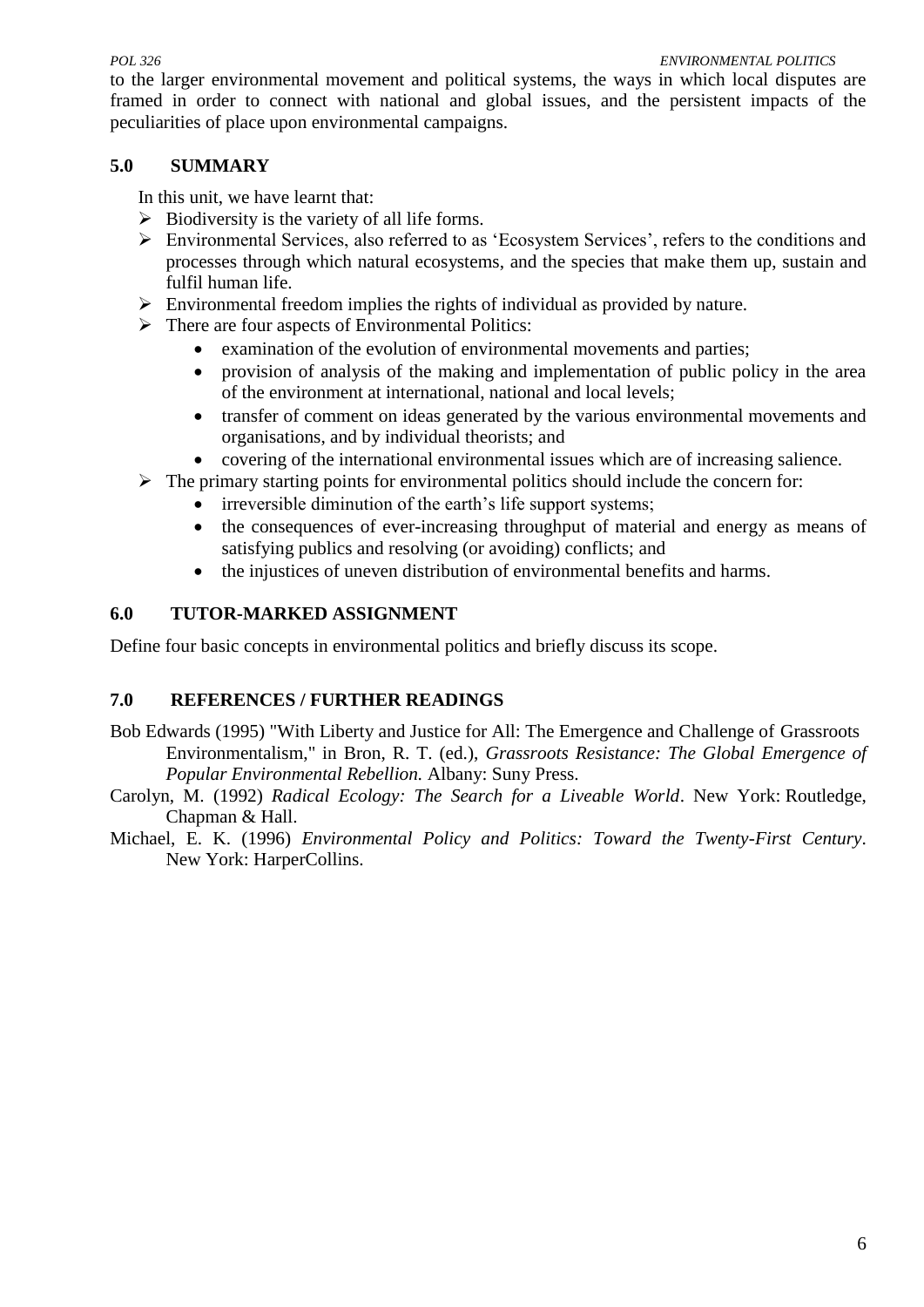### **CONTENTS**

- 1.0 Introduction
- 2.0 Objectives
- 3.0 Main Content
	- 3.1 Components of the Environment
		- 3.1.1 Abiotic Components
		- 3.1.2 Biotic Components
	- 3.2 Classification of Environmental Resources
	- 3.3 Replenishment of Environmental Resources
- 4.0 Conclusion
- 5.0 Summary
- 6.0 Tutor-Marked Assignment
- 7.0 References / Further Readings

### **1.0 INTRODUCTION**

Environmental resources are not evenly distributed in space. The most highly developed nations enjoy material standards inconceivable to their forebears at the turn of the century, and still well beyond much of the rest of the world. Much of this is due, not simply to greater exploitation of the world's resources, but to more efficient systems of exchange, leading to better allocation of resources. This can be seen by considering how easily a country can collapse when its economic system fails to function, despite a super-abundance of resources.

However, owning a lot of resources may not ensure prosperity, unless at the same time there is a system of resource allocation available to make efficient use of these. Because of concerns about long term sustainability of environmental resources, therefore it is necessary to reconsider some of the ways in which resources are allocated.

In dealing with reproducible stocks of assets produced by humans, such as buildings, infrastructure, plant and equipment, we know that what is destroyed or wrongly constructed can eventually be replaced or corrected. There are four groups of characteristics shared by many environmental resources which create particular difficulties for allocative systems when we consider questions of sustainability. These can be summarised as follows:

- $\bullet$  irreversibility
- uncertainty
- market externalities
- absence of property rights.

# **2.0 OBJECTIVES**

At the end of the unit, students should be able to

- $\triangleright$  itemise the components of the environment;
- $\triangleright$  identify and classify natural resources according to their characteristics; and
- $\triangleright$  discuss the replenishing attributes of environmental resources.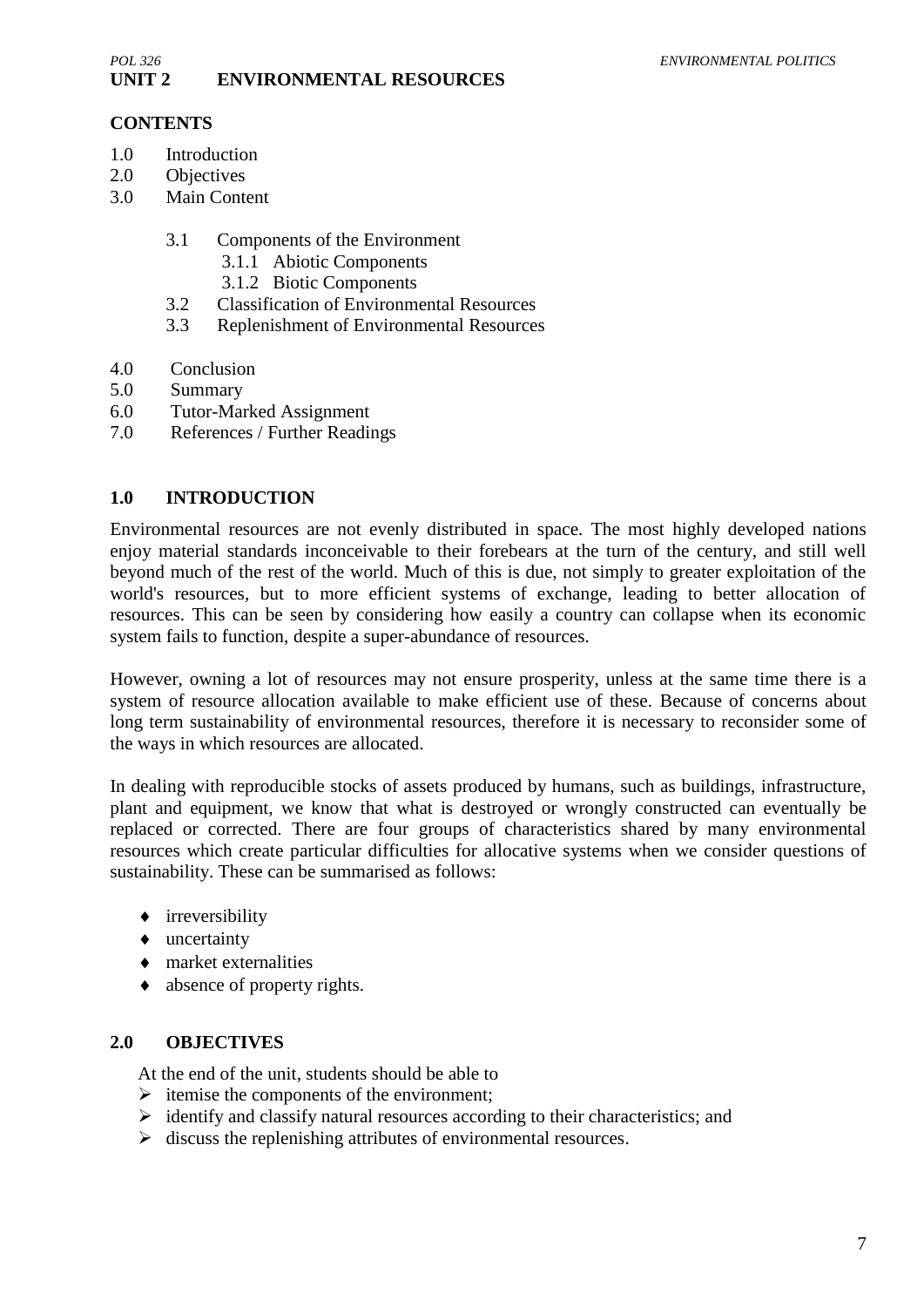### **3.0 MAIN CONTENT**

### **3.1 COMPONENTS OF THE ENVIRONMENT**

Components of the environment are mainly the air, water, minerals, soil, and living organisms. These can be grouped broadly into two classes as: abiotic and biotic components

### **3.1.1 ABIOTIC COMPONENTS**

These are the non-living components of the [environment](http://en.mimi.hu/environment/environment.html)

- ◆ atmosphere
- hydrosphere
- lithosphere
- $\bullet$  biosphere

#### **Atmosphere**

The atmosphere of the Earth serves as a key factor in sustaining the planetary ecosystem. The thin layer of [gases](http://en.wikipedia.org/wiki/Gas) that envelops the earth is held in place by the planet's gravity. The atmosphere retains heat during the night, thereby reducing the daily temperature extremes. Table 2.1 contains the composition of the atmosphere by volume (in descending order).

| <b>Tuble 2011</b> Components of the <i>Extensioners</i> |               |                         |  |  |
|---------------------------------------------------------|---------------|-------------------------|--|--|
| <b>Gas Name</b>                                         | <b>Volume</b> | <b>Chemical Formula</b> |  |  |
| Nitrogen                                                | 78.08%        | $N_2$                   |  |  |
| Oxygen                                                  | 20.95%        | O <sub>2</sub>          |  |  |
| Water vapour*                                           | $0$ to $4%$   | $H_2O$                  |  |  |
| Argon                                                   | 0.93%         | Ar                      |  |  |
| Carbon Dioxide*                                         | 0.0360%       | CO <sub>2</sub>         |  |  |
| Neon                                                    | 0.0018%       | Ne.                     |  |  |
| Helium                                                  | 0.0005%       | He                      |  |  |
| Methane*                                                | 0.00017%      | CH <sub>4</sub>         |  |  |
| Hydrogen                                                | 0.00005%      | H <sub>2</sub>          |  |  |
| Nitrous Oxide*                                          | 0.00003%      | $N_2O$                  |  |  |
| Ozone*                                                  | 0.000004%     | $O_3$                   |  |  |

**Table 2.1:** Components of the Atmosphere

Variable Gases

**Source:**

In sum,

- $\triangleright$  Nitrogen and oxygen are the main components of the atmosphere by volume and these two gases make up approximately 99% of the dry atmosphere
- $\triangleright$  Oxygen is used and reused by green plant and man
- $\triangleright$  Water vapour varies in concentration in the atmosphere both spatially and temporally
- $\triangleright$  Carbon dioxide has increased due to human induced burning from fossil fuels, deforestation, and other forms of land-use change
- $\triangleright$  The average concentration of the greenhouse gas nitrous oxide is now increasing at a rate of 0.2 to 0.3% per year
- $\triangleright$  The [ozone layer](http://en.wikipedia.org/wiki/Ozone_layer) of the earth's atmosphere plays an important role in depleting the amount of [ultraviolet](http://en.wikipedia.org/wiki/Ultraviolet) (UV) radiation that reaches the surface.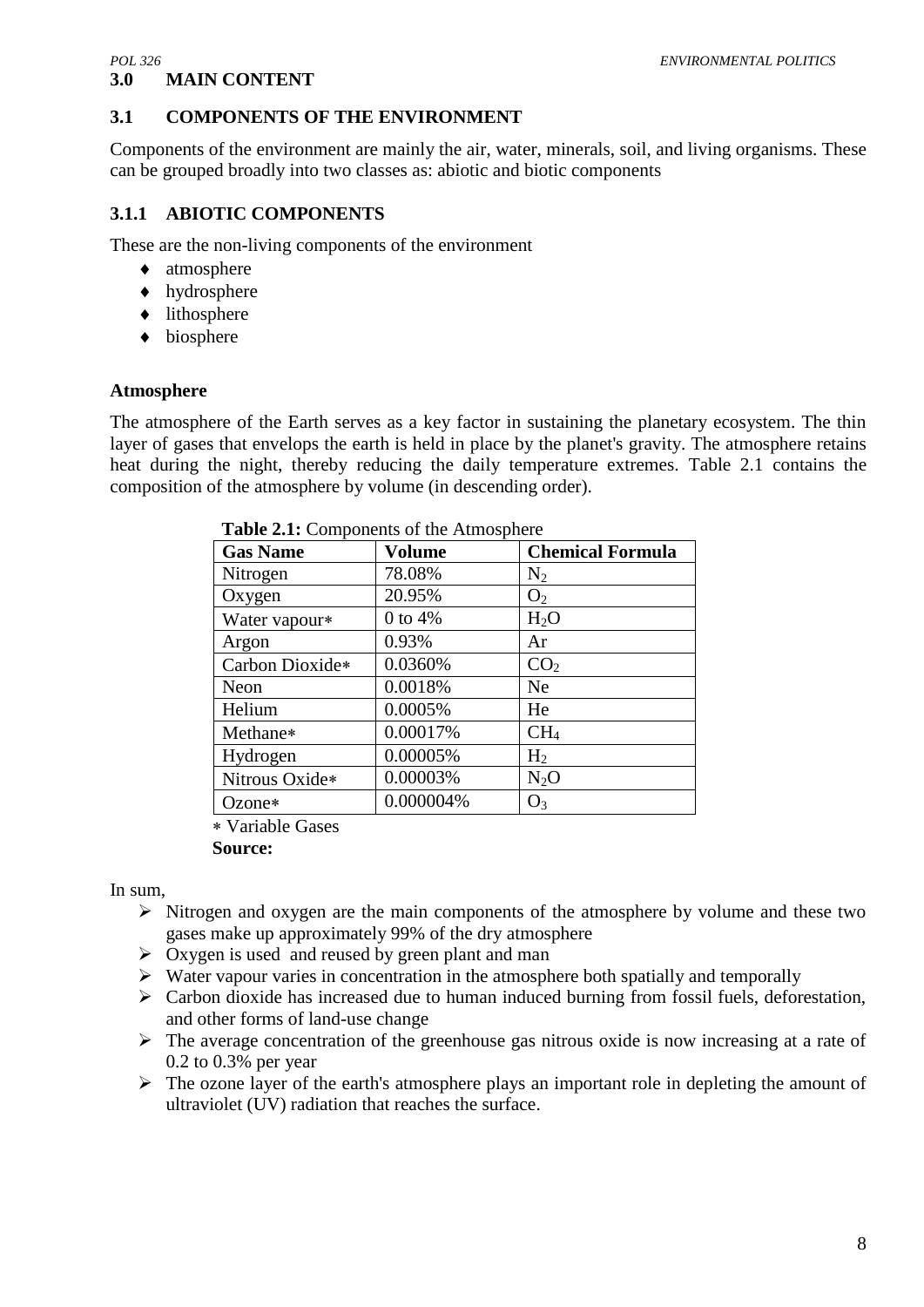# **Hydrosphere**

The hydrosphere refers to the body of water on the earth's surface. An [ocean](http://en.wikipedia.org/wiki/Ocean) is a major body of [saline water,](http://en.wikipedia.org/wiki/Seawater) and a component of the hydrosphere. Approximately 71% of the earth's [surface](http://en.wikipedia.org/wiki/Surface) (an area of some 361 million square kilometers) is covered by water. Hydrosphere includes both the flowing and stagnant water bodies such as oceans, seas, lakes, creeks, lagoons, rivers and streams. An ocean is a [continuous body of water](http://en.wikipedia.org/wiki/World_Ocean) that is customarily divided into several principal oceans and smaller [seas.](http://en.wikipedia.org/wiki/Sea) The major oceanic divisions are (in descending order of size) the [Pacific Ocean,](http://en.wikipedia.org/wiki/Pacific_Ocean) the [Atlantic](http://en.wikipedia.org/wiki/Atlantic_Ocean)  [Ocean,](http://en.wikipedia.org/wiki/Atlantic_Ocean) the [Indian Ocean,](http://en.wikipedia.org/wiki/Indian_Ocean) the [Southern Ocean](http://en.wikipedia.org/wiki/Southern_Ocean) (which is sometimes subsumed as the southern portions of the Pacific, Atlantic, and Indian Oceans), and the [Arctic Ocean](http://en.wikipedia.org/wiki/Arctic_Ocean) (which is sometimes considered a [sea](http://en.wikipedia.org/wiki/Sea) of the Atlantic). The Pacific and Atlantic may be further subdivided by the [equator](http://en.wikipedia.org/wiki/Equator) into [northerly](http://en.wikipedia.org/wiki/North) and [southerly](http://en.wikipedia.org/wiki/South) portions. Smaller regions of the oceans are called [seas,](http://en.wikipedia.org/wiki/Sea) [gulfs,](http://en.wikipedia.org/wiki/Headlands_and_bays) [bays](http://en.wikipedia.org/wiki/Bay) and other names. There are also [salt lakes,](http://en.wikipedia.org/wiki/Salt_lake) which are smaller bodies of landlocked saltwater that are not interconnected with the World Ocean. Two notable examples of salt lakes are the [Aral Sea](http://en.wikipedia.org/wiki/Aral_Sea) and the [Great Salt Lake.](http://en.wikipedia.org/wiki/Great_Salt_Lake)

A [river](http://en.wikipedia.org/wiki/River) is a natural [watercourse,](http://en.wikipedia.org/wiki/Watercourse) usually [freshwater,](http://en.wikipedia.org/wiki/Freshwater) flowing toward an [ocean,](http://en.wikipedia.org/wiki/Ocean) a [lake,](http://en.wikipedia.org/wiki/Lake) a [sea](http://en.wikipedia.org/wiki/Sea) or another river. In a few cases, a river simply flows into the ground or dries up completely before reaching another body of water. Small rivers may also be called by several other names, including [stream,](http://en.wikipedia.org/wiki/Stream) creek, brook, rivulet, and rill; there is no general rule that defines what can be called a river. Many names for small rivers are specific to geographic location; one example is Burn in Scotland and North-east England. A river is part of the [hydrological cycle.](http://en.wikipedia.org/wiki/Hydrological_cycle) Water within a river is generally collected from [precipitation](http://en.wikipedia.org/wiki/Precipitation_(meteorology)) through [surface runoff,](http://en.wikipedia.org/wiki/Surface_runoff) [groundwater](http://en.wikipedia.org/wiki/Groundwater) recharge, [springs,](http://en.wikipedia.org/wiki/Spring_(hydrosphere)) and the release of stored water in natural ice and snowpacks (i.e., from [glaciers\)](http://en.wikipedia.org/wiki/Glacier).

A [lake](http://en.wikipedia.org/wiki/Lake) (from Latin lacus) is a [terrain feature](http://en.wikipedia.org/wiki/Terrain_feature) (or [physical feature\)](http://en.wikipedia.org/wiki/Physical_feature), a body of [liquid](http://en.wikipedia.org/wiki/Liquid) on the surface of a world that is localized to the bottom of [basin.](http://en.wikipedia.org/wiki/Basin) Natural lakes on the earth are generally found in mountainous areas, [rift zones,](http://en.wikipedia.org/wiki/Rift_zone) and areas with ongoing or recent [glaciation.](http://en.wikipedia.org/wiki/Glacier) Other lakes are found in [endorheic basins](http://en.wikipedia.org/wiki/Endorheic_basin) or along the courses of mature rivers. In some parts of the world, there are many lakes because of chaotic drainage patterns left over from the last [Ice Age.](http://en.wikipedia.org/wiki/Ice_Age) All lakes are temporary over geologic time scales, as they will slowly fill in with sediments or spill out of the basin containing them.

# **Lithosphere**

The earth's [crust,](http://en.wikipedia.org/wiki/Crust_(geology)) or [continental](http://en.wikipedia.org/wiki/Continental_crust) crust, is the outermost solid land surface of the planet, is chemically and mechanically different from underlying [mantle,](http://en.wikipedia.org/wiki/Mantle_(geology)) and has been generated largely by [igneous](http://en.wikipedia.org/wiki/Igneous) processes in which magma (molten rock) cooled and solidified to form solid land. [Plate tectonics,](http://en.wikipedia.org/wiki/Plate_tectonics) [mountain ranges,](http://en.wikipedia.org/wiki/Mountain) [volcanoes,](http://en.wikipedia.org/wiki/Volcano) and [earthquakes](http://en.wikipedia.org/wiki/Earthquake) are [geological phenomena](http://en.wikipedia.org/wiki/Geology) that can be explained in terms of [energy transformations](http://en.wikipedia.org/wiki/Energy_transformation) in the earth's crust.

# **Biosphere**

Although there is no universal agreement on the definition of life, scientists generally accept that the biological manifestation of life is characterized by [organization,](http://en.wikipedia.org/wiki/Organism) [metabolism,](http://en.wikipedia.org/wiki/Metabolism) [growth,](http://en.wikipedia.org/wiki/Cell_growth) [adaptation,](http://en.wikipedia.org/wiki/Adaptation) response to [stimuli](http://en.wikipedia.org/wiki/Stimulus_(physiology)) and [reproduction.](http://en.wikipedia.org/wiki/Reproduction) Life may also be said to be simply the characteristic state of [organisms.](http://en.wikipedia.org/wiki/Organism) Properties common to terrestrial organisms [\(plants,](http://en.wikipedia.org/wiki/Plant) [animals,](http://en.wikipedia.org/wiki/Animal) [fungi,](http://en.wikipedia.org/wiki/Fungi) [protists,](http://en.wikipedia.org/wiki/Protist) [archaea](http://en.wikipedia.org/wiki/Archaea) and [bacteria\)](http://en.wikipedia.org/wiki/Bacteria) are that they are [cellular,](http://en.wikipedia.org/wiki/Cell_biology) carbon-and-water-based with complex organization, having a [metabolism,](http://en.wikipedia.org/wiki/Metabolism) a capacity to [grow,](http://en.wikipedia.org/wiki/Growth) respond to [stimuli,](http://en.wikipedia.org/wiki/Stimulus_(physiology)) and [reproduce.](http://en.wikipedia.org/wiki/Reproduction) An entity with these properties is generally considered [life.](http://en.wikipedia.org/wiki/Life) However, not every definition of life considers all of these properties to be essential. Human-made [analogs of life](http://en.wikipedia.org/wiki/Artificial_life) may also be considered to be life.

The [biosphere](http://en.wikipedia.org/wiki/Biosphere) is the part of earth's outer shell - including air, land, surface rocks and water - within which life occurs, and which [biotic](http://en.wikipedia.org/wiki/Biotic) processes in turn alter or transform. From the broadest [geophysiological](http://en.wikipedia.org/wiki/Geophysiology) point of view, the biosphere is the global ecological system integrating all living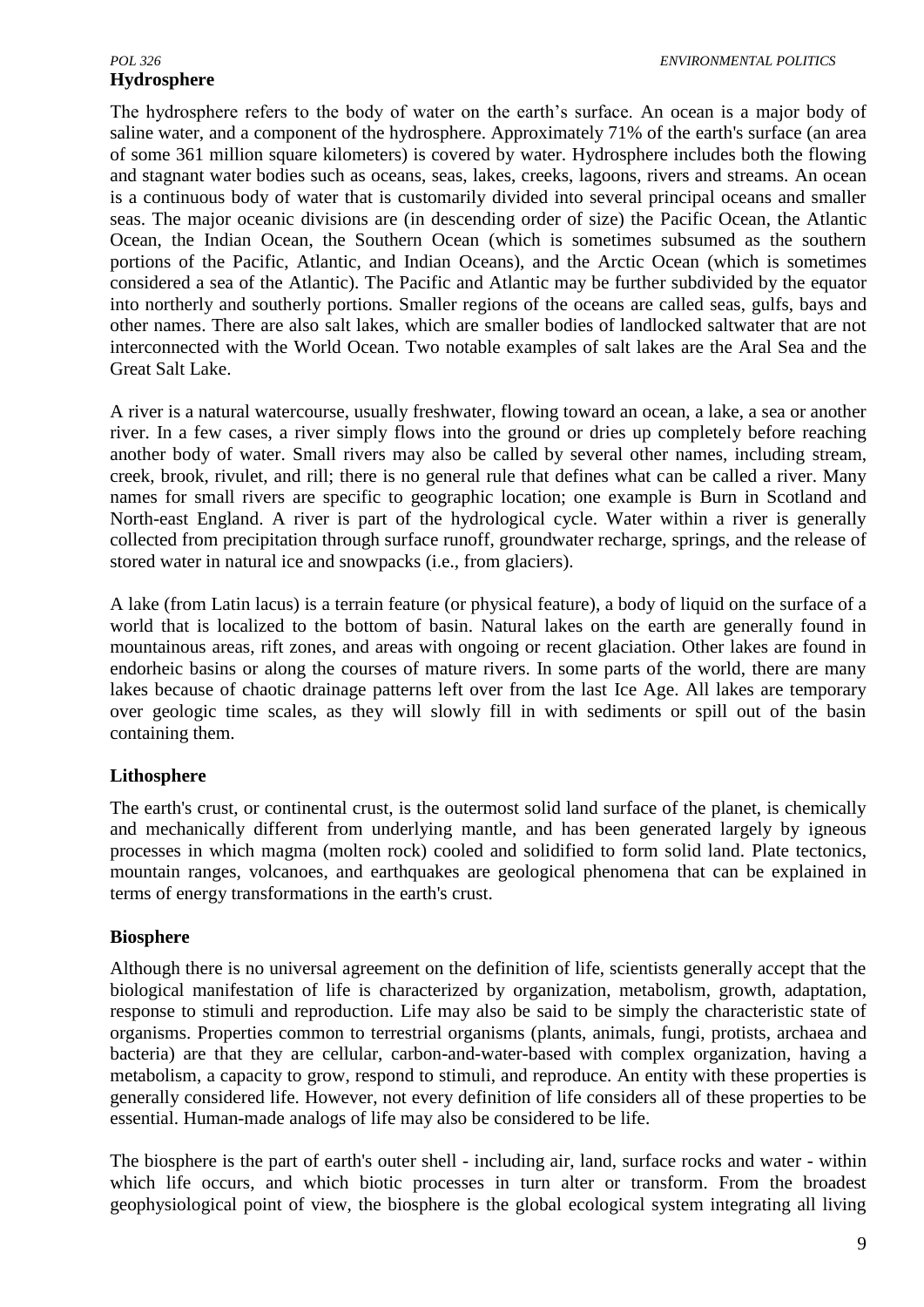things and their relationships, including their interaction with the elements of the [lithosphere](http://en.wikipedia.org/wiki/Lithosphere) (rocks), [hydrosphere](http://en.wikipedia.org/wiki/Hydrosphere) (water), and [atmosphere](http://en.wikipedia.org/wiki/Atmosphere) (air). Currently the entire Earth contains over 75 billion tons (150 trillion pounds) of [biomass](http://en.wikipedia.org/wiki/Biomass_(ecology)) (life), which lives within various environments within the biosphere.

# **3.1.2 BIOTIC COMPONENTS**

These are the living components of the [environment:](http://en.mimi.hu/environment/environment.html) plants, animals and [micro-organisms.](http://en.mimi.hu/environment/microorganisms.html) These components can be categorised further as:

- ◆ producer
- ◆ consumer
- ◆ de-composer

# **3.2 CLASSIFICATION OF ENVIRONMENTAL RESOURCES**

In order to understand exactly why environmental resources create problems for systems of exchange, a good place to start is by classifying environmental resources according to their allocative characteristics. Environmental resources can be sorted on the basis of the following three sets of criteria.

# **3.2.1 Renewability and Non-renewability**

If the rate of regeneration of any environmental resource is significant, we can classify that resource as being renewable. Otherwise, it is classified as non-renewable. A non-renewable environmental resource is simply a finite stock, which can never be replenished. Any use of that stock will always diminish the level that remains. There is no such thing as a sustainable rate of use of a non-renewable stock.

# **3.2.2 Exhaustibility and Non-exhaustibility**

The distinction between exhaustible and non-exhaustible renewable resources has crucial implications for allocative systems. It relates to the way in which a resource is made available to us, and the way in which we can use it. Some renewable resources, such as wind, tidal and solar flows, are strictly "non-exhaustible". Whatever demands humans make on them, they cannot use these environmental resources up.

Part of the reason for this non-exhaustible characteristic is that use of supplies of this type of resource by one group of people does not preclude other groups from benefiting from the same supply of the resource. Whatever the level of human demands on them, their availability cannot be affected by exhaustion. There is therefore no need to be concerned about regulating access to or use of this type of resource, because in economic terms it is not scarce.

# **3.2.3 Sustainability**

These are resources, which are both renewable and exhaustible. It is with this type of environmental resource that we have the choice of selecting a rate of usage, which will allow us to consume supplies for an indefinite period, or a rate, which will result in the disappearance of the resource within the near future. This category of environmental resources is made available to us as a flow from a renewable but exhaustible terrestrial environmental stock. The phrase "harvesting the stock" is often used to illustrate that we are making use of a yield from the stock that can be replenished. The rate at which we decide to harvest the yield of any renewable but exhaustible environmental stock will determine whether we actually exhaust it. If we take too large a harvest, then the stock is likely to diminish to the point that it may become non-viable and disappear for good.

# **3.3 REPLENISHMENT OF ENVIRONMENTAL RESOURCES**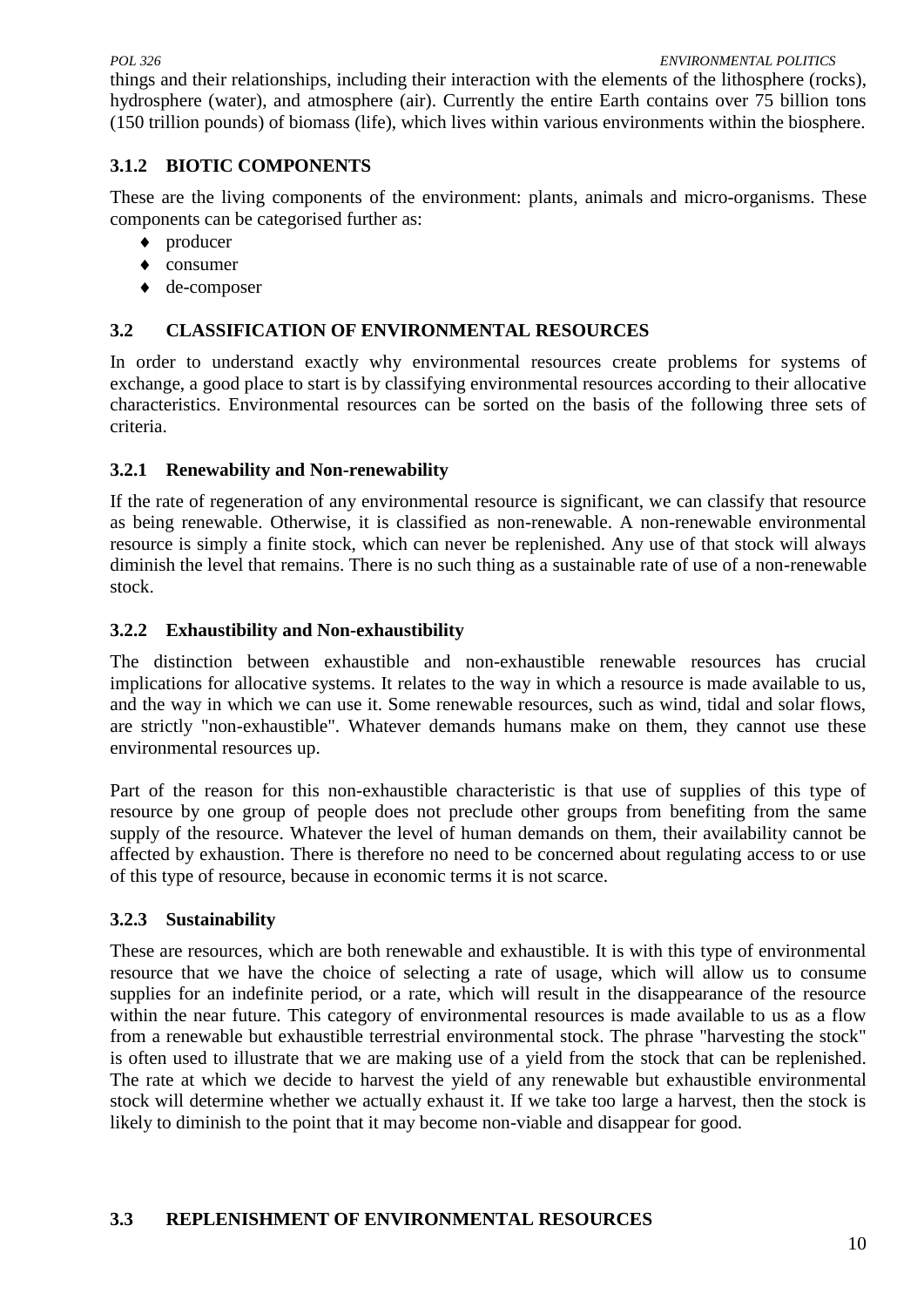#### *POL 326 ENVIRONMENTAL POLITICS*

Some forms of environmental resources can be replenished in relatively short periods through physical as well as biological processes. Physical processes of replenishment are important, for example, in dealing with soil structures and fertility levels, aquifers, the earth's atmosphere and ozone layer, and the assimilative and waste processing capacities of our environmental systems. All these types of renewable but exhaustible environmental resources have a physical capacity for renewal. This distinguishes them from environmental resources in which the capacity for renewal is purely or predominantly biological, such as fish stocks and forests, and other flora and fauna and their related ecosystems. In terms of allocative problems, exhaustible resources for which physical as well as biological renewal are possible should prove more resilient to the demands humans place on them. They should offer a greater margin of warning about unsustainable levels of use, so that systems of resource management, which are inadequate, can be spotted and improved before irretrievable damage occurs. It does not follow that these warning signs will be acted upon, even when we are dealing with this more resilient category of exhaustible environmental resource. However, if an exhaustible environmental resource only has a biological capacity for renewal, the margins of warning are likely to be less generous, and the signs of exhaustion are likely to be far more difficult to reverse. For this reason, the shortcomings of our systems of exchange when allocating environmental resources are likely to be felt most keenly, and create most concern, in those categories of environmental resources the sustainability of which is most vulnerable to exhaustion.

Suppose we apply the same trial and error approach to the use of exhaustible environmental assets. Because of the nature of such resources, we might find ourselves in serious trouble. If the decision we take is wrong, and we incorporate a major error of judgement, we might completely wipe out our stock of the environmental asset, with no possibility ever of replacing it. Under these circumstances, the penalties faced by not only ourselves but future generations for making wrong judgements about such resources seems to be much too high to leave it to trial and error. A similar problem applies in the decisions we take about depleting non-renewable resources. If we choose too high a rate of depletion, we may end up running out of essential supplies of non- renewable resources before we have the opportunity of developing sustainable substitutes, and there would be little we could do about this. The market rewards for successful judgements and penalties for wrong decisions when applied to environmental resources seem to be rather ineffective when the decisions involve irreversible changes in resources.

# **4.0 CONCLUSION**

In this lecture, we have seen how a classification of environmental resources according to their allocative characteristics can help us understand why they pose difficulties for any allocative management systems. This led us to draw two overall conclusions:

- $\triangleright$  firstly, that simple reliance on market mechanisms to ensure sustainable use of environmental resources is likely To prove unsuccessful, and to produce results which may be both damaging an` irreversible; and
- $\triangleright$  secondly, that the absence of any form of property rights or ownership is also likely to encourage unsustainable use of environmental resources.

# **5.0 SUMMARY**

In this unit, we have learnt that:

- $\triangleright$  the environment consists of both the biotic and the abiotic components;
- $\triangleright$  environmental resources can be sorted on the basis of the following three sets of criteria: renewability, exhaustibility and sustainability.
- $\triangleright$  some resources are both renewable and exhaustible.
- $\triangleright$  some forms of environmental resources can be replenished in relatively short periods of time through physical as well as or instead of biological processes.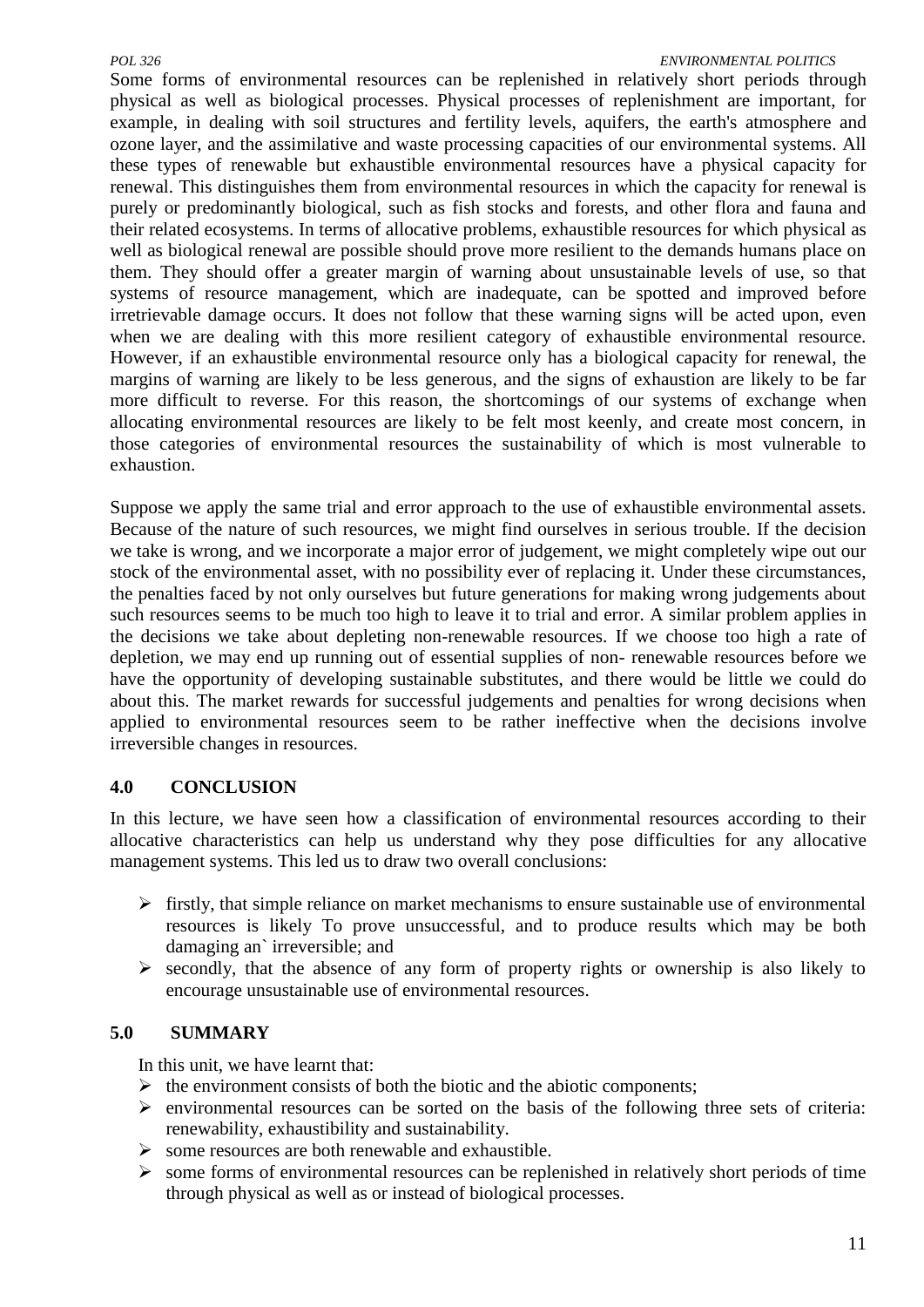- $\triangleright$  the market rewards for successful judgements and penalties for wrong decisions when applied to environmental resources seem to be rather ineffective when the decisions involve irreversible changes in resources.
- $\triangleright$  as we destroy our highly structured material resources to create economic growth, so we increase the planet's entropy levels.
- $\triangleright$  a principle is increasingly being adopted by policy makers in taking allocative decisions which involve environmental resources that are non-renewable or exhaustible.

# **6.0 TUTOR-MARKED ASSIGNMENT**

Make a list of the resources in your state and describe the most appropriate method for managing each of them.

# **7.0 REFERENCES / FURTHER READINGS**

- Anderson, J.; Gauthier, M.; Thomas, G. and Wondolleck, J. (1996) "Setting the stage. Presented at the Global e-Conference on Addressing Natural Resource Conflict Through Community Forestry, Jan–Apr 1996". *Forests, Trees and People Programme of the Food and Agriculture Organization of the United Nations,* Rome, Italy.
- Eberlee, J. (1999) "Alternative approaches to managing conflict over natural resources". *IDRC Reports*, 278, pp. 1–5.

# UNIT 3 OUALITY AND PLANNING OF THE ENVIRONMENT

# **CONTENTS**

- 1.0 Introduction
- 2.0 Objectives
- 3.0 Main Content
	- 3.1 Environmental Planning
	- 3.2 Environmental Quality
	- 3.3 Environmental Challenges
- 4.0 Conclusion
- 5.0 Summary
- 6.0 Tutor-Marked Assignment
- 7.0 References / Further Readings

# **1.0 INTRODUCTION**

The term environment is all-encompassing. It is the entire surroundings of man, made up of both living and non-living components. Living components include plants and animals in their various forms, while non-living components include the air, water bodies, landscape, built up areas, infrastructures, etc. Environmental management simply refers to man's application of scientific, technical and social knowledge and skills in managing all components of the environment to ensure that the environment is not stressed beyond its productive capacity at any given time. The concept of managing the environment such that it can continue to provide basic needs and services for the present and future generations is referred to as sustainable environmental management.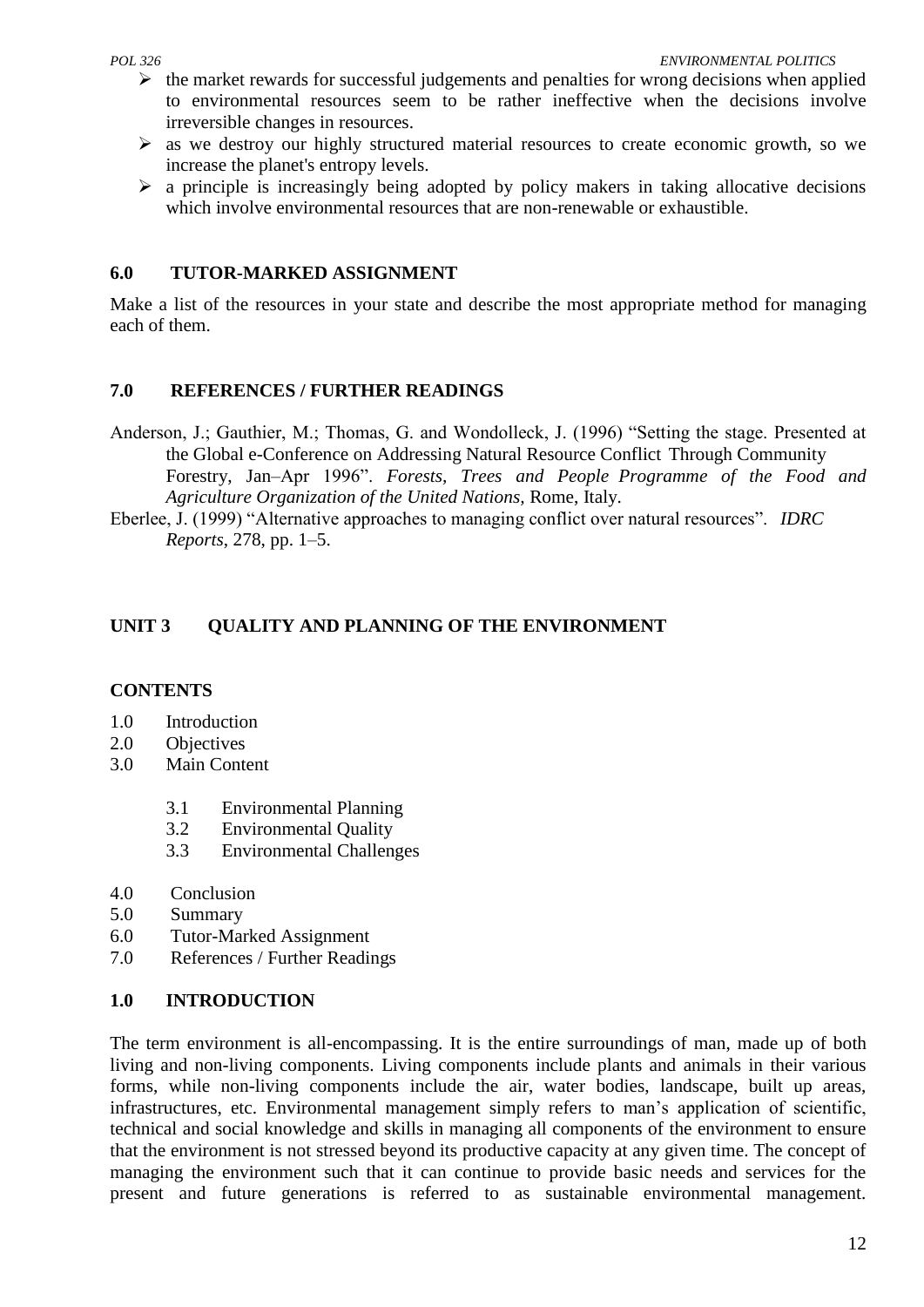#### *POL 326 ENVIRONMENTAL POLITICS*

There are many challenges in the task of managing the environment. Generally, people tend to look at the environment as God-given and feel that there is no need to care for it. In the struggle for survival and development, man creates many negative impacts on the environment. These impacts range from over-exploitation of resources, destruction of ecosystem, to air and water pollution problems. For instance, deforestation, indiscriminate bush burning, land mass clearing for agriculture or for urban development and mining activities can all lead to soil erosion, flooding and water pollution. On the other hand, gaseous emission and discharge of effluents from manufacturing industries can cause serious pollution of air and water. Severe soil erosion can impoverish rich land, resulting in poor agricultural yield while water pollution can negatively affect fish production in our rivers. In Lagos, for example, people talk about "odo aro" (meaning purple-coloured river). This is because of liquid waste discharged from neighbouring industrial plants into the river, which change the colour and chemical composition of the river, thereby making it inhabitable for many aquatic organisms.

# **2.0 OBJECTIVES**

At the end of the unit, learners should be able to:

- $\triangleright$  explain the environmental planning process;
- $\triangleright$  assess the quality of their immediate environment;
- $\triangleright$  highlight the qualities of a good environment; and
- $\triangleright$  appreciate the need for a quality environment.

# **3.0 MAIN CONTENT**

# **3.1 ENVIRONMENTAL PLANNING**

The first step towards a successful achievement is planning. Thus, our discussion on environmental quality shall begin with an overview of environmental planning.

Environmental planning seeks to improve and protect environmental quality- for both the urban residents and rural dwellers, although the focus is usually on the urban environment- both through controlling the generation of pollution and through segregating activities that are environmentally incompatible (Miller and Roo, 1997). The organizational structure involved in environmental planning is as summarized in Figure 3.1.



 **Fig 3.1:** Organizational Structure in Environmental Planning **Source:** Harashina (1996), p. 14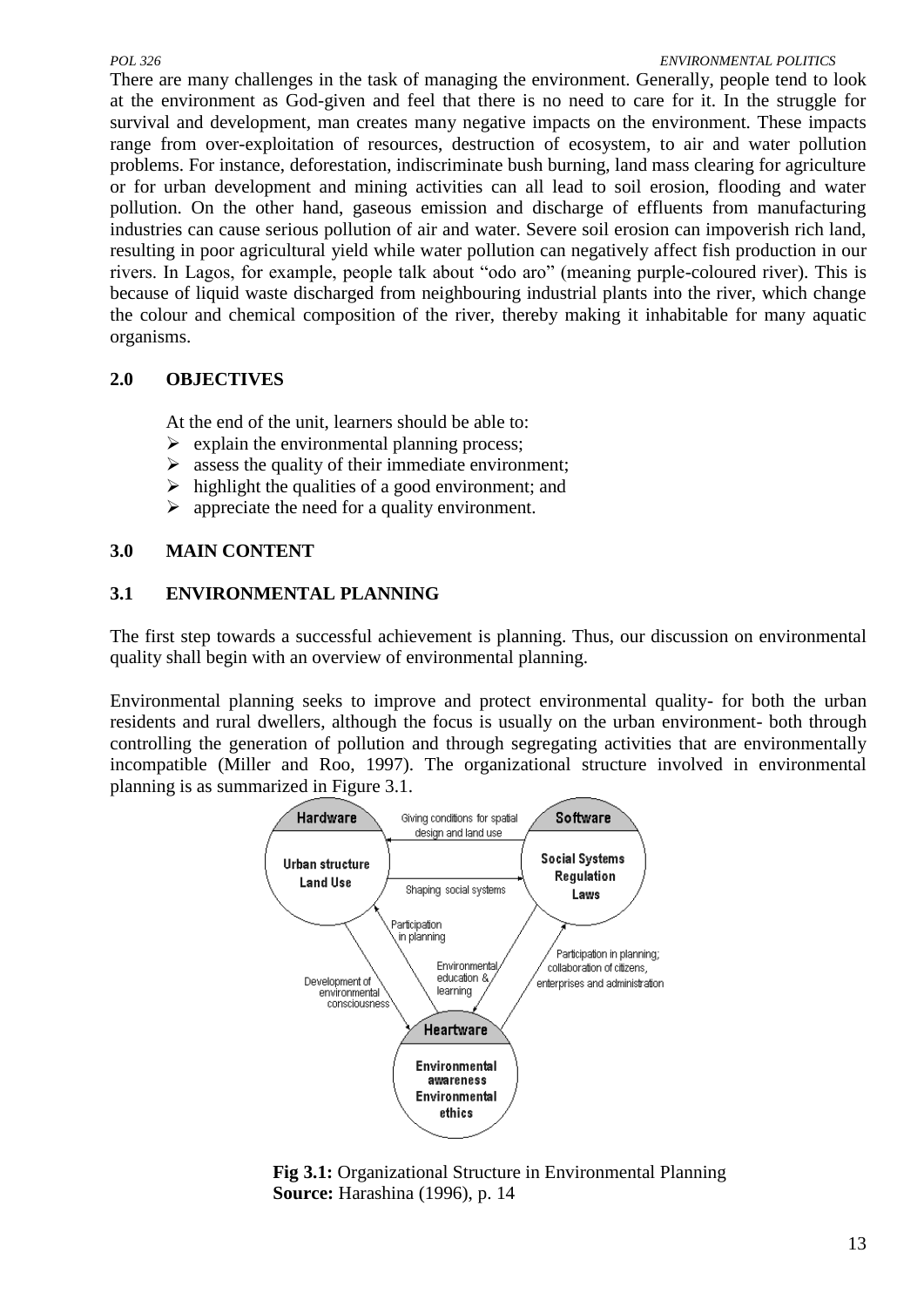Effective environmental planning requires the effective interaction and overlay between three components - hardware, software and heart-ware.

- **Hardware** consists of the physical fabric of a city infrastructure, buildings, railway, roads, ports etc.
- **Software** consists of sets of rules, and regulations, laws and legislation, ordinances, including habits, ethics, and traditionally established codes of conduct.
- **Heart-ware** is an individual's emotional mechanism, behaviour and conduct, which determines his or her needs, wants and wishes. It also determines the process by which the individual's interaction with the surrounding environment takes place.

# **3.2 ENVIRONMENTAL QUALITY**

The world, particularly, the urban centres today are beset with environmental crises due to urbanization and unplanned development. Although various strategies have been evolved to deal with the problems, the menace of urban decay is still on the increase. One of the major factors accounting for this is the apparent neglect of urban renewal strategy. This unit recommends fundamental requirements for comprehensive urban renewal as a veritable means of improving, environmental quality in Nigerian cities.

Man's survival depends on the environment. The environment includes all the external and nonpersonal conditions and influences that affect the welfare of people in a given area. In other words, the development or growth of a community is influenced by good environmental quality. Good environmental quality refers to the physical environment of the urban or rural area, which tends to induce in residents a feeling of sound, mental, emotional and physical well-being to the extent at which needs and wants are satisfied. Good environmental quality is not just housing and its ancillary facilities, but a place where the people should be able to live in dignity, security and harmony with all the great achievements of modern civilization and the pleasures offered by natural beauty made available to all. A good environmental quality is one:

- $\triangleright$  where housing units are available for people at different income levels;
- $\triangleright$  that is free of anything that constitutes a nuisance like air or water pollution; and
- $\triangleright$  that has clean surroundings, which enhance good health.

The quality of the environment depends on the extent of planning and control of city development, the quality of building and housing, infrastructural development and the standard of public health service and facilities. It is pertinent to mention that this is the objective of urban renewal. The fundamental objective of urban renewal is the application of several principles resulting in the revitalization of any or all portions of the urban structure that are blighted.

Urban renewal is a system of preventing the premature obsolescence of an urban neighbourhoods and facilities for the restoration of declining areas as well as the re-creation of worn out areas. In effect, it means the demolition of old and decaying properties and their replacement by the construction of new buildings, streets and parks. Robert (1992) defines urban renewal to represent an aggregate of public and private activities, which retard or terminate urban obsolescence, prevent decay, clear areas, which have 'gone too bad and upgrade buildings, facilities and environment in order to restore life.

#### **3.3 ENVIRONMENTAL CHALLENGES**

A common challenge in our cities is the problem of solid wastes management as most parts of our urban centres are littered with heaps of dirt. Usually, the drainage systems are blocked, resulting in flooding of many access roads. Sources of urban wastes include homes, hotels, restaurants, hospitals, markets, motor-parks, and commuters in moving vehicles. Littering with nylon and sweet wrappers are a common sight in urban streets. In Singapore, you would not see sweet wrappers; sweets are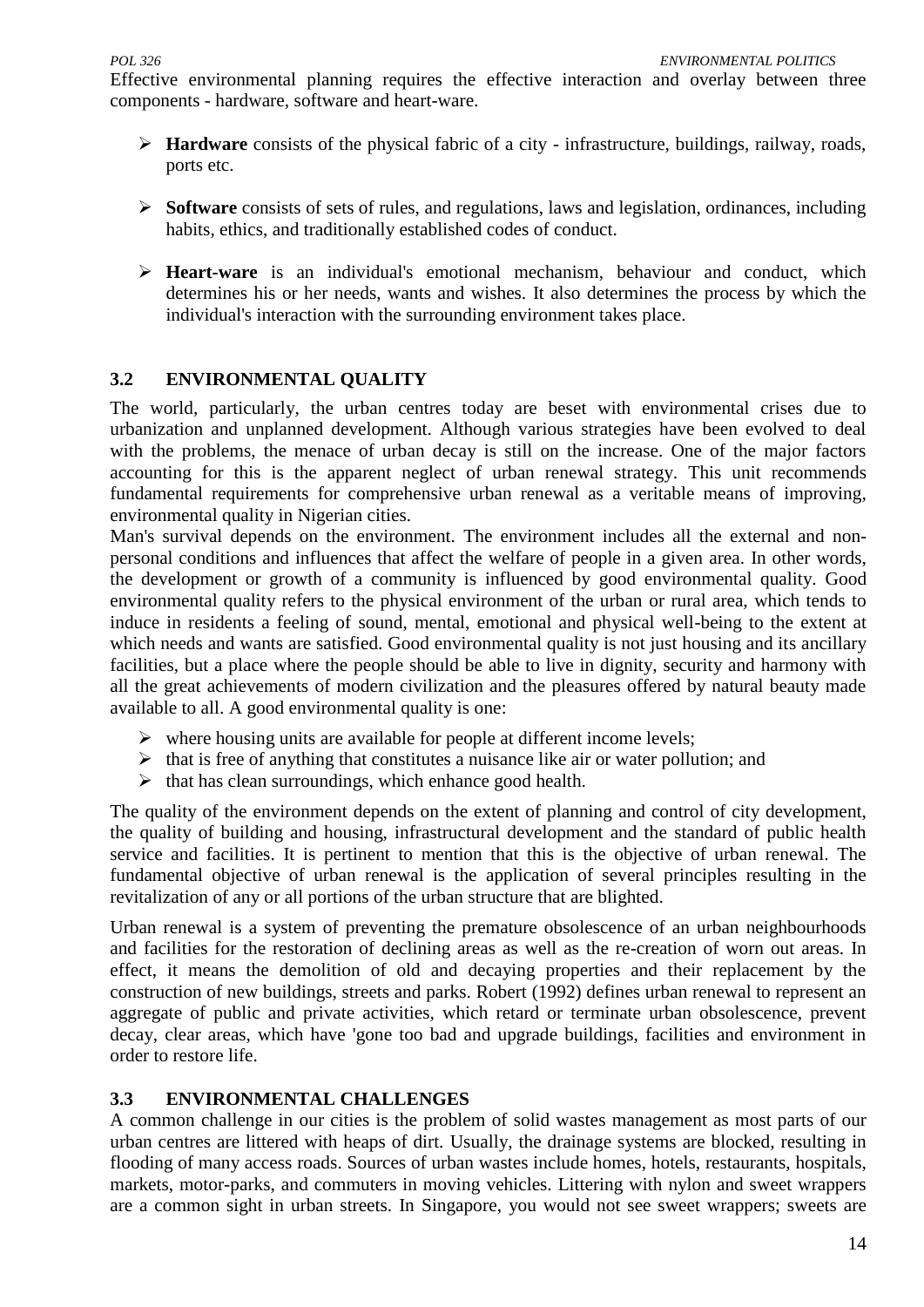#### *POL 326 ENVIRONMENTAL POLITICS*

adorned with flowers. Urban waste management demands a lot of financial input for the provision of appropriate machinery and work force requirement, which the government most often cannot afford. The people on their part, have not shown the required commitment towards integrated waste management strategies, which includes waste reduction, sorting, recycling and responsible behaviour along our streets.

Our prospect is to have a Nigerian population that is adequately aware of our environmental problems and sees the need to address these problems collectively. We want to be able to encourage participation of all stakeholders in the task of environmental management, developers, the civil society, non-governmental organizations, communities, special interest groups (women and youths) etc. In particular, greater emphasis is being placed on community participation because the local communities are the main custodians of our environmental resources. It is in this regard that a number of community-based projects were initiated. One of such is the Community Herbal Heritage Centres, which has now been spread across the various ecological zones in Nigeria. For example, to be able to participate effectively in the business of environmental management, they need to have access to credible information about the status, problems and prospects of our environment as well as strategies for addressing the problems. In this regard, a national strategy for environmental education and public awareness was developed while appropriate structure for facilitating public access to environmental information in Nigeria have also been put in place. In addition, there are environmental conservation clubs in many of our schools while we also have Desk Officers for environment information delivery in all states of the federation.

Very large development projects - [megaprojects](http://en.wikipedia.org/wiki/Megaprojects) - pose special challenges and risks to the natural environment. Major dams and power plants are cases in point. The challenge to the environment from such projects is growing because more and bigger megaprojects are being built, in developed and developing nations alike.

### **4.0 CONCLUSION**

The natural environment, commonly referred to simply as the environment, is a term that encompasses all [living](http://en.wikipedia.org/wiki/Life) and non-living things occurring [naturally](http://en.wikipedia.org/wiki/Nature) on [Earth](http://en.wikipedia.org/wiki/Earth) or some region thereof. The concept of the natural environment can be distinguished by components:

- $\triangleright$  Complete [ecological](http://en.wikipedia.org/wiki/Ecological) units that function as [natural](http://en.wikipedia.org/wiki/Nature) systems without massive [human](http://en.wikipedia.org/wiki/People) intervention, including all [vegetation,](http://en.wikipedia.org/wiki/Vegetation) animals, [microorganisms,](http://en.wikipedia.org/wiki/Microorganisms) [soil,](http://en.wikipedia.org/wiki/Soil) [rocks,](http://en.wikipedia.org/wiki/Rock_(geology)) [atmosphere](http://en.wikipedia.org/wiki/Atmosphere) and [natural phenomena](http://en.wikipedia.org/wiki/Natural_phenomenon) that occur within their boundaries.
- $\triangleright$  Universal natural [resources](http://en.wikipedia.org/wiki/Natural_resource) and [physical phenomena](http://en.wikipedia.org/wiki/Physical_phenomena) that lack clear-cut boundaries, such as [air,](http://en.wikipedia.org/wiki/Air) [water,](http://en.wikipedia.org/wiki/Water) and [climate,](http://en.wikipedia.org/wiki/Climate) as well as [energy,](http://en.wikipedia.org/wiki/Energy) [radiation,](http://en.wikipedia.org/wiki/Radiation) [electric charge,](http://en.wikipedia.org/wiki/Electric_charge) and [magnetism,](http://en.wikipedia.org/wiki/Magnetism) not originating from human activity.

The natural environment is contrasted with the [built environment,](http://en.wikipedia.org/wiki/Built_environment) which comprises the areas and components that are strongly influenced by humans. A geographical area is regarded as a natural environment (with an [indefinite article\)](http://en.wikipedia.org/wiki/Indefinite_article), if the human impact on it is kept under a certain limited level.

#### **5.0 SUMMARY**

In this unit, we have learnt that:

- $\triangleright$  effective environmental planning requires the effective interaction and overlay between three components - hardware, software and heart-ware;
- $\triangleright$  the urban centres today are beset with environmental crises due to urbanization and unplanned development;
- $\triangleright$  urban renewal is a veritable means of improving, environmental quality in Nigerian cities;
- $\triangleright$  urban problems have led to the need for urban renewal in order to promote good urban image;
- $\triangleright$  characteristics of a good environmental quality should include availability of housing units at different income levels, pollution-free, and clean surroundings, which enhance good health;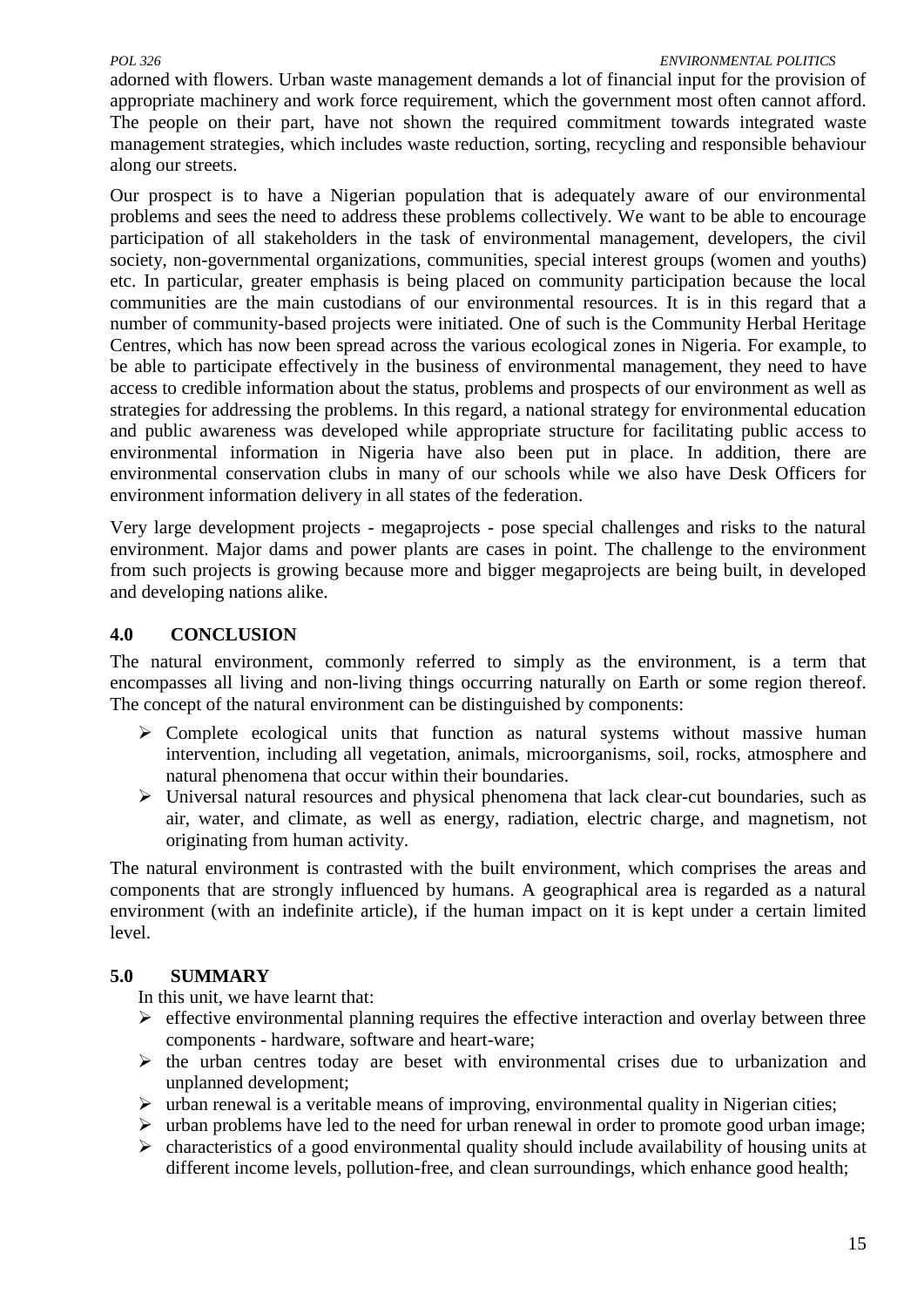- $\triangleright$  it is the common understanding of natural environment that underlies the advocates for various actions and policies in the interest of protecting what nature remains in the natural environment, or restoring or expanding the role of nature in this environment; and
- $\triangleright$  mega development projects pose special challenges and risks to the natural environment.

# **6.0 TUTOR-MARKED ASSIGNMENT**

Discuss the rationale for good environmental quality.

### **7.0 REFERENCES / FURTHER READINGS**

- Adams, S. and David, L. (2006) *Earth Science: An illustrated guide to science.* New York: Chelsea House.
- Harashina, S. (1996) "Environmental Planning on Urban Level". *Discussion Paper, 96-6*. Tokyo: Department of Social Engineering, Tokyo Institute of Technology.
- Miller, D. and Gert de Roo (1997) *Urban Environmental Planning*. Avebury Publishers.
- Odum E. P. (1971) *Fundamentals of ecology, third edition.* New York: Saunders
- Oldroyd, D. (2006) *Earth Cycles: A historical perspective*. Westport: Greenwood Press.
- Smith, G. A. and Aurora, P. (2006) *How Does the Earth Work?* Upper Saddle River: Pearson Prentice Hall.

# **UNIT 4 ENVIRONMENTAL POLICY**

### **CONTENTS**

- 1.0 Introduction
- 2.0 Objectives
- 3.0 Main Content
	- 3.1 The Need for Environmental Policy
	- 3.2 Environmental Policy in the Developing Countries
- 4.0 Conclusion
- 5.0 Summary
- 6.0 Tutor-Marked Assignment
- 7.0 References / Further Readings

# **1.0 INTRODUCTION**

Environmental policy is a declaration on intentions and principles related to total environmental profile, which provides framework for activities and for determination of environmental goals and target values. Environment protection policy is a written declaration on principles and intentions in this sphere. It takes up a quality policy, provides framework for activities in the sphere of environment protection. It is declared by the General Director and it is available for company's employees and public on the notice board of the company.

Recent research on the links between pollution regulation and environmental innovation suggests that environmental policy may not sufficiently explain the recently observed trends in environmentally beneficial technological innovation. It is now apparent that pollution control innovations are determined by a complex web of additional interacting factors.

Generally speaking, environmental regulation in Africa remains relatively weak while there is insufficient institutional capacity to deal with environmental pollution problems. Even South Africa with relatively advanced manufacturing had not established a comprehensive programme of industrial pollution control until the second half of the 1990s. However, Nigeria appears to be an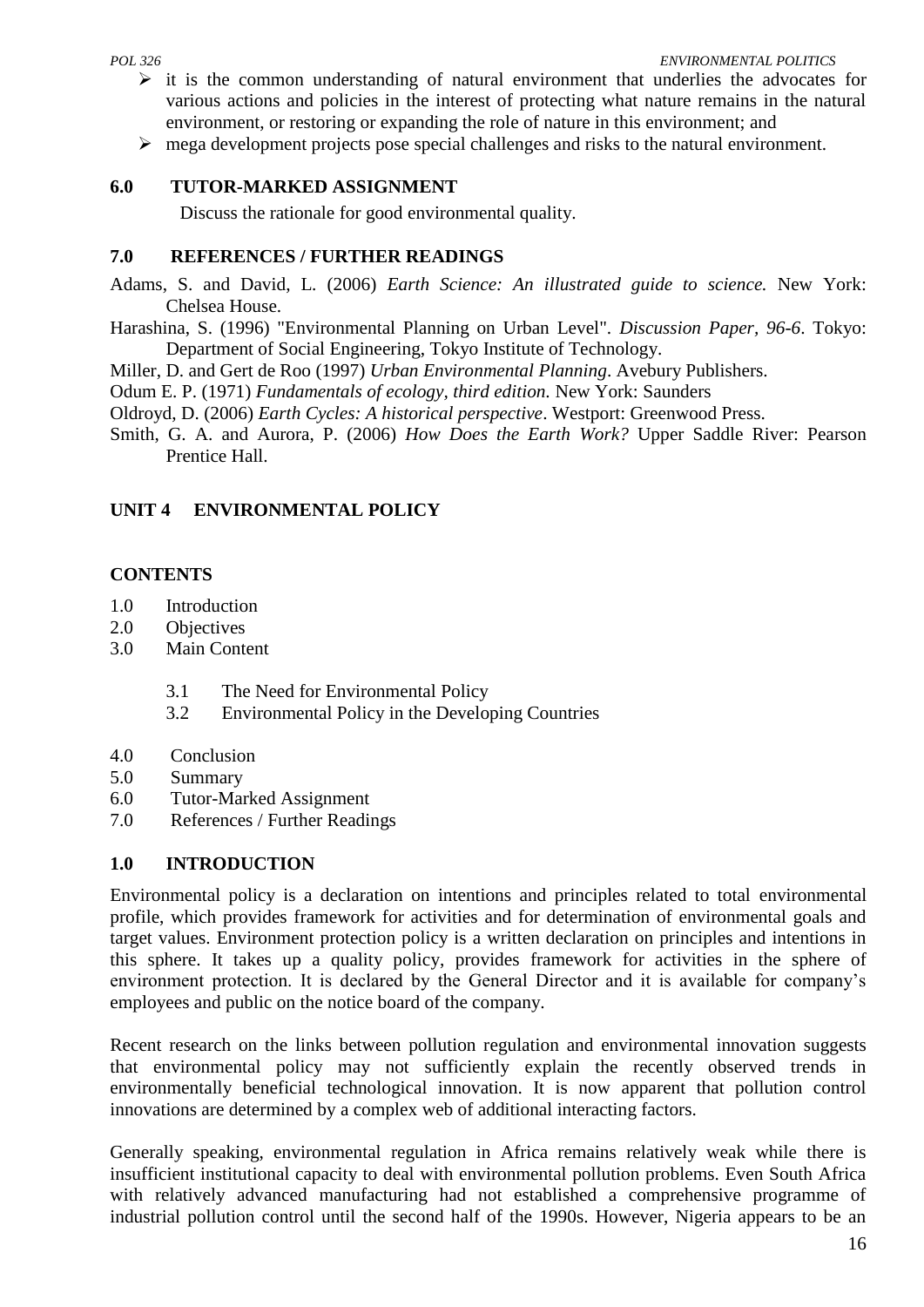exception to the general African situation. In 1988, the government of Nigeria established a Federal Environmental Protection Agency (FEPA) to oversee and manage environmental regulatory processes in Nigeria. Industrial pollution control, which had previously been carried out on a rather ad hoc basis, thus came under the purview of FEPA. Despite this, policy approach in dealing with industrial pollution in Nigeria has been mainly "command and control" in nature.

# **2.0 OBJECTIVES**

At the end of the unit, students should be able to

- $\triangleright$  discuss the influence of environmental politics on human activities; and
- $\triangleright$  explain the considerations involved in the negotiation and implementation of effective governance strategies for the harmonization of the environment.

# **3.0 MAIN CONTENT**

# **3.1 THE NEED FOR ENVIRONMENTAL POLICY**

Theoretical models linking environmental policy and environmentally benign technological innovation are limited in their empirical applications. Such models adopt the neo-classical view of environmental policy as being the stimulus for environmentally benign technical change, and in the process assume of other pertinent factors that have been demonstrated from empirical studies as playing important roles in stimulating environment-friendly innovations. The focus in these theoretical viewpoints is not on the kind of technical change induced by policy, but rather the kind of policy or optimal mix of policies that could achieve a predetermined level of environmental quality or pollution reduction.

The past few years have witnessed the development of theoretical and empirically tested propositions which emphasize environmental policy as an insufficient impetus for green innovation in many instances. Among such propositions, Michael Porter's hypothesis that environmental regulation can create technological offsets, yielding economic benefits that write off the cost of compliance with environmental policy, is of particular importance. These propositions have been extended to suggest "win-win" solutions yielding double dividends that benefit both private and social parties. Some have even suggested a triple dividend that includes increased employment. Thus, the notions of doubletriple-dividend suggest that the incentive to adopt green innovation may arise from a desire to attend to socioeconomic benefits rather than the compelling force of the environmental policy.

The effectiveness of environmental policy alone as a stimulus to green innovation has been questioned in various quarters. Environmental policy is necessary to make firms appreciate and perhaps accept responsibility for the external diseconomies of their production activities; the factors determining the implementation of environmentally benign technical change largely transcend the traditional notion of environmental policy as the stimulus for innovation in pollution control.

# **3.2 ENVIRONMENTAL POLICY IN THE DEVELOPING COUNTRIES**

Studies on environmental regulation and industrial pollution control in developing countries rarely focus on the impact of environmental policy on technology responses of firms. Rather, the focus is usually on the impact of policy on emission reduction or pollution abatement expenditures (e.g. Aden, Kyu-hong and Rock, 1999). Though emission reduction would be impossible without technological application or change in production practices aimed at pollution abatement, the neglect of direct analysis of the technological or innovation impact of policy limits our understanding of all the factors that determine the actual emission reduction achieved. Technology is the medium through which emission reduction effects are accomplished. When the searchlight is focused on this medium, we may gain a more comprehensive perspective on the interplay of factors that interact with technology to generate the emission reduction effects.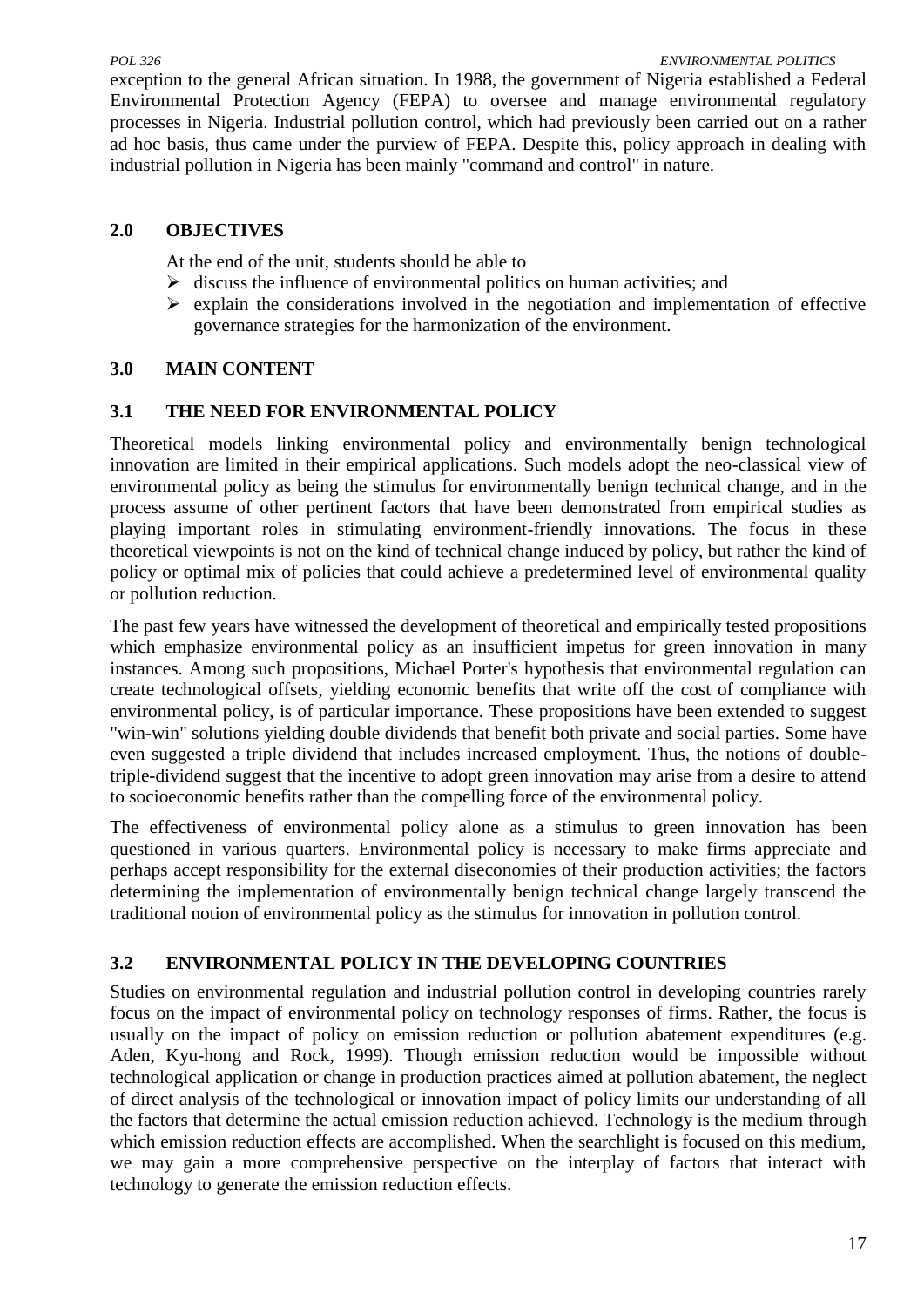Environmental policy in the developing countries has never been, and may not in the near future be expected to be, as stringent as in the industrialised countries. Hence, when environmental technologies are observed among firms in the former, it is plausible to suggest that there may be other "third party" factors (apart from environmental policy) that drive firms' green innovation behaviour. Decoupling these factors from environmental policy is, however, difficult since environmental policy provides the basic guidelines for the firms' technological responses.

Theoretical ideas that focus on environmental policy may appear more of a luxury to developing countries that are still in search of relevant paths and appropriate strategy for industrialization. Many developing countries lack the appropriate institutional context for developing and managing elaborate environmental policy instruments such as pollution taxes and tradable emission permits. Most developing countries are thus forced to adopt command and control strategies and resort to regulatory means that may not go beyond specifying emission limits and technology standards to be adopted to ensure compliance.

# **4.0 CONCLUSION**

Environmental policy is regarded as the main driver for industrial innovations that reduce external diseconomies of industrial production in both developed and developing countries. In Africa, environmental policy is relatively weak and there is insufficient institutional capacity to deal with environmental pollution problems.

While environmental policy is necessary to make firms appreciate and perhaps accept responsibility for the external diseconomies of their production activities, the factors determining the implementation of environmentally benign technical change largely transcend the traditional notion of environmental policy as the stimulus for innovation in pollution control.

# **5.0 SUMMARY**

In this unit, we have learnt that:

- $\triangleright$  Theoretical models linking environmental policy and environmentally benign technological innovation are limited in their empirical applications.
- $\triangleright$  The focus of the theoretical viewpoints is not on the kind of technical change induced by policy, but rather the kind of policy or optimal mix of policies that could achieve a predetermined level of environmental quality or pollution reduction.
- $\triangleright$  Environmental policy is necessary to make firms appreciate and perhaps accept responsibility for the external diseconomies of their production activities. The factors determining the implementation of environmentally benign technical change largely transcend the traditional notion of environmental policy as the stimulus for innovation in pollution control.
- $\triangleright$  Studies on environmental regulation and industrial pollution control in developing countries rarely focus on the impact of environmental policy on technology responses of firms.
- $\triangleright$  Many developing countries lack the appropriate institutional context for developing and managing elaborate environmental policy instruments such as pollution taxes and tradable emission permits.

# **6.0 TUTOR-MARKED ASSIGNMENT**

Identify and discuss any five influences of environmental politics on human activities.

# **7.0 REFERENCES / FURTHER READINGS**

- Aden, J., A. Kyu-hong and M. T. Rock (1999) "What is Driving the Pollution Abatement Expenditure Behaviour of Manufacturing Plants in Korea?" *World Development*, 27(7), pp. 1203 – 1214.
- Adeoti, J. O. (2002) *Technology and the Environment in Sub-Saharan Africa: Emerging Trends in the Nigerian Manufacturing Industry*. England: Ashgate Publishing.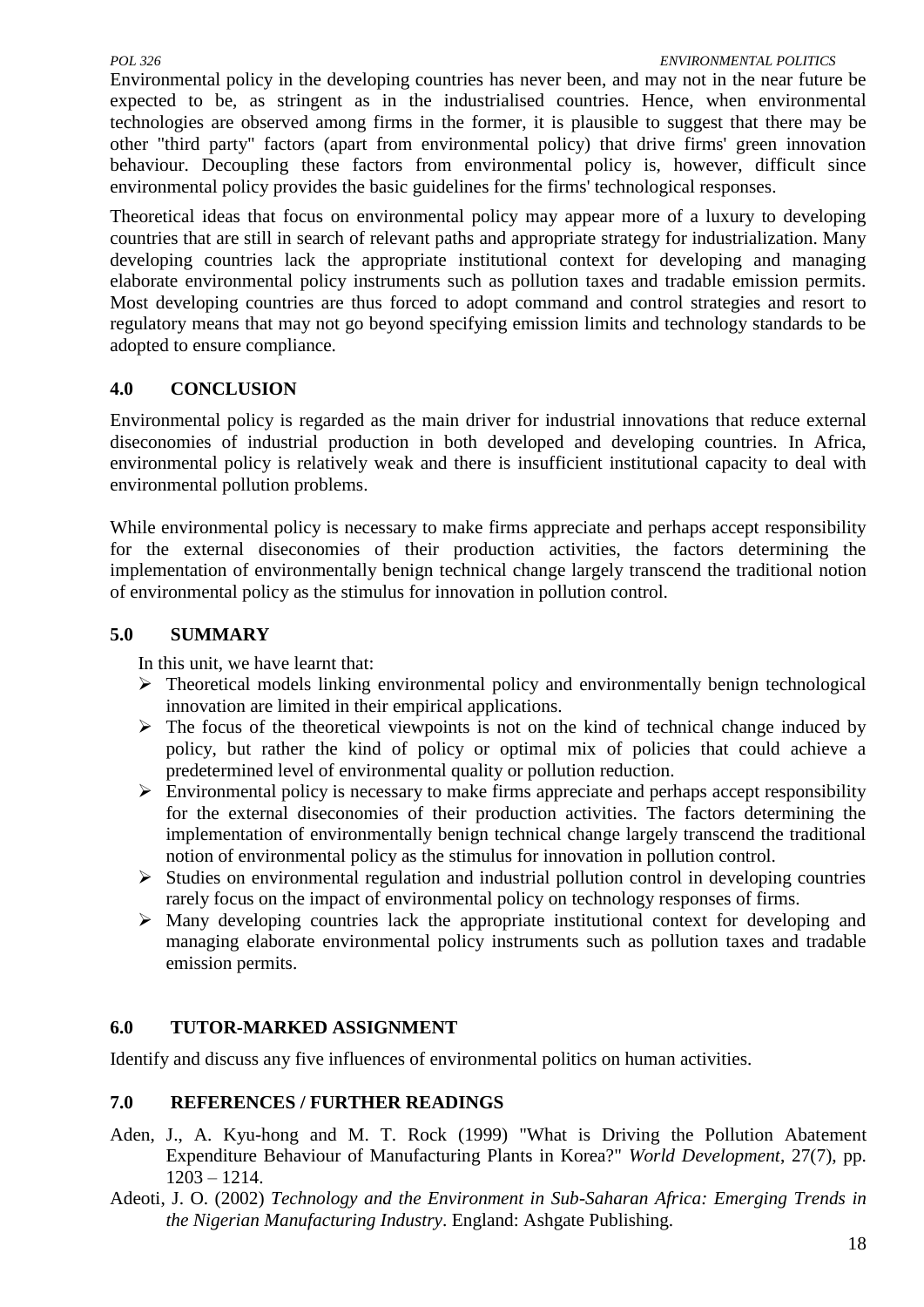- Ashford, N. (2000) "An Innovation-based Strategy for a Sustainable Environment", in Hemmelskamp, J.; Klaus, R. and Fabio L. (eds.) *Innovation-oriented Environmental Regulation: Theoretical Approaches and Empirical Analysis, New Economic Studies 10*. Heidelberg, Germany: Centre for European Economic Research.
- Baumol, W. J. and Oates, W. E. (1988) *The Theory of Environmental Policy*. New York: Cambridge University Press.
- DEAT (1996) "An Environmental Policy for South Africa", *Green Paper for public discussion.* Pretoria, South Africa: Department of Environmental Affairs and Tourism (DEAT).
- Siebert, H. (1987) *Economics of the Environment: Theory and Policy*. Berlin, Germany: Springer Verlag.
- UNDP (2001) "Making New Technologies Work for Human Development", *Human Development Report 2001*, New York: United Nations Development Programme.

# **MODULE 2 ENVIRONMENTAL PROBLEMS**

- Unit 1 Deforestation<br>Unit 2 Pollution
- Pollution
- Unit 3 Waste Disposal System
- Unit 4 Human Health

### **UNIT 1 DEFORESTATION**

### **CONTENTS**

- 1.0 Introduction
- 2.0 Objectives
- 3.0 Main Content
	- 3.1 Types of Forests
	- 3.2 Importance of Forests
	- 3.3 Causes of Deforestation
	- 3.4 Impacts of Deforestation
- 4.0 Conclusion
- 5.0 Summary
- 6.0 Tutor-Marked Assignment
- 7.0 References / Further Readings

# **1.0 INTRODUCTION**

Among the hazards that attend the life of every human being is a global danger arising from the pressure that human activities are exerting on the environment. This has put the environment to be on the edge, and may continue to be. One of such ways in which man is causing serious problem to the environment is deforestation.

Deforestation implies the long-term or permanent loss of forest cover and its transformation into another land use. It also refers to the long-term reduction of the tree canopy cover below a 10 percent threshold. Over 16 million hectares of forest is destroyed each year around the globe causing one of the largest and most rapid extinction events ever on the planet. In tropical areas of the world the forests harbour more than 50% of terrestrial biodiversity and remove over 1.3 gigatons of carbon per year from the atmosphere. These forests are important for the survival of man. Although, there are large companies that are converting forests to plantations especially palm oil, yet there are oil as well as mining companies polluting and destroying oil rich areas.

A large percentage, and perhaps the majority, of tropical deforestation are occurring because small holder farmers are slashing and burning it in order to open it up to agriculture. The immediate cause is that the soil lacks available nutrients, which are quickly removed when ground cover, or the forest,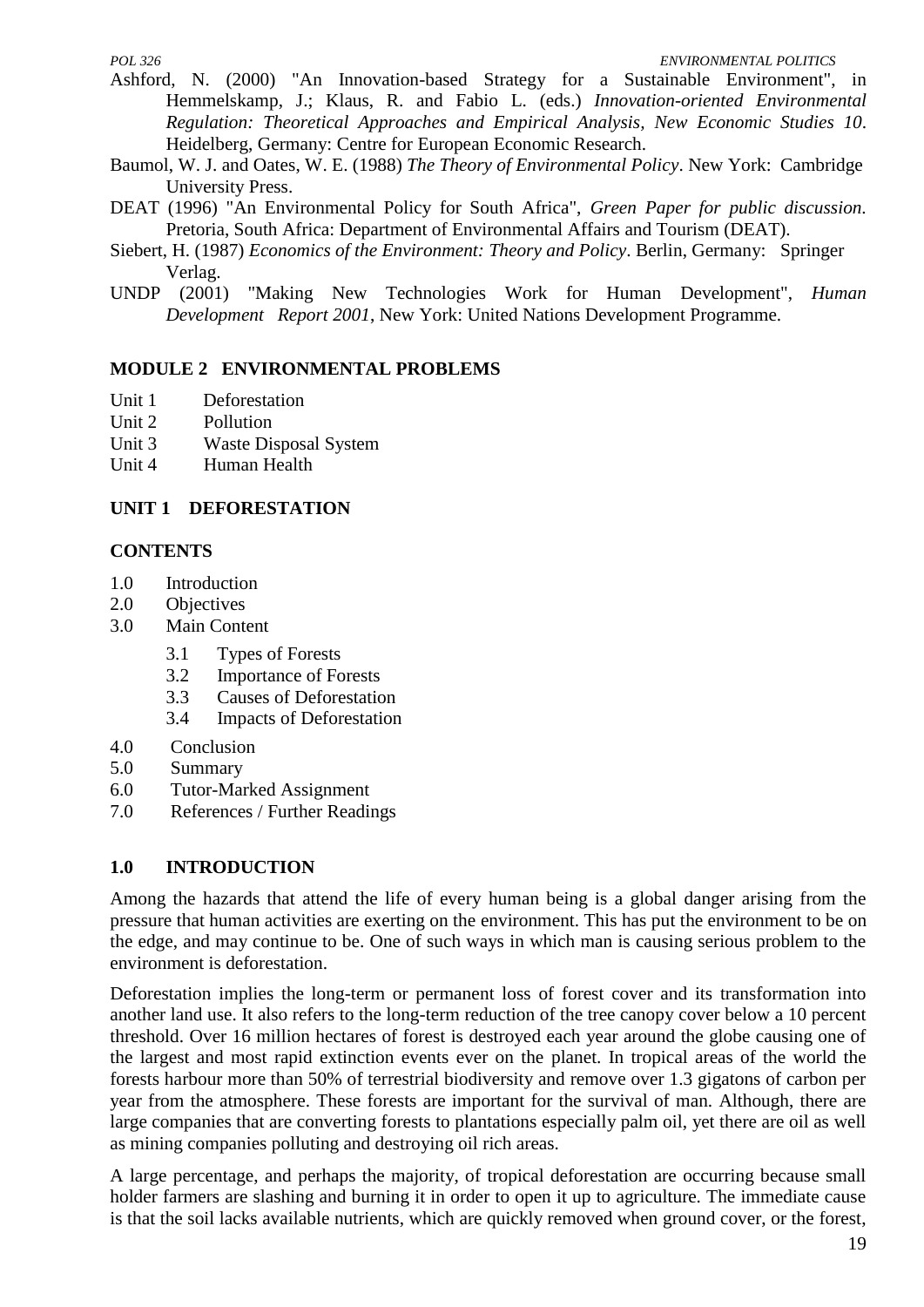#### *POL 326 ENVIRONMENTAL POLITICS*

is removed. The deeper cause is under-development of communities. These communities are very poor, often have little access to health care, education or even markets to sell produce. They have been forgotten by their governments and left to eke out a living on marginal land. The consequences are that the world is losing enormous natural wealth that has both human utility e.g. in the form of cures for diseases, and inherent value. To make matters worse much of this wealth is being converted to  $CO<sub>2</sub>$  which in turn is warming up our planet. Indeed 20% of all global  $CO<sub>2</sub>$  emissions are due to the burning of tropical forests.

The solution is to help these rural communities with alternatives to slash and burn. The immediate solution lies in sustainable agriculture where soil can be made more fertile without adding man-made chemicals such as organic fertilizers, terracing, using trees as buffers, rotating crops and many more systems that are not currently being utilized. The long term solution lies in the development of these communities through access to health, education and opportunities for work.

# **2.0 OBJECTIVES**

At the end of this unit, learners should be able to:

- $\triangleright$  define and describe the various types of forests;
- $\triangleright$  explain the importance of forests;
- $\triangleright$  define and explain the meaning of deforestation; and
- $\triangleright$  describe the consequences of deforestation.

# **3.0 MAIN CONTENT**

# **3.1 Types of Forests**

There are five main classes of forests:

- **Primary forest**: is a forest that has never been logged and has developed following natural disturbances and under natural processes, regardless of its age.
- **Secondary forests**: are forests regenerating largely through natural processes after significant human or natural disturbance, and which differ from primary forests in forest composition and/or canopy structure.
- **Disturbed forests**: Any forest type that has in its interior significant areas of disturbance including clearing, felling for wood extraction, anthropogenic fires, road construction, etc.
- **Frontier forests**: large, ecologically intact, and relatively undisturbed forests that support the natural range of species and forest functions.
- **Forest plantation** is one established by planting or/and seeding in the process of afforestation or reforestation. It consists of introduced species or, in some cases, indigenous species.

# **3.2 Importance of Forests**

Forests provide a number of uses as enumerated below.

# **i. Forest Products**

- $\triangleright$  Wood is gather wood for cooking.
- $\triangleright$  Forests provide useful wood products. Round-wood (whole logs) can be processed into building materials, or made into plywood products, furniture, etc. Pulp is used for paper, boxes, and a wide variety of other products.
- $\triangleright$  Forests are the source of numerous non-wood products, including bark, dyes, fibres, gums, incense, latexes, oils, resins, shellac, tanning compounds and waxes.
- $\triangleright$  Fruits, nuts and berries are harvested as food.

# **ii. Ecosystem Services**

 $\triangleright$  Forests influence climate. Forests transport great quantities of water to the atmosphere via plant transpiration. Much of that transpired water replenishes the clouds and rain that maintains the forests. If the forest is cut, much more of that rain will become river water,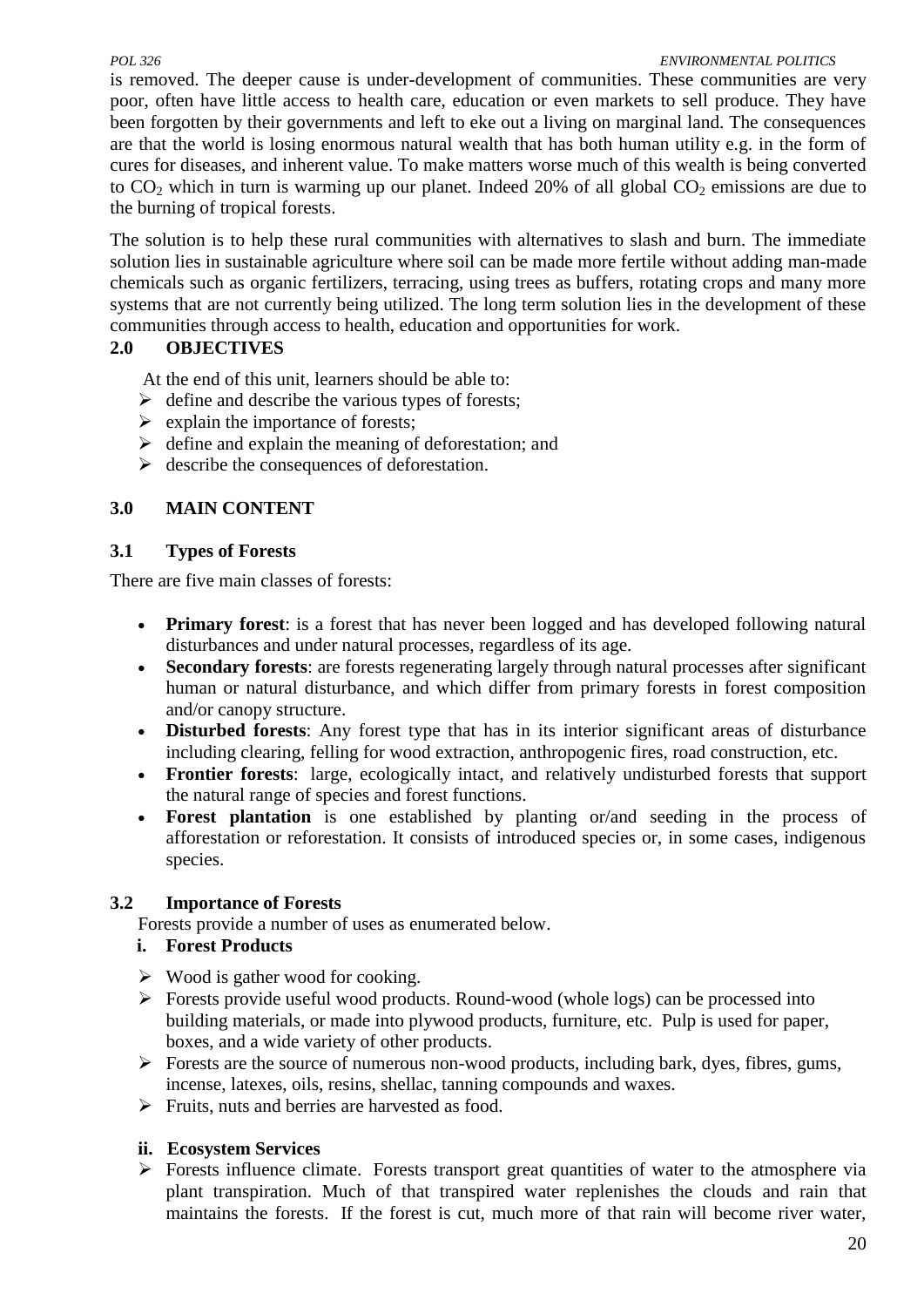flow to distant seas, and the region will become drier. In this way, forests maintain local climate and strongly influence global fluxes of oxygen and carbon dioxide.

- **Forests protect the top soil and husband important nutrients.** The annual flood crest of the Amazon River has increased over recent years without any concomitant increase in rainfall, presumably due to deforestation. Damaging floods are one frequent consequence of deforestation.
- **Forests harbour tremendous biological diversity.** Forests have the potential to provide us with new crop varieties and medicines. However, since less than 1% of tropical plants have been screened for possible use to medical science, ongoing deforestation results in the permanent loss to science of other species before their value can be recognized.

# **3.3 Causes of Deforestation**

There are many causes of deforestation:

- **Agriculture:** The overwhelming direct cause of deforestation is agriculture. Subsistence and commercial agriculture are responsible for deforestation.
- **[Corruption](http://en.wikipedia.org/wiki/Political_corruption) of government institutions:** in some countries, powerful families allied with government rulers control large and highly valuable timber concessions. These forests are being rapidly liquidated, at enormous profit.
- **[Inequitable](http://en.wikipedia.org/wiki/International_inequality) distribution of wealth and power:** degradation of forests has been traced to economic incentives that make forest conversion appear more profitable than forest conservation. In many areas, poor people have few options to make income, and forests have few protectors, and so land is cleared for agriculture and valuable timber is sold for profit.
- **[Population Growth](http://en.wikipedia.org/wiki/Population_growth) and [overpopulation:](http://en.wikipedia.org/wiki/Overpopulation)** the role of population dynamics in a local setting may vary from decisive to negligible, thus deforestation can result from a combination of population pressure and stagnating economic, social and technological conditions.
- **[Urbanization:](http://en.wikipedia.org/wiki/Urbanization)** [this](http://en.wikipedia.org/wiki/Globalization) is often viewed as a root cause of deforestation; there are cases in which the impacts of urbanization through the development of roads and the use of mechanized equipment.
- **Logging and fuel wood removals:** some scholars do not agree on whether industrial logging is an important contributor to global deforestation. However, it is clear that poor people clear forest because they have no alternative means of livelihood.
- **Government-sponsored development projects:** by the 1990s the majority of deforestation was caused by industrial factors, including extractive industries, large-scale cattle ranching, and extensive agriculture.
- **Accessibility:** access to markets, requiring roads and capital, is an additional powerful force, recently expanded due to the suite of changes referred to as globalization.

# **Impacts of Deforestation**

# **i. Environmental Impacts:**

- Deforestation is ongoing and is shaping [climate](http://en.wikipedia.org/wiki/Climate) by contributing to [global warming.](http://en.wikipedia.org/wiki/Global_warming)
- Deforestation is responsible for approximately 20% of world greenhouse gas emissions.
- Deforestation may cause carbon stores held in soil to be released.
- deforestation and forest degradation result in the reduction of greenhouse gas (GHG).
- incineration and burning of forest plants to clear land releases large amounts of  $CO<sub>2</sub>$ , which contributes to global warming.
- Forests are also able to extract [carbon dioxide](http://en.wikipedia.org/wiki/Carbon_dioxide) and [pollutants](http://en.wikipedia.org/wiki/Pollutant) from the air, thus contributing to biosphere stability.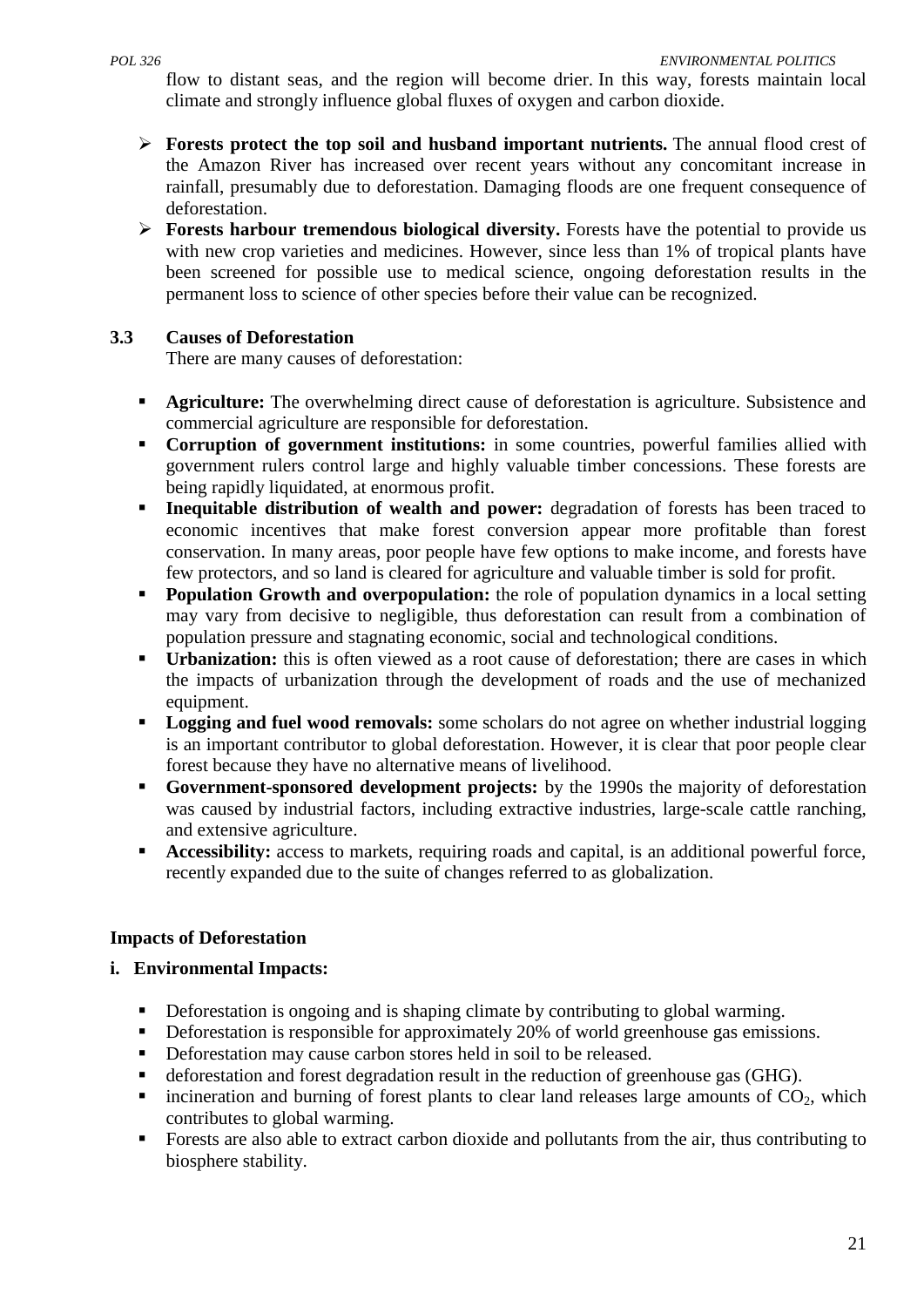# **ii. Hydrological Impacts**

- $\triangleright$  The water cycle is affected by deforestation in the following ways.
- $\triangleright$  When part of a forest is removed, the trees no longer evaporate away this water, resulting in a much drier climate.
- $\triangleright$  Reduction in the content of water in the soil and groundwater as well as atmospheric moisture
- $\triangleright$  Deforestation reduces soil cohesion, so that [erosion,](http://en.wikipedia.org/wiki/Soil_erosion) flooding and [landslides](http://en.wikipedia.org/wiki/Landslide) ensue.
- $\triangleright$  Forests enhance the recharge of [aquifers](http://en.wikipedia.org/wiki/Aquifer) in some locales; however, forests are a major source of aquifer depletion on most locales.
- $\triangleright$  Shrinking forest cover lessens the landscape's capacity to intercept, retain and [transpire](http://en.wikipedia.org/wiki/Transpiration) precipitation.
- > Deforested areas become sources of surface water runoff, which moves much faster than subsurface flows.

# **iii. Impacts on Soil**

- Deforestation generally reduces the protection of the soil from tree litter.
- **Shrubs and trees have been encroaching on grassland. The trees themselves enhance the loss** of grass between tree canopies thereby rendering the bare inter-canopy areas to become highly erodible.
- Tree roots bind soil together, and if the soil is sufficiently shallow, they act to keep the soil in place by also binding with underlying [bedrock.](http://en.wikipedia.org/wiki/Bedrock)
- Tree removal on steep slopes with shallow soil thus increases the risk of [landslides,](http://en.wikipedia.org/wiki/Landslide) which can threaten people living nearby. However most deforestation only affects the trunks of trees, allowing the roots to stay rooted, negating the landslide.

# **iv. Ecological Impacts**

- The removal or destruction of areas of forest cover has resulted in a degraded environment with reduced [biodiversity.](http://en.wikipedia.org/wiki/Biodiversity)
- With forest biotopes being irreplaceable source of new drugs (such as [taxol\)](http://en.wikipedia.org/wiki/Paclitaxel)
- Deforestation can destroy [genetic](http://en.wikipedia.org/wiki/Genetics) variations (such as crop resistance) irretrievably.
- Removal or destruction of significant areas of forest cover has resulted in a [degraded](http://en.wikipedia.org/wiki/Soil_degradation) environment with reduced biodiversity.
- **Tropical rainforest deforestation is contributing to the ongoing [Holocene mass extinction.](http://en.wikipedia.org/wiki/Holocene_mass_extinction)**
- With an underlying assumption that as the forest declines, species diversity will decline similarly.

# **v. Economic Impacts**

- Historically utilization of forest products, including timber and fuel wood, have played a key role in human societies, comparable to the roles of water and cultivable land. Today, developed countries continue to utilize timber for building houses, and wood pulp for [paper.](http://en.wikipedia.org/wiki/Paper) In developing countries, almost three billion people rely on wood for heating and cooking. Thus, damage to forests and other aspects of nature could halve [living standards](http://en.wikipedia.org/wiki/Living_standard) for the world's [poor](http://en.wikipedia.org/wiki/Poverty) and reduce global [GDP](http://en.wikipedia.org/wiki/GDP) by about 7% by 2050.
- The forest products industry is a large part of the economy in both developed and developing countries. Short-term economic gains made by conversion of forest to agriculture, or [over](http://en.wikipedia.org/wiki/Over-exploitation)[exploitation](http://en.wikipedia.org/wiki/Over-exploitation) of wood products, typically leads to loss of long-term income and long term biological productivity (hence reduction in [nature's services\)](http://en.wikipedia.org/wiki/Nature%27s_services). [West Africa,](http://en.wikipedia.org/wiki/West_Africa) [Madagascar,](http://en.wikipedia.org/wiki/Madagascar) [Southeast Asia](http://en.wikipedia.org/wiki/Southeast_Asia) and many other regions have experienced lower revenue because of declining timber harvests. Illegal logging causes losses to national economies annually.
- The new procedures to get amounts of wood are causing more harm to the economy and overpower the amount of money spent by people employed in logging.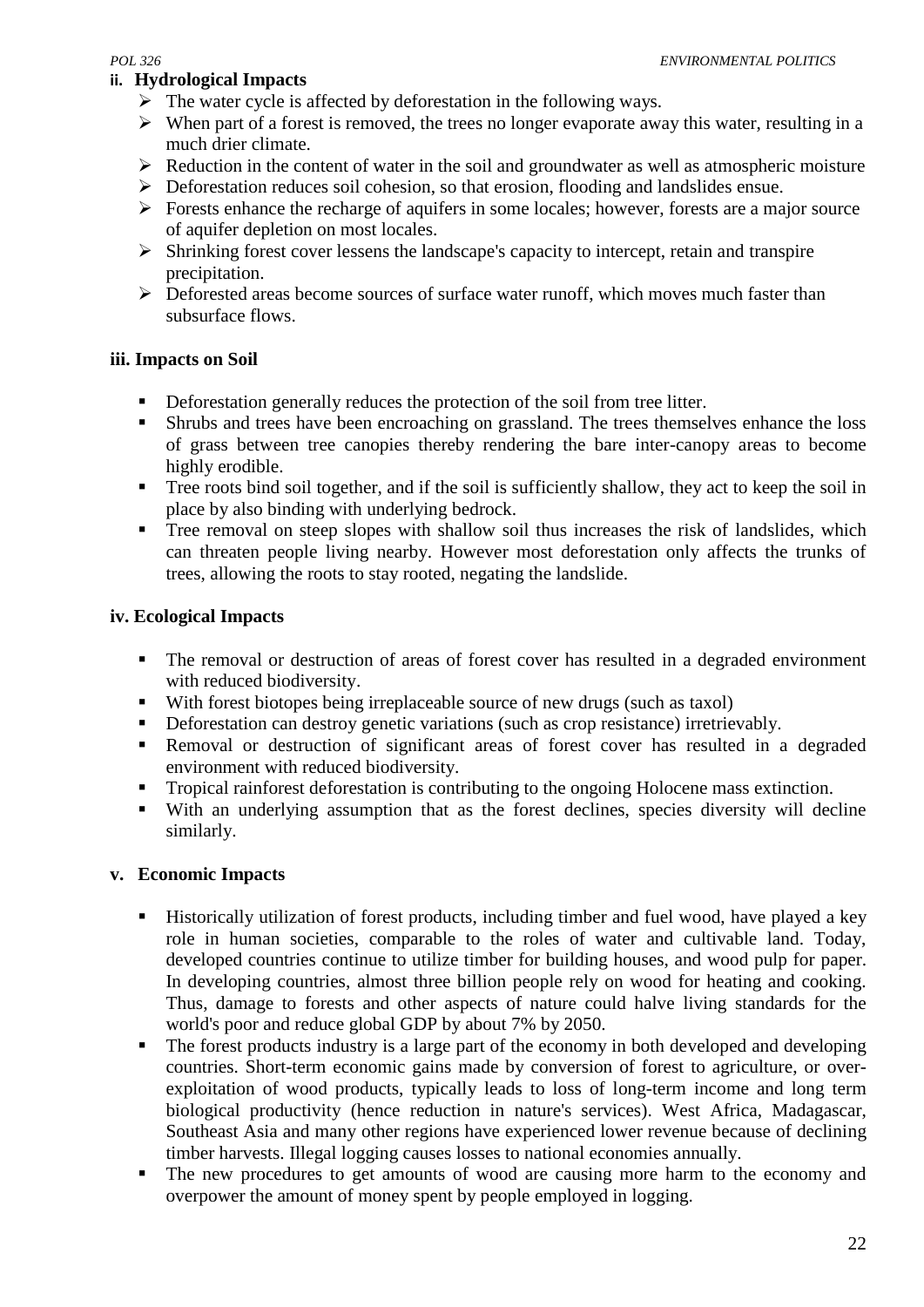### **4.0 Conclusion**

It is impossible to overstate the importance of humankind's clearing of the forests. The transformation of forested lands by human actions represents one of the great forces in global environmental change and one of the great drivers of biodiversity loss. The impact of people has been and continues to be profound. Forests are cleared, degraded and fragmented by timber harvest, conversion to agriculture, road-building, human-caused fire, and in myriad other ways. The effort to use and subdue the forest has been a constant theme in the transformation of the earth, in many societies, in many lands, and at most times. Deforestation has important implications for life on this planet.

# **5.0 Summary**

- Forest ecosystems provide valuable human products and ecosystem services
- Deforestation has already removed about half of the world's forests, and in your lifetime threatens to eliminate most of the remaining tropical forests. Many temperate forests are regrowing, however
- Forests are managed for multiple uses, to restore as much of possible of natural ecosystem function, and in some cases to attempt to restore "old-growth" or pre-disturbance conditions

### **6.0 Tutor-Marked Assignment**

Discuss the environmental impacts of deforestation.

# **7.0 References/Further Reading**

Abramovitz, J. N. (1998) "Sustaining the World's Forests"*, State of the World*. Norton, Worldwatch.

- Gurney, R. J, Foster, J. L. and Parkinson, C. L. (1993) *Atlas of Satellite Observations related to Global Change,* Cambridge Press.
- Hart, S. L. and Ahuja, G. (1996) "Does it Pay to Be Green? An Empirical Examination of the Relationship Between Emission Reduction and Firm Performance", *Business Strategy and the Environment,* Vol. 5, pp. 30–37.

Lillesand, T. M. and Ralph W. K. (1994) *Remote Sensing and Image Interpretation,* Wiley Press.

Schelhas, J. and Russell, G. eds. (1996) *Forest Patches in Tropical Landscapes,* Island Press.

# **UNIT 2 POLLUTION**

#### **CONTENTS**

- 1.0 Introduction
- 2.0 Objectives
- 3.0 Main Content
	- 3.1 Land Pollution
		- 3.1.1 Causes of Land Pollution
		- 3.1.2 Effects of Land Pollution
	- 3.2 Water Pollution
		- 3.3.1 Sources of Water Pollution
		- 3.3.2 Effects of Water Pollution
	- 3.3 Air Pollution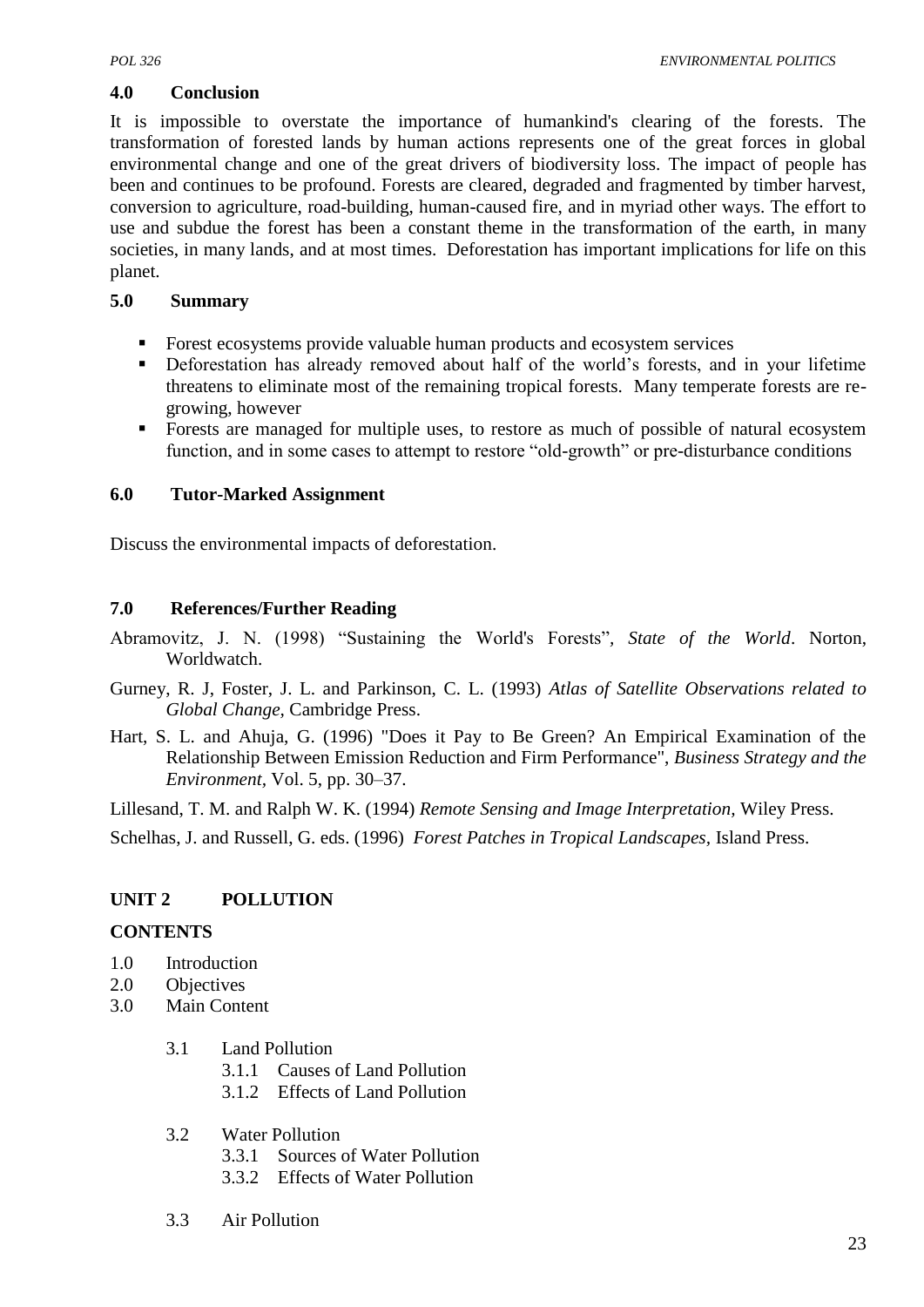- 3.3.1 Sources of Air Pollution
- 3.3.2 Types of Air Pollution
- 3.3.3 Effects of Air Pollution
- 4.0 Conclusion
- 5.0 Summary
- 6.0 Tutor-Marked Assignment
- 7.0 References / Further Readings

# **1.0 INTRODUCTION**

The dynamic industrialization and rapid development of agriculture in Nigeria are being accompanied by an increase in the quantity and varieties of pollutants released into air, water, and soil. These pollutants are a threat to the ecosystem as a whole as well as ultimately threaten the very survival of the people. The situation is most critical at present in the oil producing areas, particularly in the Niger Delta of Nigeria.

Nigeria's environmental pollution stems from not only charcoal fires, but also mining, vehicle emissions, industrial factories, improper waste disposal system and underground coal fires. Underground fires are also hazardous for their capacity to cause land to cave in when the coal turns to soft ash below the surface. However, not all of Nigeria's environmental health related problems stem from human - generated pollution or degradation. Indeed, oil spillage is one of the major sources of air, land and sea pollution in Nigeria, particularly in the Delta regions.

# **2.0 OBJECTIVES**

At the end of the unit, learners should be able to

- $\triangleright$  define and explain pollution; and
- $\triangleright$  mention and discuss the various types of environmental pollution.

# **3.0 Main Content**

# **3.1 Land Pollution**

There is nothing in the whole of nature, which is more important than or deserves as much attention as the land. Truly, it is the land that makes the world a friendly environment for humanity. The land nourishes and provides for the whole of nature. In some parts of the world, the topsoil is suffering from dangerously low organic matter levels and could not be expected to sustain the farming systems, which have been imposed upon them.

Land pollution is the degradation of the Earth's land surface through misuse of the soil by poor agricultural practices, mineral exploitation, industrial waste dumping, and indiscriminate disposal of urban wastes. It includes visible waste and litter as well as pollution of the soil itself. Like [home air](http://scipeeps.com/home-air-pollution/)  [pollution,](http://scipeeps.com/home-air-pollution/) land pollution is also a common problem worldwide. Land pollution is the direct result of the activities that humans engage in. Land pollution is about contaminating the land surface of the earth through dumping urban waste matter indiscriminately, dumping of industrial waste, mineral exploitation, and misusing the soil by harmful agricultural practices. Land pollution includes visible litter and waste along with the soil itself being polluted. The soil is polluted by the chemicals in pesticides and herbicides used for agricultural purposes along with waste matter being littered in urban areas such as roads, parks, and streets.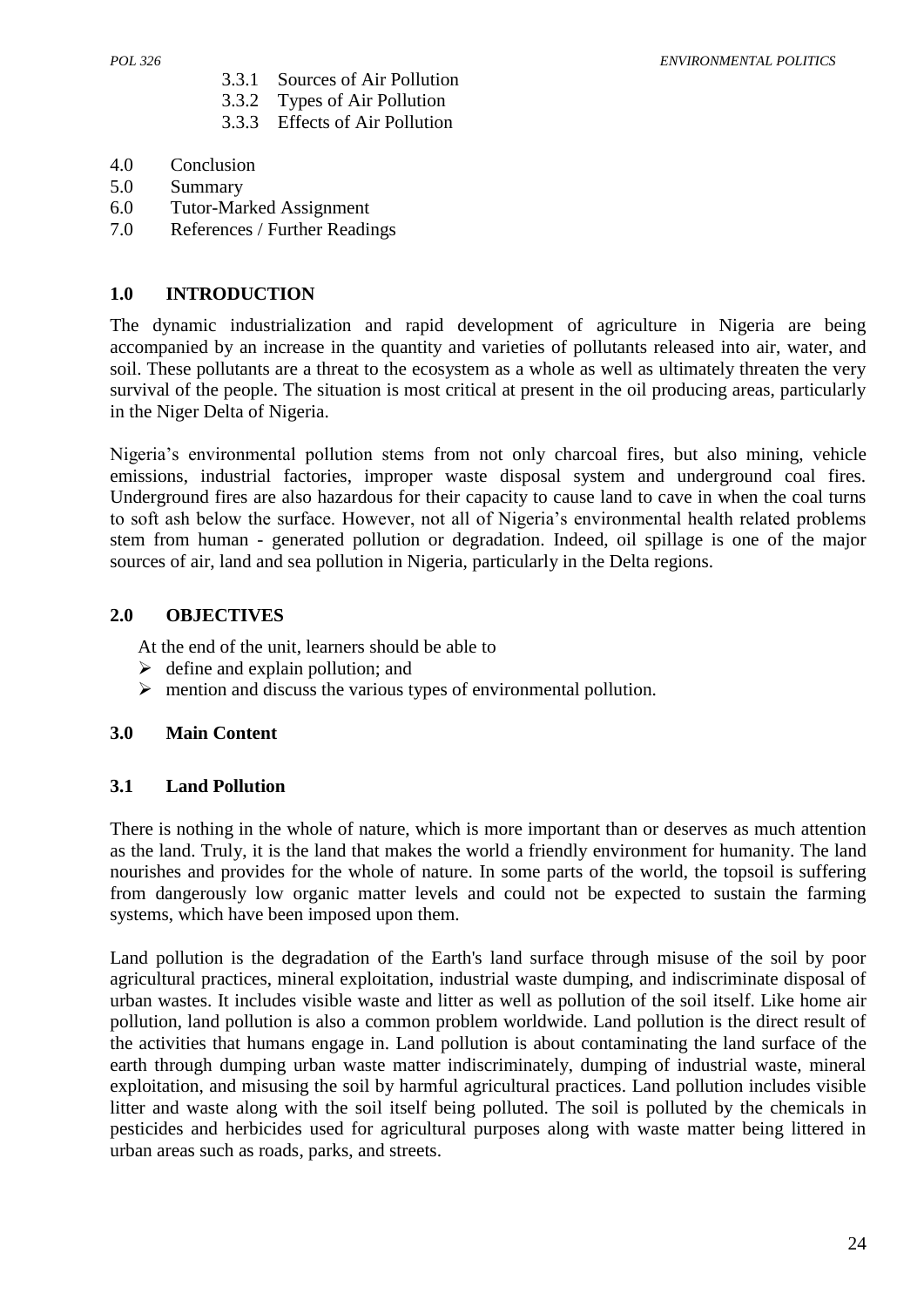# **3.1.1 Causes of Land Pollution**

The main causes of land pollution include.

- Increase in urbanization is one of the major causes of land pollution. Construction uses up forestland, which leads to the exploitation and destruction of forests. Increase in demand for water has resulted into the construction of more reservoirs thereby resulting in the loss of land.
- The disposal of non-biodegradable wastes, including containers, bottles and cans made of plastic, used cars and electronic goods, leads to the pollution of land.
- Agricultural wastes including the waste matters produced by crop, animal manure and residues of the farmland are one of the major causes of land pollution. The pesticides and fertilizers used by farmers to increase the crop yield, leaches into the nearby land areas and pollutes them.
- Herbicides, pesticides, and insecticides are more poisonous to the land than what they are designed to kill or deflect.
- Mining leads to the formation of piles of coal and slag. When these wastes are not disposed through proper channel, they are accumulated and contaminate the land.
- Industrial wastes are major contributors of land pollution. Dumping of toxic materials such as chemicals and paints makes the areas surrounding the industries, look very filthy.
- Improper treatment of sewage leads to the accumulation of solids, such as biomass sludge.
- Burning of solid fuels leads to the formation of ashes, which is yet another cause of land pollution.
- Untreated domestic and industrial wastes lead to land pollution.
- Garbage dumped by people makes the streets unhealthy, unfit and dirty to reside in.
- Burial is a very common methodology of surrendering the dead; digging process leads to erosion especially within cemeteries. As bodies decompose, there is a release of gases and fluids that are harmful to the ground, causing serious pollution problems for the surrounding land.

# **3.1.2 Effects of Land Pollution**

- Improper methods for the disposal of wastes make the places to look dirty thereby causing series of health hazards.
- Breathing in polluted dust or particle can result in a number of health problems related to the respiratory system.
- Improper disposal of household wastes leads to allergic reactions on the skin.
- Pregnant women living in unhealthy and dirty environment can incur breathing problems and a number of diseases, which may affect the health of the baby as well.
- Land pollution has serious effect on wildlife. Flora, which provides food and shelter to wildlife, are destroyed.

# **3.2 Water Pollution**

Water pollution is the introduction into fresh or ocean waters of chemical, physical, or biological material that degrades the quality of the water and affects the organisms living in it. This process ranges from simple addition of dissolved or suspended solids to discharge of the most insidious and persistent toxic pollutants (such as pesticides, heavy metals, and non-degradable, bio-accumulative, chemical compounds).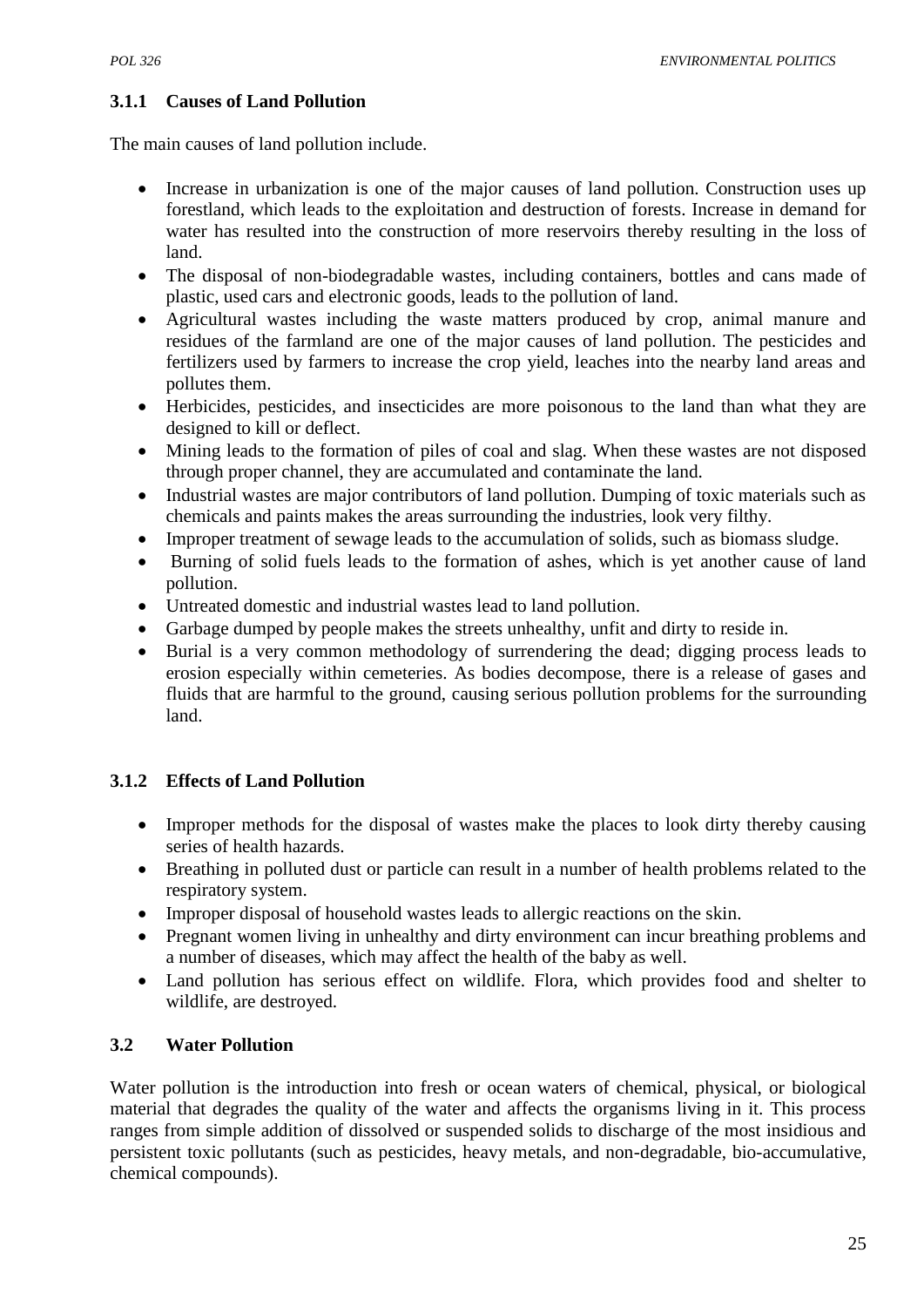# **3.2.1 Sources of Water Pollution**

- **Industrial affluent:** Water is discharged from after having been used in production processes. This waste water may contain acids, alkalis, salts, poisons, oils and in some cases harmful bacteria.
- **Mining:** Mines, especially gold and coal mines are responsible for large quantities of acid water.
- **Oil Spillage:** Leakage of oil into a body of water, like river or stream, has very unpleasant ramifications. The surface of the water becomes coated with very thick layers of crude oil, preventing oxygen from getting to the fish or other marine life in the water.
- **Agricultural Wastes:** Agricultural pesticides, fertilisers and herbicides may wash into rivers and stagnant water bodies.
- **Sewage Disposal and Domestic Wastes:** Sewage as well as domestic and farm wastes are often disposed into streams, rivers and dams thereby polluting the water bodies.

# **3.2.2 Effects of Water Pollution**

- destruction of both the surface and ground waters
- harmful to human health.
- rendering water useless for domestic and industrial uses
- pollution of water resources
- causal of health hazard to plants, animals and people

# **3.3 Air Pollution**

Air pollution is the accumulation in the atmosphere of substances that, in sufficient concentrations, endanger human health or produce other measured effects on living matter and other materials. Among the major sources of pollution are power and heat generation, the burning of solid wastes, industrial processes, and, especially, transportation. The major types of pollutants are carbon monoxide, hydrocarbons, nitrogen oxides, particulates, sulphur dioxide, and photochemical oxidants.

# **3.3.1 Sources of Air Pollution**

Air pollution can result from various sources, such as:

- **Noise Pollution:** Noise pollution or unwanted sounds that are carried by the air, have an irritating and detrimental effect on humans and other animals.
- **Tobacco Smoke:** Tobacco smoke is one of the major forms of pollution in buildings. It is not only the smoker who is infected, but everyone who inhales the polluted air.
- **Exhaust Gases of Vehicles:** Pollution from exhaust gases of vehicles is responsible for the greatest percentage of air pollution in cities.
- **Combustion of Coal:** The combustion of coal without special precautions can have serious consequences. If winds do not blow away the poisonous gases, they can have fatal effects and may lead to death.
- **Acid rain:** Acid rain is the term for pollution caused when sulphur and nitrogen dioxides combine with atmospheric moisture to produce highly acidic rain, snow, hail, or fog.

# **3.3.2 Types of Air Pollution**

There are many ways of classifying air pollution: there are the natural pollutants as well as manmade particulate matters and gaseous ones. Particulate pollutants could be solid or aqueous in form. Smallest particles (aerosols) can remain suspended and they are capable of penetrating all sites of the respiratory tract. Others in this regard may result from Volcanic ash, radioactivity, pollen dust and smoke from fires. Also, particulate matters can be solid particles from grinding or crushing or, even, in form of fumes such as solid particles occurring when vapours condensed e.g. mist and fog. Other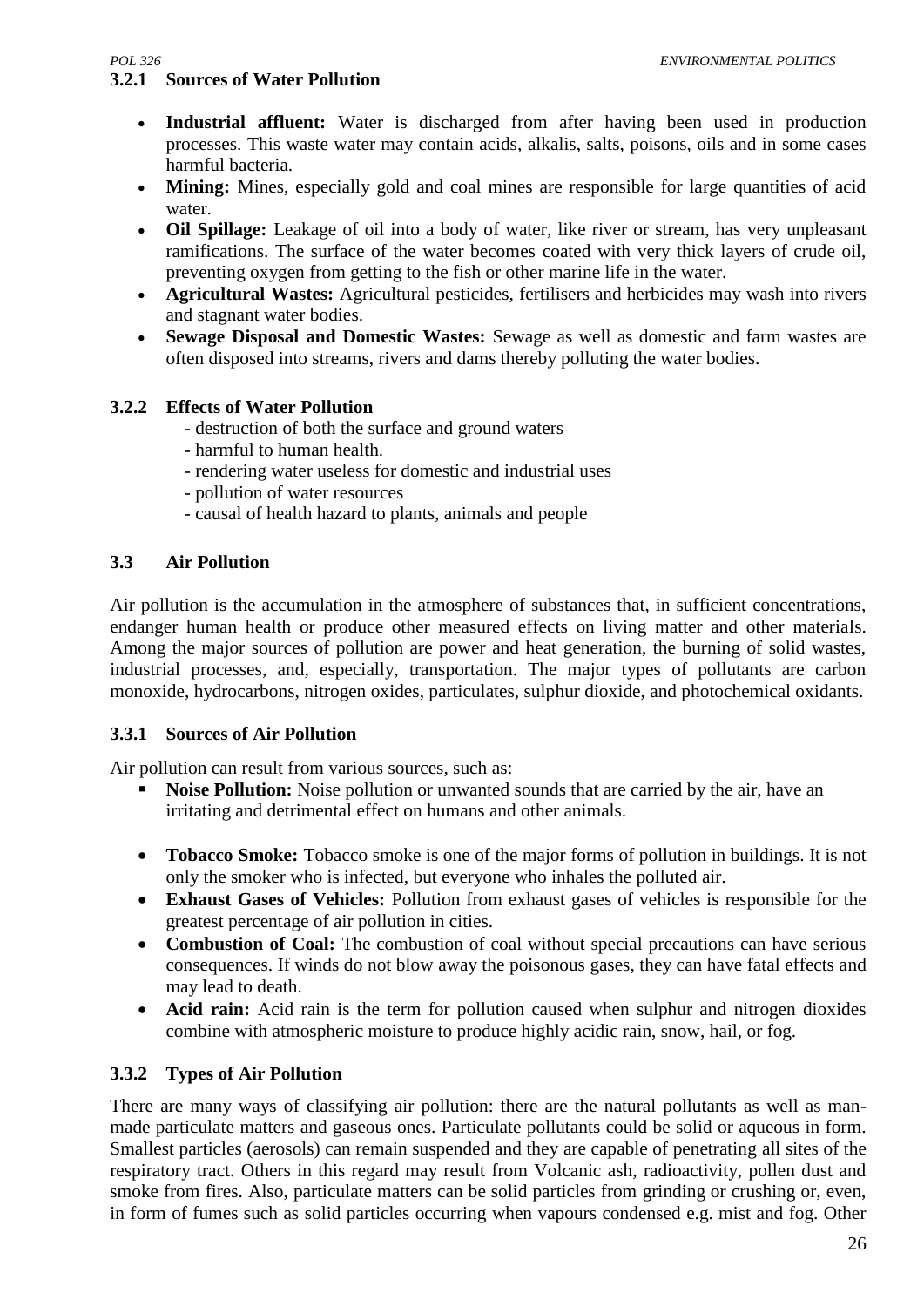forms are carbonaceous dust, metallic oxides, salts, and acids. Gaseous pollutants are derived from combustion processes, hydrocarbons, oxides of sulphur and nitrogen compounds.

Also, air pollutants can be classified as criteria and hazardous. Criteria pollutants are emitted from many large diverse sources, including mobile and stationary sources. Air is omnipresent and, therefore, poses the greatest overall threat to human health.

Hazardous Air Pollutants (HAPs) have limited sources, most especially, from specific industrial establishments. They are more toxic and even carcinogenic. Examples of hazardous air pollutant include formaldehyde, cadmium, and vinyl chloride. Heavy metals (such as chromium, mercury) and organics (benzene, perchloroethylene) are members of the HAPs family.

Many air pollutants known to be hazardous to health are emitted indoors. Indoor environments trap pollutants, and levels may be 2 to 5 times higher than outside. Air inside a building can be polluted as a result of biogenic pollutants such as Aeropathogens and Aeroallergens; infiltration from outdoors especially from moulds and fungi, combustion sources, animal dander, and outdoor air pollution. Sources of indoor pollution may also be as a result of reactivity of pollutants and poor housing conditions such as vermin and pests. Building occupancy, human activities inside the structure, gas-off from synthetic building materials and reliance on forced air ventilation systems are other sources of indoor air pollution.

# **3.3.3 Effects of Air Pollution**

Air pollution influences human health in various ways based on such factors as season, age, gender, and health status. However, young children and elderly people suffer more from the effects of air pollution. Major effects of air pollution include:

- irritation to the eyes, nose and throat
- upper respiratory infections such as bronchitis and pneumonia
- aggravation of such medical conditions as asthma and emphysema.
- chronic respiratory diseases such as lung cancer, heart disease
- air pollution could aggravate the effects of sulphur dioxide thereby reducing visibility and increasing corrosion owing to reduction in the amount and intensity of sunlight
- acid rain is another consequence of air pollution. When a pollutant such as sulphuric acid combines with droplets of water in the air, the water or snow becomes acidified. The acid eats into the stone, brick and metal articles and pollutes water sources. Coal in South Africa is rich in sulphur and the power stations in the Mpumalanga Province could be responsible for acid rain over other areas of our country.

# **4.0 Conclusion**

People across the world have been facing a number of health problems caused due to the pollution of land, water and air. The environment is now suffering from terrible pollutions of various sorts. Disposal of urban and industrial wastes, exploitation of minerals, and improper use of environment by inadequate agricultural practices are just few factors. [Urbanization](http://en.wikipedia.org/wiki/Urbanization) and [industrialization](http://en.wikipedia.org/wiki/Industrialisation) are major causes of environmental pollution. The Industrial Revolution set a series of events into motion which destroyed natural habitats and polluted the environment, causing diseases in both humans and other species of animals. Land pollution, in particular, has some of the most devastating effects on both nature and living beings. It is characterized by the contamination of earth's surface, where humans and other creatures live.

Without a well balanced ecosystem, more animals die from overpopulation to under population. Aside from the moral issues associated with pollution, the survival of the ecosystem is vital to human survival; man depends on the ecosystem to provide more than merely the air, but also to provide a wealth and richness that we thrive upon. However, the senseless suffering of the creatures that are killed through human actions could be the final death of a specie or the last of its kind. Thus, care is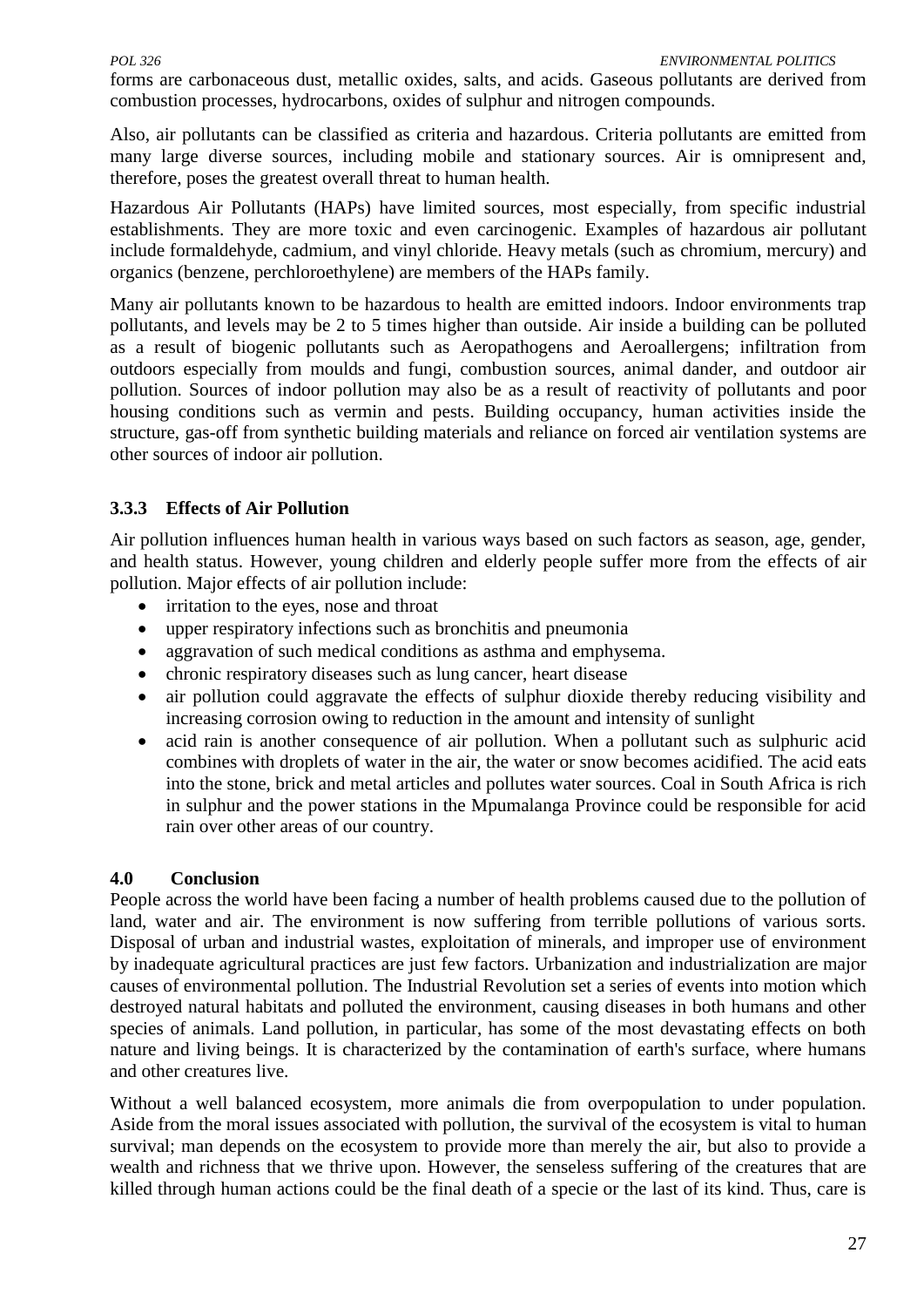needed to maintain the environment in good quality in order to prevent or minimize the harmful impacts of pollution

# **5.0 Summary**

In this unit, we have learnt that

- pollution is the degradation and contamination of the environment human activities such as poor agricultural practices, mineral exploitation, industrial waste dumping, and indiscriminate disposal of urban wastes;
- pollution often disrupts the balance of nature, causing human fatalities;
- the environment is polluted in three main ways: land, water and air;
- [air and](http://scipeeps.com/home-air-pollution/) land pollution are common problems worldwide ;
- land pollution is the direct result of the activities that humans engage in which results in serious health hazards and degradation of the environmental quality.

# **6.0 Tutor-Marked Assignment**

Discuss the main sources of pollution in the Nigerian urban areas.

# **7.0 References / Further Readings**

FEPA (1991) *National Effluent Limitation Regulation*, Lagos, Nigeria: Fed. Government Press.

- Hettige, H; Mainul, H; Sheoli, P and David W (1996) "Determinants of Pollution Abatement in Developing Countries: Evidence from South and Southeast Asia", *World Development*, Vol.24(12), pp. 1891–1904.
- Howes, R., J. and Whelan, B. (1997) Clean and Competitive? Motivating Environmental Performance in Industry, London, England: Earthscan Publications.
- Lubeck, P. M. (1992) "Restructuring Nigeria's Urban-Industrial Sector within the West African Region: The Interplay of Crisis, Linkages and Popular Resistance", *International Journal of Urban and Regional Research*, Vol. 16(1), pp. 6–23.
- Milliman, S. and Prince, R. (1989) "Firm Incentive to Promote Technological Change in Pollution Control", *Journal of Environmental Economics and Management*, Vol. 17, pp. 247–265.

# **UNIT 3 WASTES DISPOSAL SYSTEMS**

# **CONTENTS**

- 1.0 Introduction
- 2.0 Objectives
- 3.0 Main Content
	- 3.1 [Classification](http://www.thefreemanonline.org/featured/chemical-hysteria-and-environmental-politics/) of Wastes
	- 3.2 Waste Disposal Methods
	- 3.3 Effects of Poor Waste Disposal Systems
- 4.0 Conclusion
- 5.0 Summary
- 6.0 Tutor-Marked Assignment
- 7.0 References / Further Readings

# **1.0 INTRODUCTION**

One of the most critical issues in our environment today is poor sanitary conditions. This issue has not only become a recurring issue in the media, it has also attracted scholars and researchers in their studies. Urban decay connected with over-crowding is almost entirely a large town problem. Wastes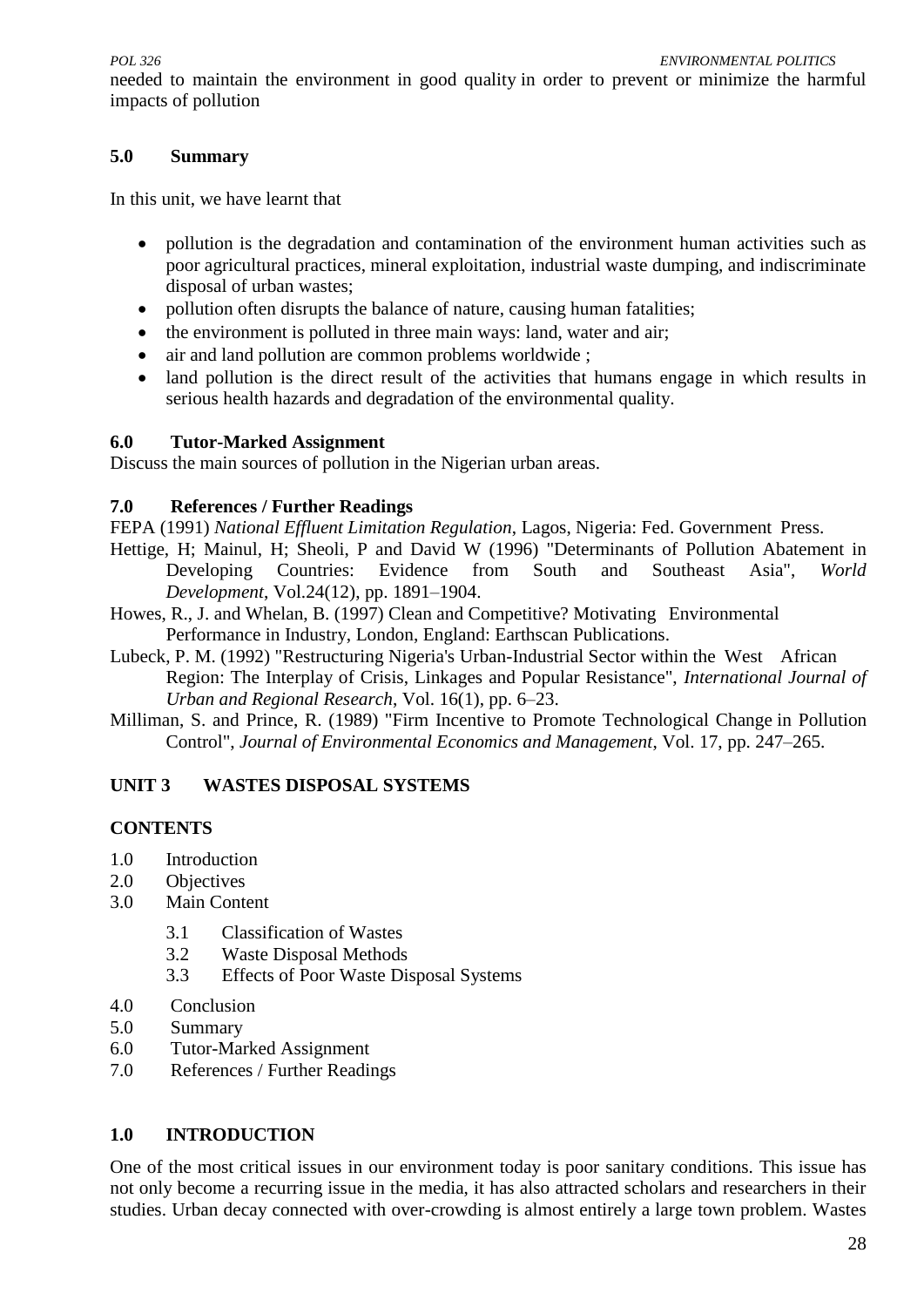disposal constitutes to be nuisance and a source of embarrassment to many nations particularly visitors to the country who assess the state of health environment from this angle. All these problems, as manifested in urban sprawl, poor access to dwellings, bad drainage, housing congestion, uncontrolled and increasing density of physical development among many other problems, characterize the high-density areas of Nigerian cities.

Waste is an unwanted or undesired material or substance. It is also referred to as rubbish, trash, garbage, or junk depending upon the type of material and the regional terminology. Waste is regarded as unwanted material that is no longer needed and is thrown away. Thus, waste disposal is a process of getting rid of unwanted materials. Materials such as food wastes, paper, plastic, metal containers, leaves, glass, leather, rubber, textile, wood and bulky items e.g. boxes, refrigerators etc. added to the growing mountain if waste are scrap of tyres. Once a substance or object has become waste, it will remain waste unless it is fully recovered and does not poses any threat to the environment or human health.

# **3.0 Main Content**

### **3.1 Classification of Wastes**

Generally, waste exists in three main states - solid, liquid and gas. Gaseous type of waste is rarely found in homes, it is usually peculiar to large-scale industries, while liquid and solid waste are part of common domestic waste. Of course, industrial waste could also be in solid or liquid form. It has been observed that the nature of wastes generated in urban areas is usually different from that of rural areas. Perhaps socio-economic factors should be held responsible for the variance. In the rural areas, organic materials such as leaves/vegetables/plant materials, kitchen waste, etc constitute larger percentage of their disposed waste. While urban waste is usually characterized with a balance of organic and inorganic waste; depending on the disposable income, taste, habit, status, educational level, and other relevant factors of the average individual in the areas concerned. Organic waste does not take much time to get decomposed and this includes leaves, vegetables, leftover food, kitchen waste and the like. On the other hand, inorganic waste usually take longer period to get decomposed, some take several years, while others do not decomposed until they are retrieved and recycled mechanically or with the aid of chemicals and this includes used tyres, plastic, heavy metals, vehicle/machine scraps, computer scraps, etc.

# **3.2 Waste Disposal Systems**

Wastes, of various kinds, are disposed of in a number of ways; however the common ones are: dumping, land filling of waste and incineration.

- Open site dumping is very common in urban areas where the law enforcement agents are too relaxed in the execution of waste and environmental related laws. This type of waste disposal method does not require any special design and so does not have any particular design characteristics.
- Landfill is a method of waste disposal that is common in urban areas of most countries. Landfills are often established in disused quarries, mining, and void or borrow pits. A properly designed and well-managed landfill can be a hygienic and relatively inexpensive method of disposing of waste materials. Design characteristics of a modern landfill include methods to contain leachate such as clay or plastic lining material. Deposited waste is normally compacted to increase its density and stability, and covered to prevent attracting vermin (such as mice or rats).
- Incineration is a controversial method of waste disposal, due to issues such as emission of gaseous pollutants. It involves combustion of waste material. Incinerators convert waste materials into heat, gas, steam, and ash. Incineration is carried out both on a small scale by individuals and on a large scale by industry and government. It is recognized as a practical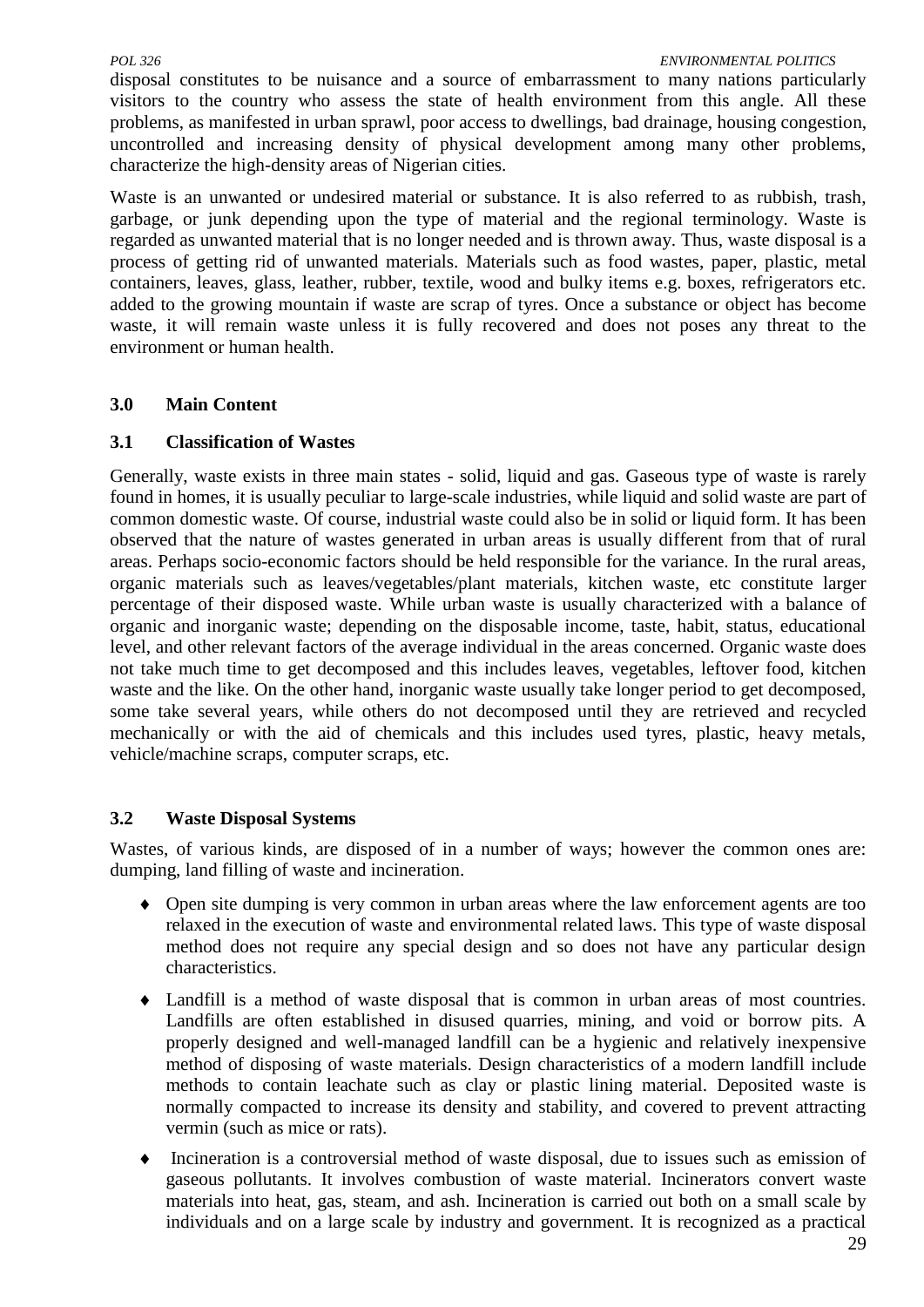method of disposing of solid, liquid and gaseous waste, particularly the hazardous waste materials (such as biological medical waste). Incineration is common in countries such as Japan where land is relatively scarce, as these facilities generally do not require as much area as landfills.

# **3.3 Effects of Poor Waste Disposal Systems**

Indiscriminate dumping of wastes on the slopes of streams and river courses and other unapproved sites can cause serious problems to the environment. Major consequences of poor waste disposal systems include:

- flooding
- destruction of lives and properties.
- spoiling of scenic resources
- pollution of soil and water resources
- causal of health hazard to plants, animals and people

In sum, careless dumping of waste usually results pollution of water, outbreak of epidemics, poor sanitary conditions of urban areas and other notable problems such as shortage of fish resources, siltation and drying of streams, blocking roads, alleys and pavements. The Ogunpa flood disasters in Ibadan in the early 1980s are still fresh in the memories of those who were affected in one way or the other.

# **4.0 CONCLUSION**

The challenge of waste disposal system is neither a new thing nor peculiar to the developing nations alone but rather, a global issue. For every consumption attempt, waste generation is inevitable. This is evident in every production process, and one cannot shy away from the fact that waste is being generated at the end of it all. Since consumption is the essence of production and human lives are sustained by consumption of goods and services, and then waste generation becomes necessary, however, it can be minimized if an appropriate waste management system is adopted in spite of the increasing urban population.

Waste disposal is a consequent of the industrialisation process in both developed and developing countries. Whereas the developed countries have put in place policy measures to contain the waste problems, developing countries are still battling with the mountains of waste generated daily. In many parts of the world, people are facing a serious waste disposal problem. The problem results because too much waste is produced and there is too little acceptable space for permanent disposal.

# **5.0 SUMMARY**

In this unit, we have learnt that:

- $\triangleright$  waste is an unwanted or undesired material or substance;
- $\triangleright$  waste exists in three main states solid, liquid and gas;
- $\triangleright$  hazardous waste materials are disposed off by literal dumping;

# **6.0 TUTOR-MARKED ASSIGNMENT**

 With specific examples from Nigeria, discuss the evils of any one environmental problem.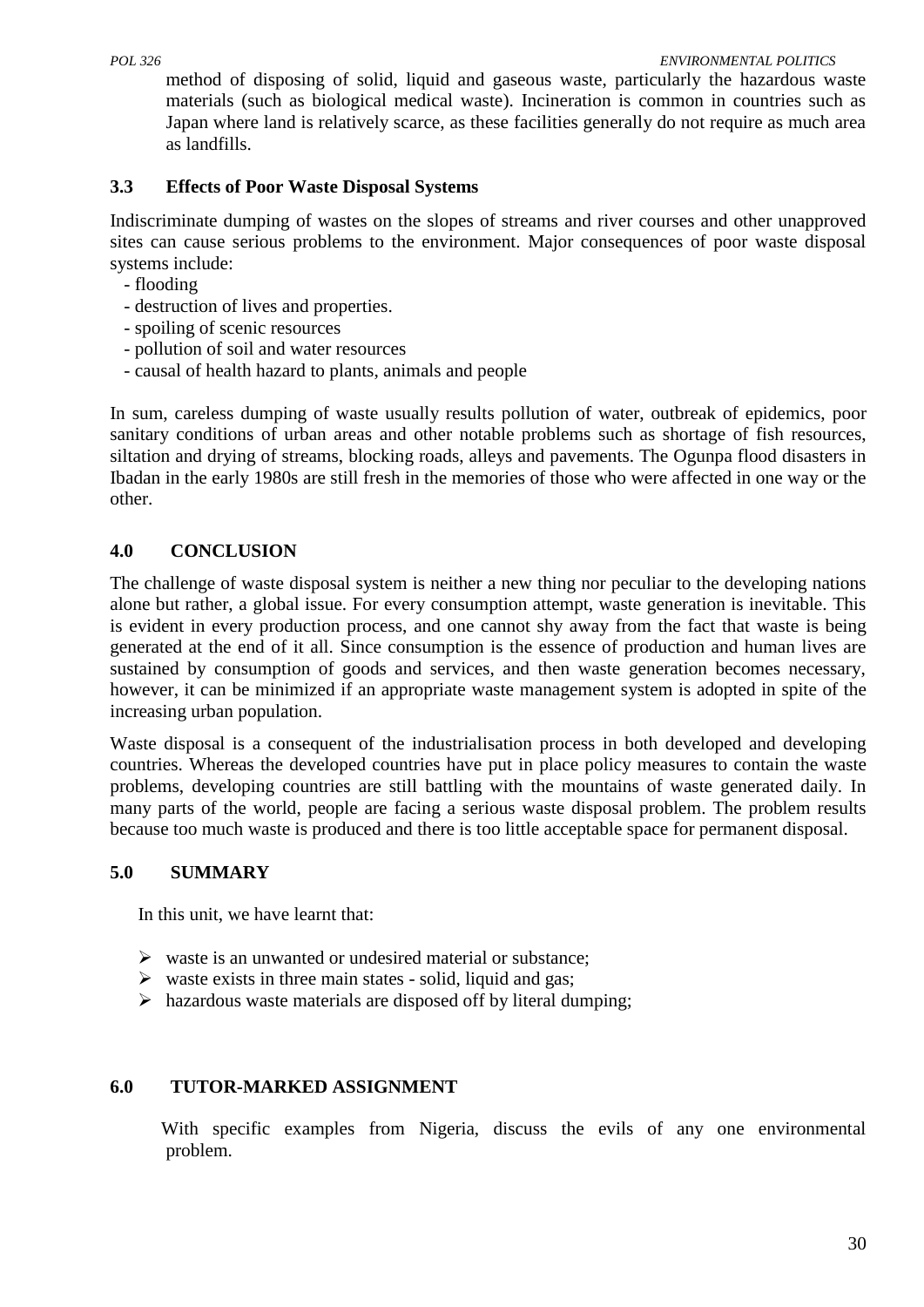# **7.0 REFERENCES / FURTHER READINGS**

- Balogun, O. (2001): *The Federal Capital Territory of Nigeria: A Geography of ItsDevelopment.* University Press Publishing House, University.
- Bisong, E. F. and Ajake (2001). "Solid waste management for sustainable rural development", in Bisong, E. F. (ed.): *Natural Resources use and conservation for sustainable Rural Development*. Lagos: BAAS International Company.
- Muller & Schienberg (1997) 'Gender and Urban Waste Management'. Paper presented at the *Gender, Technology and Development Conference*, organized by Tool Consult, Amsterdam.

### **UNIT 4 HUMAN HEALTH**

#### **CONTENTS**

- 1.0 Introduction
- 2.0 Objectives<br>3.0 Main Conte
- Main Content
	- 3.1 [Chemical Hysteria and the Environment](http://www.thefreemanonline.org/featured/chemical-hysteria-and-environmental-politics/)
	- 3.2 Influences of Environmental Pollution on Human Health
	- 3.3 Environmental Health and Protection System
- 4.0 Conclusion
- 5.0 Summary
- 6.0 Tutor-Marked Assignment
- 7.0 References / Further Readings

#### **1.0 INTRODUCTION**

Environmental health comprises those aspects of human health, including quality of life, that are determined by physical, biological, social, and psychosocial factors in the environment. It also refers to the theory and practice of assessing, correcting, controlling, and preventing those factors in the environment that can potentially affect adversely the health of present and future generations.

The growing negative impacts of environmental pollution, desertification, and overall ecological damage can turn the society into unhealthy environment. There are many other factors besides pollution that may be contributing to poor health and high mortality rates. Among these are poverty, climate conditions, and access to health care. World Health Organisation stressed the importance of access to health care services when assessing the overall health risks in highly polluted regions. Moreover, there are regional variations, specifically between rural and urban areas, that play a key role in determining the health risks due to pollution. Health risks from the environment disproportionately affect country's poor rural regions. The quality and availability of health care in Nigeria's rural areas generally lags behind urban areas.

Air pollution causes serious health problems, including lung cancer, asthma, cardiovascular disease, and premature death. Changes in the atmospheric conditions can take the harshest toll on human health, particularly during harmattan (in the Tropics) or winter (in the temperate lands) when coal burning is at its height. Burning coal releases nitrogen dioxide  $(NO_2)$ , sulphur dioxide  $(SO_2)$ , and Particulate Matter (PM) - all of which are dangerous in high doses. Sulphur dioxide not only damages crop and other flora, but can impair breathing and aggravate existing heart disease. Particulate matter is known to cause respiratory diseases, as the fine particles permeate deeply into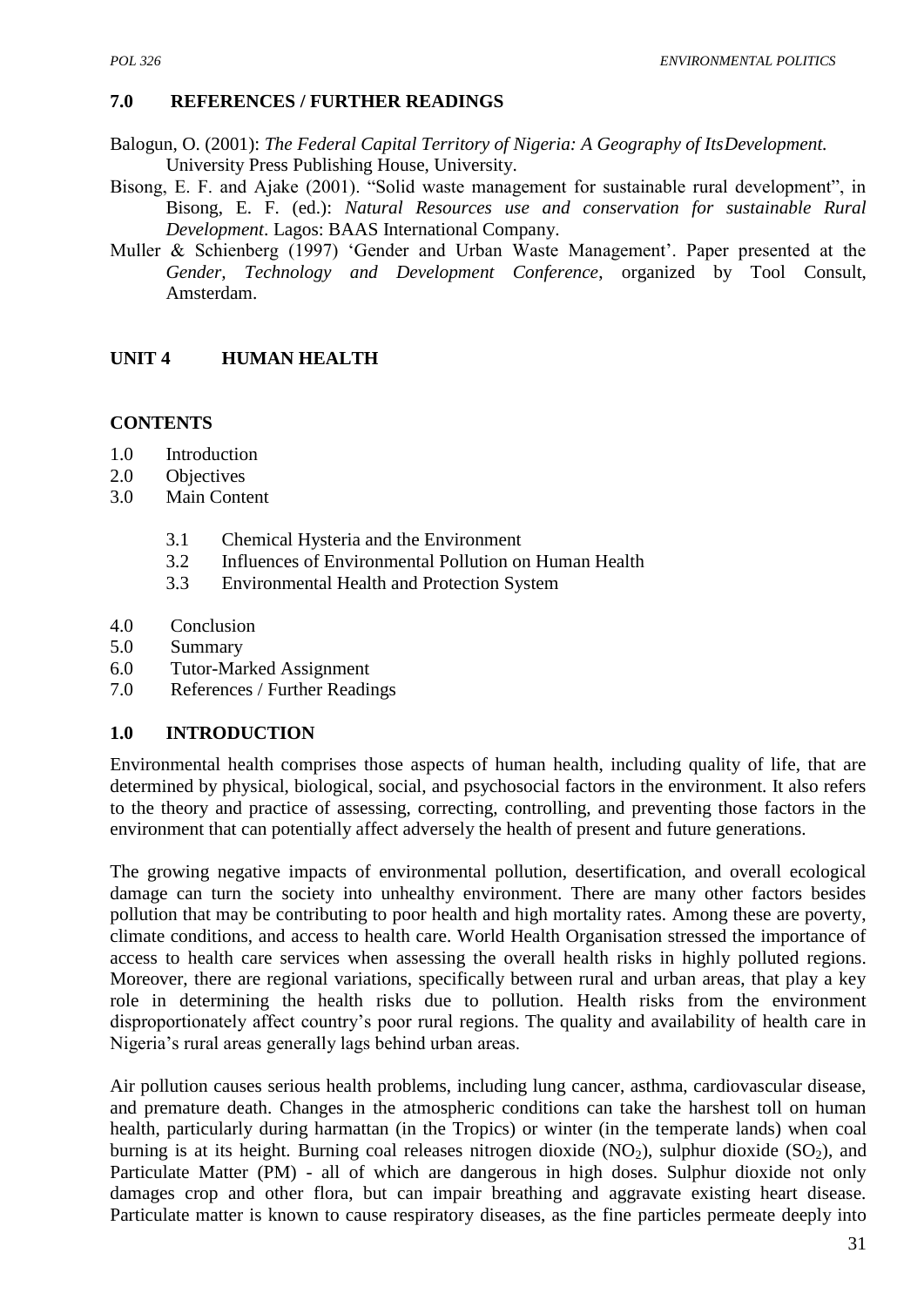the lungs. Although mercury from burning coal is a serious problem in some areas, it has the lowest mercury levels in the country and therefore has not been associated with mercury-related health problems. Indoor air pollution is also a significant problem especially in rural areas, with disproportionate effects on women and children.

### **2.0 OBJECTIVES**

At the end of this unit, learners should be able to

- $\triangleright$  describe the influences of industrial activities on human healt[h;](http://www.thefreemanonline.org/featured/chemical-hysteria-and-environmental-politics/)
- $\triangleright$  explain the risks of children in the contaminated environment;

# **3.0 MAIN CONTENT**

### **3.1 [CHEMICAL HYSTERIA AND THE ENVIRONMENT](http://www.thefreemanonline.org/featured/chemical-hysteria-and-environmental-politics/)**

Chemicals are one of the wonders of human creation. They help heal and feed us; they help fuel our autos and heat our homes; they help produce toys and computers. Yet some chemicals can hurt, making them a perfect target for alarmists who detest most anything modern. There's no doubt that chemicals have become an integral part of our lives. The Centres for Disease Control (CDC) has released its latest "National Report on Human Exposure to Environmental Chemicals," which reviewed Americans' exposure to 116 different substances. The report confirms that most people have contact with a plethora of chemicals. Yet this conclusion reflects the dramatic advances in biomonitoring of scientists being now capable of detecting the minutest trace of different substances in human beings. Researchers measure concentrations of a thousandth, millionth, and billionth parts. This enables us to better understand our environment, assess chemical exposure, and understand risks. But it also provides a tool for alarmists, who conveniently ignore actual contact levels when claiming an epidemic of chemical exposure.

At a time when many people fear for their lives, the CDC found much good news. Exposure to lead, which is particularly harmful to the development of children, and nicotine, a tobacco residue, is down. Moreover, exposure levels to some of the most toxic chemicals were extraordinarily low. Even the bad news was bad mainly relative to overall successes.

The Environmental Working Group (EWG) conducted its own study and found an average of "91 industrial compounds, pollutants, and other chemicals" in the nine Volunteers studied. All told, the EWG reported 167 different chemicals, many of which, it claimed, caused cancer, birth defects, or other harms. The result was a significant "body burden," as the group put it. But this is fearmongering at its misleading worst.

# **3.2 INFLUENCES OF ENVIRONMENTAL POLLUTION ON HUMAN HEALTH**

People naturally worry about the impact on youthful development. In fact, there is little toxicological evidence to support the premise that children are consistently more susceptible to environmental chemicals than adults. Where there is a problem, kids need to be protected. But parents need not live in fear of a world that is actually getting safer and healthier day by day. It is important to be conscious of the disturbing pattern in which activists with a non-science agenda manipulate the public's legitimate and appropriate concern for children's health. In most cases, this is under the guise of an effort to promote legislation, litigation, and regulation.

This is the fundamental problem. Alarmist groups with radical political agendas are ever-ready to manipulate science to promote their own ends. A particularly apt example is the case of acrylamide, a chemical coagulant used in drinking water, wastewater treatment, and tunnel construction. In April 2002 the Swedish National Food Administration and researchers at Stockholm University held a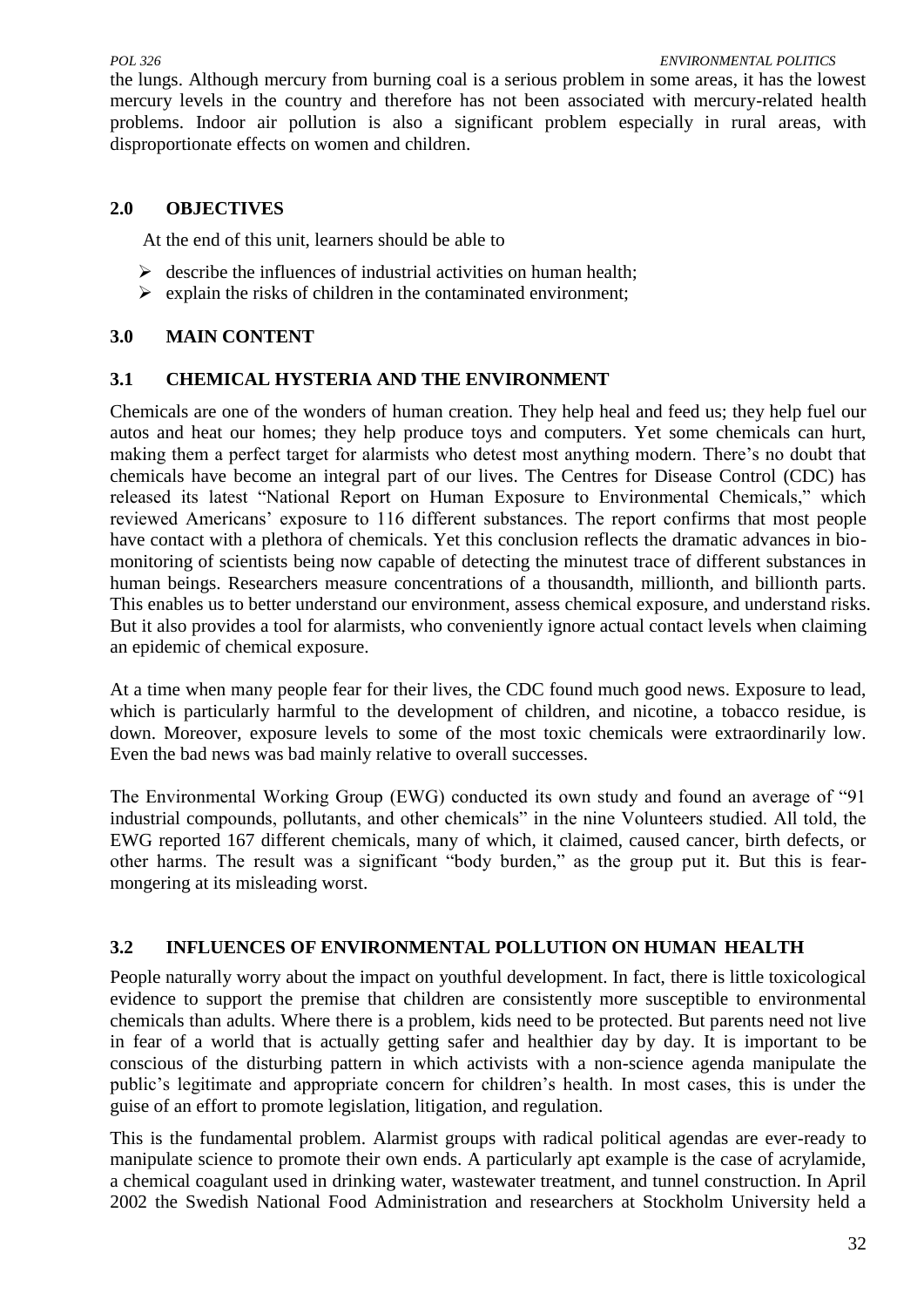press conference announcing that disturbingly high levels of acrylamide had been found in food. The revelation set off a media sensation around the world. Acrylamide is formed naturally in the cooking of many foods. It appears to cause cancer in rodents fed exceptionally high doses. In fact, in this case the doses not only well-exceeded human consumption, but they also may have exceeded medically tolerable levels for mice, since more died from other causes than from cancer.

Moreover, extrapolating such results to humans is always problematic: genetic differences between rodents and primates often result in different metabolic reactions to chemicals. In January 2007, the *British Journal of Cancer* published a study announcing that there was no apparent link between acrylamide in food and cancer. One British newspaper headline trumpeted: "Crisps Do Not Cause Cancer!" Obviously, some substances do cause cancer, and evidence of carcinogenic properties requires investigation.

# **3.3 ENVIRONMENTAL HEALTH AND PROTECTION SYSTEM**

Environmental health and protection is a basic component of the field of public health regardless of the titles of agencies involved. There are widely varying definitions of public health. Public health is the art and science of preventing disease and disability, prolonging life, promoting the efficiency and health of populations, and insuring a healthful environment through organized community effort. It is important to understand that health care is not public health and public health is not health care. Health care is the diagnosis, treatment and/or rehabilitation of a patient under care is practiced on a one-on-one basis. Environmental health and protection is the art and science of protecting against environmental factors that may adversely impact human health or the ecological balances essential to long term human health and environmental quality. Such factors include, but are not limited to, air, food and water contaminants (such as radiation, toxic chemicals, wastes, disease vectors, safety hazards, and habitat alterations).

Public health services delivery systems have evolved from travelling on a single track to travelling on multiple tracks, these being personal public health and environmental health and protection. Reasons include:

- $\triangleright$  perception that Health Departments in Nigeria are not effective agencies;
- $\triangleright$  public and political demand for greater environmental health and protection;
- $\triangleright$  increasing societal importance of environmental health and protection;
- $\triangleright$  unfortunate oozing of health department emphasis toward health care and away from public health, including environmental health;
- $\triangleright$  effectiveness of environmental advocacy groups;
- $\triangleright$  health department failure to emphasize regulatory methods;
- $\triangleright$  health department discomfort in addressing ecological issues; and
- $\triangleright$  the increasing complexity of environmental issues.

At the state levels, environmental health and protection expenditures and numbers of personnel account for approximately half of the entire field of public health. Environmental health and protection is the largest single component of the field of public health. Some 90 to 95% of state level environmental health and protection activities are now assigned to agencies other than state health departments, and there appears to be a similar trend at the local level.

Early day environmental health and protection practice was geared to communicable disease problems. Now, it has also embraced the impacts of various types and combinations of now-living contaminants and other stresses. Such impacts are more subtle and long range in their effects. There is greater difficulty in measuring the effects as well as in isolating and understanding the cause. Few environmental health and protection agencies have epidemiology expertise, and many of them rely on epidemiological services from health departments. Every environmental health and protection agency should have in-house epidemiology expertise.

Considering the serious difference in opinions between scientists and political leaders, risk assessment should be understood and practiced by all interests involved in protecting the health of the public and the quality of the environment. We do not live in a risk free society or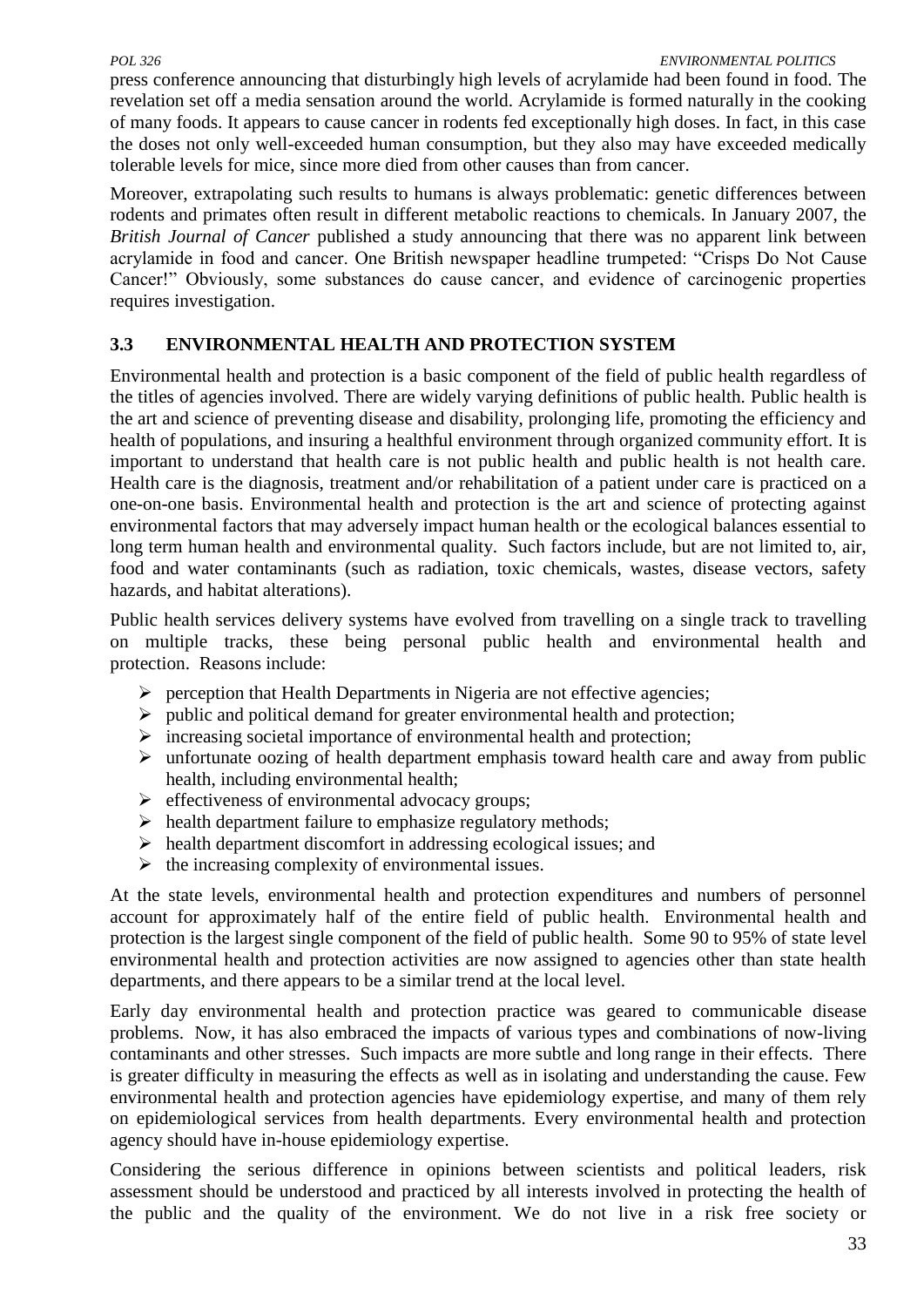environment. The pursuit of zero-risk is frequently unattainable and creates unfounded public concern when zero-risk is not attained.

High quality laboratory support is essential to environmental health and protection functions. Effective programs depend on the quality of the workforce. However, very few environmental health and protection practitioners have been adequately educated in basic environmental health sciences and in program methodologies. Schools of public health have gravitated toward health care and research, and away from educating environmental health and protection practitioners. Formal education was once considered to be a vaccine that would prevent ignorance and ineffectiveness later in one's career. However, such formal education is inadequate by itself, and does not provide all the knowledge and skills for effective careers. Continuing education, or "re-treading", should be relevant, and strongly supported by management.

Programs must have adequate data and surveillance systems in addition to epidemiology and risk assessment. GIS is an excellent example. Practitioners must be computer literate and have current technology. Surveillance systems are essential, but typically inadequate. Many environmental health and protection practitioners do not demonstrate risk communication skills. This is among the reasons environmental health and protection priorities and policies frequently differ from those recommended by scientists. In the absence of effective risk communication, sound risk assessment is merely an academic exercise. Many practitioners confuse public information with the art of risk communication. Risk communication is an art requiring openness throughout planning and decision processes. Failure to communicate risk and develop scientifically valid priorities and policies are linked to the failure to educate and involve the public, and openly discuss the data, assumptions, and alternatives on which risk has been assessed.

# **4.0 CONCLUSION**

Human health is regarded as the public's business, and will not be understood or supported in the absence of comprehensive and continuing public information and educational activities practiced by all practitioners, not solely by a public information officer. Citizens and political leaders must be part of the solution and understand the importance of the environment to quality of life and economic well-being. Effective environmental health and protection depends on building and constantly travelling communication bridges connecting a wide variety of groups and agencies involved in the struggle for a quality environment and enhanced public health. These include land use, energy production, transportation, resource development, the medical community, public works, agriculture, conservation, engineering, architecture, education, product design and development interests, economic development, chambers of commerce, advocacy groups, trade and industry groups, the media and elected officials. And the bridges must be institutionalized rather than being left to chance and changing personalities. Environmental health and protection requires a community commitment.

# **5.0 SUMMARY**

In this unit, we have learnt that:

- $\triangleright$  chemicals are one of the wonders of human creation and they have become integral part of our lives.
- $\triangleright$  exposure levels to some of the most toxic chemicals were extraordinarily low; yet today the exposure of black children remains disproportionately high.
- $\triangleright$  having an environmental chemical in ones blood or urine does not mean that the chemical causes disease.
- $\triangleright$  multiple chemical exposure can be harmful chemicals are currently hurting one-third of the population.
- $\triangleright$  environmental health data in the developing countries are difficult to access.
- $\triangleright$  environmental health and protection is a basic component of the field of public health regardless of the titles of agencies involved.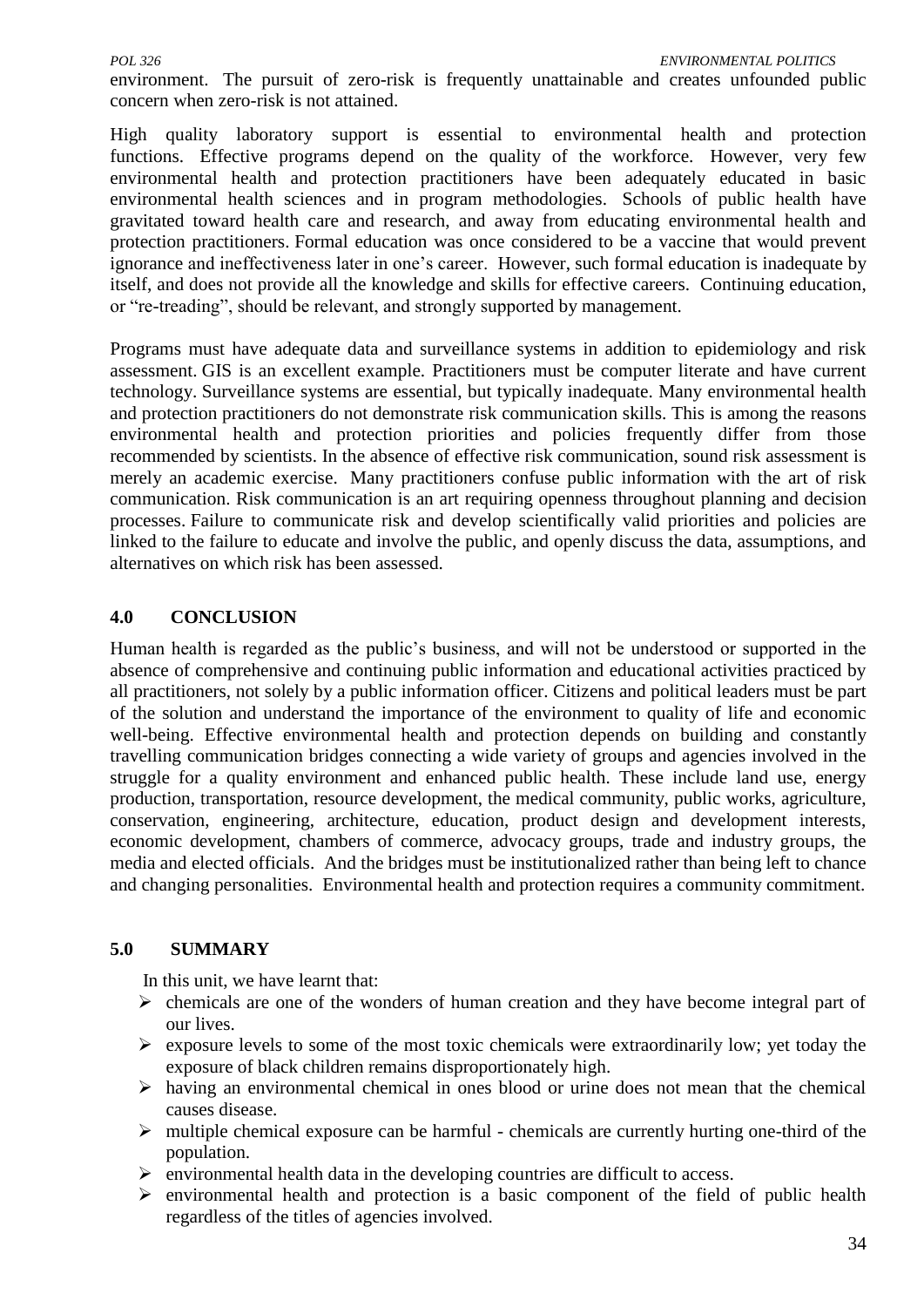- $\triangleright$  there is confusion with health care and the oozing of emphasis from public health to health care. Health care is not public health and public health is not health care.
- $\triangleright$  environmental health and protection requires a community commitment.
- $\triangleright$  personal public health and environmental health and protection systems are travelling on multiple tracks with inadequate systems support and coordination.

# **6.0 TUTOR-MARKED ASSIGNMENT**

Give a reasoned assessment of the environmental issues in public health management in Nigeria.

# **7.0 REFERENCES / FURTHER READING**

- Dasgupta, N. (2000) "Environmental Enforcement and Small Industries in India: Reworking the Problem in Poverty Context", *World Development*, 28(5), pp. 945–967.
- Downing, P. B. and White, L. J. (1986) "Innovation in Pollution Control", *Journal of Environmental Economics and Management*, Vol. 13, pp. 18–29.
- Garrett L. (2002) *Betrayal of Trust: the Collapse of Global Public Health*. Oxford: Oxford University Press
- Ingram, R. (2001) "Health in Xinjiang." *Central Asia Caucus Institute Analyst*. [Online]. http://www.cacianalyst.org/?q=node/451
- Nielsen, N. O. (1999) "The meaning of health". *Ecosystem Health,* 5 (6), p.5.

UNEP (1993) "The Textile Industry and the Environment", *Technical Report No. 16: United Nations Environment Programme: Industry and Environment*, Paris.

- Wang, W. et al (2004) *"*Regional Comprehensive Assessment on Environment-Health of China." *Journal of Geographic Sciences*, 14 (2), pp. 187-192.
- World Health Organisation / United Nations Environmental Protection (2001) "Environment and People's Health" [Online]. [http://www.wpro.who.int/NR/rdonlyres/FD5E0957-](http://www.wpro.who.int/NR/rdonlyres/FD5E0957-DC76-41F2-) DC76- [41F2-B](http://www.wpro.who.int/NR/rdonlyres/FD5E0957-DC76-41F2-)207-21113406AE55/0/CHNEnvironmentalHealth.pdf

# **MODULE 3 MANAGEMENT AND CONSERVATION OF ENVIRONMENTAL**

# **RESOURCES**

- Unit 1 Environmental Management
- Unit 2 Environmental Conservation
- Unit 3 Conflict and Collaboration in Natural Resource Management

# **UNIT 1 ENVIRONMENTAL MANAGEMENT**

# **CONTENTS**

- 1.0 Introduction
- 2.0 Objectives
- 3.0 Main Content
	- 3.1 Sustainability of Environmental Resources
	- 3.2 Natural Resources Management
	- 3.3 Environmental Linkages in the Natural Resource Sector
- 4.0 Conclusion
- 5.0 Summary
- 6.0 Tutor-Marked Assignment
- 7.0 References / Further Readings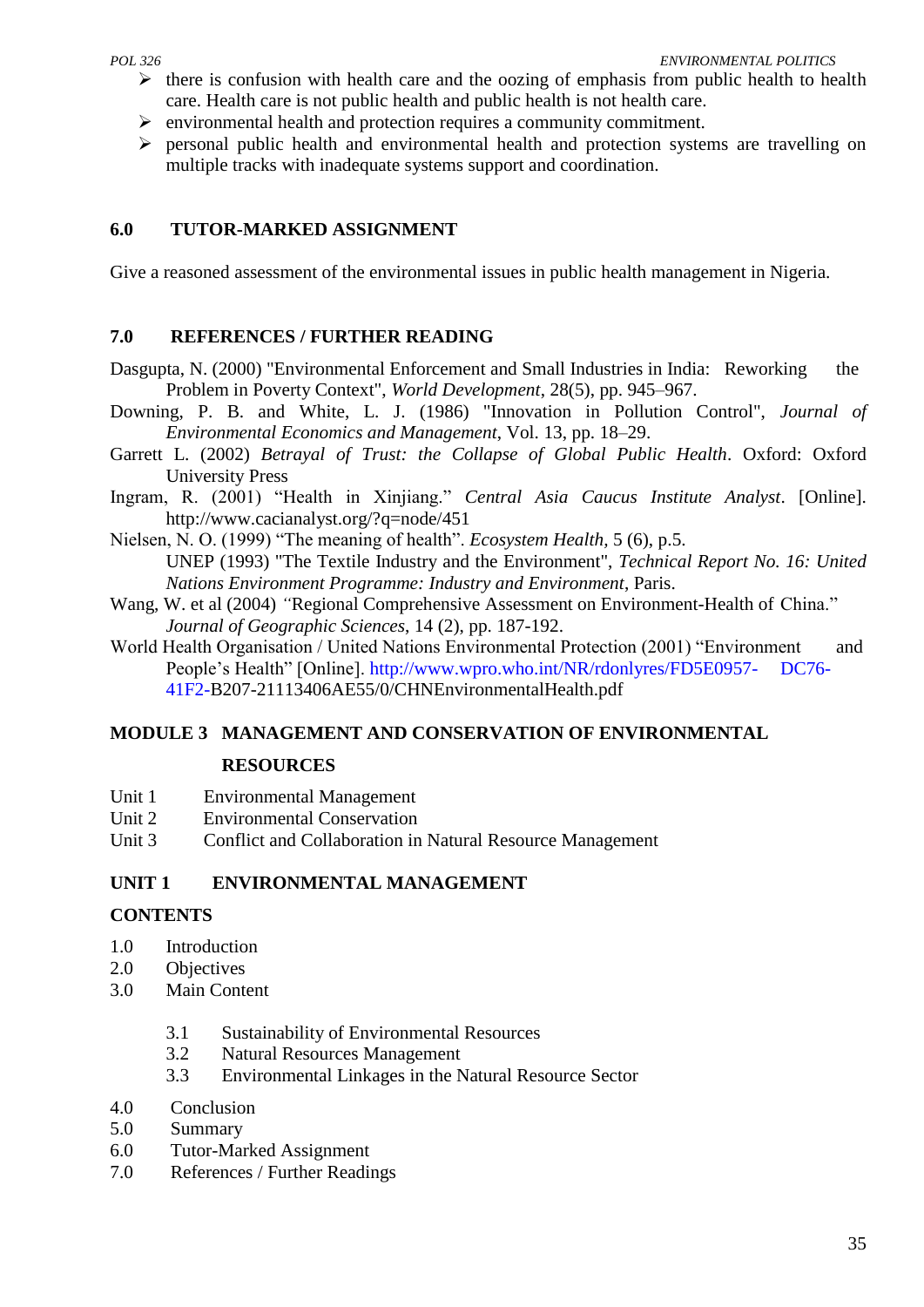# **1.0 INTRODUCTION**

Environmental management, especially in the developing countries, is achieved not only through environmental legislation, i.e. laws, regulations and rules which are enforceable in a court of law, but also through administrative provisions such as administrative orders, technical standards etc. which are applied through various administrative mechanisms. This is especially true in relation to the implementation of international environmental conventions. Often, many years pass before provisions are established in laws for the implementation and application of the provisions of international agreements. It is equally true in the implementation, especially at its early stages, of environmental policy, such as the requirement of environmental impact assessment in respect of development projects and the procedures to be followed in respect of such assessments. From this perspective, environmental legislation is one of the chief tools for formulating environmental policy while also being one of the major instruments for implementing it.

# **2.0 OBJECTIVES**

At the end of this unit, learners should be able to

- $\triangleright$  present a spectrum of viewpoints and approaches to environmental management; and
- $\triangleright$  describe the methods for managing the environmental resources.

# **3.0 MAIN CONTENT**

# **3.1 SUSTAINABILITY OF ENVIRONMENTAL RESOURCES**

Despite rapid improvements in material well-being, which are rapidly spreading across the world, the rates of economic growth which have supported these improvements since the 2nd World War have drawn attention to the demands we now place on our environmental resources. Questions have been raised about the long-term sustainability of this economic progress, whether there is a limit to material improvements, and whether our current systems of exchange can recognise any limits before we run up against the buffers. One of the first to make this point was the economist, Kenneth Boulding, who published an article in 1966 entitled "The coming spaceship earth". Boulding argued that for the past century people had regarded environmental resources as if they operated in an open system, which he characterised as a "cowboy" economy. In such a view, resources were regarded as virtually limitless, with the supply increasing to meet growing demand simply by pushing the frontier further forward.

Under this type of paradigm, success could be measured by the ability of nations to maximise their outputs of goods and services, with residuals being dumped out with the system. In reality, Boulding pointed out that the earth is a closed system as far as material inputs were concerned, with only energy flows being exchanged outside its confines. Under these circumstances, we should regard our planet much more like a spaceship, and face up to the fact that we operate within a closed system in which we could neither create nor destroy matter. Within this new paradigm, Boulding went on to argue that we could not ignore our residues. As we destroyed our highly structured material resources to create economic growth, so we increased the planet's entropy levels. The appropriate measure of success for Building under such circumstances was not the maximisation of material outputs. It should instead be the extent to which we could minimise the inputs we require to sustain high living standards.

For all these reasons, a principle is increasingly being adopted by policy makers in taking allocative decisions which involve environmental resources that are non-renewable or exhaustible. This principle was first adopted by German policy makers, where it is known as the "VORSORGEPRINZIP". In English the term means "the precautionary principle". The precautionary principle is based on the idea of the carrying capacity of ecosystems, and the need to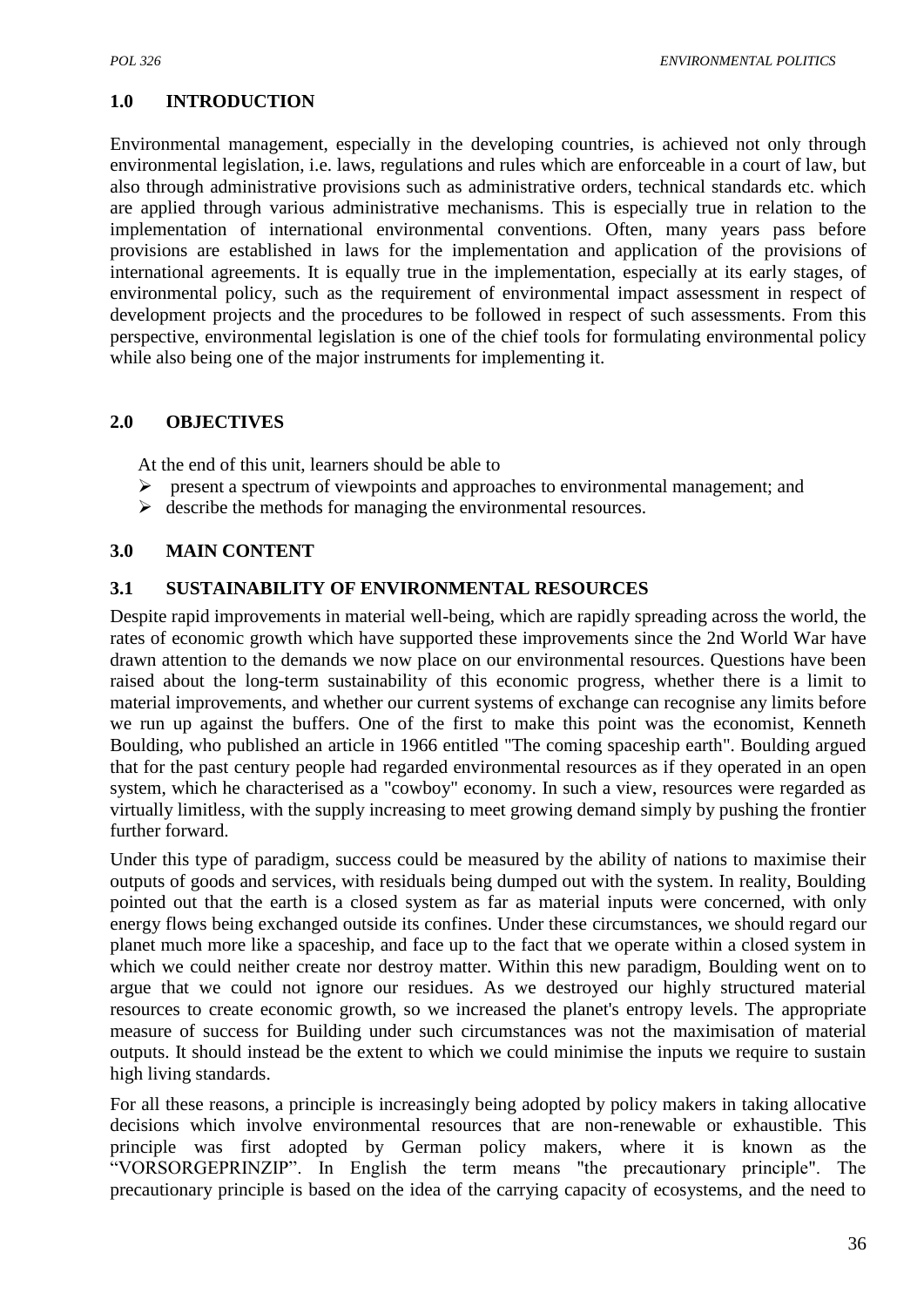err on the side of caution when determining the extent to which scarce environmental resources can be used for economic development.

Ecologists have observed that as we make greater demands on the natural environment, we reduce its resilience by lowering its complexity and diversity. In the process, we reduce the environment's ability to cope with the demands we place on it as we produce more material goods for our needs. Since it is normally impossible to establish beforehand what the threshold of any ecosystem is below which we reduce its viability and destroy it, the precautionary principle argues that we should always err on the side of caution in allocative decisions about the environment and environmental resources. Otherwise, there is no guarantee that our use of such resources will be sustainable.

# **3.2 NATURAL RESOURCES MANAGEMENT**

The idea may be hard to accept, but the earth has never been in this situation before. In the words of the title of a recent book on environmental history, we confront something like "New Under the Sun". The business-as-usual way of dealing with the Earth System is not an option. It has to be replaced, as soon as possible, by deliberate strategies of good management that sustain the Earth's environment while meeting social and economic development objectives. Environmental Management is concerned with the use and conservation of natural resources, the protection of habitats and the control of hazards. Its field is applied ecology in the widest sense, without regard to the disciplinary boundaries created by modern academic study. Contributions are drawn from biology, botany, climatology, ecology, ecological economics, environmental engineering, fisheries, environmental law, management science, forest sciences, geography, geology, information science, law politics, public affairs and zoology.

It is vital to recognize that many environmental problems are common to a wide variety of nations, some are either global matters or at least oblivious of national boundaries. It is also vital that approaches, methods, and experience be shared among environmental practitioners in many countries, so that the problems of our ever more interdependent planet may be tackled in a concerted manner. Environmental Management treats mankind as steward of the natural environment: not all resources are to be preserved, but our responsibility to future generations, and to other living species, can only be fulfilled by conserving some resources and using others wisely and sparingly. The complexity of this task demands enlightened policy formulation. Man, as the principal user of the realm of nature, has a major responsibility to ensure that its impacts on the environment are benign rather than catastrophic. Environmental management facilitates this by disseminating the work of both academic researchers and professionals from outside the academic institutions, including those in business, government, research establishments, and public interest groups.

# **3.3 ENVIRONMENTAL LINKAGES IN THE NATURAL RESOURCE SECTOR**

Although the term co-evolution is most frequently applied to species pairs, it can be argued that human societies and natural systems are coevolving. A basic definition of co-evolution is: the simultaneous development of adaptations in two or more populations, species, or other categories that interact so closely that each is a strong selective force on the other. Natural systems and human society certainly interact and shape each other. Natural systems have proven a strong selective force to human settlements through famine, disease, and natural disaster. Human society has proven a strong selective force to most ecosystems on earth – destroying a huge number of the earth's species and habitats. Human societies and natural systems shape each other, and benign changes enhance the survival of each partner. Co-evolution may be benign or hostile. The escalating pressures of pests might characterize hostile co-evolution and the pest-control measures in which the only species not eradicated are the least desirable ones to human society (i.e., cockroaches, fruit flies, and Norway rats).

Hostile co-evolution may also involve strong and unpleasant selective forces on human societies, such as famine following increasingly frequent disease or pest-related failures in mono-cultural agriculture or pollution-related disease from exhausting the waste purification capacity of remaining natural systems. A benign co-evolution would be one in which human cultural structures (e.g.,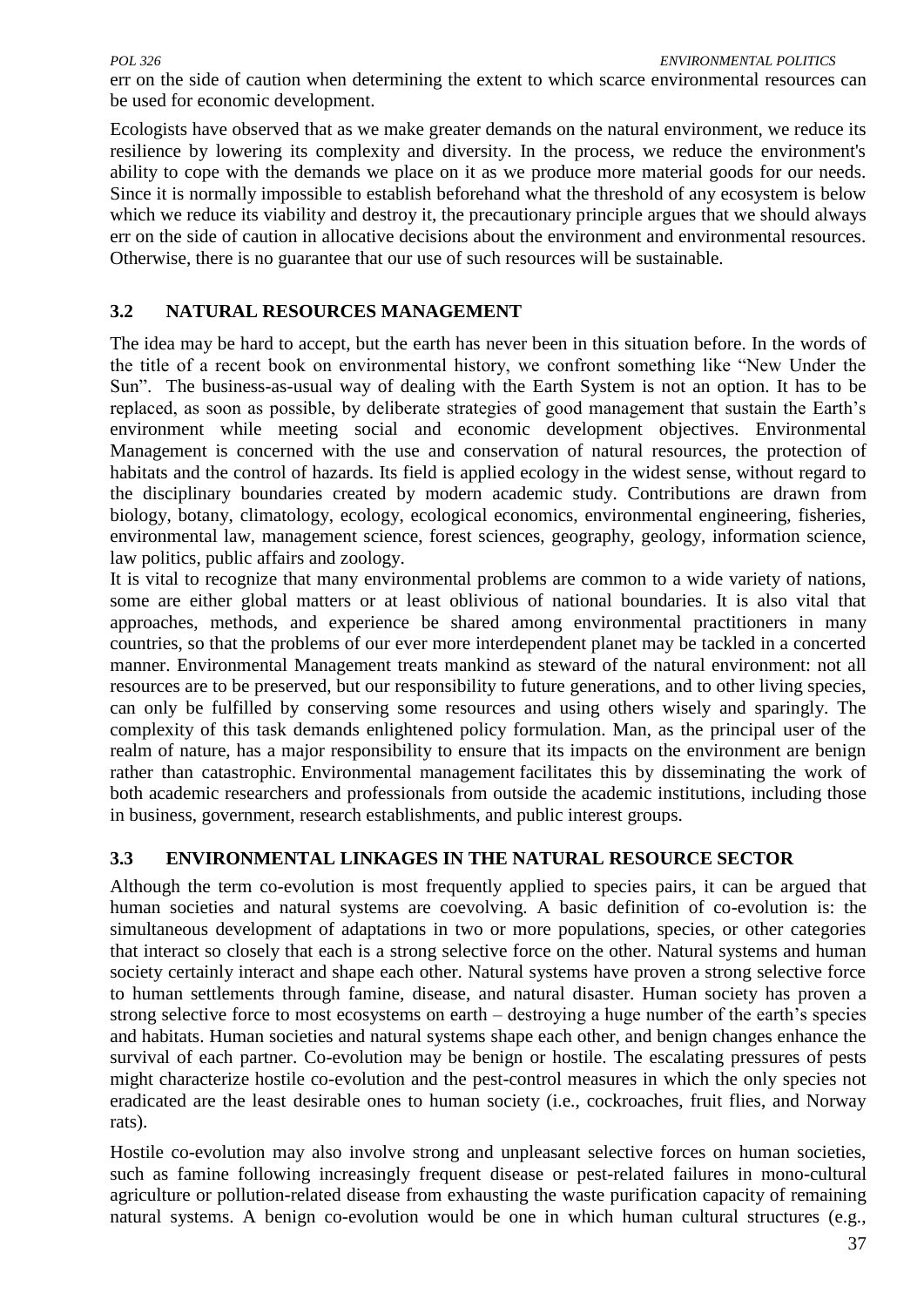#### *POL 326 ENVIRONMENTAL POLITICS*

economies, schools, and systems of belief) can sensitively respond to changes in ecosystem health. As a result, most of the earth's present species and habitats would survive, their ecological landscapes would be enlarged, and the landscapes, in turn, would continue to provide human society with ecosystem services such as water purification, carbon storage, waste processing, raw materials for genetic engineering and pharmaceuticals, etc. Ecological restoration is a benign act of human society toward natural systems and facilitates benign co-evolution. Ecological restoration is also an act of human self-interest because it increases the capacity of natural systems to provide ecosystem services.

An almost incredibly wide range is present in the relationships people believe exist between themselves and natural systems. In earlier times, direct and intimate interactions between hunters and gatherers and the natural systems affected these attitudes. Currently, however, direct interactions with natural systems are quite limited for many of the world's people – more and more people live in cities and very few wild systems are left. Society's interactions with the remaining, intensively managed ecosystems are qualitatively less intimate in the present global economy: local crop failure does not inevitably lead to famine and incremental changes in air quality tend to affect only a small group of people directly. That is, society does not directly experience a personal dependence on natural systems for essential goods and services as in the past, and attitudes about the relationship between humans and nature are more dependent on various culturally transmitted beliefs about the nature of the world: scientific, political, religious, or philosophical.

Even before the agricultural revolution, various human societies altered natural systems with fire, selective hunting of various species, and modest clearing of forests. During the agricultural revolution, land was cleared in ever-increasing amounts for the culture of specific crops valued by human society. The primary thrust of the agricultural revolution was to "tame" nature by clearing forests, draining swamps, and otherwise altering the landscape to enhance agricultural production. Additionally, when European settlers arrived in North America, they saw what appeared to be unlimited timber, soils of a considerable depth, and abundant game animals.

Based on human perceptions, wilderness and resources appear unlimited. Some pioneers thought nothing of shooting buffalo just to extract the tongue for consumption and leaving the rest to rot. Even so, most of society's wastes of the early agricultural systems were easily reincorporated into natural systems. Further, abandoned agricultural land quickly reverted to natural systems comprised predominantly of pioneering species which were ultimately replaced by other species if natural succession processes were permitted to occur. This rapid re-colonisation was possible because agricultural systems were fragmented rather than natural systems and sources of colonizing species always nearby. As the agricultural revolution proceeded, it was the natural systems that became more fragmented and, in some parts of the world, re-colonisation of the species inhabiting the area in the pre-agricultural era became increasingly scarce.

# **4.0 CONCLUSION**

Surely, human societies would choose to minimize harsh environmental selective pressures such as famine and disease. If the form of co-evolution between natural systems and human society is to be guided toward a benign relationship, societies need to protect aggressively those ecosystem services that are essential to their own quality of life. Human society needs plants to capture sunlight and to provide food, building materials, and energy. Human society needs breathable air. Human society needs its waste products recycled. Human society needs potable water. Human society needs arable soils. These and other ecosystems services are essential to human quality of life and are provided by natural systems. Some ecosystem services are provided with no human intervention, while others are provided with minimal human effort compared to any human engineered alternatives. For example, in the United Sates the estimated cost of "supplying ecosystem services to seven people in Biosphere 2 was \$9 million per person per year". The rest of human society depends on intact natural systems to provide these services. The ecological capital (forests, grasslands, wetlands, soils, biodiversity, etc.) must be preserved in order to continue to generate interest in the form of ecosystem services.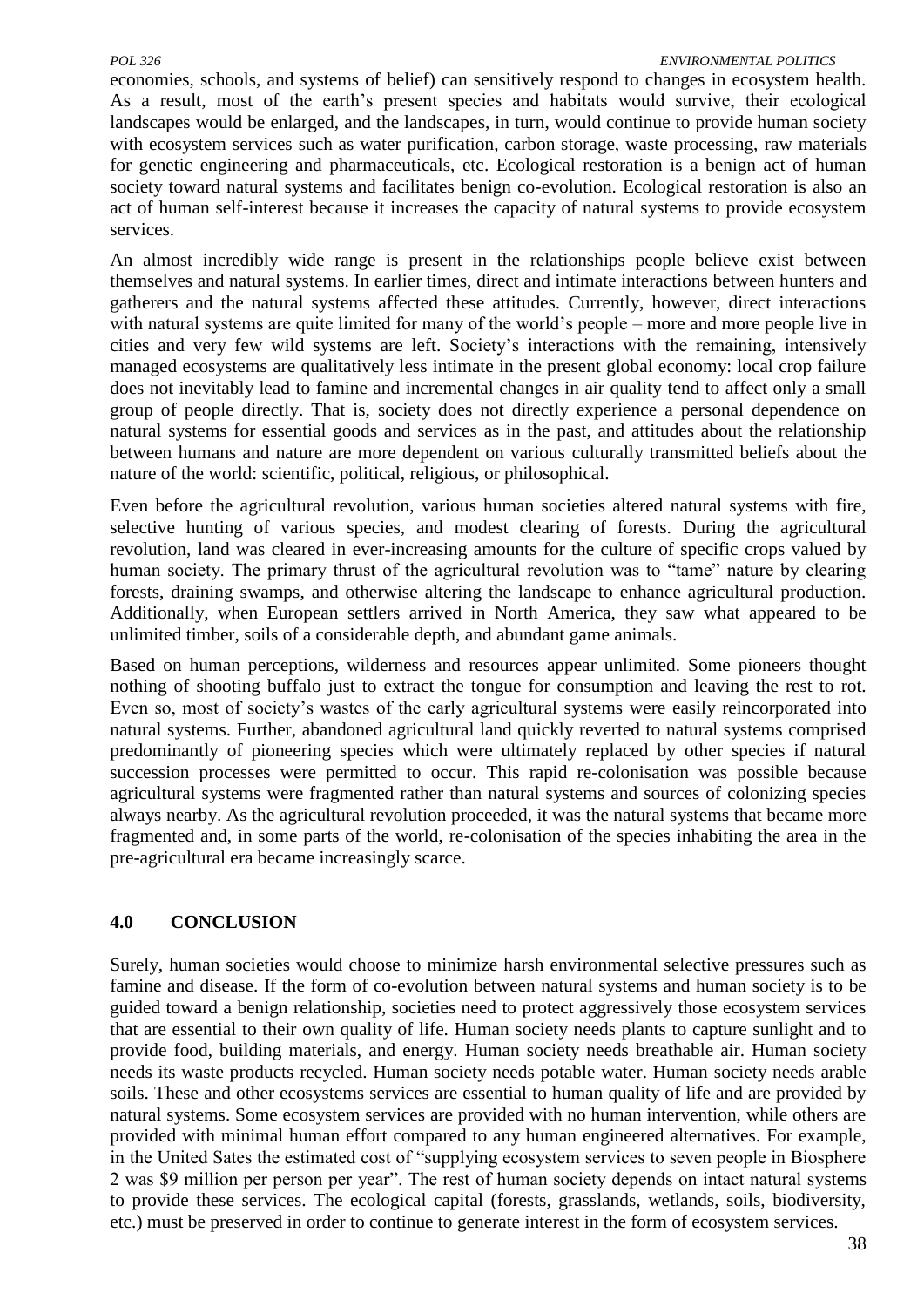Two major factors presently governing human society's relationship with natural systems are:

- $\triangleright$  a net gain of nearly 100 million people annually in the earth's population; and
- $\triangleright$  the desire of almost all of these individuals to improve the quality of life primarily by converting habitats occupied by other species for human use and concomitantly converting natural resources into goods and services for human society.

This means that the land area that provides ecosystem services at the highest rates is declining at the same time that the number of humans sharing these services is increasing. The amount of ecosystem services per capita is plummeting.

# **5.0 SUMMARY**

In this unit, we have learnt that:

- $\triangleright$  environmental management is concerned with the use and conservation of natural resources, the protection of habitats and the control of hazards;
- $\triangleright$  the complexity of environmental resources management demands enlightened policy formulation;
- $\triangleright$  as we destroy our highly structured material resources to create economic growth, so we increased the planet's entropy levels;
- $\triangleright$  the nature of changes now occurring simultaneously in the earth system, their magnitudes and rates of change are unprecedented;
- $\triangleright$  the accelerating human transformation of the earth's environment is not sustainable;
- abandoned agricultural land quickly reverted to natural systems comprised predominately of pioneering species which were ultimately replaced by other species if natural succession processes were permitted to occur;
- $\triangleright$  while previous generations could rely on natural systems to bounce back without human intervention, current generations cannot;
- $\triangleright$  human society needs breathable air, its waste products recycled, potable water, and arable soils as well as other ecosystems services provided by natural systems for human quality of life;
- $\triangleright$  some ecosystem services are provided without human intervention; and
- $\triangleright$  a net gain in population and the desire to improve life quality through conversion of habitats occupied by other species for human use and concomitantly converting natural resources into goods and services for human society are the two major factors presently governing human society's relationship with natural systems.

# **6.0 TUTOR-MARKED ASSIGNMENT**

Identify and discuss five environmental linkages in the natural resource sector.

# **7.0 REFERENCES / FURTHER READING**

- Ayling, R.; and Kelly, K. (1997) "Dealing with conflict: natural resources and dispute resolution". *Commonwealth Forestry Review*, 76 (3), pp. 182–185.
- Homer-Dixon, T. and Blitt, J. (1998) *Ecoviolence: Links among Environment, Population, and Security*. Lanham, USA: Rowman & Littlefield.
- Kothari, A., Anuradha, R. V., and Pathak, N. (1998) "Community-based conservation: issues and prospects". In Kothari, A. Anuradha, R. V., Pathak, N., and Taneja, B. (eds.), *Communities and Conservation: Natural Resource Management in South and Central Asia*. New Delhi, India: Sage Publications.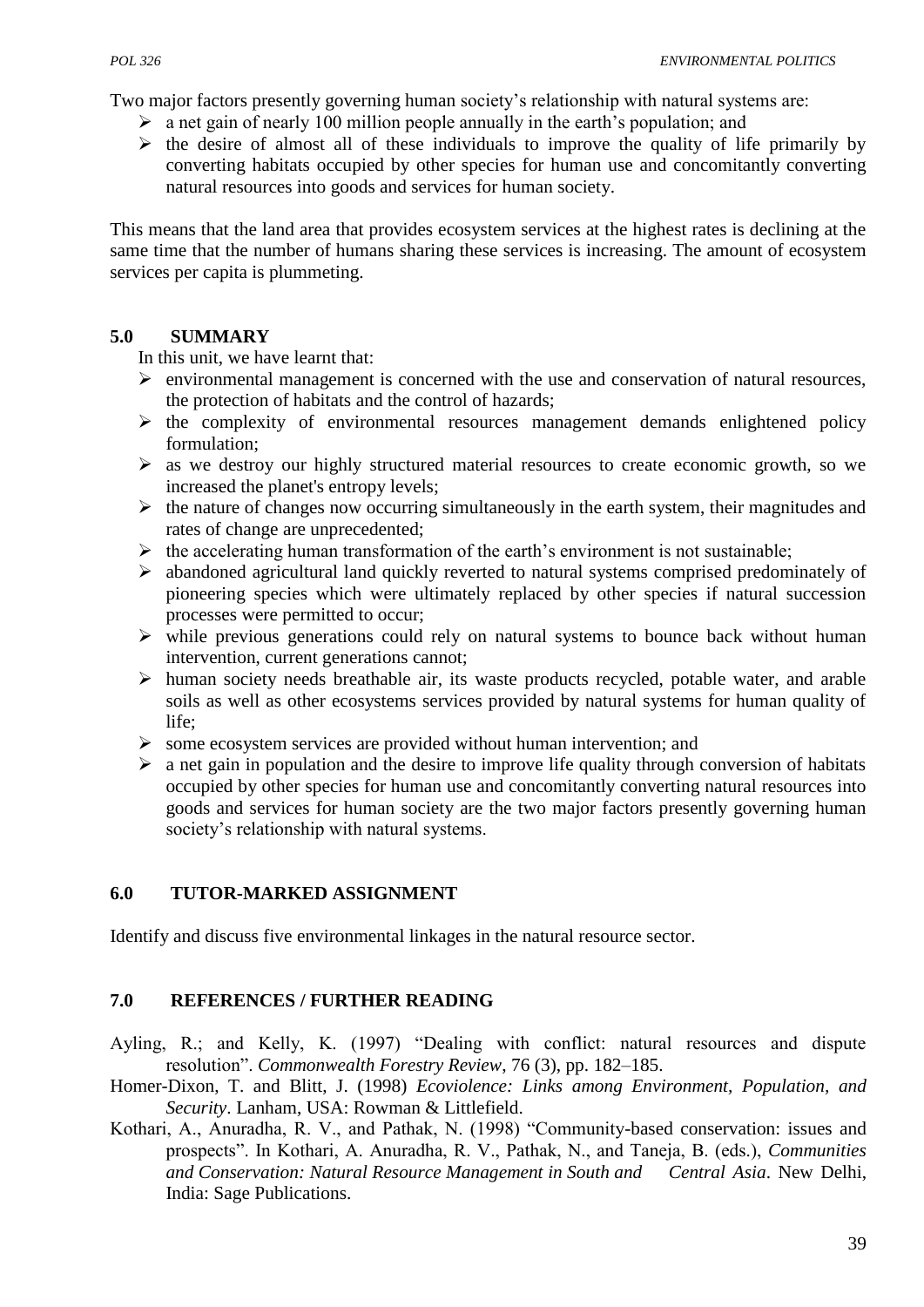# **UNIT 2 ENVIRONMENTAL CONSERVATION**

# **CONTENTS**

- 1.0 Introduction
- 2.0 Objectives
- 3.0 Main Content
	- 3.1 Environmental Conservation Strategies
	- 3.2 Environmental Preservation
- 4.0 Conclusion
- 5.0 Summary
- 6.0 Tutor-Marked Assignment
- 7.0 References / Further Readings

# **1.0 INTRODUCTION**

The field of environmental conservation includes the study of environmental resources decline and its causes, and techniques to conserve rare and endangered species. Environmental conservation can be considered a part of conservation biology, a relatively young field that emphasizes the conservation of biodiversity and whole ecosystems, as opposed to the conservation of individual species. Within environmental conservation can be found many subfields, these include:

- Forest Conservation: Conservation studies and practices involving whole forests, as opposed to specific species.
- Wildlife Conservation: Conservation of animals and birds.
- Mineral Resources Conservation: Study and conservation of mineral resources.
- $\triangleright$  Invasive Species Study and Control: The study and control of species that have spread beyond their native area. Such species pose a significant threat for the conservation of native species.
- Crop Diversity Studies: Preservation of crop species, especially those of indigenous cultures.

Study and practice of the techniques involved in plant conservation including:

- $\triangleright$  ex situ conservation, the propagation of endangered species outside of their native habitat, with hope of reintroducing them;
- $\triangleright$  in situ conservation, the conservation of endangered species within their natural habitat as opposed to artificial conditions such as greenhouses or zoos; and
- $\triangleright$  reintroductions/habitat restoration, the study and practice of restoring an endangered species to its native lands.

# **2.0 OBJECTIVES**

At the end of this unit, learners should be able to

- $\triangleright$  name and explain some conservation techniques for forests;
- $\triangleright$  identify how wildlife is conserved; and
- $\triangleright$  describe the systems of mining mineral resources.

# **3.0 MAIN CONTENT**

# **3.1 THE NEED FOR ENVIRONMENTAL CONSERVATION**

Despite rapid improvements in material well-being, which are rapidly spreading across the world, the rates of economic growth which have supported these improvements since the 2nd World War have drawn attention to the demands we now place on our environmental resources. Questions have been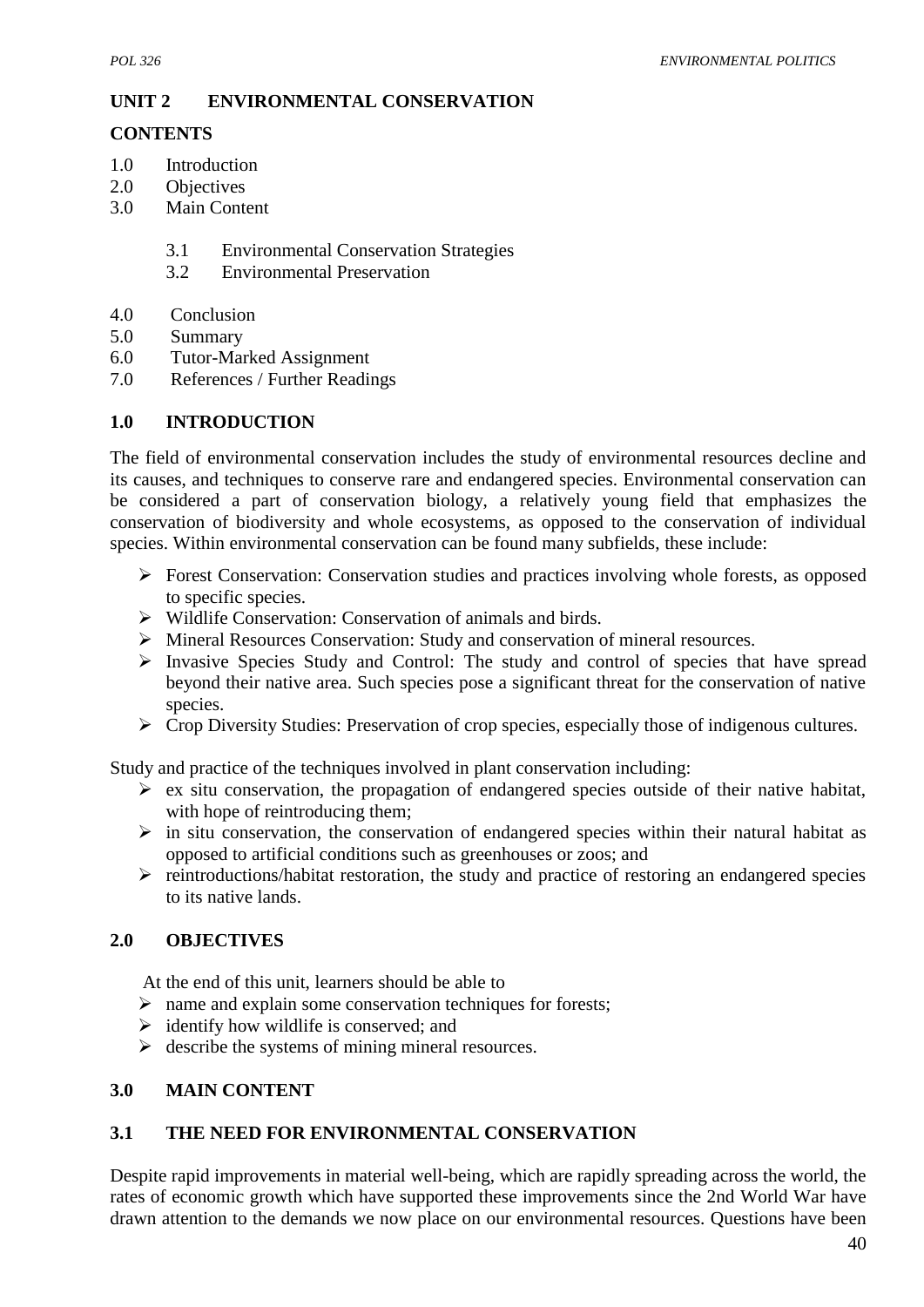raised about the long term sustainability of this economic progress, whether there is a limit to material improvements, and whether our current systems of exchange can recognise any limits before we run up against the buffers. One of the first to make this point was the economist, Kenneth Boulding, who published an article in 1966 entitled "The coming spaceship earth" (reprinted in Markandya, 1992). Boulding argued that for the past century people had regarded environmental resources as if they operated in an open system, which he characterised as a "cowboy" economy. In such a view, resources were regarded as virtually limitless, with the supply increasing to meet growing demand simply by pushing the frontier further forward.

Under this type of paradigm, success could be measured by the ability of nations to maximise their outputs of goods and services, with residuals being dumped out with the system. In reality, Boulding pointed out, the earth was a closed system as far as material inputs were concerned, with only energy flows being exchanged outside its confines. Under these circumstances we should regard our planet much more like a spaceship, and face up to the fact that we operated within a closed system in which we could neither create nor destroy matter. Within this new paradigm, Boulding went on to argue that we could not ignore our residues. As we destroyed our highly structured material resources to create economic growth, so we increased the planet's entropy levels. The appropriate measure of success for Boulding under such circumstances was not the maximisation of material outputs. It should instead be the extent to which we could minimise the inputs we required to sustain high living standards.

For all these reasons, a principle is increasingly being adopted by policy makers in taking allocative decisions which involve environmental resources that are non-renewable or exhaustible. This principle was first adopted by German policy makers, where it is known as the "Vorsorgeprinzip" meaning "the precautionary principle" in English. The precautionary principle is based on the idea of the carrying capacity of ecosystems, and the need to error on the side of caution when determining the extent to which scarce environmental resources can be used for economic development.

Ecologists have taught us that as we make greater demands on the natural environment, we reduce its resilience by lowering its complexity and diversity. In the process, we reduce the environment's ability to cope with the demands we place on it as we produce more material goods for our needs. Since it is normally impossible to establish beforehand what the threshold of any ecosystem is below which we reduce its viability and destroy it, the precautionary principle argues that we should always err on the side of caution in allocative decisions about the environment and environmental resources. Otherwise we can offer no guarantee that our use of such resources will be sustainable.

# **3.2 ENVIRONMENTAL CONSERVATION STRATEGIES**

**Sacred Groves –** This traditional method varies from region to region mainly with respect to size of grooves, species protected, ownership pattern and local taboos. In spite of having non-similarity in various aspects related to biodiversity conservation, the sacred groves share common problems. However, mainly due to dwindling of local natural resources like firewood people have started exploiting the resources from the sacred groves as well. Hence, it is needed to work on the alternatives to stop the removal of biomass from the sacred groves. It mainly involves the alternatives for firewood. This process needs to be halted by conducting awareness programmes regarding the importance of vegetation of the sacred groves among the local people and mainly among the stakeholders of the sacred groves like committee members, priests, and the owners of sacred groves. There is a need to have a nation-wide study to understand regarding various ownership patterns for concrete and region specific strategies for the conservation. Those owned by the Government department can prevent the destruction of the vegetation using the forest conservation laws.

**Rare Species –** Protection of rare species is a common practice for being sacred as well as a part of local culture. There should be proper record of all available individual of rare species in all the villages and towns with the respective State or Local Government with a copy with the concerned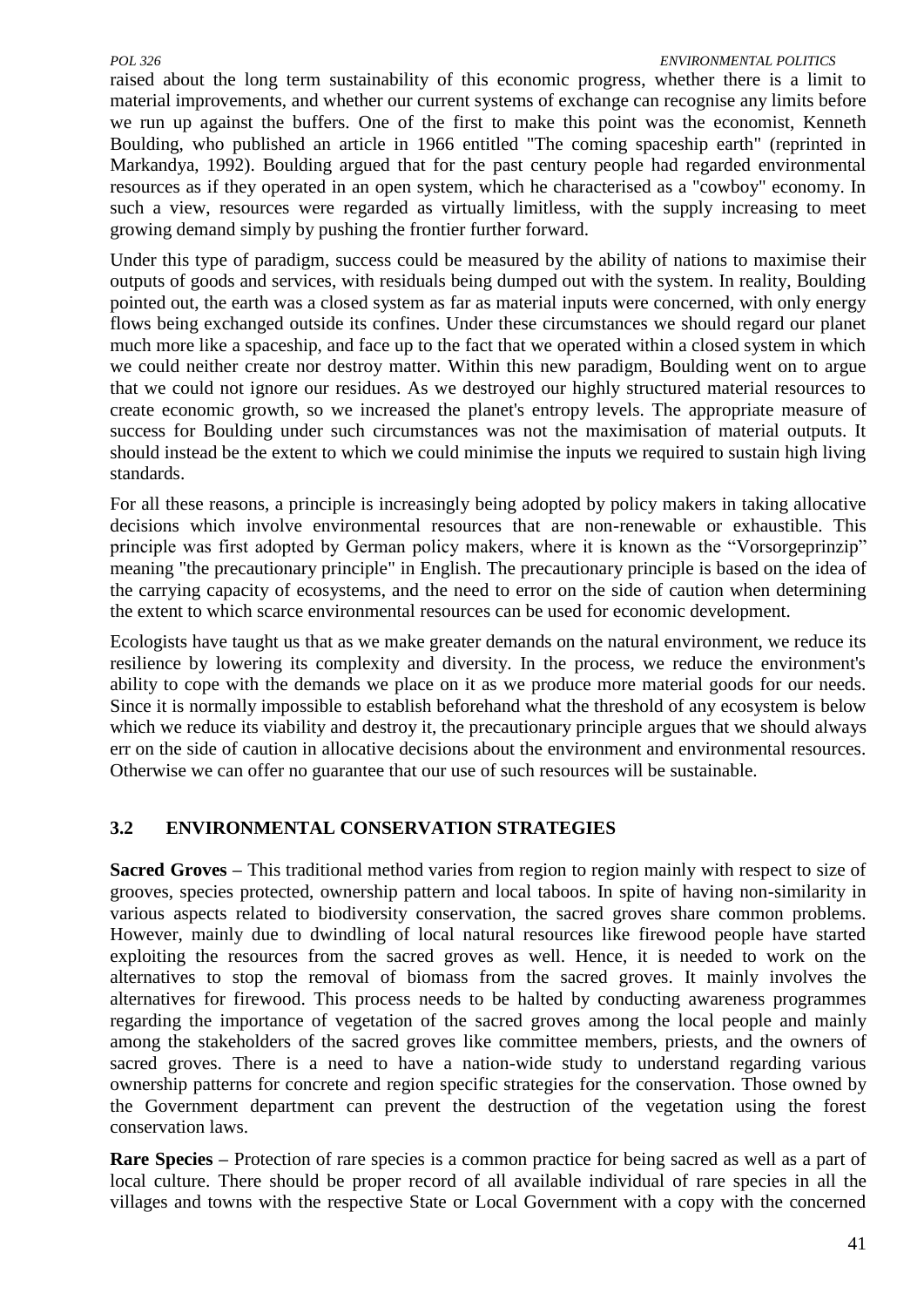Territorial Range Forest Office. Since these are trees on revenue lands mainly, they have legal protection under the laws applicable to tree protection.

**Water-Bodies –** Nigeria has a large number of water-bodies: rivers, streams, dams and reservoirs. These water-bodies come under the jurisdiction of River Basin Development Authorities. There is no system for de-silting the reservoirs. There used to be systems locally practiced in various parts of the country, which are no more practiced due to the reasons like unidentified stakes in the efforts of desilting and the further benefit sharing of the silt for the agricultural purposes and the financial support for de-silting in case of bigger water-bodies. It is required to initiate the processes like mobilizing local people to take care of the water-bodies in terms of maintaining them by forming Joint Waterbody Maintenance Committees similar to Joint Forest Committees. Care should be taken to make these committees financially sustainable once they are formed by providing seed money by the government.

**Wildlife –** The wildlife such as animals and birds can be protected. Usually the wildlife is hunted for human consumption. In many areas these wildlife have become nuisance particularly where the animals do not get the food to feed on. Hence, in the areas where the nuisance is reported from such wandering troops of wildlife, arrangements for food could be made by the charitable organisations and the forest department. There is also the need to control the group size of these troops as availability of food might result in growth of population increasing the nuisance.

**Annual and Ritual Hunting –** This practice is common in almost all parts of the south-western Nigeria. In cases where rare or threatened species are hunted, education and awareness campaigns need to be conducted to educate people about the ecological importance of the species. There could be replacement suggest for the species from domesticated animals like goat or chickens as a symbolic hunting.

**Botanical Gardens** - Botanical gardens are established worldwide as plant conservation and education centers. The site contains a wide range of articles concerning biological education. The global strategy for plant conservation*,* outlining outcome-orientated targets related to plant conservation are usually available at the botanic gardens. The agenda covers the prioritization of garden mission, and details of conservation and education efforts. The agenda is available in six languages (English, French, Spanish, Portuguese, Russian, Latvian).

# **3.3 ENVIRONMENTAL PRESERVATION**

In these days of growing population and fixed-size planet, the grand debate has shifted to preserving nature vs. prosperity.



This is well and good up to a point. Environmental preservation does have a price, and many forms of consumption do hurt the environment. But go too far in either direction, self-contradiction results: a pristine environment is a form of wealth! Once we get past the crisis stage, further improvement to the environment is a luxury. An anti-luxury mentality is thus self-defeating. Many environmentalists try to get around this paradox by magnifying environmental threats in order to stay in crisis mode. They cry "Wolf!" As a result, many non-environmentalists discount legitimate concerns. Not good.

# **4.0 CONCLUSION**

Conserving natural resources will require a major paradigm shift of global human society, although much can be accomplished locally, regionally, and nationally. Some issues, such as global climate change, must be addressed at this level, whereas other issues, such as conservation of soils and other forms of natural capital, are quite amenable to local efforts. These changes will require a new view of human society's relationship with natural systems (e.g., Cairns 1994) and will foster monitoring to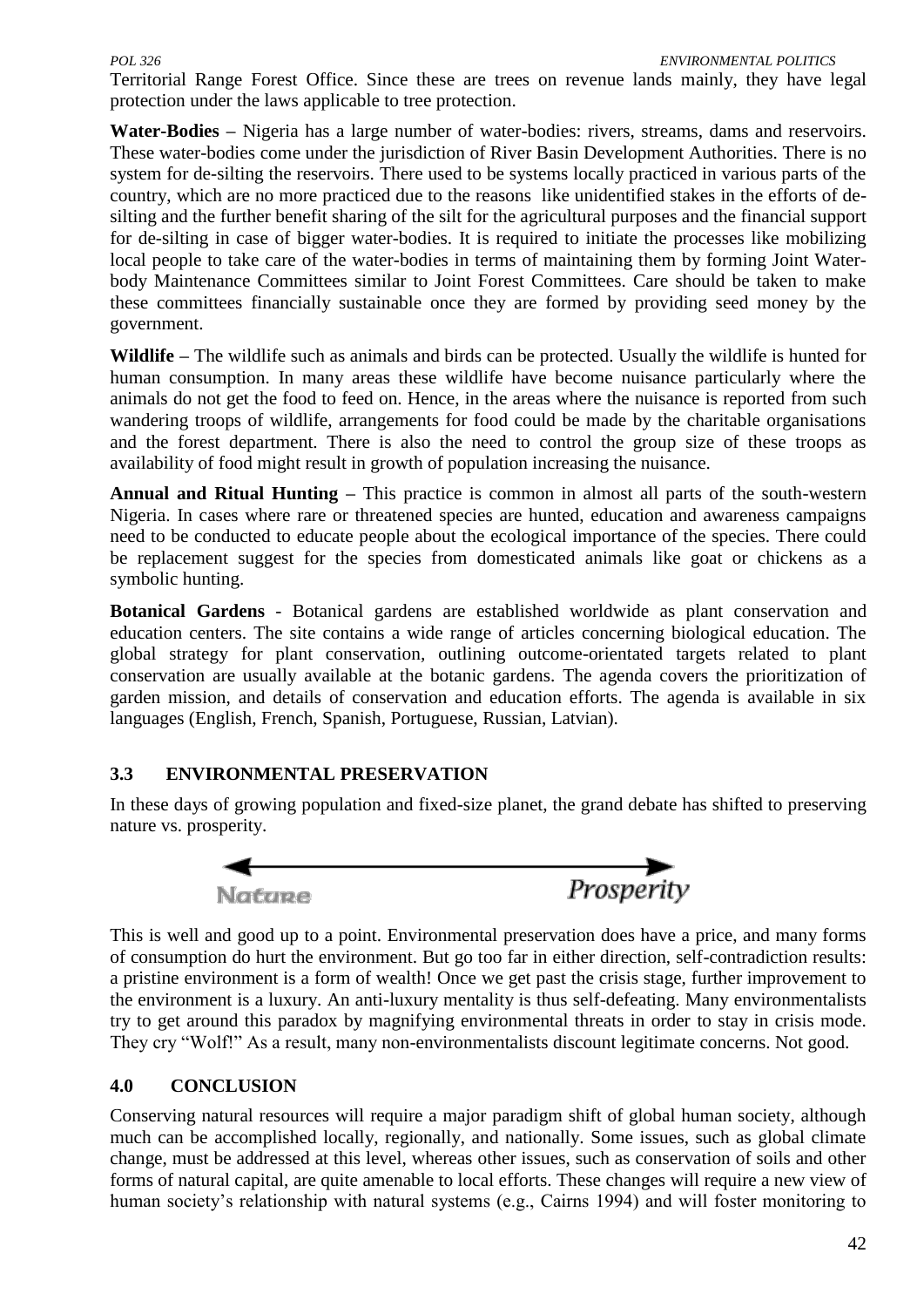#### *POL 326 ENVIRONMENTAL POLITICS*

ensure that previously established quality control conditions for the restoration of natural capital are being maintained. It is abundantly clear that the conservation of natural resources dramatically transcends the capabilities of any particular discipline, and monitoring of this process must be multidimensional. The crucial question is whether reason guided by intelligence will cause the paradigm shift or whether it will be caused by severe consequences resulting from human society's failure to make the shift in the relationship soon enough. In short, the key issue to implementing the precautionary principle of taking action when probable consequences of not doing so are severe, even though considerable uncertainty exists about the probability of occurrence. There is reason for cautious optimism about what can be done, but comparable justification for pessimism about what will be done. Basically, the paradigm shift will require a change in human society's value system, but the science and engineering methods and procedures should be prepared to meet this new challenge if or when the shift occurs.

### **5.0 SUMMARY**

In this unit, we have learnt that:

- $\triangleright$  environmental conservation is an integral part of biology which emphasizes the conservation of biodiversity and whole ecosystems;
- $\triangleright$  resources that are conservable in the environment include forest, wildlife, mineral resources and water-bodies;
- $\triangleright$  study and practice of environmental conservation include in situ, ex situ and reintroductions/habitat restoration; and
- $\triangleright$  strategies for conservation include traditional sacred groves method, rare species, waterbodies, annual hunting and forest reserve methods.

#### **6.0 TUTOR-MARKED ASSIGNMENT**

Write an essay on the strategies for environmental conservation.

#### **7.0 REFERENCES / FURTHER READINGS**

- Cairns, J. (1994) "Ecological restoration: Re-examining human society's relationship with natural systems". *The Abel Wolman Distinguished Lecture*. Washington, DC: National Academy of Sciences.
- Cairns, J. and Bidwell, J. R. (1996) "Discontinuities in technological and natural systems caused by exotic species". *Biodiversity Conservation*, vol. 5, pp. 1085-1094.

### **UNIT 3 CONFLICT AND COLLABORATION IN NATURAL RESOURCE MANAGEMENT**

### **CONTENTS**

- 1.0 Introduction
- 2.0 Objectives
- 3.0 Main Content
	- 3.1 Conflict in Natural Resource Management
	- 3.2 Sources of Conflict in Natural Resources Management
	- 3.3 Collaboration as a Form of Conflict Management
	- 3.4 The Limits to Collaboration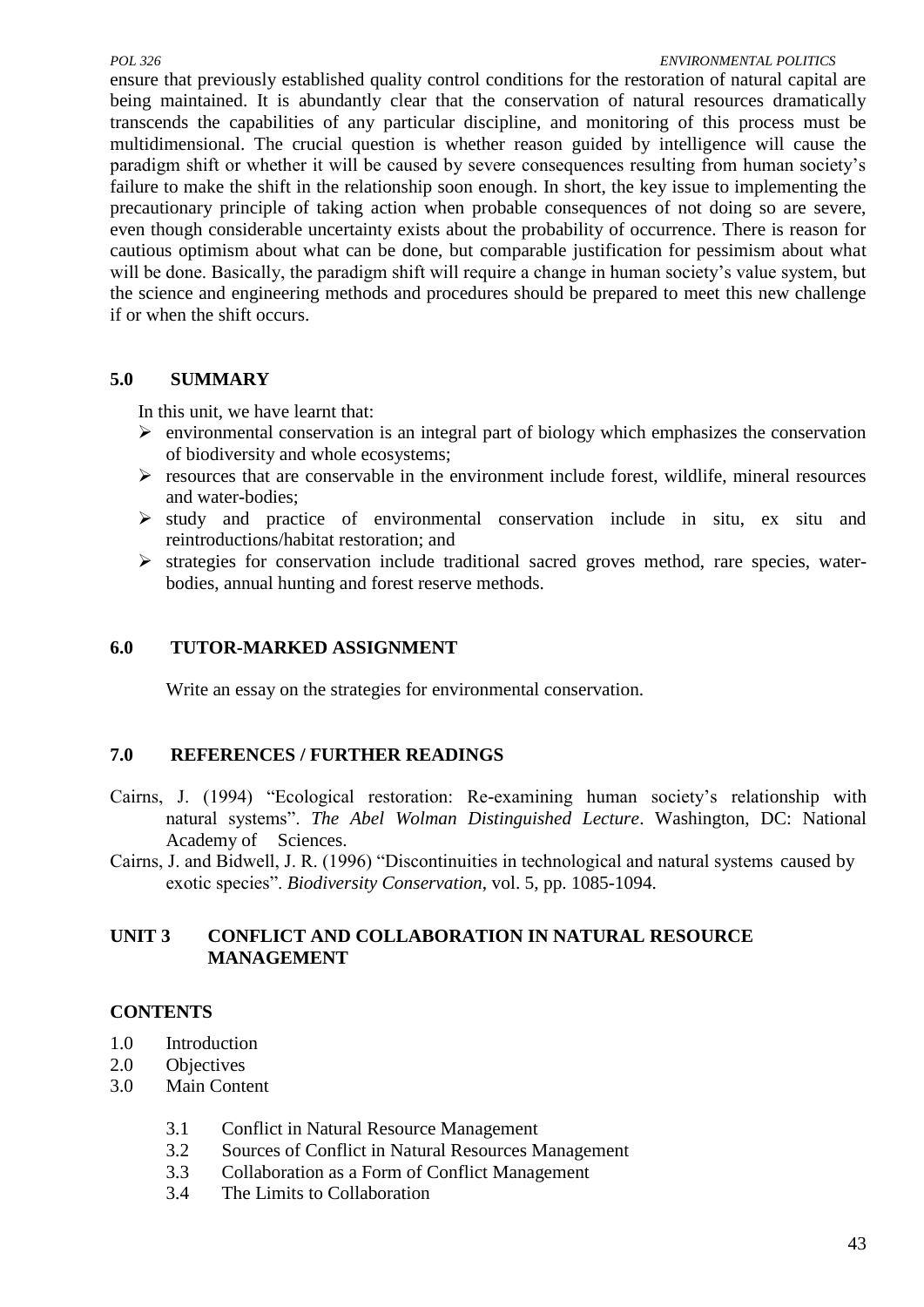- 4.0 Conclusion
- 5.0 Summary
- 6.0 Tutor-Marked Assignment<br>7.0 References / Further Readi
- References / Further Readings

# **1.0 INTRODUCTION**

Why does conflict occur over the use of natural resources? How are external factors built into local conflicts? What governing mechanisms are conducive to equitable and sustainable natural resource management by communities? When do local strategies for conflict management need to be complemented or replaced by external or new mechanisms? How can research help identify opportunities for turning conflict into collaboration? Why is collaboration in natural resource management so difficult? This unit grapples with these questions.

Case studies analyzing specific natural resource conflicts in some countries and the interventions of people close to the conflicts are common. Some authors have presented differences in cultural perspectives on Community-Based Natural Resource Management (CBNRM). Among these are community-based politics, learning, and teaching. Ramírez examines the theory and practice of stakeholder analysis and develops a series of propositions that shed light on how it can be used to identify opportunities for turning conflict into collaboration. Bush and Opp challenged development practitioners to answer fundamental questions regarding the causes of conflict before launching an intervention. They argue that answers to these questions would not only inform the intervention, but also allow parties to assess the "peace and conflict impacts" of attempts to introduce more collaborative modes of natural resource management. Tyler examined policy disincentives and outlines the policy changes needed to support local forms of governance over natural resources.

Implicit conflicts are those in which communities are affected by a process of environmental degradation they do not recognize although they might be aware of the degradation, they are unable to associate it with the activity of specific social agents. The environmental conflict is thus made explicit when communities establish an immediate logical connection between environmental degradation and the activities of certain social agents.

# **2.0 OBJECTIVES**

At the end of this unit, learners should be able to:

- $\triangleright$  explain the sources of conflicts in natural resources management;
- $\triangleright$  describe the mechanisms governing the conducive management of natural resources;
- $\triangleright$  discuss the various strategies for conflict management; and
- $\triangleright$  identify and explain opportunities for turning conflict into collaboration.

# **3.0 MAIN CONTENT**

#### **3.1 CONFLICT IN NATURAL RESOURCE MANAGEMENT**

Conflict over natural resources such as land, water, and forests is ubiquitous (Ayling and Kelly, 1997). People everywhere have competed for the natural resources they need or want to ensure to enhance their livelihoods. However, the dimensions, level, and intensity of conflict vary greatly. Conflicts over natural resources may have class dimensions, pitting those who own the resource against those who own nothing but whose work makes the resource productive. Political dimensions may dominate where the state has a keen interest in a public good such as conservation or in maintaining the political alliances, it needs to remain in power. Differences in gender, age, and ethnicity may inform the use of natural resources, bringing to the fore cultural and social dimensions of conflict. Even the identification of natural resource problems may be contested in light of different information sources, worldviews, and values.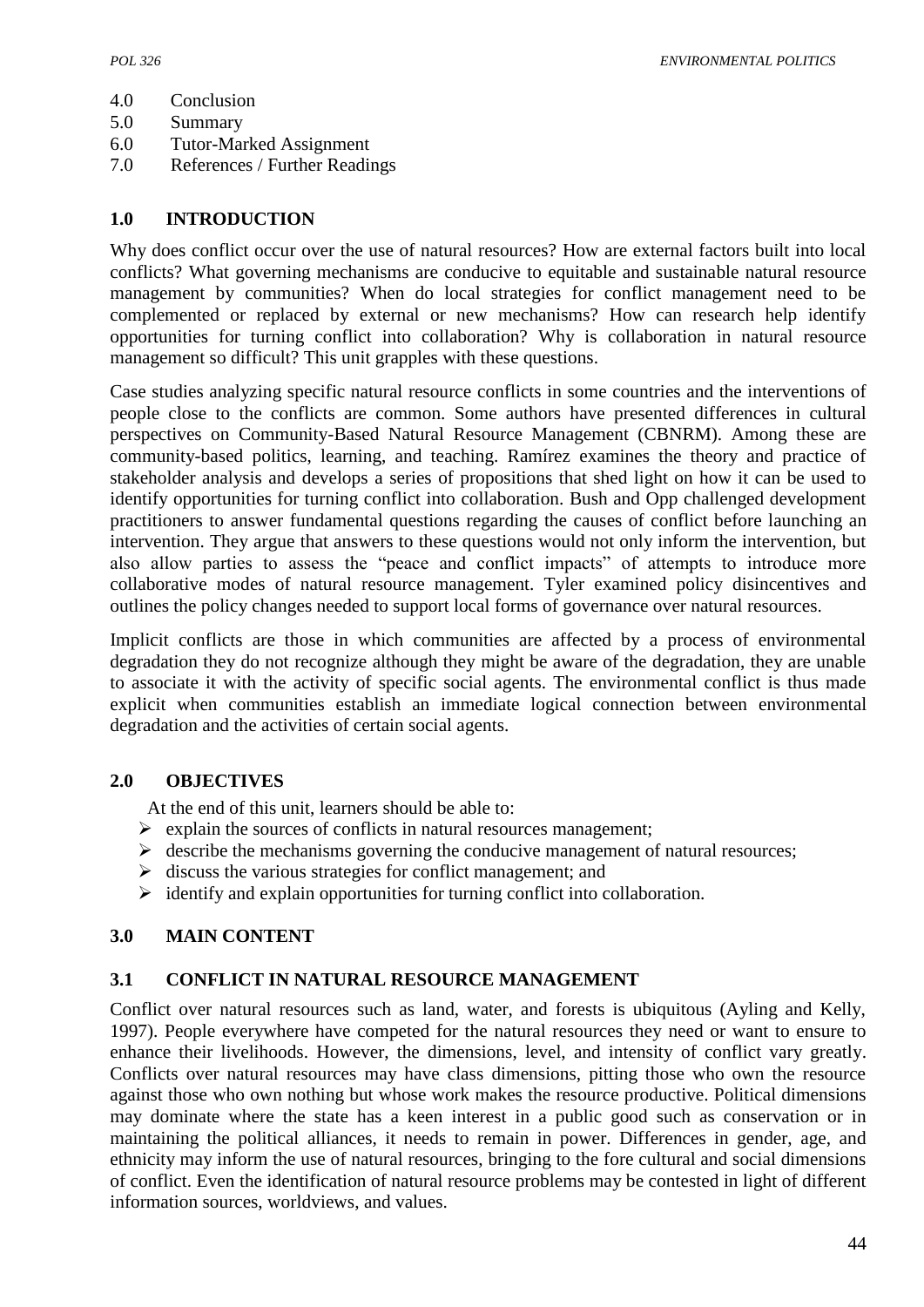#### *POL 326 ENVIRONMENTAL POLITICS*

Conflicts over natural resources can take place at a variety of levels, from within the household to local, regional, societal, and global scales. Furthermore, conflict may cut across these levels through multiple points of contact. Conflicts occurring mainly in local contexts may extend to national and global levels because of their special legal relevance or because of efforts by local actors to influence broader decision-making processes.

The intensity of conflict may also vary enormously — from confusion and frustration among members of a community over poorly communicated development policies to violent clashes between groups over resource ownership rights and responsibilities. With reduced government power in many regions, natural resource management decisions are increasingly influenced by the resource users, who include small-scale farmers and indigenous peoples as well as ranchers, large-scale landowners, and private corporations in industries such as forestry, mining, hydropower, and agribusiness. Resources may be used by some in ways that undermine the livelihoods of others. Power differences between groups can be enormous and the stakes a matter of survival. The resulting conflicts often lead to chaotic and wasteful deployment of human capacities and the depletion of the very natural resources on which livelihoods, economies, and societies are based. They may also lead to bloodshed.

# **3.2 SOURCES OF CONFLICT IN NATURAL RESOURCES MANAGEMENT**

The use of natural resources is susceptible to conflict for a number of reasons. First, natural resources are embedded in an environment or interconnected space where actions by one individual or group may generate effects far off-site. For example, the use of water for irrigation in the upper reaches of the Calico River, Nicaragua, pitted upstream landowners and communities against downstream communities in need of water for domestic use and consumption. Linked biophysical or ecological processes in a specific environment disperse cumulative, long-range impacts such as erosion, pollution, or loss of plant and animal habitats. The nature of the problem may not be apparent because ecological relationships are often poorly understood.

Second, natural resources are also embedded in a shared social space where complex and unequal relations are established among a wide range of social actors — agro-export producers, small-scale farmers, ethnic minorities, government agencies, etc. As in other fields with political dimensions, those actors with the greatest access to power are also best able to control and influence natural resource decisions in their favour. For example, absentee Jellaba landlords (merchants, government officials, and retired generals) in northern Sudan made use of their direct connections to the State Agricultural Bank to channel international credit for mechanized farming into their operations in the Nuba Mountains in southern Kordofan.

Third, natural resources are subject to increasing scarcity due to rapid environmental change, increasing demand, and their unequal distribution. Environmental change may involve land and water degradation, overexploitation of wildlife and aquatic resources, extensive land clearing or drainage, or climate change. Increasing demands have multiple social and economic dimensions, including population growth, changing consumption patterns, trade liberalization, rural enterprise development, and changes in technology and land use. Natural resource scarcity may also result from the unequal distribution of resources among individuals and social groups or ambiguities in the definition of rights to common property resources. The effects of environmental scarcity such as constrained agricultural output, constrained economic production, migration, social segmentation, and disrupted institutions can, either singly or in combination, produce or exacerbate conflict among groups.

Intercommunity and interethnic conflict in the Nam Ngum watershed in the Lao People's Democratic Republic has resulted from diverse pressures causing greater natural resource scarcity. The disruption of government institutions by reforms of the traditional economy led to redrawing of administrative boundaries of some villages and the creation of a "no man's land" where tenure rights are vaguely defined. Hydropower development greatly reduced the resource base of villages affected by flooding, leading to deforestation of areas critical to the conservation of upstream water resources.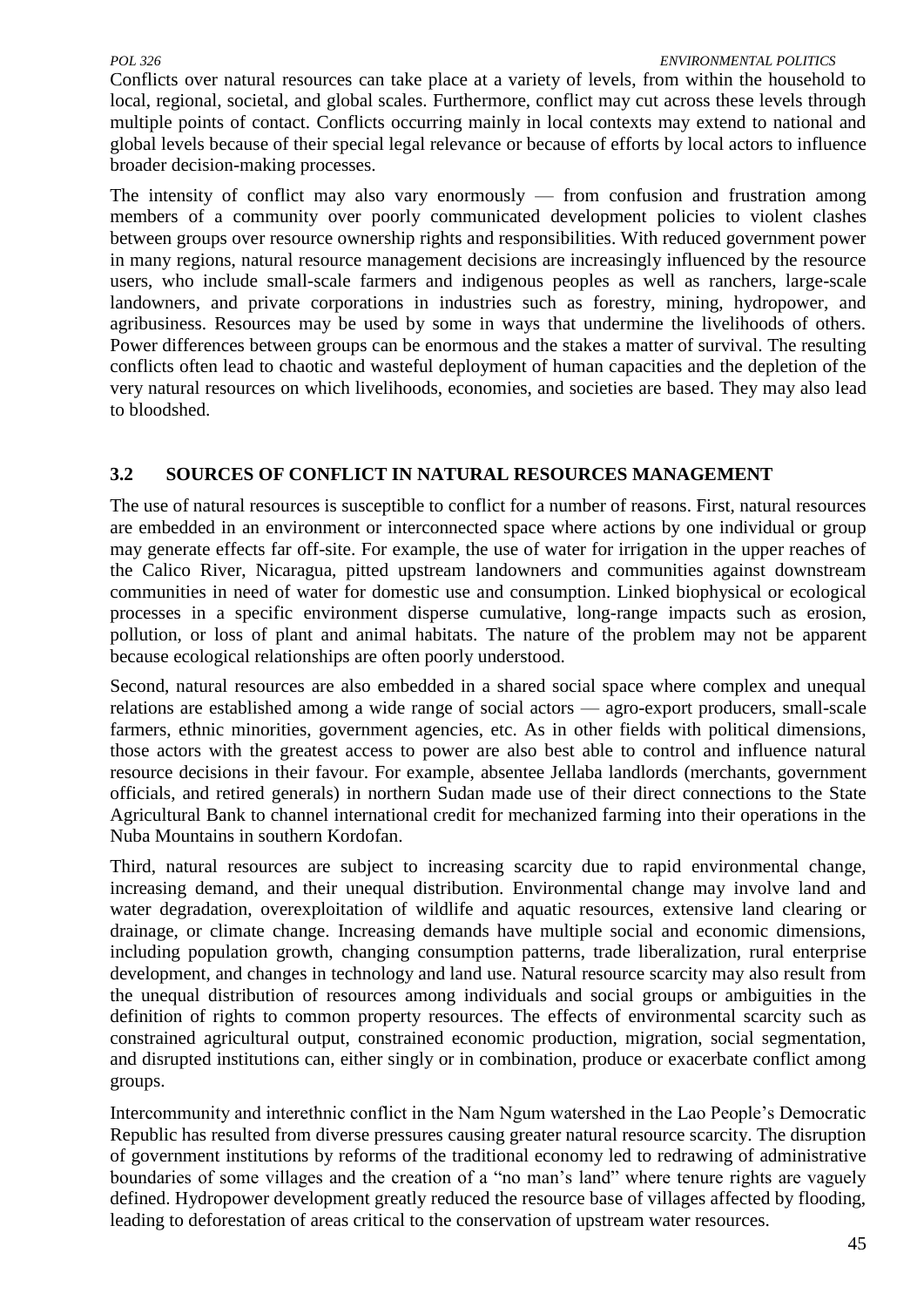Fourth, natural resources are used by people in ways that are defined symbolically. Land, forests, and waterways are not just material resources people compete over, but are also part of a particular way of life (farmer, rancher, fisher, logger), an ethnic identity, and a set of gender and age roles. These symbolic dimensions of natural resources lend themselves to ideologic, social, and political struggles that have enormous practical significance for the management of natural resources and the process of conflict management. Ideologic, social, and political practices are contested in most settings, making it difficult to bring to bear on natural resource problems the diverse knowledge and perspectives of resource users. The viewpoint of local Chortis in Copan, Honduras, was suppressed by landowning elites anxious to deny their indigenous heritage. Local perspectives were also initially ignored by Chortis political representatives preoccupied with the national struggle for legitimacy.

Because of these dimensions of natural resource management, specific natural resource conflicts usually have multiple causes — some proximate, others underlying or contributing. A pluralistic approach that recognizes the multiple perspectives of stakeholders and the simultaneous effects of diverse causes in natural resource conflicts is needed to understand the initial situation and identify strategies for promoting change.

# **3.3 COLLABORATION AS A FORM OF CONFLICT MANAGEMENT**

Conflicts over natural resources have many negative impacts. Conflict is an intense experience in communication and interaction with transformative potential. For marginal groups seeking to redress injustices or extreme inequities in resource distribution, conflict is an inherent feature of their struggle for change. Thus, conflict can be regarded as a catalyst for positive social change. Although confrontation can lead to violence, avoiding and shunning conflict can be equally dangerous, as unresolved problems may flare up with renewed vigour. Misunderstandings or confusion regarding rights to natural resources and management responsibilities can escalate into more intense conflicts as the number of people involved and the problems multiply.

Conflicts are only fully resolved when the underlying sources of tension between parties are removed, a state of affairs that may be antithetical to social life. However, if conflicts cannot be altogether eliminated through "resolution" they should be "managed" so that it does not lead to violence but can achieve change. Conflict management can require intervention to reduce conflict if there is too much, or intervention to promote conflict if there is too little. The field of conflict management draws many of its principles from North American experiences with Alternative Dispute Resolution (ADR). Techniques of ADR depend on both cultural and legal conditions, such as a willingness to publicly acknowledge a conflict, and administrative and financial support for negotiated solutions. They also depend on the voluntary participation of all relevant stakeholders.

It is also critical to recognize that although negotiation, mediation, and conciliation are being promoted as "alternatives" in Western societies, they are not completely new. Any legal order, whether based on customary or state institutions, rely, to varying extents, on the same basic procedural modes to handle disputes avoidance, coercion, negotiation, mediation, arbitration, and adjudication. In diverse societies, people use other "mechanisms to handle disputes at a local level, including peer pressure, gossip, ostracism, violence, public humiliation, witchcraft, and spiritual healing" (Castro and Ettenger, 1996).

These local mechanisms of conflict management are not always equitable and effective, especially in conflicts involving multiple dimensions and increasing intensity. Some may hinder equitable and sustainable development and can be legitimately challenged. Nevertheless, Western traditions of conflict management need to be balanced with the systematic study of local practices, insights, and resources used to manage conflict. Cultural, symbolic, and psychological factors that emerge from this analysis can be used to strengthen the integrity of local strategies and redress inequities in local forms of conflict management.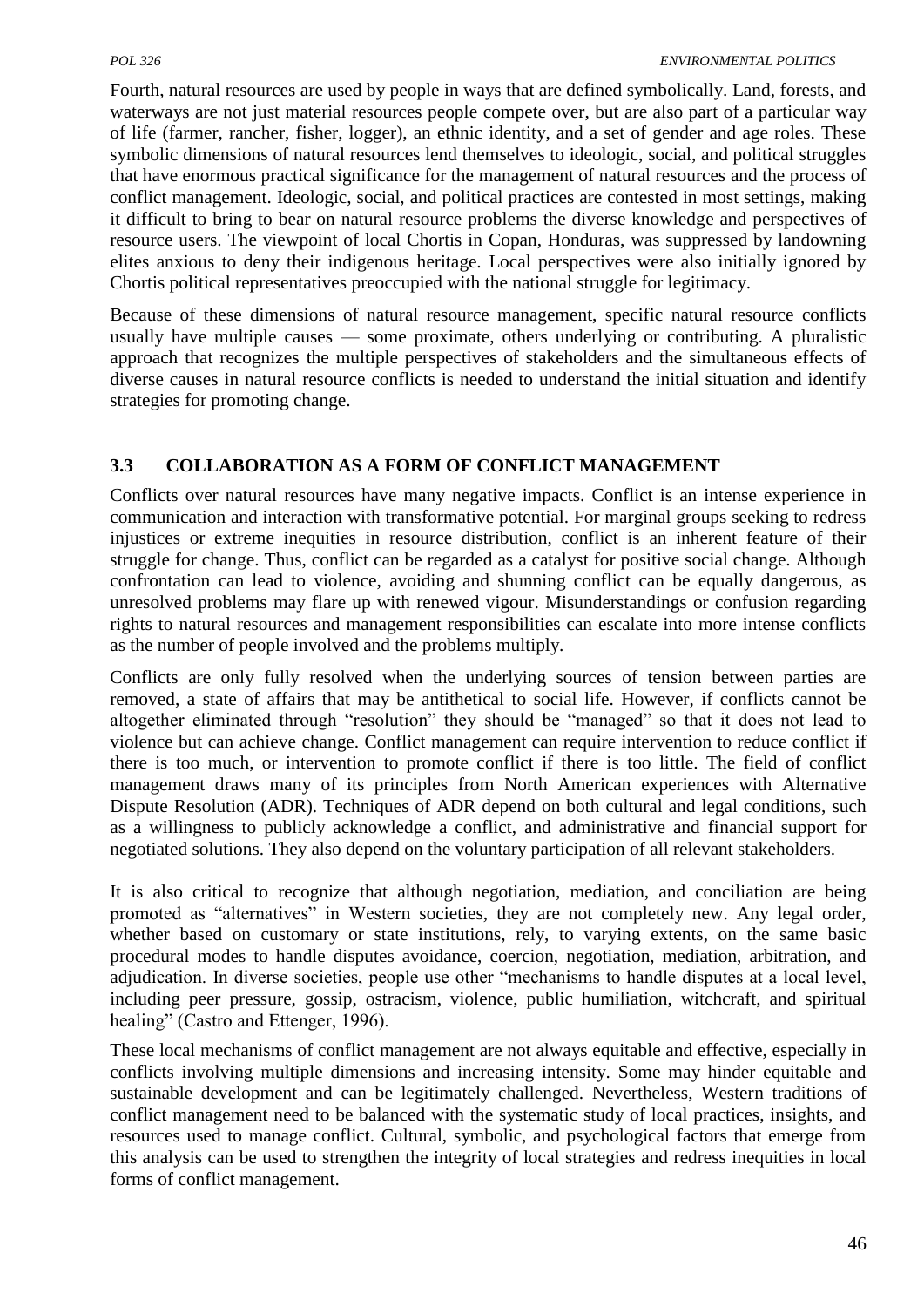Multi-stakeholder analysis of problem areas and conflicts is a key step in catalyzing recognition of the need for change. Multi-stakeholder analysis is a general analytical framework for examining the differences in interests and power relations among stakeholders, with a view to identifying who is affected by and who can influence current patterns of natural resource management. Problem analysis from the points of view of all stakeholders can help separate the multiple causes of conflict and bring a wealth of knowledge to bear on the identification and development of solutions. Particular attention is paid to gender-based and class-based differences in problem identification and priority setting because in many societies these differences are systematically suppressed or ignored.

# **3.4 THE LIMITS TO COLLABORATION**

The challenge to enhance the capacity of marginal groups to use their power effectively to engage the overtly powerful in meaningful negotiation is required to test the limits of collaborative approaches to natural resource management and show why real collaboration is so difficult. Several of the case studies highlighted so far have shown that, sometimes, confrontation may be needed to get the attention of key stakeholders who can redress power imbalances. In the Galapagos Islands, Ecuador, and in Cahuita, Costa Rica, the threat of violence by local stakeholders drew in remote government and international stakeholders with the power to change the distribution of natural resource rights and responsibilities.

Violent confrontation, however, is unproductive. It is prone to generating consequences that are unanticipated, unintended, and uncontrollable. It usually leads to suffering when used against an opponent that uses similarly blunt tools. In a case involving bloody armed conflict in the Sudan change is coming about very gradually as people's perceptions of the causes and effects of conflict over natural resources change. The fragile peace that is emerging between the Nuba and the Arab Baggara is sustained by recognition that both sides are losing everything important to them (people, cattle, trade). Attention is shifting to external political and economic causes of their violent confrontations.

Contrary to the confrontational scenario, local alliances with advocacy groups, international bodies, and academics offer some scope for dealing with power imbalances more imaginatively and more productively. Widespread screening of two films on threats to an environmentally sensitive wetland in Uruguay posed by the practices of commercial rice growers was critical in swaying public opinion. The momentum created by this campaign was then used by research nongovernmental organizations (NGOs) and local governments to change patterns of public and private investment in development and conservation.

The opinions of academics can also influence key stakeholders, such as legislators and senior government officials, when based on solid experience, detailed information, and lucid analysis (Williamson, 1999). In the Nusa Tenggara of eastern Indonesia, an informal network of individuals from NGOs, research institutions, government agencies, and local communities is facilitating an ongoing regional process of community consultation, research, mediation, and negotiation that engages multiple stakeholders in the management of conflicts over forest resources. Through this process, the unintended impacts of national policies at the community level were brought to the attention of senior government officials, opening the way to government recognition of the need for flexible policies and the value of bringing previously excluded groups into the decision-making process. Research played a catalytic role by helping to make implicit conflicts explicit and by providing credible and detailed information needed to understand the dimensions and various levels of the conflicts and opportunities for change.

Alliances with broader social movements that articulate demands for democratization and environmental accountability can also enhance the voices of the marginal in ways that engage people in dialogue and generate popular discussion. Coalition-building between local groups and progressive social movements is critical to redefining the terms of debate over access to and use of natural resources and to creating or enhancing spaces and mechanisms for negotiating the diverse interests that separate farmers from ranchers, loggers from indigenous peoples, men from women,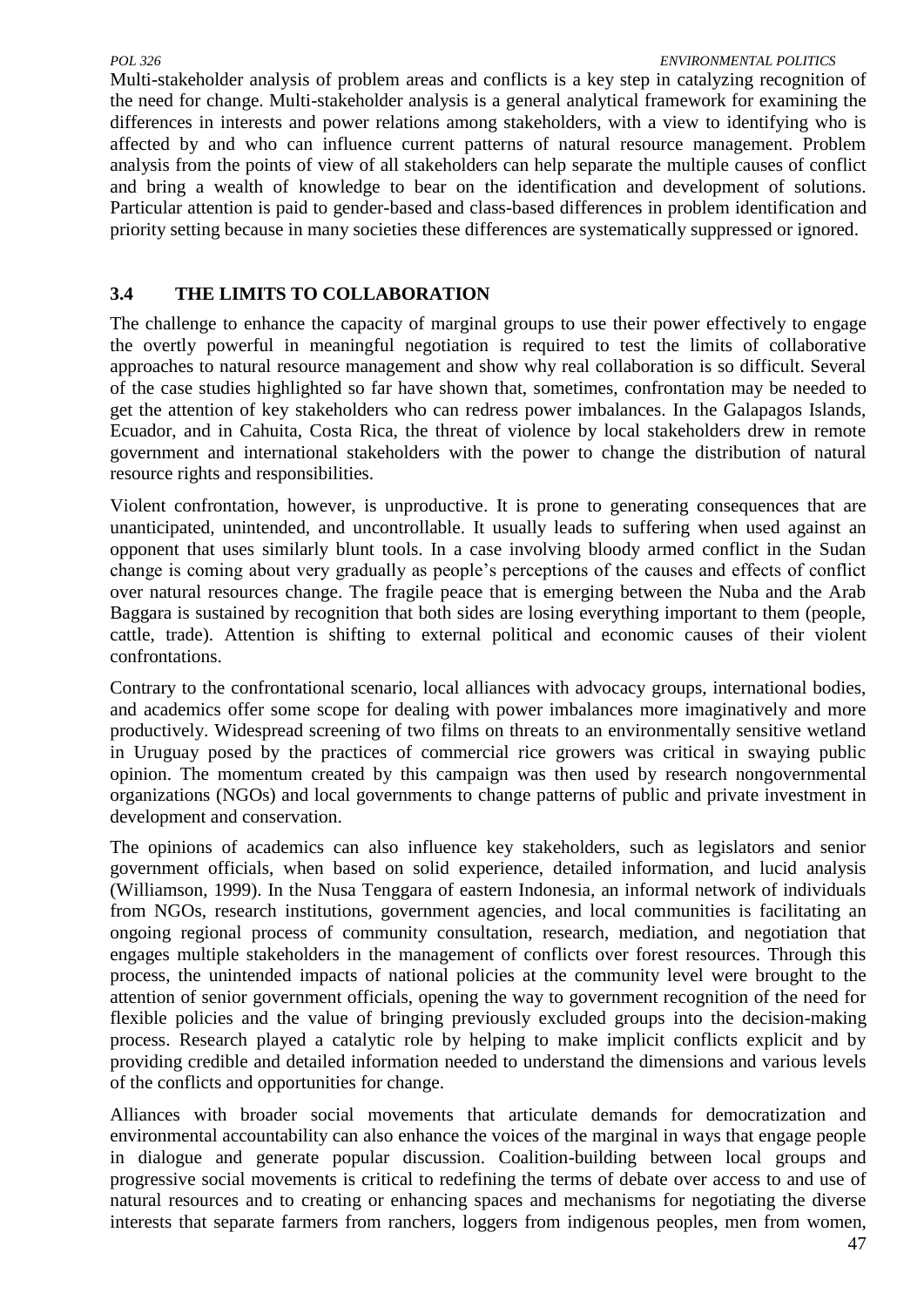#### *POL 326 ENVIRONMENTAL POLITICS*

local officials from national policymakers, and primary producers from financiers. To sustain and inform popular discussion, more research attention needs to be paid to how external factors (structural adjustment, trade agreements, domestic policies, etc.) are built into local conflicts. Drawing out the historical and structural relationships between communities and the broader processes affecting society opens up the possibility of identifying fundamental problems and formulating alternative social discourse.

Constructing an environment in which conflicts over natural resources can be dealt with productively will also require new structures and processes for governing natural resources management decisions. Given the multiple dimensions of natural resource management, negotiating for change can be wasted effort if policy, administrative, and financial factors at higher levels block or contradict the decisions made locally. Changes to national policies and legal frameworks are needed to accommodate the development of relations between formal and informal institutions at various levels.

Experiences from Indonesia, India, the Philippines, and Costa Rica suggest that governing structures and processes that bring previously excluded groups into decision-making offer new opportunities for improving natural resource management decisions and finding better ways to avoid, resolve, or manage conflict. The experiences in these countries suggest that although consensus is not always possible, governance that is more inclusive, transparent, and efficient can help groups in conflict accommodate some differences, find some common ground, and improve key decisions affecting their livelihoods.

Although the development of transparent and participatory structures for governing natural resources is an essential step, several other challenges arise. New and multiple roles for local and external stakeholders will need to be negotiated and implemented. As the familiar workings of existing institutional arrangements are replaced and the status of stakeholders is transformed, the development of social relations of trust will become even more critical. Local governments and organizations will need to develop new communication and training systems to enhance community capacity to generate information and knowledge relevant to stakeholders. Government officials will need to act as facilitators and implementers of decisions emerging from local systems of governance rather than as decision-makers per se.

# **4.0 CONCLUSION**

The cross-fertilization of case experience with conceptual insight creates a unique dialogue on lessons learned and strategic gaps in our understanding of the conditions that need to be met to move from conflict to collaboration. It shows that conflict management is a critical but constructive way of looking at natural resource problems, involving two basic steps: conflict analysis and planned multiparty intervention. Conflict analysis involves the study, conducted by those directly involved and those seeking to assist in this endeavour, of the various dimensions, levels, and consequences of conflict, with a view to understanding the causes. Multiparty interventions, when based on study of the conflict, involve the use of a variety of techniques, such as mediation and negotiation, leading to changes in the management of natural resources. It is hoped that the critical assessment of conflict management experience presented in this unit will inform the practice of all of us concerned with communities' equitable and sustainable natural resource management.

# **5.0 SUMMARY**

In this unit, we have learnt that:

- conflicts have many negative impacts but it can also be used as catalysts for positive social change;
- the use of natural resources is susceptible to conflict;
- conflict over natural resources is ubiquitous and has class dimensions;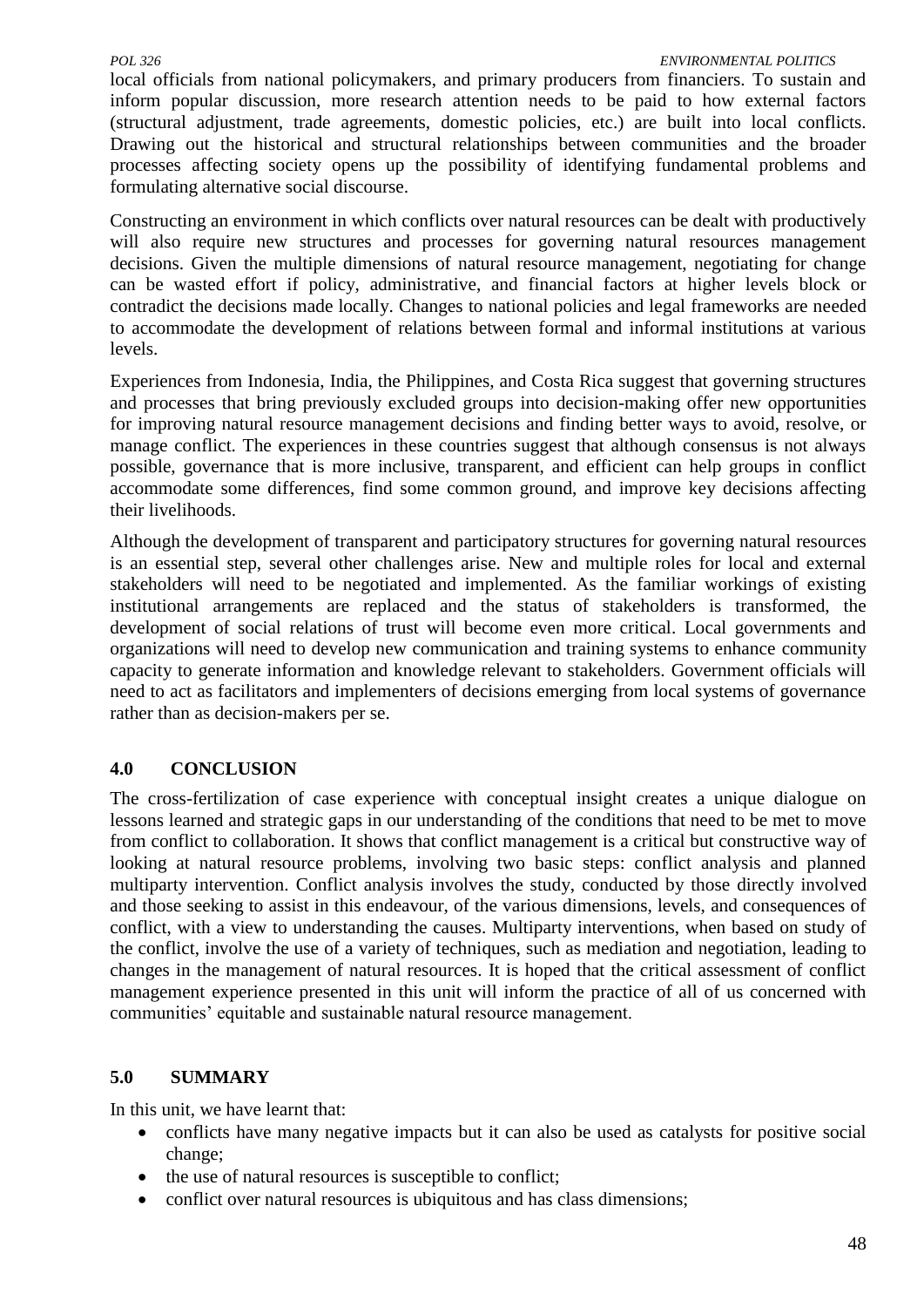- differences in gender, age, and ethnicity may inform cultural and social dimensions of conflict over the use of natural resources; and
- conflicts over natural resources can take place at a variety of levels, from within the household to local, regional, societal, and global scales. management decisions

# **6.0 TUTOR-MARKED ASSIGNMENT**

With particular reference to Nigeria, explain why collaboration in natural resource management is so difficult.

# **7.0 REFERENCE / FURTHER READINGS**

- Ayling, R.; and Kelly, K. (1997) "Dealing with conflict: natural resources and dispute resolution". *Commonwealth Forestry Review*, 76 (3), pp. 182–185.
- Bingham, G. (1986) *Resolving environmental disputes: a decade of experience*. Harrisonburg, USA: Donnely and Sons.
- Brown, L. D. (1983) *Managing Conflict at Organizational Interfaces*. U. S. A.: Addison- Wesley.
- Castro, A. P. and Ettenger, K. (1996) "Indigenous knowledge and conflict management: exploring local perspectives and mechanisms for dealing with community forest disputes". Presented at the Global e-Conference on Addressing Natural Resource Conflict Through Community Forestry, Jan–Apr 1996. *Forests, Trees and People Programme of the Food and Agriculture Organization of the United Nations*, Rome, Italy.
- Shaftoe, D., ed. (1993) "Responding to changing times: environmental mediation in Canada". *Interaction for Conflict Resolution*, Waterloo, Canada.

# **MODULE 4 NATURAL RESOURCES AND ENVIRONMENTAL IMPACT ASSESSMENT**

- Unit 1 Environmental Justice<br>Unit 2 Environmental Activis
- Environmental Activism
- Unit 3 Democratic Decentralization of Natural Resources Management
- Unit 4 Environmental Impact Assessment

# **UNIT 1 ENVIRONMENTAL JUSTICE**

# **CONTENTS**

- 1.0 Introduction
- 2.0 Objectives
- 3.0 Main Content
	- 3.1 Meaning and History of Environmental Justice
	- 3.2 Principles of Environmental Justice
	- 3.3 Environmental Injustice
- 4.0 Conclusion
- 5.0 Summary
- 6.0 Tutor-Marked Assignment
- 7.0 References / Further Readings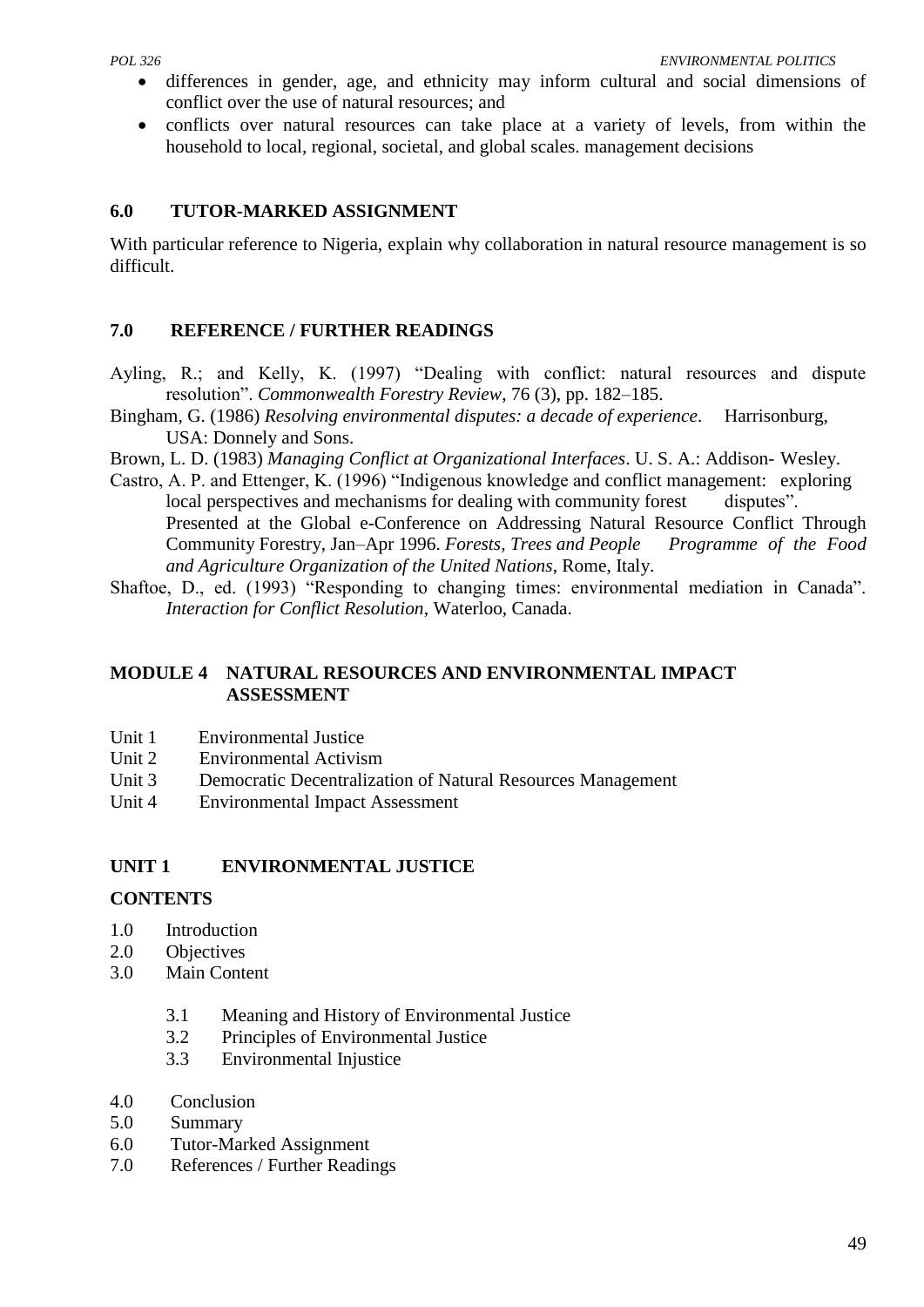#### *POL 326 ENVIRONMENTAL POLITICS* **1.0 INTRODUCTION**

The term environmental justice was created by people concerned that everyone within the society deserves equal protection under each individual country's laws. The central government is responsible to make environmental justice part of its mission by identifying and addressing the effects of all programs, policies, and activities on minority populations and low-income populations. However, the central government should work with their state and local partners to make sure that the principles of environmental justice are integrated into every aspect of their mission.

Environmental justice is more than a set of legal and regulatory obligations. Effective environmental decision-making requires understanding and addressing the unique needs of many different socioeconomic groups. Early, inclusive, and meaningful public involvement in environmental decision making is a proven means for making the environment a better place to live and work. The involvement of people potentially affected by environmental projects offers many benefits and does not threaten the accomplishment of other societal priorities, such as safety and mobility. The goals of the Environmental Protection Agencies for all communities and persons across their respective nations can only be achieved when everyone enjoys the same degree of protection from environmental and health hazards and equal access to the decision-making process to have a healthy environment in which to live, learn, and work.

If properly implemented, environmental justice principles can improve all levels of decision making - from the first thought about a plan through project development, to operations and maintenance. The pursuit of environmental justice is not a simple task. It may sometimes test the practitioner as well as stretch the imagination of the environmental agency. Many "success stories" did not start successfully. They began to take shape only after taking a closer look at community needs, different perspectives, and the reasoning behind opposition. Achieving environmental justice as part of the agency's mission may demand humility, reflection, and flexibility in the face of criticism. The practitioner may be called upon to explore new methods and new partnerships. Eliminating discrimination, and the appearance of discrimination, often requires probing analysis of environmental issues, broad-based community outreach, and a particular sensitivity to the needs of local populations including the needs of people who have not traditionally been participants in decision-making processes.

# **2.0 OBJECTIVES**

At the end of this unit, learners should be able to

- $\triangleright$  explain the meaning of environmental justice;
- $\triangleright$  distinguish between environmental justice and environmental injustice; and
- $\triangleright$  highlight the principles of environmental justice and relate them to the Nigerian situation.

# **3.0 MAIN CONTENT**

# **3.1 MEANING AND HISTORY OF ENVIRONMENTAL JUSTICE**

Environmental justice implies environmental burdens borne by groups such as [racial minorities,](http://en.wikipedia.org/wiki/Racial_minorities) [women,](http://en.wikipedia.org/wiki/Women) residents of [economically disadvantaged](http://en.wikipedia.org/wiki/Disadvantaged#Economically_disadvantaged) areas, or residents of [developing nations.](http://en.wikipedia.org/wiki/Developing_nations) Environmental justice proponents generally view the environment as encompassing "where we live, work, and play" (sometimes "pray" and "learn" are also included) and seek to redress inequitable distributions of environmental burdens (pollution, industrial facilities, crime, etc.) and equitably distribute access to environmental goods such as nutritious food, clean air & water, parks, recreation, health care, education, transportation, safe jobs, etc. Self-determination and participation in decisionmaking are key components of environmental justice. According to a compilation of thoughts by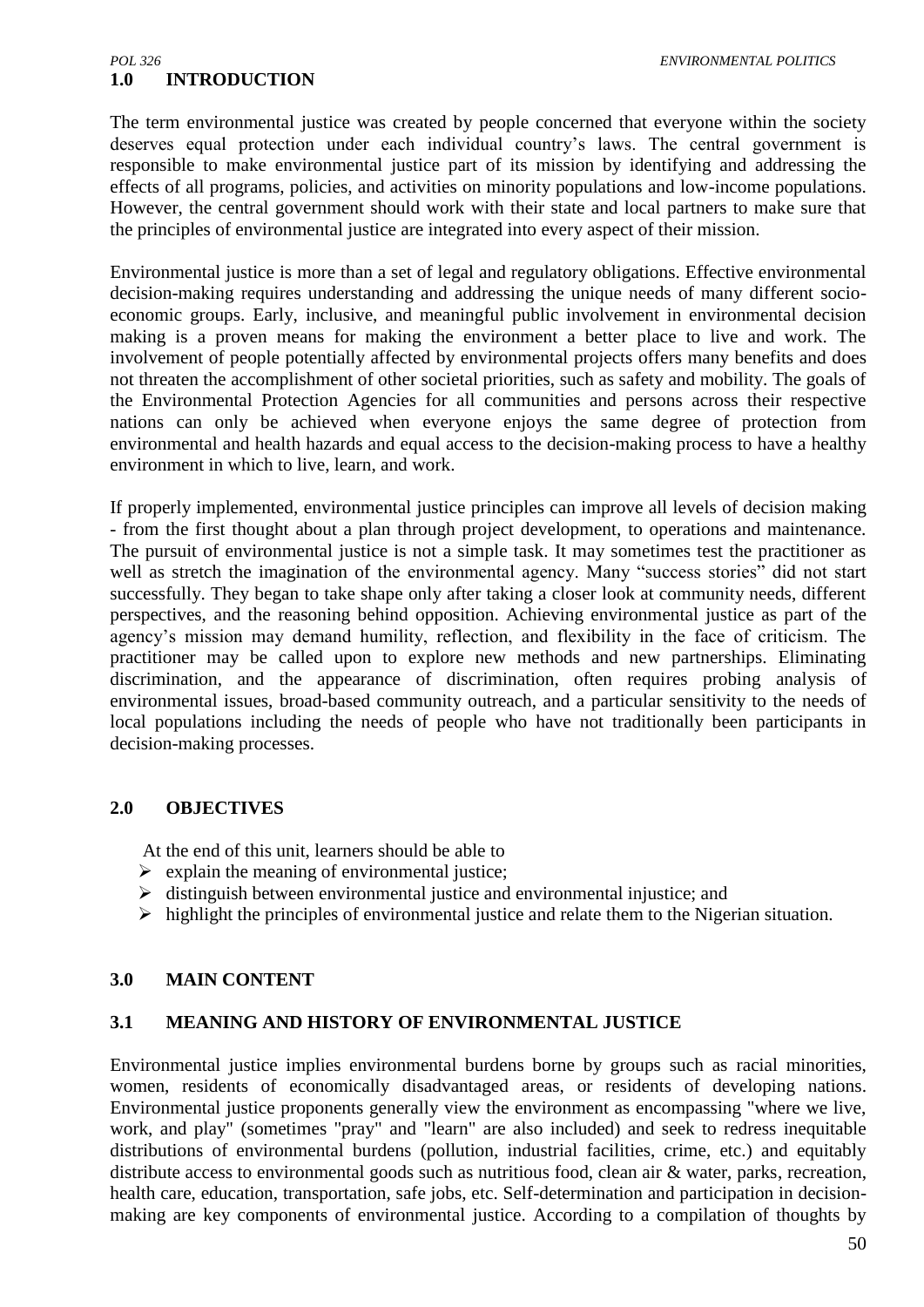#### *POL 326 ENVIRONMENTAL POLITICS*

several notable Environmental Justice organizations, root causes of environmental injustices include "institutionalized racism; the commoditisation of land, water, energy and air; unresponsive, unaccountable government policies and regulation; and lack of resources and power in affected communities".

An environmental injustice exists when members of disadvantaged, ethnic, minority or other groups suffer disproportionately at the local, regional (sub-national), or national levels from environmental risks or hazards, and/or suffer disproportionately from violations of fundamental human rights as a result of environmental factors, and/or denied access to environmental investments, benefits, and/or natural resources, and/or are denied access to information; and/or participation in decision making; and/or access to justice in environment-related matters.

In the early 1980s, environmental justice emerged as a concept in the [United States,](http://en.wikipedia.org/wiki/United_States) fuelled by a mounting disdain within Black, Hispanic and indigenous communities that were subject to hazardous and polluting industries located predominantly in their neighbourhoods. This prompted the launch of the [Environmental justice movement](http://en.wikipedia.org/wiki/Environmental_justice_movement) which adopted a civil rights and social justice approach to environmental justice and grew organically from dozens, even hundreds, of local struggles, events and a variety of other social movements.

Many activists cite the organized protests and marches held by 16,000 North Carolinians who were outraged over a polychlorinated biphenyl (PCB) disposal site in Warren County. Shocco Township is 75 percent African American, and has the third lowest per capita income in the state. With the permission of the US EPA, the state built the dump which placed the waste only seven feet above the water table, instead of the fifty feet usually required for PCB's. In spite of the protests, the dump site was allowed to open.

Historically, minorities have been absent from the rank and file membership of mainstream environmental associations. At the same time, these organizations have not taken on environmental justice issues. In the 1990's, mainstream environmental organizations such as the [Sierra Club,](http://en.wikipedia.org/wiki/Sierra_Club) the [Audubon Society,](http://en.wikipedia.org/wiki/Audubon_Society) [Friends of the Earth,](http://en.wikipedia.org/wiki/Friends_of_the_Earth) and [Greenpeace](http://en.wikipedia.org/wiki/Greenpeace) all began to recruit minorities both among their rank and file membership and to serve in staff and decision making positions. A few, including the Sierra Club and Greenpeace have participated in the environmental justice struggle by filing briefs or providing informational and organizational resources.

# **3.2 PRINCIPLES OF ENVIRONMENTAL JUSTICE**

Environmental justice aims at fighting the destruction of the natural world; promoting economic alternatives which would contribute to the development of environmentally safe livelihoods; and, securing political, economic and cultural liberation. To ensure environmental justice, the following principles have been stated:

- Environmental justice affirms the sacredness of Mother Earth, ecological unity and the interdependence of all species, and the right to be free from ecological destruction;
- Environmental justice demands that public policy be based on mutual respect and justice for all peoples, free from any form of discrimination or bias;
- Environmental justice mandates the right to ethical, balanced and responsible uses of land and renewable resources in the interest of a sustainable planet for all living things;
- Environmental justice calls for universal protection from nuclear testing and the extraction, production and disposal of toxic hazardous wastes and poisons that threaten the fundamental right to clean air, land, water, and food;
- Environmental justice affirms the fundamental right to political, economic, cultural, and environmental self-determination of all peoples;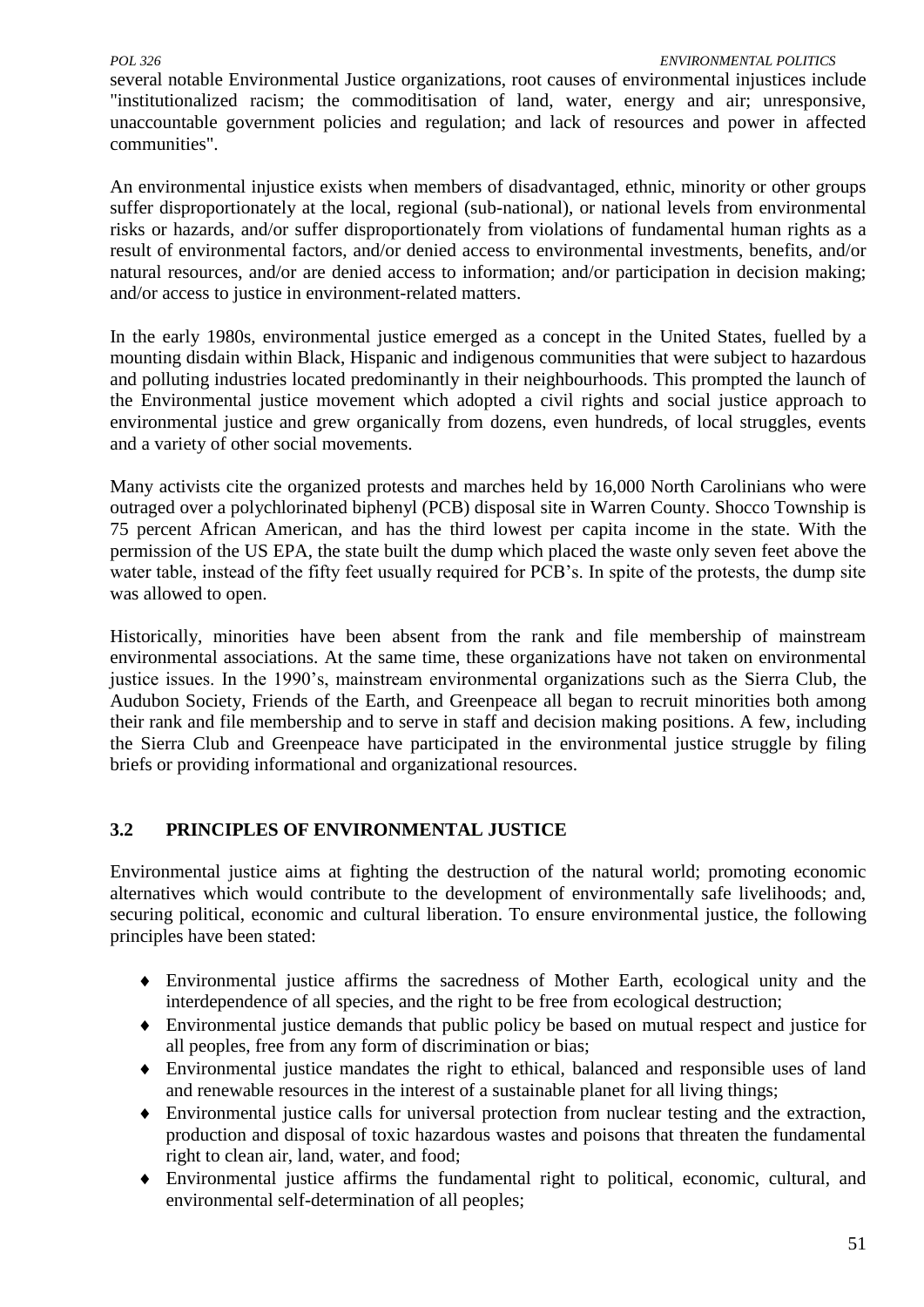- Environmental justice demands the cessation of the production of all toxins, hazardous wastes, and radioactive materials and that all past and current producers be held strictly accountable to the people for detoxification and the containment at the point of production;
- Environmental justice demands the right to participate as equal partners at every level of decision-making including needs assessment, planning, implementation, enforcement and evaluation;
- Environmental justice affirms the right of all workers to a safe and health work environment, without being forced to choose between and unsafe livelihood and unemployment. It also affirms the right of those who work at home to be free from environmental hazards;
- Environmental justice protects the right of victims of environmental injustice to receive full compensation and reparations for damages as well as quality health care;
- Environmental justice considers governmental acts of environmental injustice a violation of international law, the Universal Declaration on Human Rights, and the United Nations Convention on Genocide;
- Environmental justice must recognize a special legal and natural relationship of Native Peoples to the U.S. government through treaties, agreements, contracts, and covenants affirming sovereignty and self-determination;
- Environmental justice affirms the need for urban and rural ecological policies to clean up and rebuild our cities and rural areas in balance with nature, honouring the cultural integrity of all of our communities, and providing fair access for all to the full range of resources;
- Environmental justice calls for the strict enforcement of principles of informed consent, and a halt to the testing of experimental reproductive and medical procedures and vaccinations on people of colour;
- Environmental justice opposes the destructive operation of multi-national corporations;
- Environmental justice opposes military occupation, repression and exploitation of lands, peoples and cultures, and other life forms;
- Environmental justice calls for the education of present and future generations which emphasizes social and environmental issues, based on our experience and appreciation of our diverse cultural perspectives;
- Environmental justice requires that we, as individuals, make personal and consumer choices to consume as little of Mother Earth's resources and to produce as little waste as possible, and make the conscious decision to challenge and reprioritize our lifestyles to insure the health of the natural world for present and future generations.

# **3.3 ENVIRONMENTAL DISCRIMINATION**

Environmental justice advocates that minority populations often undertake environmentally hazardous activities because they have few economic alternatives and are not fully aware of the risks involved. A combination of this lack of awareness coupled with their relative lack of political and economic power makes poor minority communities a frequent target for environmental discrimination.

Indigenous groups are often the victims of environmental injustices. Native Americans have suffered abuses related to uranium mining in the American West. Not only did the miners significantly deplete the limited water supply, but they also contaminated what was left of the Navajo water supply with uranium. Kerr-McGee and United Nuclear Corporation, the two largest mining companies, argued that the Federal Water Pollution Control Act did not apply to them, and maintained that Native American land is not subject to environmental protections. The courts did not force them to comply with US clean water regulations until 1980. Even, in Nigeria, until recently the minority groups in the oil rich Niger delta area of the country are but mere 'tenants' on their own land.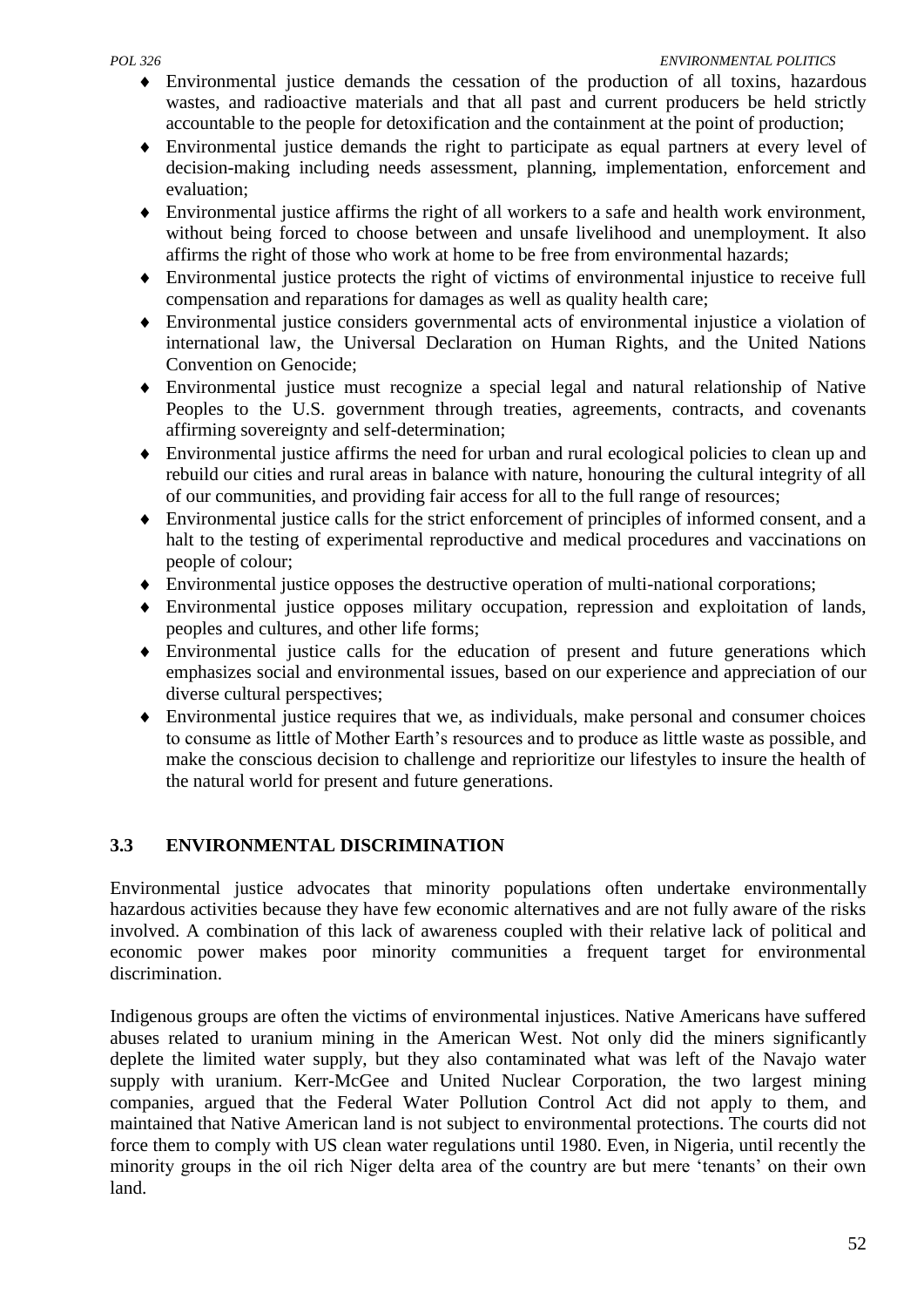#### *POL 326 ENVIRONMENTAL POLITICS*

African Americans are affected by a variety of environmental justice issues. One notorious example is the "Cancer Alley" region of Louisiana. This 85 mile stretch of the Mississippi River between Baton Rouge and New Orleans is home to 125 companies that produce one quarter of the petrochemical products manufactured in the United States. The US Civil Rights Commission has concluded that the African American community has been disproportionately affected by Cancer Alley as a result of Lousisana's current state and local permit system for hazardous facilities, as well as their low socioeconomic status and limited political influence.

The most common example of environmental injustice among Latinos is the exposure to pesticides faced by farm-workers. A large portion of farm-workers in the US operates illegally, and because of their political disadvantage, they are not able to protest against regular exposure to pesticides. Exposure to chemical pesticides in the cotton industry also affects farmers in India and Uzbekistan. [Illegal, unreported and unregulated fishing](http://en.wikipedia.org/wiki/Illegal,_unreported_and_unregulated_fishing) (IUU), an environmental justice affecting coastal communities in West Africa, destroys marine ecosystems, upon which millions of people depend, and threats food security and livelihoods. Developing countries lack the resources to properly police their territorial waters. War-torn or post-conflict nations such as [Sierra Leone,](http://en.wikipedia.org/wiki/Sierra_Leone) [Angola,](http://en.wikipedia.org/wiki/Angola) [Liberia](http://en.wikipedia.org/wiki/Liberia) and [Somalia](http://en.wikipedia.org/wiki/Somalia) are specifically targeted by [IUU](http://en.wikipedia.org/wiki/IUU) operations.

In recent years environmental justice campaigns have also emerged in other parts of the world, such as [India,](http://en.wikipedia.org/wiki/India) [South Africa,](http://en.wikipedia.org/wiki/South_Africa) [Israel,](http://en.wikipedia.org/wiki/Israel) [Nigeria,](http://en.wikipedia.org/wiki/Nigeria) [Mexico,](http://en.wikipedia.org/wiki/Mexico) [Hungary,](http://en.wikipedia.org/wiki/Hungary) [Uganda](http://en.wikipedia.org/wiki/Uganda) and the [United Kingdom.](http://en.wikipedia.org/wiki/United_Kingdom) In [Europe](http://en.wikipedia.org/wiki/Europe) for example, there is evidence to suggest that the [Roma](http://en.wikipedia.org/wiki/Roma_(Romani_subgroup)) and other minority groups of non-European decent are suffering from environmental inequality and discrimination. Whilst the predominant agenda of the environmental justice movement in the United States has been tackling issues of race, inequality and the environment, environmental justice campaigns around the world have developed and shifted in focus. For example, the environmental justice movement in the United Kingdom is quite different; it focuses on issues of poverty and the environment but also tackles issues of health inequalities and social exclusion.

# **4.0 CONCLUSION**

Environmental Justice is the fair treatment and meaningful involvement of all people regardless of race, colour, national origin, or income with respect to the development, implementation, and enforcement of environmental laws, regulations, and policies. EPA has this goal for all communities and persons across this Nation. It will be achieved when everyone enjoys the same degree of protection from environmental and health hazards and equal access to the decision-making process to have a healthy environment in which to live, learn, and work. Environmental justice is the social movement that emerged in response to the problem identification of environmental racism. Thus, it is connected, but slightly different from anti-toxics activism. In the next ten years or more, we believe that in our pursuit of development equity should be stressed.

# **4.1 SUMMARY**

In this unit, we have learnt that:

- environmental justice refers to inequitable environmental burdens borne by groups such as racial minorities, women, residents of economically disadvantaged areas, or residents of developing nations;
- self-determination and participation in decision-making are key components of environmental justice;
- root causes of environmental injustices include institutionalized racism; the commoditisation of land, water, energy and air; unresponsive, unaccountable government policies and regulation; and lack of resources and power in affected communities;
- Environmental Justice Movement was launched in the attempt to adopt civil rights and social justice approach to environmental justice, local struggles, events and a variety of other social movements; and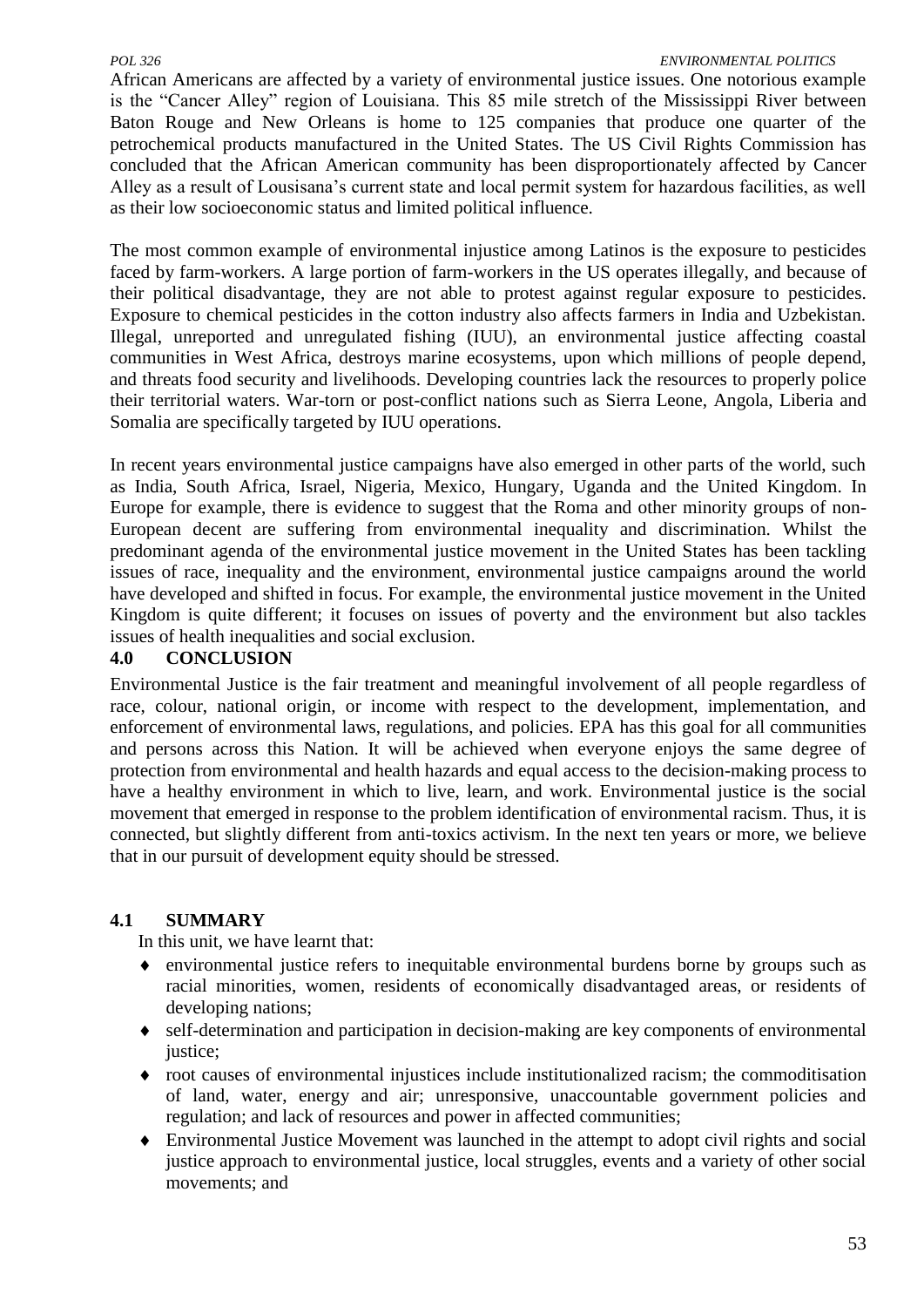whilst the predominant agenda of the environmental justice movement in the developed countries has been tackling issues of race, inequality and the environment; and environmental justice campaigns around the world have developed and shifted in focus.

### **6.0 TUTOR-MARKED ASSIGNMENT**

- 1. Briefly discuss the history of environmental justice.
- 2. In your own view, choose five principles of environmental justice you consider most important. Give your reasons.

# **7.0 REFERENCES / FURTHER READINGS**

Environmental Justice Forum (2005) "Pirates and Profiteers: How Pirate Fishing Fleets are Robbing People and Oceans". *Environmental Justice Foundation*, London, UK.

- Rhodes, E. L. (2003) *Environmental Justice in America*. Bloomington: Indiana University Press.
- Shrader-Frechette (2002). *Environmental Justice Creating Equality, Reclaiming Democracy*. New York: Oxford University Press.
- United States of America (2007) ["Building Healthy Communities from the Ground Up:](file:///D:/Building%20Healthy%20Communities%20from%20the%20Ground%20Up:%20%09Environmental%20Justice%20in%20California)  [Environmental Justice in California"](file:///D:/Building%20Healthy%20Communities%20from%20the%20Ground%20Up:%20%09Environmental%20Justice%20in%20California) *Environmental Health Coalition*. [http://www.cbecal.org/pdf/healthy-communities.pdf.](http://www.cbecal.org/pdf/healthy-communities.pdf)
- United States of America (2009) ["Environmental Justice"](http://www.epa.gov/environmentaljustice/) *Environmental Protection Agency* [http://www.epa.gov/environmentaljustice/.](http://www.epa.gov/environmentaljustice/)

# **UNIT 2 ENVIRONMENTAL ACTIVISM**

### **CONTENTS**

- 1.0 Introduction
- 2.0 Objectives
- 3.0 Main Content
	- 3.1 Strategies of Activism
		- 3.1.1 Cyber-Activism
		- 3.1.2 Radical Activism
		- 3.1.3 Eco-Justice
	- 3.2 Global Politics and Environmental Activism
	- 3.3 Influence of Climate Change on Environmental Activism
- 4.0 Conclusion
- 5.0 Summary
- 6.0 Tutor-Marked Assignment
- 7.0 References / Further Readings

# **1.0 INTRODUCTION**

Environmental activism is the combined political force of people who take action to protect the environment. Environmental activists work to bring their vision of a better world into reality, even if their actions sometimes involve personal risks and bring no material rewards. Environmental activists are holding their breath to discover whether the global financial meltdown will provide an excuse for governments and businesses to tear up their environmental promises. Skilful exploitation of the crisis could however invert the tipping point into a fresh start for stewardship of our planet. Such optimism presumes that public concern about global warming will prove irreversible and that the potential of social networking and phone technologies to release a new dimension of grassroots activism will be fulfilled.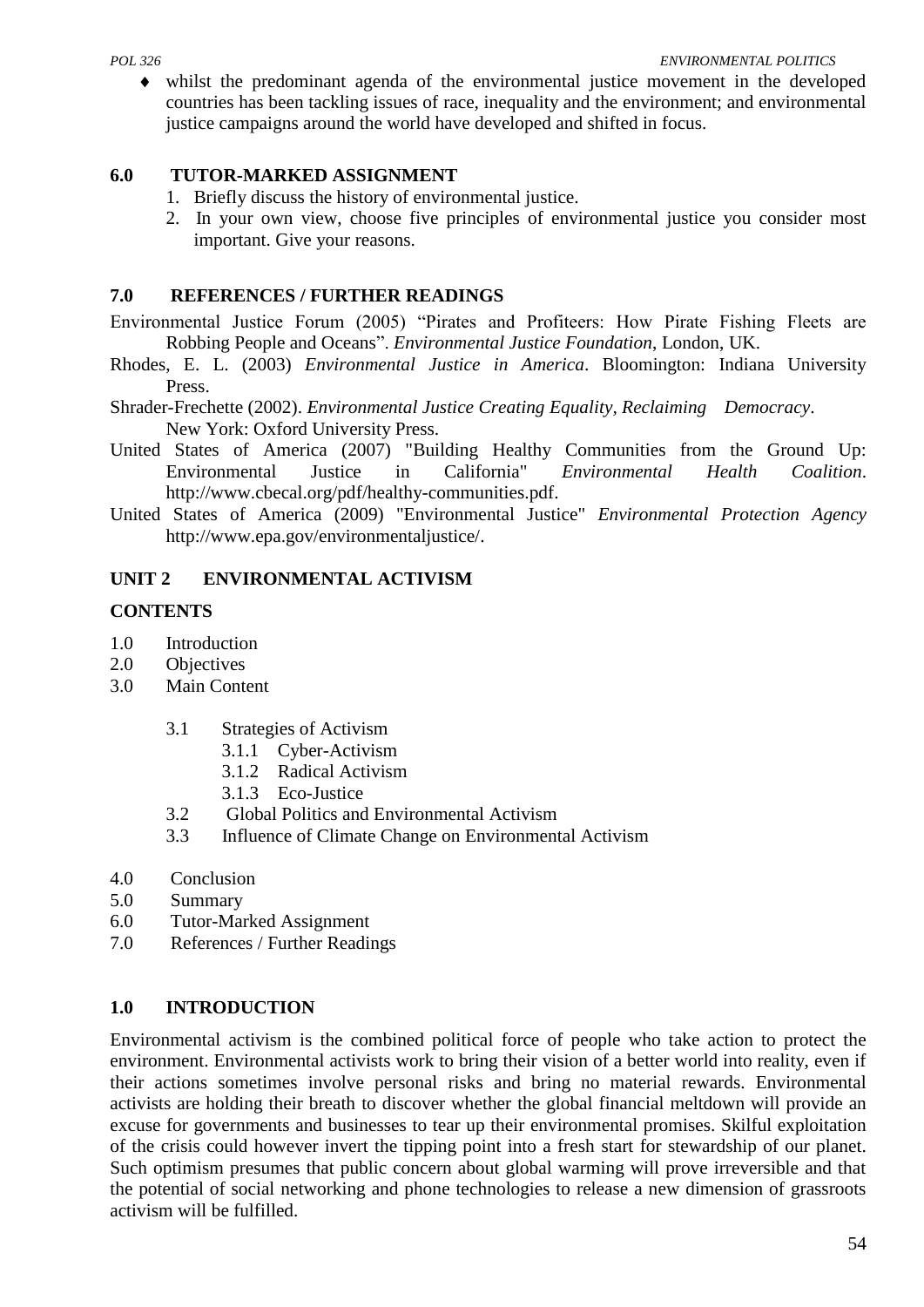The institutional profile of environmental activism embraces actors ranging from [small grassroots](http://www.somatiko.org.bw/)  [and community organizations](http://www.somatiko.org.bw/) to large international pressure groups. Some of these focus on [specific](http://www.ran.org/)  [issues](http://www.ran.org/) while others such as Friends of the Earth (FoE) target the full range of environmental problems. Environmental NGOs obtain funding from different sources. For example, Greenpeace, FoE and many grassroots organizations rely mainly on individual donations; other NGOs accept corporate, government or aid agency funding.

Spurred by environmental problems linked to nuclear technologies, pesticide pollution, and overexploitation of natural resources, environmental activism first emerged as a widespread movement in the 1960s. The [achievement of the movement](http://www.guardian.co.uk/environment/2008/jul/16/conservation) in raising global awareness over the last few decades has enabled most notably the rescue of the ozone layer and reduction of acid rain, whilst introducing the language of sustainable development into mainstream politics. Environmentalists now aspire to be a leading force in shaping international agreements.

It is largely accepted that these advances have not translated into high standards in policy making, nor to any fundamental change in individual consumer lifestyles in wealthy countries. Although one of the Millennium Development Goals (MDGs) is labelled "Ensure Environmental Sustainability", the [official MDG progress indicators](http://www.unmillenniumproject.org/goals/gti.htm#goal7) offer little substance for environmental campaigners – symbolising how the vision of sustainable development has been devalued by casual usage. Activists crave a more potent rallying cry, a desire reflected in FoE's core strategic aim "to develop a credible alternative sustainable economic model…. to the prevailing corporate globalisation".

# **2.0 OBJECTIVES**

At the end of this unit, students should be able to:

- $\triangleright$  trace the emergence of environmental activism;
- $\triangleright$  explain the institutional profile of environmental activism;
- $\triangleright$  describe the activities of the environmental activists;
- $\triangleright$  analyse the strategies adopted by environmental activists in their actions;
- $\triangleright$  discuss the major problems confronting the environmental activists in achieving their goals of maintaining quality environments; and
- $\triangleright$  explain the influence of climate change on the performance of the environmental activists.

# **3.1 STRATEGIES OF ENVIRONMENTAL ACTIVISM**

A wide range of traditional strategies and tools remains at the disposal of environmental activists in the search for democratic change. The more technical NGOs, such as the World Resources Institute, provide scientific advice, public education, advocacy, lobbying and litigation for political and legal recognition of environmental values and rights. Broad-based membership groups will engage in peaceful protests to stimulate media and consumer campaigns, on occasion turning globalisation to advantage in synchronised actions. [Earth Hour 2008](http://uk.oneworld.net/article/view/159223/1/) claimed the participation of 30 million people in switching off lights and appliances – led by the example of the Sydney Opera House.

# **3.1.1 CYBER-ACTIVISM**

Overcoming political, geographical, censorship and communication barriers, new media technologies have already achieved substantial victories for the environmental movement. The success of the campaign to save the Great Bear Rainforest in Canada was attributed by Greenpeace to cyberactivism. Now familiar online applications such as blogs, videos, and podcasts bring an immediacy of the work of campaign groups to their supporters and greatly gear up the potential of [traditional](http://www.activist.co.za/campaigns/2008/gmpotato.php)  [campaigns such as petitions.](http://www.activist.co.za/campaigns/2008/gmpotato.php) More recent tools which combine maps and data into "mash-ups" also lend themselves to environmental issues, for example by locating active regional groups or real risks such as air pollution.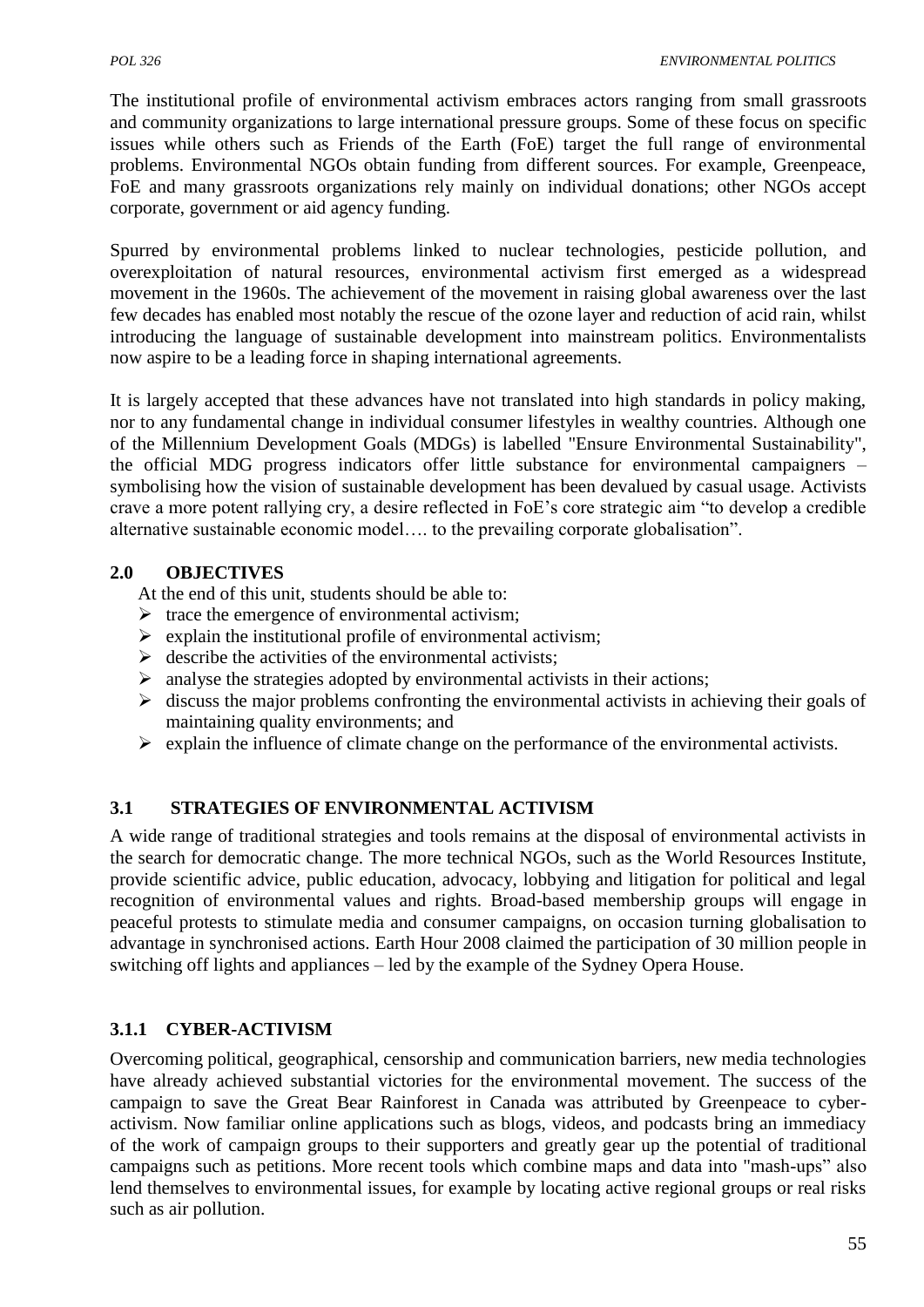Organisations, which depend on youthful activist memberships, have not been slow to explore the [potential of popular social networking websites](http://www.youtube.com/profile?user=friendsoftheearth) to communicate their work. The most popular Facebook "Cause" is Stop Global Warming with over 2 million members. Obtaining mobile phone numbers has become as vital to campaign groups as email addresses. Greenpeace Argentina reports that group text messages encouraging 350,000 supporters to contact their representative successfully influenced a vote in parliament. Consumer text messages from point of sale to a central database are a great way of establishing the environmental credentials of a product.

# **3.1.2 RADICAL ACTIVISM**

These fresh opportunities for smart activism may render obsolete the tradition of radical direct actions which have so often raised public environmental awareness. Nevertheless, the days of hardhitting disruptive protests by groups such as Earth First! which despise "overpaid corporate environmentalists" are far from over. A 2008 landmark verdict by a jury in the UK acquitted Greenpeace activists of [criminal damage to the Kingsnorth coal-fired power station](http://www.guardian.co.uk/environment/2008/sep/11/activists.kingsnorthclimatecamp) on grounds that their actions were justified by preventing harm to other property around the world caused by climate change. Often, such actions remain the only effective means of resisting oppressive governments or corrupt corporations, particularly in developing countries. For example, in India the founder of the Save Narmada Movement, Medha Patkar, was able to exploit [global media coverage of her hunger](http://news.bbc.co.uk/1/hi/world/south_asia/4916580.stm)  [strikes,](http://news.bbc.co.uk/1/hi/world/south_asia/4916580.stm) allied to the cause of poor people threatened with displacement by the Narmada dam.

In the last four decades, environmental activism has emerged and strengthened in developing countries. However, many of these NGOs are financially dependent on governments and multilateral organizations, inevitably restraining their influence over agendas. They also experience more acutely the conflicts of interests that always exist between environmental ideals and the expedient needs of extreme poverty. Pressure to withdraw opposition to genetically modified crops in face of the food crisis is a current example.

# **3.1.3 ECO-JUSTICE**

Social justice issues come to the fore in local campaigning. Over recent years local communities have become increasingly active in finding their own solutions to their immediate environmental and social problems. Typically lacking financial muscle and awareness of their rights, local activists as in the Niger Delta Area of Nigeria often face [prosecution by corrupt governments and businesses.](http://www.iht.com/articles/2007/04/23/asia/23web-china.php) The fight for the environment, especially at grassroots level, is inseparable from the fight for the human rights.

The eco-justice movement links the goal of environmental protection to the goals of poverty reduction, [social justice,](http://southasia.oneworld.net/article/view/134592/1/) peace, and the recognition of the rights of all marginalised and underprivileged people. Environmental action has to be driven by a strong understanding of what is just and fair, and be delivered through democratic institutions, such as representative grassroots organizations which have an immediate stake in the local environment. There are too many examples of solutions which merely drive the problem [away from rich to poor communities.](http://www.indiatogether.org/environment/opinions/raviag02-1.htm)

Failures of eco-justice are also to be found at international level, in the abuse of the developing world by rich countries. From toxic waste dumped on the beaches of Somalia, a country with no government, to the attempted [decommissioning of an asbestos-ridden French warship](http://southasia.oneworld.net/article/view/127782/1/47) in an Indian dockyard, developing countries find themselves treated as second class environmental citizens.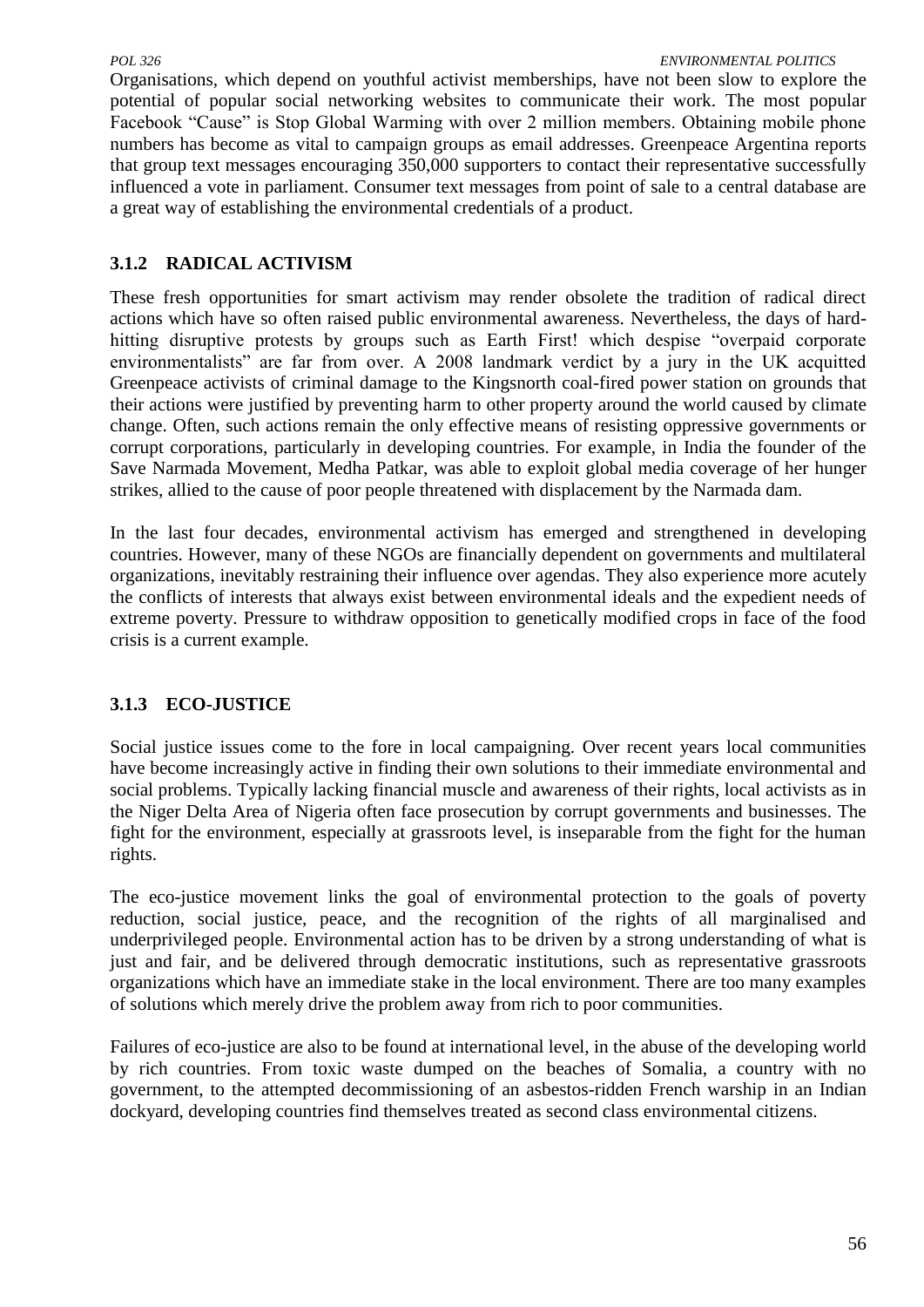#### **3.2 GLOBAL POLITICS AND ENVIRONMENTAL ACTIVISM**

There is a growing sense of frustration amongst NGOs in developing countries, and indeed marginalised communities in general, who feel that their interests are not adequately represented. They point to the transnational environmental NGO domination of international processes, intersectoral partnerships and media coverage. Although a proven mechanism for monitoring the international system, the [increasing presence of environmental NGOs](http://pubs.wri.org/pubs_content_text.cfm?ContentID=1821) in national and international arenas has created difficult conflicts of interests. It is undeniable that the complexity of negotiations on multilateral environmental agreements demands the resources of highly qualified scientists and campaigners; yet the typical northern-based centralised organization necessary to sustain such resources can be accused of lacking legitimacy to represent grassroots interests.

Such uncertainties are seized upon by those politicians who feel threatened by the new pluralism and who are quick to draw attention to any shortcomings in transparency and accountability within the non-profit sector. Similar dilemmas have emerged in recent years through the growing number of partnerships between environmental NGOs and industry, donor agencies and governments. Advocates of these partnerships are driven by concerns over the ability of the environmental movement to deal effectively with the challenge of globalisation and the growing financial and political power of major corporations. Opponents of such close involvement with the private sector feel that it fundamentally undermines the traditional role of environmental activists as watchdogs and guardians of environmental justice.

NGOs are therefore under pressure to [strengthen their legitimacy](http://www.globalpolicy.org/ngos/credib/2003/0613panel.htm) by pushing through much-needed reforms in their own community and to practice what they preach in empowering the poor to speak for themselves. Most environmental indicators in China and India are moving dramatically in the wrong direction, on a scale which threatens to destabilise progress achieved elsewhere. Yet the lives of hundreds of millions of poor people remain desperately in need of the benefits of industrialisation. In India, Greenpeace has targeted the new middle class with the message that the rural poverty will be made worse by the impact of climate change. High profile campaigns seek to ban incandescent light-bulbs, encourage purchase of [greener electronic goods,](http://www.greenpeace.org/india/news/nokia-bounces-back-to-the-top) and to raise awareness in coastal cities of the threat of rising sea levels.

In countries with repressive governments such as China and Nigeria, where the concept of civil society is relatively embryonic and where freedom of information is at a premium, the prospects for environmental voices appear dismal. However, against these odds, there are promising signs of [tolerance of environmental activists,](http://www.climate.org/topics/international-action/chinese-environmental-action.html) far more so than human rights or social campaigners. There are believed to be over 2,000 environmental NGOs capable of mounting protest and legal challenge, with a record of accomplishment of some success in prompting environmental regulations, even within the prevailing limits of political criticism. There is speculation that the Chinese government welcomes a degree of local activism to compensate for its own failure to overcome municipal authority collusion with polluting industries.

#### **4.0 CONCLUSION**

Campaigners have learned that negative messages about the fate of the planet can be counterproductive, concentrating instead on potential solutions, whether dealing with businesses and governments, inter-governmental organizations, financial institutions, investors or consumers. Lobbying and engaging in alliances with these new stakeholders is often seen as the most promising of the reformist strategies. The use of [market mechanisms such as ethical investment](http://www.foe.org/camps/intl/corpacct/wallstreet/index.html) could promote sustainable consumption and production. Whether in the supermarket or stock market, the threat of a consumer boycott is feared by the corporate sector and as such is a motivation for working with campaign groups.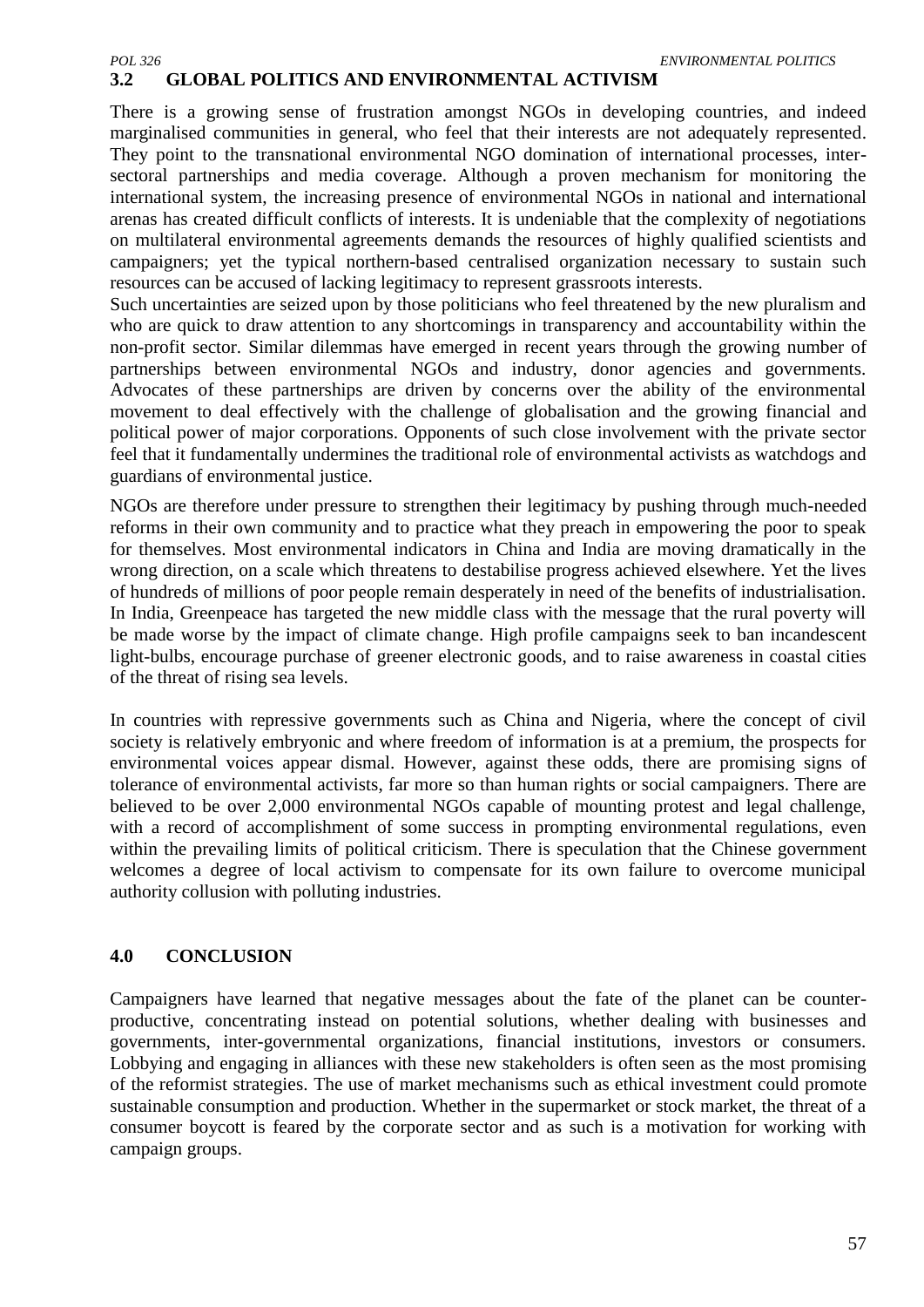We have learnt in this unit that:

- $\triangleright$  environmental activists are holding their breath to discover whether the global financial meltdown will provide an excuse for governments and businesses to tear up their environmental promises;
- $\triangleright$  environmental activism is the combined political force of people who take action to protect the environment;
- $\triangleright$  the institutional profile of environmental activism embraces actors ranging from small grassroots and community organizations to large international pressure groups;
- $\triangleright$  spurred by environmental problems linked to nuclear technologies, pesticide pollution, and overexploitation of natural resources, environmental activism first emerged as a widespread movement in the 1960s;
- $\triangleright$  a wide range of traditional strategies and tools remains at the disposal of environmental activists in the search for democratic change;
- $\triangleright$  climate change, the footprint of the rich on the poor, is the ultimate expression of environmental injustice;
- $\triangleright$  in the last four decades, environmental activism has emerged and strengthened in developing countries; and
- $\triangleright$  opponents of such close involvement with the private sector feel that it fundamentally undermines the traditional role of environmental activists as watchdogs and guardians of environmental justice.

# **6.0 TUTOR-MARKED ASSIGNMENT**

Discuss the activities and major problems confronting the environmental activists in in the developing countries.

# **7.0 REFERENCES / FURTHER READINGS**

- Agarwal, B. (1997) "Environmental action, gender equity and women's participation". *Development and Change*, 28, pp. 1–44.
- Baumol, W. J. and Oates, W. E. (1988) *The Theory of Environmental Policy*. New York: Cambridge University Press.
- Lubeck, P. M. (1992) "Restructuring Nigeria's Urban-Industrial Sector within the West African Region: The Interplay of Crisis, Linkages and Popular Resistance", *International Journal of Urban and Regional Research*, vol. 16(1), pp. 6–23.
- Williamson, R. (1999) "The international urban and public policy advocacy: the significance of Inuit cultural persistence". *Practicing Anthropology*, 21(1), pp. 2–8.

# **UNIT 3 DEMOCRATIC DECENTRALIZATION OF ENVIRONMENTAL RESOURCES MANAGEMENT**

# **CONTENTS**

- 1.0 Introduction
- 2.0 Objectives
- 3.0 Main Content
	- 3.1 Issues in Democratic Decentralization of Environmental Resources Management
	- 3.2 Outcomes of Decentralization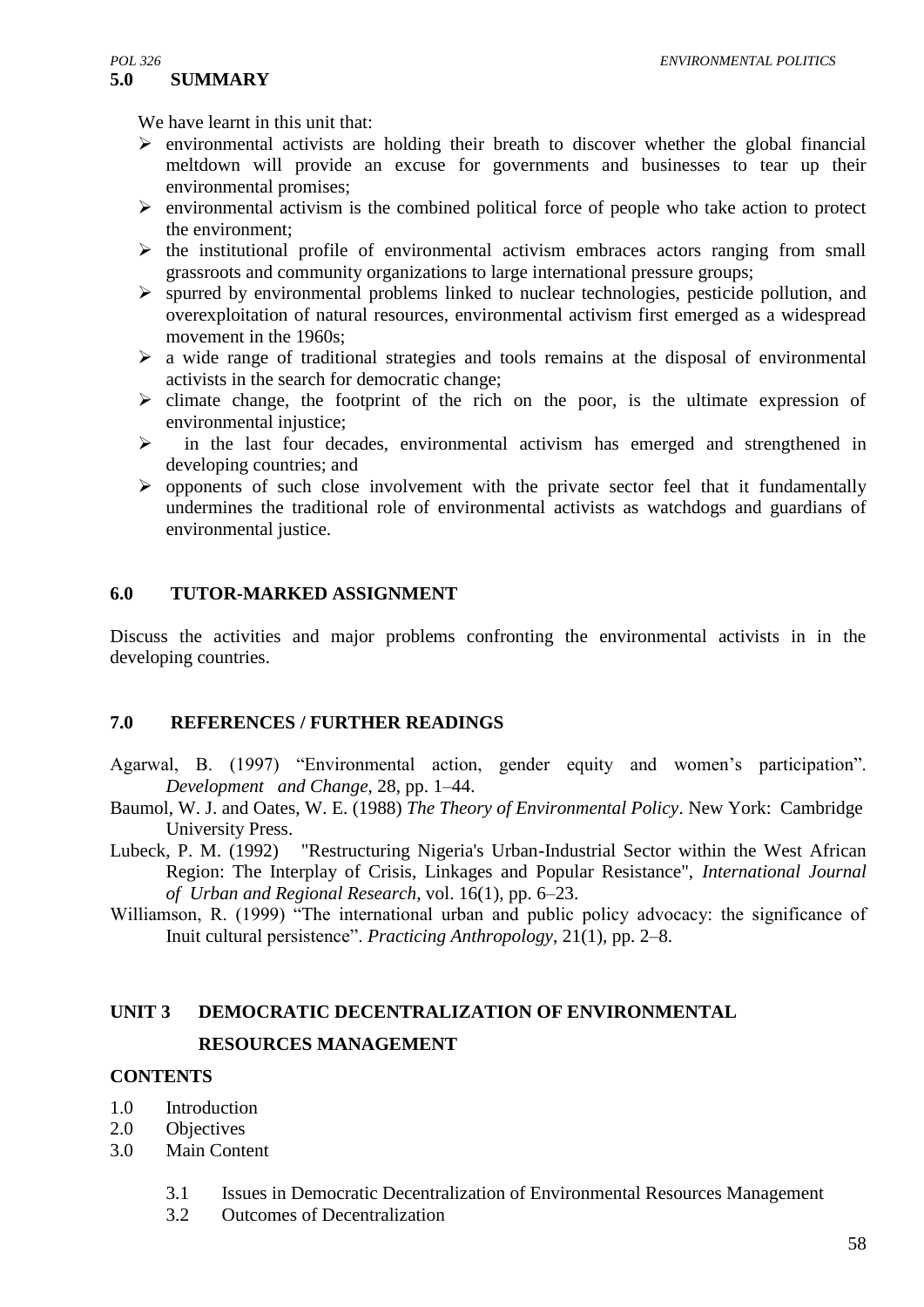- 4.0 Conclusion
- 5.0 Summary
- 6.0 Tutor-Marked Assignment
- 7.0 References / Further Readings

# **1.0 INTRODUCTION**

Virtually all developing countries are undertaking some type of reform to decentralize public decision-making. Under decentralization reforms, power is transferred from central government to institutions and actors at lower levels of political and/or administrative authority. The rationale behind decentralization is that these reforms foster increased efficiency and equity in development activities. By virtue of their proximity to the people they serve, democratic local institutions are likely to have access to better information about local conditions and better understanding of local needs and aspirations, and to be more easily held accountable by local populations.

For many reasons, natural resources management is particularly well suited to decentralization and local democratic control. Unlike sectors such as health and education, natural resources are a direct source of wealth as well as a target for investment. Thus, natural resources can help finance both development and local governance. However and because most rural people in developing countries rely on natural resources for their livelihoods, democratic local governance requires popular input in decisions about natural resources management and use. But then effective management of diverse natural resources with multiple uses requires specific local knowledge. Controlling access to natural resources often generates overlapping claims and conflicts that must be settled locally.

At least 60 developing countries are decentralizing some aspects of natural resources management (Agrawal, 2002). However, most current "decentralization" reforms are characterized by insufficient transfer of powers to local institutions, under tight central-government oversight. Often, these local institutions do not represent and are not accountable to local communities. Nonetheless, the limited decentralization experiments that have taken place in various locations provide some important lessons.

#### **2.0 OBJECTIVES**

At the end of this unit, learners should be able to

- $\triangleright$  highlight the key issues in democratic decentralization of natural resources management;
- $\triangleright$  discuss the problems associated with measuring the efficiency of decentralization of natural resources management; and
- $\triangleright$  describe the outcomes of the decentralization of natural resources management.

#### **3.0 MAIN CONTENT**

# **ISSUES IN DEMOCRATIC DECENTRALIZATION OF ENVIRONMENTAL RESOURCES MANAGEMENT**

Decentralization requires both power transfers and equitable representation. To identify appropriate and sufficient powers to transfer, principles of power distribution, called environmental subsidiary principles, would be of great use. Such principles could be developed to guide the division of decision-making, rule-making, implementation, enforcement, and dispute-resolution powers among levels of government and among institutions at each level. Security of power transfers also matters. Local representatives remain accountable and subject to central authorities when their powers can be given and taken at the whim of central agents.

Security, powers and equitable representation go together, yet most decentralization reforms only establish one or the other. A partial explanation is that many central government agents fear, and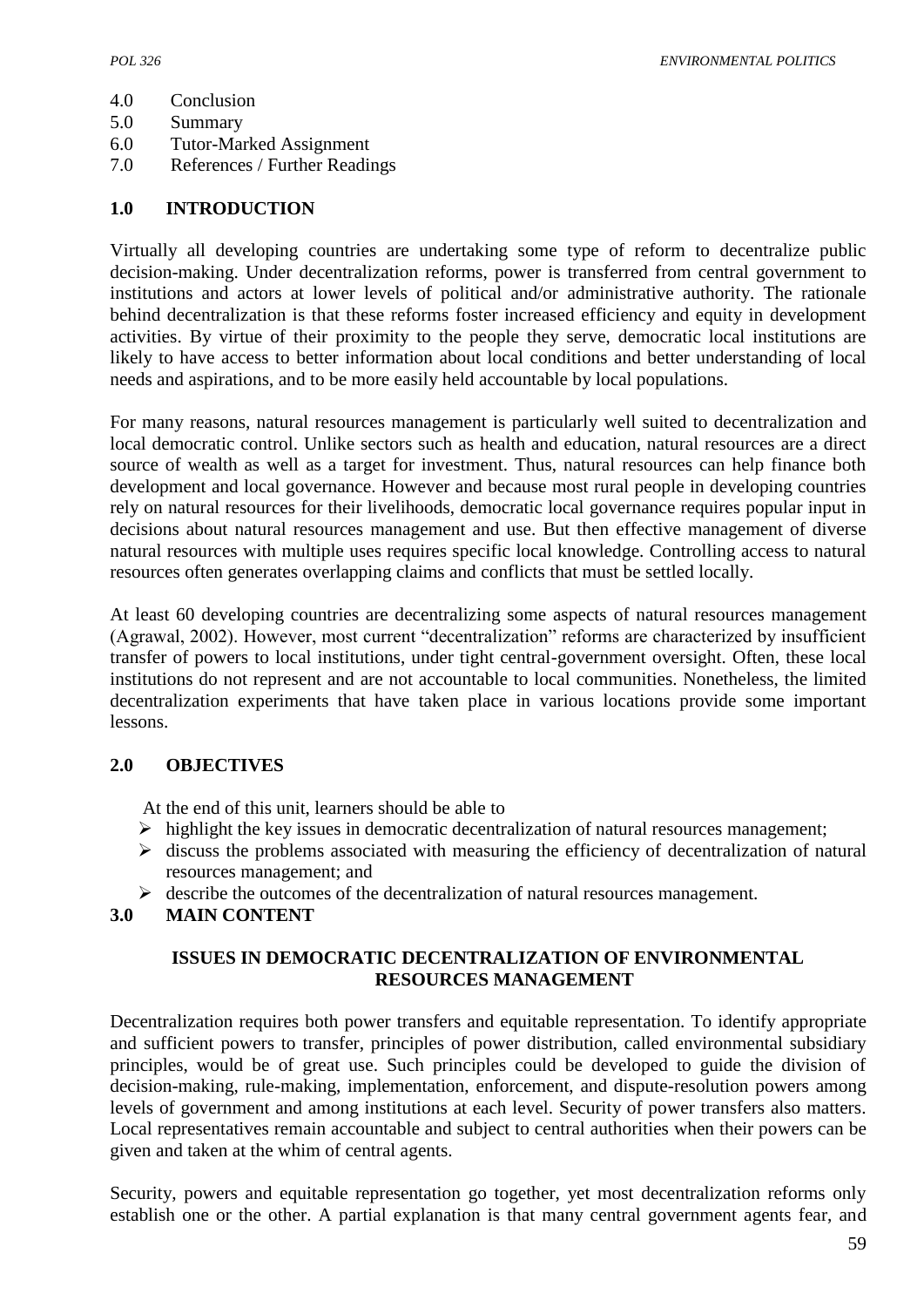therefore block, decentralization. To date, the potential benefits of decentralization remain unrealized because governments have not enacted the necessary laws, or where decentralization laws do exist, they have not been implemented.

The potential of decentralization to be efficient and equitable depends on the creation of democratic local institutions with significant discretionary powers. But there are few cases where democratic institutions are being chosen and given discretionary powers. Ironically, a backlash is already forming against decentralizing powers over natural resources management. Environmental agencies in Uganda, Ghana, Indonesia, Nicaragua, and elsewhere have argued that too much decentralization has caused damage or overexploitation. These calls to re-centralize control over natural resources are premature.

Before decentralizations can be judged, time is needed for them to be legislated, implemented, and takes effect. First, locally accountable representation with discretionary power must be established. Then, accompanying measures must be identified to assure environmental protection, justice, and freedom from conflict. To encourage the decentralization experiment and test the conditions under which it yields the benefits that theorists and advocates promise, decentralization must fully be tested, monitored, and evaluated.

Nevertheless, even partial decentralizations have borne some positive social and environmental outcomes. These include environmental standards, policies to improve equity, civic education, dispute resolution, and legal protections for activist organizations.

# **3.2 OUTCOMES OF DECENTRALIZATION**

To explore the issues surrounding natural resource management decentralization and its social and environmental impacts, the World Resources Institute (WRI) conducted field studies in five African countries in 2000 and 2001. These countries are Cameroon, Mali, South Africa, Uganda, and Zimbabwe. Additional case material from such countries as Bolivia, Brazil, China, India, Indonesia, Mexico, Mongolia, Nicaragua, and Thailand, was supplied by other researchers participating in a WRI-organized conference on decentralization and the environment held in Bellagio, Italy, in February 2002. Most of these studies focus on forestry, while a few explore wildlife and water management.

One key lesson from these decentralization experiences is that despite stated government commitments to decentralization, central governments and environmental ministries resist transferring appropriate and sufficient powers to local authorities. Political leaders and civil servants resist meaningful decentralization for a variety of reasons, including fear of losing economic benefits from the control they presently exercise over natural resources.

Although measuring the effects of decentralization is difficult, it is clear that some decentralization experiments have produced positive outcomes. In India, decentralized democratic authorities have sustainably managed forests for over 70 years (Agrawal, 2002). In Nicaragua and Bolivia, decentralized forest management has resulted in some local councils—where local councils were more open to popular influence—protecting forests against outside commercial interests.

Some decentralization reforms have been associated with environmental problems. In cases from Cameroon, Indonesia, and Uganda, transferring exploitation rights to local bodies has reportedly resulted in overexploitation of timber, primarily because of the need for income for local governments and local people. Some social problems have also been associated with decentralization. In some districts in Brazil, Bolivia, Cameroon, India, Indonesia, Mali, Nicaragua, Mexico, Senegal, Uganda, and Zimbabwe, elite groups have captured the benefits of decentralization efforts for their own use.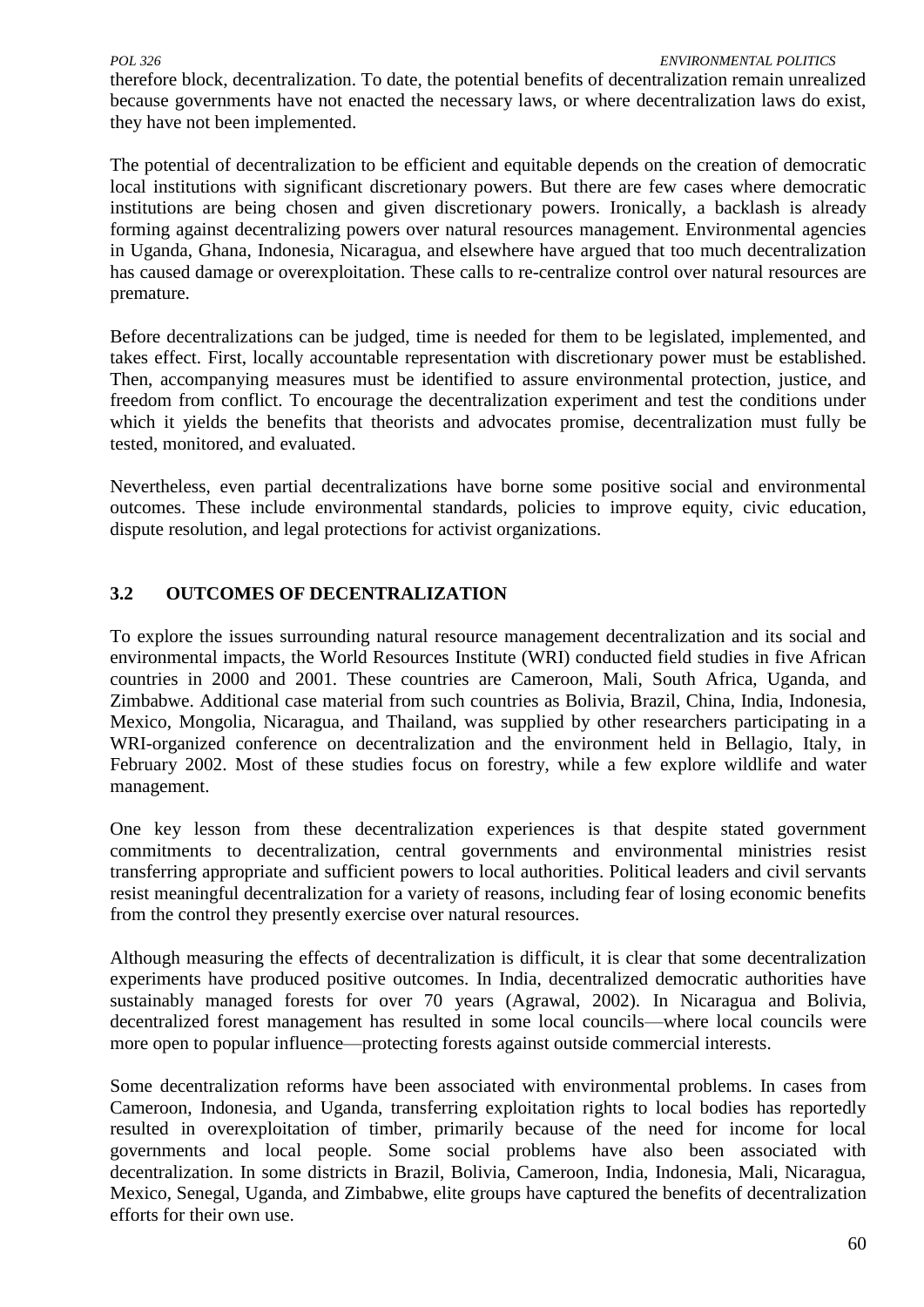# **4.0 CONCLUSION**

Natural resources management is particularly well suited to decentralization and local democratic control. However, there are conflicting outcomes due to the fact that reforms are often characterized by the insufficient transfer of powers to local institutions, under tight central-government oversight. Often, these local institutions fail to represent or be held accountable to local communities. Still, the limited decentralization experiments that have taken place in various locations provide some important lessons.

# **5.0 SUMMARY**

In this unit, we have learnt that:

- Decentralization requires power transfers, equitable representation and security of power transfers.
- $\triangleright$  Many central government agents fear, and therefore block, decentralization.
- $\triangleright$  Efficiency and equitable potential of decentralization depends on the creation of democratic local institutions.
- Despite government commitments to decentralization, central governments and environmental ministries resist transferring appropriate and sufficient powers to local authorities.
- $\triangleright$  Although measuring the effects of decentralization is difficult, it is clear that some decentralization experiments have produced positive outcomes.
- $\triangleright$  Some decentralization reforms have been associated with environmental problems. Some social problems have also been associated with decentralization.
- $\triangleright$  In the developing countries, elite groups have captured the benefits of decentralization efforts for their own use.

# **6.0 TUTOR-MARKED ASSIGNMENT**

Using Nigeria as a case study, describe the processes and outcomes of the decentralization of natural resources management.

# **7.0 REFERENCES / FURTHER READINGS**

- Agarwal, B. (1997) "Environmental action, gender equity and women's participation". *Development and Change*, 28, pp. 1–44.
- Baumol, W. J. and Oates, W. E. (1988) *The Theory of Environmental Policy*. New York: Cambridge University Press.
- Lubeck, P. M. (1992) "Restructuring Nigeria's Urban-Industrial Sector within the West African Region: The Interplay of Crisis, Linkages and Popular Resistance", *International Journal of Urban and Regional Research*, vol. 16(1), pp. 6–23.
- Williamson, R. (1999) "The international urban and public policy advocacy: the significance of Inuit cultural persistence". *Practicing Anthropology*, 21(1), pp. 2–8.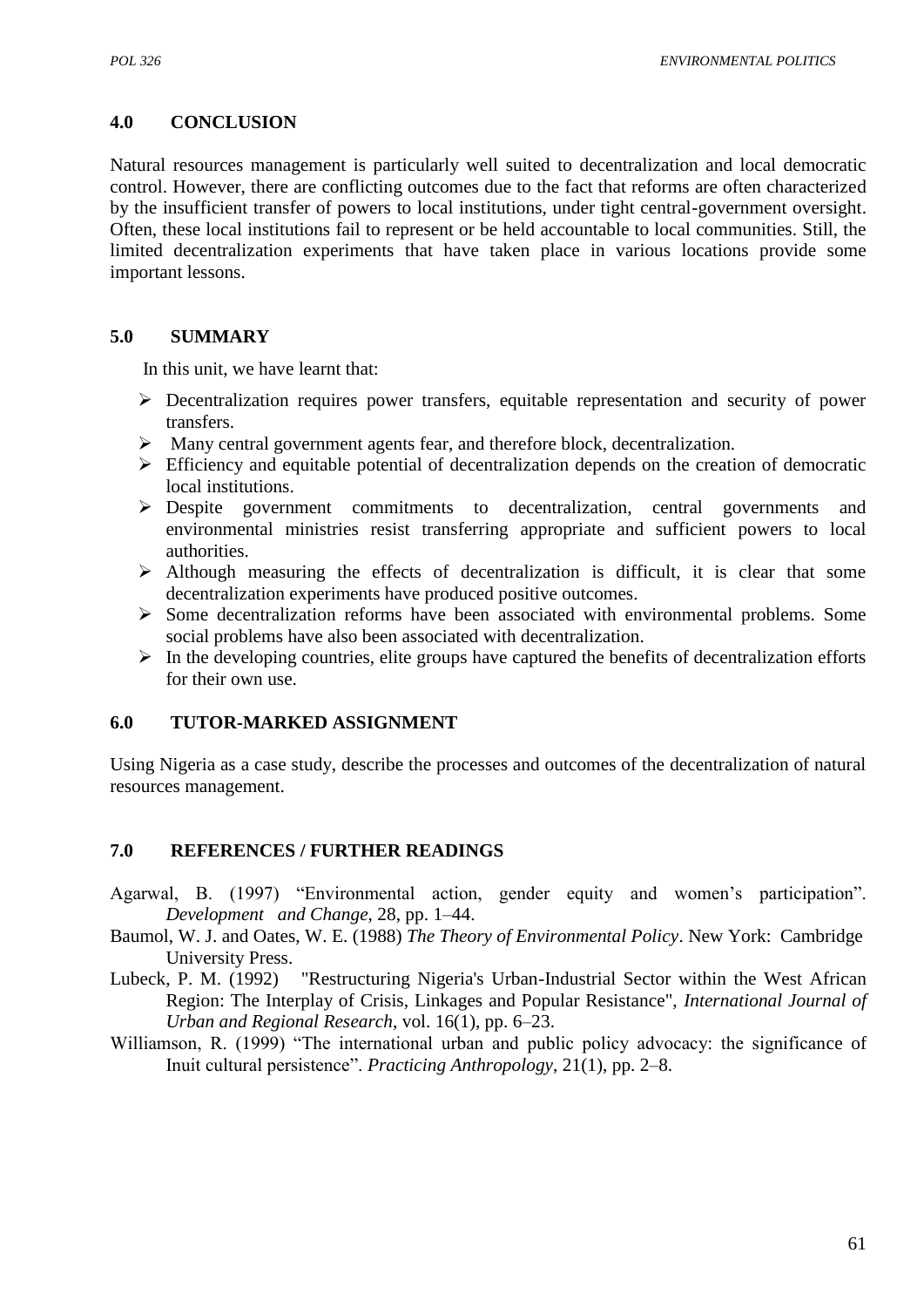# **UNIT 4 ENVIRONMENTAL IMPACT ASSESSMENT**

# **CONTENTS**

- 1.0 Introduction
- 2.0 Objectives
- 3.0 Main Content
	- 3.1 Guidelines on Environmental Impact Assessment<br>3.2 Current Status of Environmental Laws in Develor
	- 3.2 Current Status of Environmental Laws in Developing Countries
	- 3.3 Environmental Impact Assessment in Nigeria
- 4.0 Conclusion
- 5.0 Summary
- 6.0 Tutor-Marked Assignment
- 7.0 References/ Further Readings

# **1.0 INTRODUCTION**

The requirement of a state to conduct Environmental Impact Assessments (EIA) in respect of activities that are likely to significantly affect the environment began with Principle 17 of the Rio Declaration on Environment and Development. In 1987, goals and principles of Environmental Impact Assessment developed under the auspices of United Nations Environmental Protection (UNEP) by the Working Group of Experts on Environmental Law. These were adopted by the UNEP Governing Council at its 14th session, and commended to nations to be considered for use as a basis for preparing appropriate national measures including legislation. Such a requirement in the context of trans-boundary impacts has also been incorporated in several regional agreements. Several Regional Agreements were concluded under UNEP's Regional Programmes and resolutions of international bodies, e.g. 1984 ECA Council Resolution on Environmental and Development in Africa, 1984 EEC Council Directive on Assessment of the Effects of Major Public and Private Projects on the Environment.

The objective of the EIA is to ensure that environmental aspects are addressed and potential problems are foreseen at the appropriate stage of project design. EIA should be envisaged as an integral part of the planning process and initiated at the project level from the start. In effect, for most projects, particularly those involving large public investments in areas such as infrastructure, it is required that an EIA be carried out and linked to the cost-benefit analysis.

However, an examination of the various statutes and the framework for the EIA process in particular, and the entire environmental regulatory process in general, reveals that many of the statutes are very much at variance with intentions, especially as they affect the execution of functions. There is duplication of functions and overlapping responsibilities in the processes and procedures guiding the execution of the various impact assessment tasks. Consequently, serious bottlenecks and bureaucratic confusion are created in the process. The result is a waste of resources, financially and materially.

# **2.0 OBJECTIVES**

At the end of this unit, learners should be able to:

- $\triangleright$  mention the guidelines and goals of Environmental Impact Assessment Agencies;
- $\triangleright$  explain the provisions related to emergence of Environmental Impact Assessment in the developing countries;
- $\triangleright$  assess the performance of Environmental Impact Assessment Agencies in the developing countries;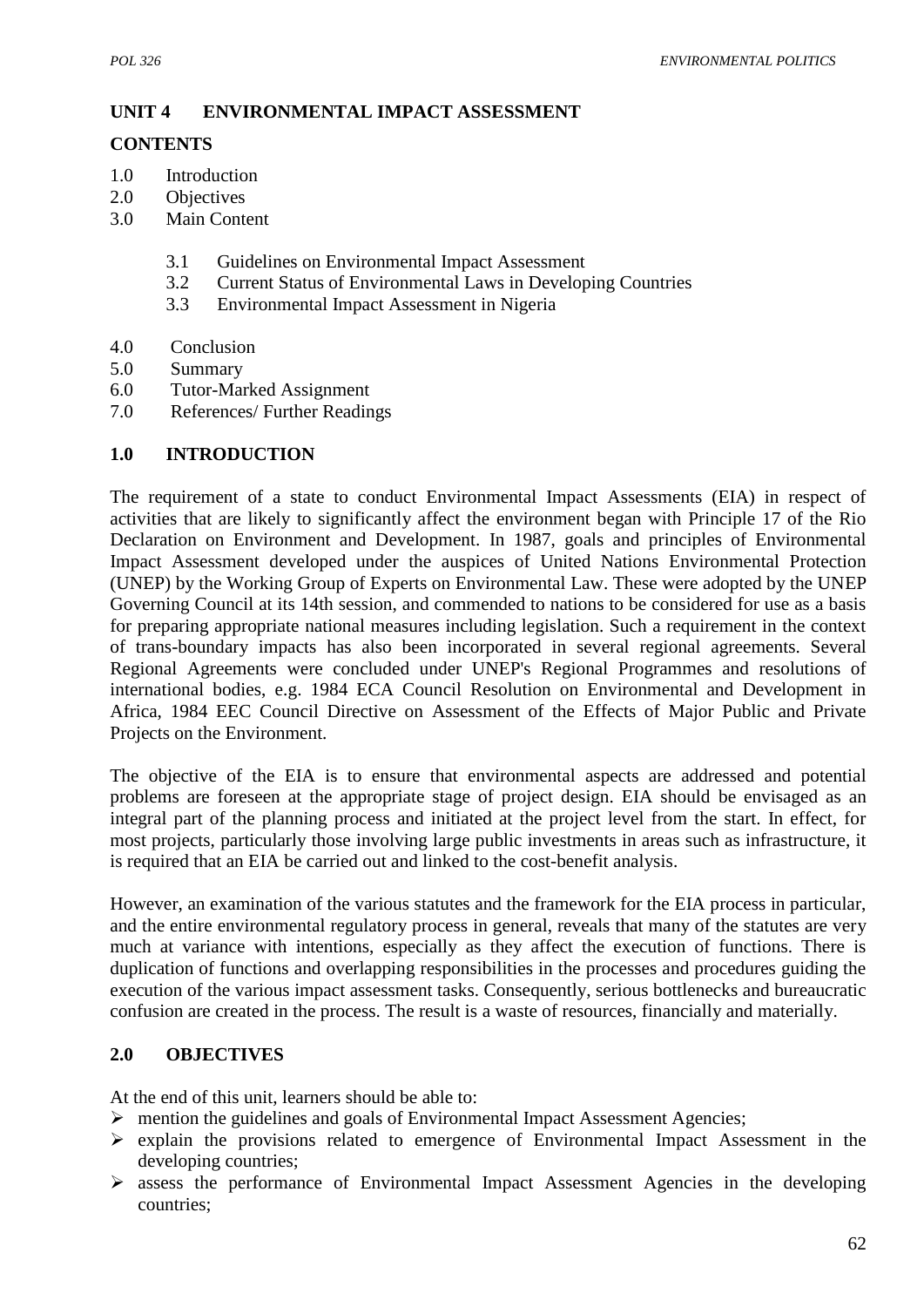- $\triangleright$  highlight the goals of Federal Environmental Protection Agency (FEPA) in Nigeria,
- $\triangleright$  describe the process and procedural framework of the Environmental Impact Assessment in Nigeria;
- $\triangleright$  explain the establishment of the Federal Environmental Protection Agency (FEPA) in Nigeria;
- $\triangleright$  describe the organisation of the Federal Environmental Protection Agency in Nigeria; and
- $\triangleright$  highlight the activities of the Federal Environmental Protection Agency.

### **3.0 MAIN CONTENT**

#### **3.1 GUIDELINES ON ENVIRONMENTAL IMPACT ASSESSMENTS**

The main guidelines of Environmental Impact Assessment are as follows:

- $\triangleright$  Preliminary activities include the selection of a coordinator for the Environmental Impact Assessment and the collection of background information. This should be undertaken as soon as a project has been identified.
- $\triangleright$  Impact identification involves a broad analysis of the impacts of project activities with a view to identifying those which are worthy of a detailed study.
- $\triangleright$  Baseline study entails the collection of detailed information and data on the condition of the project area prior to the project's implementation.
- $\triangleright$  Impact evaluation should be done whenever possible in quantitative terms and should include the working-out of potential mitigation measures. Impact evaluation cannot proceed until project alternative has been defined, but should be completed early enough to permit decisions to be made in a timely fashion.
- Assessment involves combining environmental losses and gains with economic costs and benefits to produce a complete account to each project alternative. Cost-benefit analysis should include environmental impacts where these can be evaluated in monetary terms.
- $\triangleright$  Documentation is prepared to describe the work done in the Environmental Impact Assessment. A working document is prepared to provide clearly stated and agreed recommendations for immediate action. The working document should contain a list of project alternatives with comments on the environmental and economic impacts of each.
- $\triangleright$  Decision-making begins when the working document reaches the decision maker, who will either accept one of the project alternatives, request further study or reject the proposed action altogether.
- $\triangleright$  Post audits are made to determine how close to reality the Environmental Impact Assessment predictions were.

# **3.2 CURRENT STATUS OF ENVIRONMENTAL LAWS IN DEVELOPING COUNTRIES**

Provisions related to EIA began appearing in developing countries' legislation during the 1970s, shortly after the United States enacted the first national EIA law in 1969. References to EIA were made in the environmental legislation of Malaysia, Ecuador and the Philippines. In addition, the Philippines promulgated supplemental legislation which set forth a more detailed EIA procedure. Throughout the 1980s, more countries decided to establish EIA as an element of environmental policy and a legal requirement for proposed development activities. Again, many countries elected to insert EIA provisions within the framework of their environmental legislations (e.g. Algeria, Costa Rica, Cuba, Guatemala, India, Pakistan, Palau, Senegal, South Africa, Togo, and Turkey), while others such as Brazil, Congo, Indonesia, and Mexico also have elaborated EIA requirements within a complementary decree or regulation.

Since 1990 the pace of legislative activity on environmental issues has quickened and the number of countries with EIA legislation has increased significantly. Recent framework of environmental laws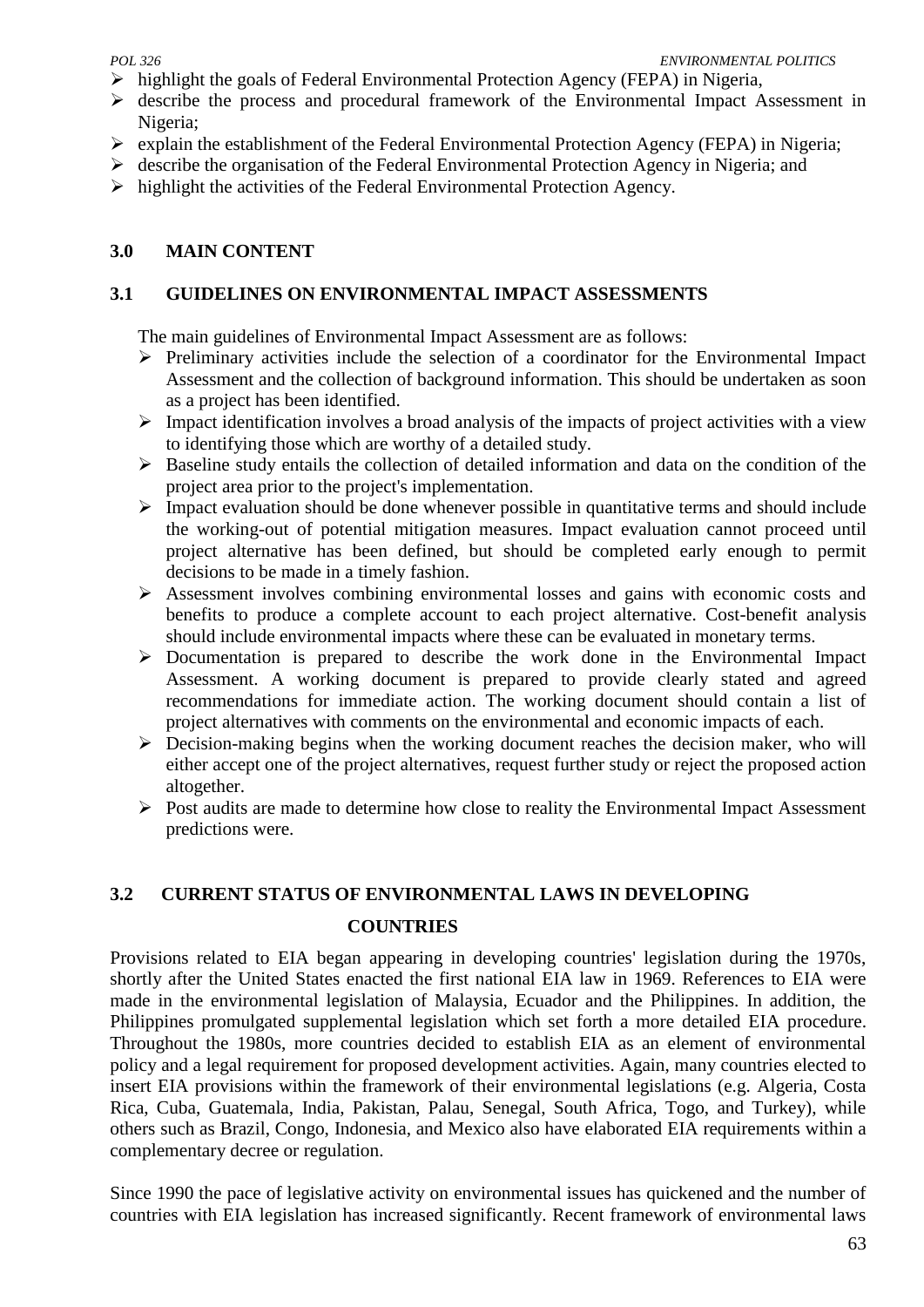#### *POL 326 ENVIRONMENTAL POLITICS*

tends to address EIA in more detail (Albania, Belize, Bolivia, Bulgaria, Burkina Faso, Cape Verde, Chile, Colombia, Comoros, Egypt, Gabon, Honduras, Jamaica, Kazakhstan, Kyrgyzstan, Latvia, Mauritius, Peru, Seychelles, Slovenia, Tajkstan, Thailand, the Gambia, Ukraine, Vietnam, Zambia) and more countries have issued EIA laws, decrees and regulations (Czech Republic, Hungary, Mongolia, Nigeria, Paraguay, Russian Federation, Slovak Republic, Tunisia, Uruguay). One country (Zimbabwe) recently has chosen to issue an EIA policy rather than to enact binding legislation.

According to information collected by UNEP, EIA provisions now exist in the framework of environmental legislation of 55 developing countries. In addition, at least 22 developing countries currently have specific laws, decrees or regulations which contain criteria or procedures applicable to EIA. Other decrees and administrative instruments provided sectoral EIA guideline related to mining, energy, transport, etc.

There are, however, some challenges to the performance of Environmental Impact Assessment Agencies in the developing countries. The major challenges and responses are in the following areas:

- $\triangleright$  Approach shifting focus from projects proponent to people affected both beneficially and adversely.
- $\triangleright$  Adequacy and clarity of EIA scheme.
- $\triangleright$  Reliability of information/data.
- $\triangleright$  Adequacy of methods for assessing impacts and placing appropriate weight on negative environmental impacts in relation to developmental factors.
- $\triangleright$  Resource capabilities.

### **3.4 ENVIRONMENTAL IMPACT ASSESSMENT IN NIGERIA**

Nigeria, without any doubt, is Africa's most populous nation, independent since 1960 and occupies an area of  $923,768 \text{ km}^2$  with varied climates and seasons. According to the 2006 national census, the population of the country is over 140 million. Prior to oil, agriculture (before 1970) was the economic mainstay. Presently, the principal financial resource available is from oil but, regrettably, without any development policy, unguided urbanization and industrialization is taking place. Uncontrolled population growth, desertification, and deforestation have resulted to degradation and devastation of the Nigerian environment.

As desirable and necessary as development is, it became an albatross not of itself but because of the lack of appropriate policies to guide it. There were several sectoral regulations aimed at controlling environmental degradation, which were unsuccessful due to the absence of effective sanctions. Economic considerations and fundamental lack of knowledge of interdependent linkages among development processes and environmental factors, as well as human and natural resources, resulted in an unmitigated assault on the environment. The need for an Environmental Protection Policy in Nigeria was initiated by the illegal dumping of toxic wastes in Koko, in the former Bendel State, in 1987. This prompted the Nigerian Government to promulgate the Harmful Wastes Decree which provides the legal framework for the effective control of the disposal of toxic and hazardous waste into any environment within the confines of Nigeria. This was immediately followed by the creation of a regulatory body, the Federal Environmental Protection Agency (FEPA) in 1988.

FEPA is charged with the overall responsibility of protecting and developing the Nigerian environment. To put this into action a National Policy on the Environment was developed. This is the main working document for the preservation and protection of the Nigerian environment. States and Local Government Councils were also encouraged to establish their own environmental regulatory bodies for the purpose of maintaining good environmental quality as it applies to their particular terrain. The Department of Petroleum Resources (DPR), an arm of the Ministry of Petroleum Resources, recognizing the national importance of the oil and gas industry sector to the continued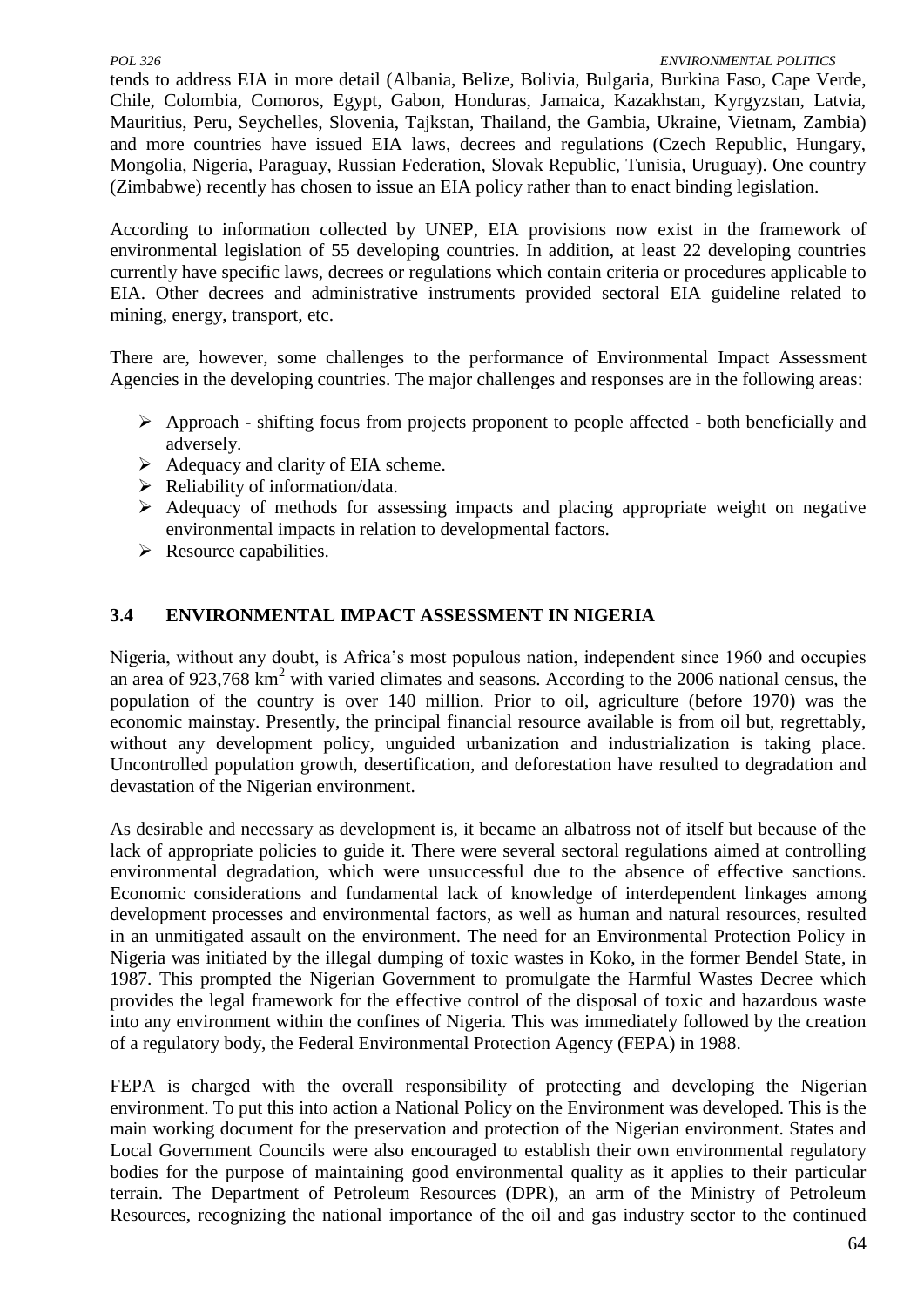growth of the Nigerian economy and realizing that the continued exploitation, exploration and production of the oil resources has serious environmental impacts, also decided to set out comprehensive standards and guidelines to direct the execution of projects with proper consideration for the environment.

# **3.4.1 ENVIRONMENTAL IMPACT ASSESSMENT IN NIGERIA**

The need for environmental preservation (in spite of all efforts by United Nations Environment Program [UNEP] and International Conventions which Nigeria ratified), took centre stage after the momentous and singular event of the secret dumping of toxic waste in Koko Port, Bendel State (now in Delta State) in May 1988 by foreign parties. This was followed by the promulgation of the Harmful Wastes (Special Criminal Provisions Act, 1990). In its wake, international seminars and workshops were held in Abuja and Lagos and the consensus was for appropriate environmental legislation to discourage short-term plans and 'fire brigade' approaches to environmental issues. An institutional framework was set up to deal with the problems of our environment. The Federal Environmental Protection Agency (FEPA), established by Act 58 of 1988 of the same name and amended by Act 59 of 1992, was given responsibility for control over our environment and for the development of processes and policies to achieve this. Apart from publishing the National Policy on the Environment (NPE) in 1989, with the policy goal of achieving sustainable development, it published other sectoral regulations including the National Environmental Protection (Pollution Abatement in Industries and Facilities Generating Wastes) Regulation 1991 wherein EIA was made obligatory only when so demanded by FEPA and compliance was within 90 days of such demand. However in the oil industry the principal legislation is the Petroleum Act 1969 and all derivative regulations charged Department of Petroleum Resources (DPR) among others with pollution abatement.

Separate EIA legislation, the EIA Act 86 of 1992, was promulgated establishing FEPA as the apex regulator, making EIA mandatory for all developmental purposes (although with some exceptions). Under it FEPA has published various sectoral EIA procedures together with EIA procedural guidelines in 1995. At the lower levels, States and Local Government Areas (LGAs) which comprise the second and third tiers of government were encouraged under Act 59 of 1992 to set up their own environmental protection agencies. However, prior to the establishment of the FEPA, there were sectoral environmental regulations with various significant responsibilities relating to environmental protection and improvement. Also in existence were commissions with advisory capacity in environmental matters and environmental Non-Governmental Organisations (NGOs).

The oil industry, because of its various activities and the complex combination of its interdependent operations, adversely affects the environment more than any other sector. In the oil industry DPR adopted remedial, though inadequate, enforcement tools which included compliance monitoring and the issuing of permits/licences. Studies indicated the extent of devastation the oil industry has caused to aquatic and terrestrial ecosystems and cultural and historical resources. This, coupled with the community's dissatisfaction and agitation, especially in the Ogoni and Ijaw homelands, reinforced the need for the sector to plan, protect and enhance prudently the environmental resources for a better environment.

The need to control new installations or projects with capacity to degrade the environment was also identified. This compelled DPR to issue updated Environmental Guidelines and Standards (EGAS) in 1991 providing for the first time, together with pollution abatement technology, guidelines and standards and monitoring procedures and a mandatory EIA report as enforcement tool. There are other regulatory bodies within the sector. FEPA, charged with the protection and development of the environment, prepared a comprehensive national policy, including procedures for environmental impact assessment for, amongst others, all development projects. Enforcement powers were also prescribed. In the National Policy on the Environment (NPE), FEPA adopted a strategy that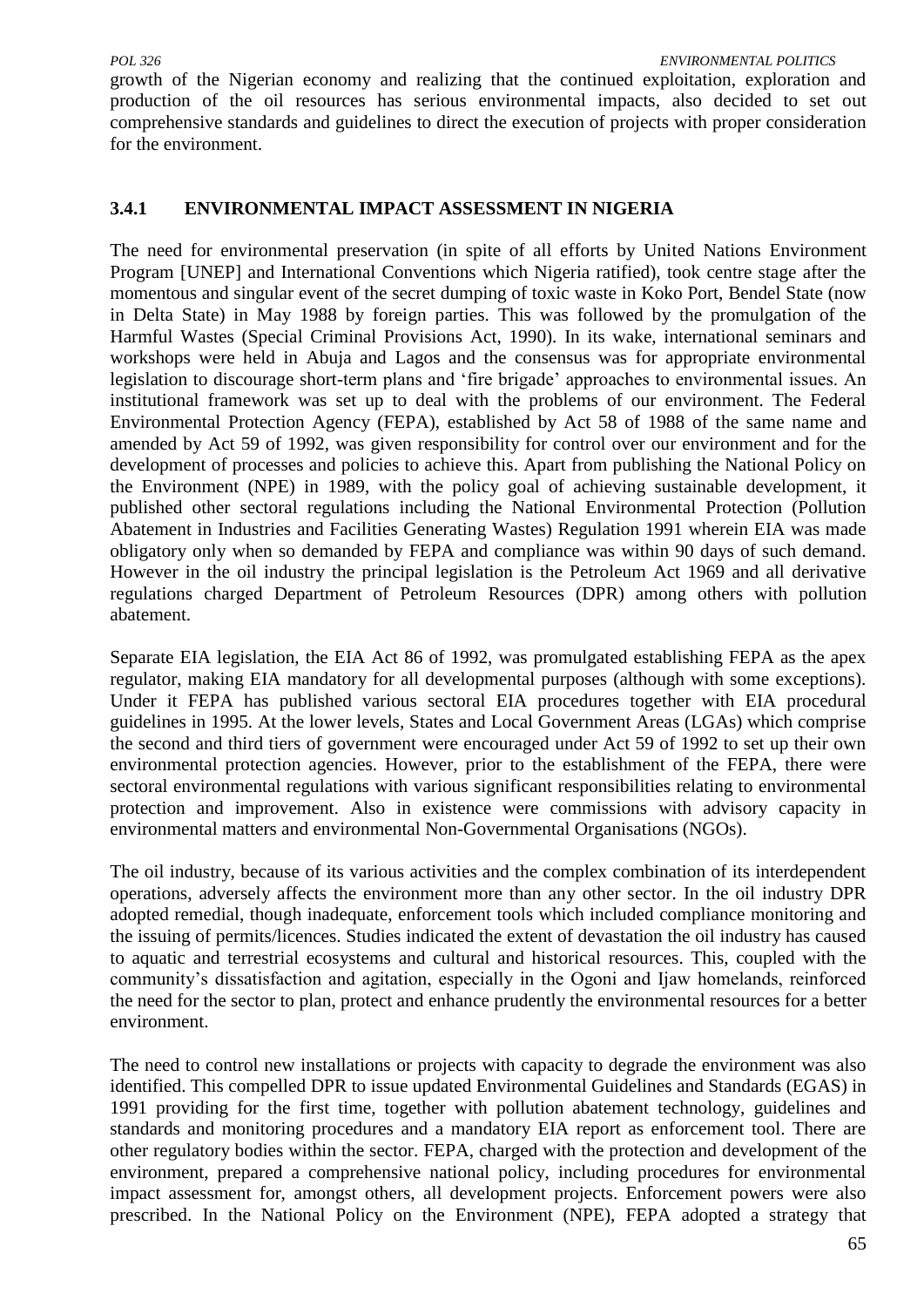guarantees an integrated holistic and systemic view of environmental issues that leads to prior environmental assessment of proposed activities. The other regulators including State EPAs (unnecessarily charged with similar and identical responsibilities to those of FEPA) rather than cooperating with FEPA undermine its efforts as they demand a role in the state of the environment within their areas. This occurs particularly where FEPA involves them only at the review stage in the EIA process. This creates a lot of confusion and bureaucratic delays in implementing the EIA process leading to enormous cost and unnecessary waste of time.

# **3.4.2 GOALS OF ENVIRONMENTAL IMPACT ASSESSMENT (EIA) IN NIGERIA**

The principal legislation is Act 86 of 1992 which made EIA mandatory for both public and private sectors for all development projects. It has three goals and thirteen principles for how these are to be achieved. The goals are to:

- $\triangleright$  consider the environmental effects of any activity, undertaken or to be undertaken by person or authority, that may likely or significantly affect the environment;
- $\triangleright$  promote the implementation of appropriate procedures to realize the above goal; and
- $\triangleright$  seek the encouragement of the development of reciprocal procedures for notification, information exchange and consultation in activities likely to have significant trans-state (boundary) environmental effects.

The minimum requirement of an EIA report includes not only the description of the activity, potential affected environment, practical alternative, and assessment of likely or potential environmental impacts, but also identification and description of the mitigation measures, indication of gaps in knowledge, notification of trans-state adverse environmental effects (if any) and a brief non-technical summary of all the above information. Impartial and written FEPA decisions indicating mitigation measures based on a detailed examination of environmental effects identified in the environmental impact assessment (after an opportunity within an appropriate period had been given to the stakeholders and the public for their comments) is made available to interested person(s) or group(s). It provides, where necessary, that potentially affected States or Local Government Areas are notified.

# **3.4.3 PROCESS AND PROCEDURAL FRAMEWORK OF THE EIA IN NIGERIA**

The EIA process is the various stages a project undergoes from proposal to approval for implementation, resulting in the issuing of an Environmental Impact Statement (EIS) and certificate. The term encompasses several stages, viz:

- $\triangleright$  determining if FEPA environmental laws/regulations have been effected;
- $\triangleright$  screening of projects for potential environmental effects;
- $\triangleright$  scoping to determine the spatial and temporary dimension of environmental effects;
- $\triangleright$  carrying out detailed base-line studies to determine the environmental conditions prior to project implementation;
- > preparing a detailed assessment report;
- $\triangleright$  carrying out a panel review of the EIA report if this is necessary; and
- $\triangleright$  obtaining authorization/approval, where appropriate.

The proponent initiates the process in writing to the responsible officer. A notification form is duly completed with all relevant information on the proposal. Using the criteria of:

- $\triangleright$  **magnitude** probable severity of each potential impact;
- **prevalence/extent and scope** extent to which the impact may eventually extend;
- $\triangleright$  **duration and frequency** is activity short term, long term or intermittent;
- $\triangleright$  **risks** probability of serious environmental effects; and
- **significance/importance** value attached to a specified area.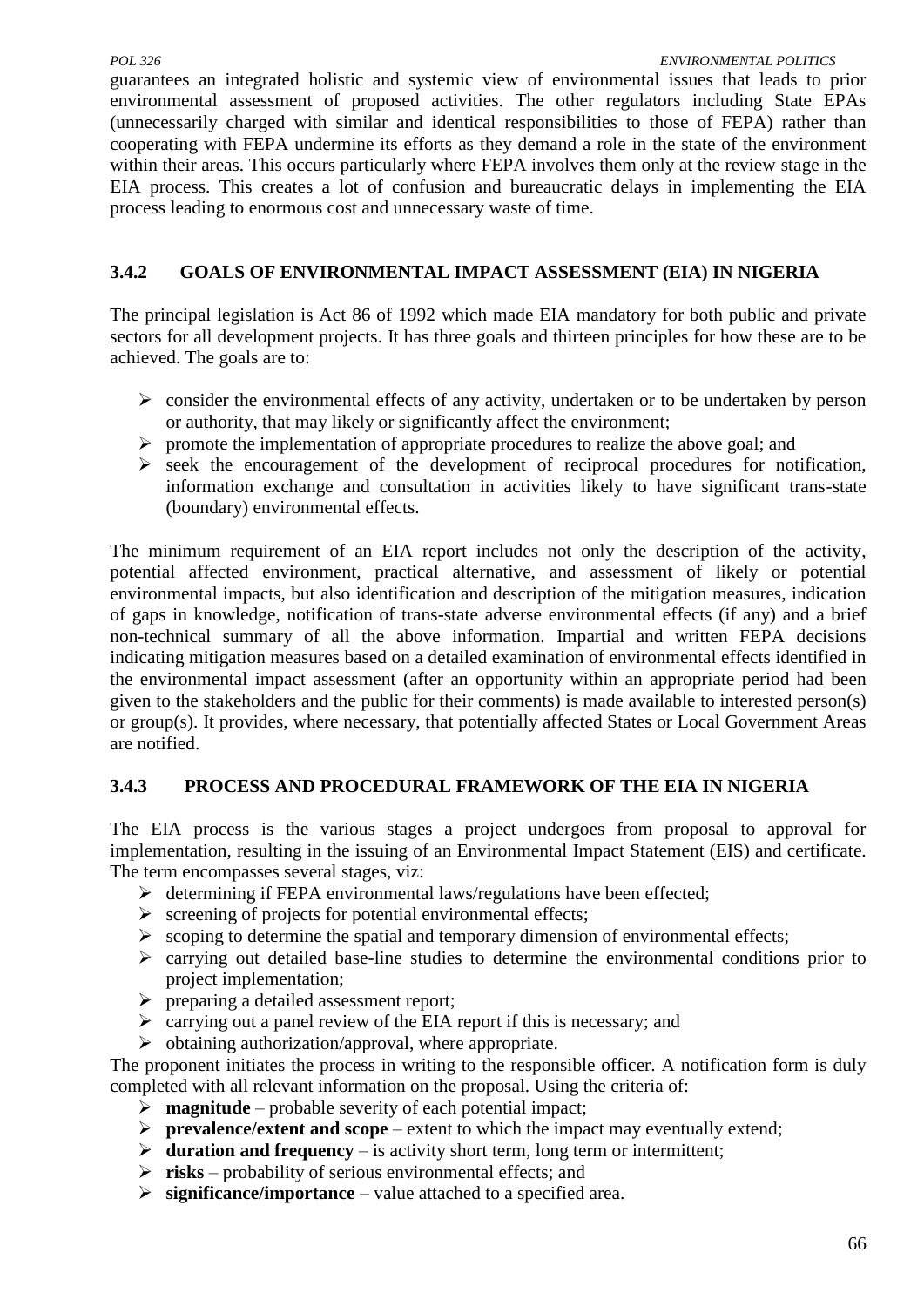However, the Agency undertakes some certain internal screenings to determine the project's category under the mandatory study activities list. Where no adverse environmental effects exist, the EIA is issued and the project commences with appropriate monitoring measures. The steps involved in this exercise are:

- $\triangleright$  In-house review.
- $\triangleright$  Panel review (sitting may be public).
- $\triangleright$  Public review an elaborate display of the report for 21 working days with appropriate display venues chosen by FEPA for the convenience of the public stakeholders and communities. Through newspaper advertisement FEPA invites interested groups /persons to participate.
- > Mediation.

Within the period of the review process, review comments are furnished to the proponent. In this review stage, the public participates only when FEPA's chosen method of review guarantees its participation. The final EIA report, addressing and proffering answers to review comments, is submitted within six months to the responsible officer.

The progress of the project is monitored to ensure compliance with all conditions and mitigation measures. Environmental audit, assessing both positive and negative impacts of the project, is carried out periodically. In its exercise of discretionary powers, FEPA refers any project likely to cause significant environmental effects that may not be mitigated (or where public concern about the project warrants it) to the FEPA council for mediation or panel review.

The EIA study team usually is a multi-disciplinary panel of experts and the report is prepared using a systematic, interdisciplinary approach incorporating all relevant analytical disciplines to provide meaningful and factual data, information and analyses. The presentation of data should be clear and concise, yet include all facts necessary to permit independent evaluation and appraisal of both the beneficial and adverse environmental effects of alternative actions. The detail provided should be commensurate with the extent and expected impact of the action and the amount of information required at the particular level of decision-making.

FEPA certifies consultants and reviewers. Only research institutions and limited liability companies of proven competence are so certified. Sadly in the oil sector, there is confusion as a result of multiple regulators. The Department of Petroleum Resources and the State Environmental Protection Agencies have enabling instruments which permit them to conduct EIA without limitation. DPR's instrument is its regulation, EGAS (1991), which empowered it to conduct EIA, but there is no legislation so empowering it directly. The States instruments are subject to Federal enactment and other than inordinate show of relevance they are to merely monitor the process for, and on behalf of, FEPA.

# **4.0 SUMMARY**

In this unit, we have learnt that:

- $\triangleright$  provisions related to EIA began appearing in developing countries' legislation during the 1970s and throughout the 1980s, more countries decided to establish EIA as an element of environmental policy and a legal requirement for proposed development activities;
- $\triangleright$  since 1990 the pace of legislative activity on environmental issues has quickened and the number of countries with EIA legislation has increased significantly;
- $\triangleright$  the performance of Environmental Impact Assessment Agencies in the developing countries is faced by some challenges;